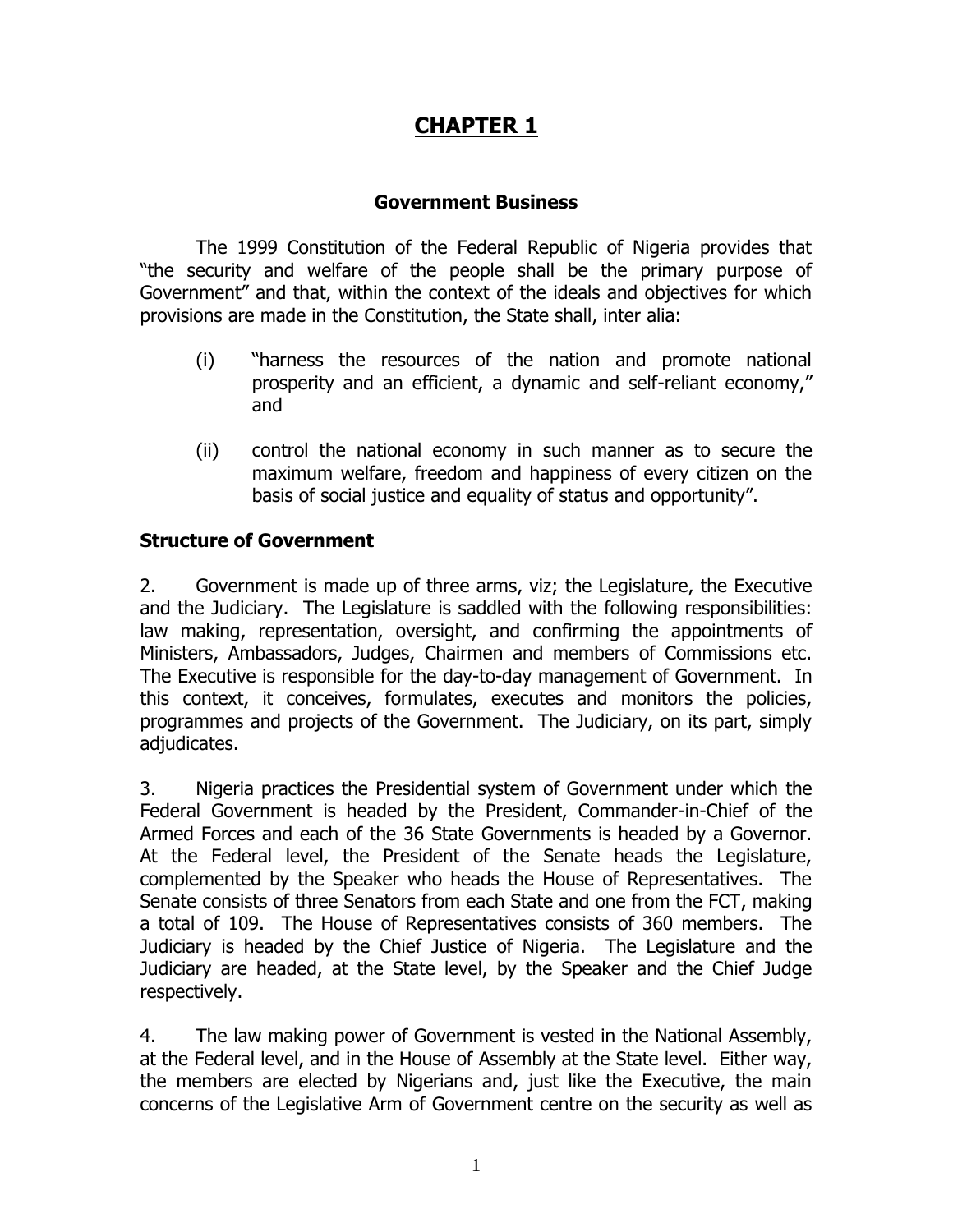economic, political and social welfare of the people. Though the Legislature approves the Budget and makes the laws, it does not implement such laws. That duty belongs to the Executive.

5. Under the Constitution, the Federal Government has exclusive responsibility for specified matters such as Foreign Affairs, Defence, Aviation, Police, Telecommunications, Banking and Currency etc. On some other matters, both the Federal and State Governments share responsibilities. These areas which appear in the Concurrent List in the Constitution, include Health, Education, Roads etc. As a counter-weight to the Exclusive List, residual powers relate to matters upon which only the State Governments are empowered to legislate, e.g. social welfare, cooperative societies etc.

6. There exists, in the country, a third tier of Government called the Local Government of which there are 774 in all, across the nation. Local Government Chairmen and Councilors are also elected and are widely regarded as being closest to the people. The structure of the Local government is less elaborate in comparison with the Federal and State Governments. The topmost career Civil Servant in the set-up is designated as Secretary.

7. The Executive Council of the Federation, otherwise known as the Federal Executive Council or the Cabinet, has the duty and responsibility of determining Government policies on various matters. The Council comprises the Ministers of the Federal Republic. The Secretary to the Council is the Secretary to the Government of the Federation. The Council meets regularly, usually weekly. These meetings are attended by a few top aides of the President, including the Head of the Civil Service of the Federation and the National Security Adviser.

8. In order to facilitate assignment of responsibilities for a group of specific activities, the Civil Service is divided into Ministries and Extra-Ministerial Departments. Each Ministry is headed by a Minister of Cabinet rank who is the Chief Executive. His Chief Adviser is the Permanent Secretary who is also the Ministry's Accounting Officer. In some large Ministries, there are one or more Ministers of State who assist the Chief Executives. Extra-Ministerial Departments, on the other hand, usually have their Chief Executives designated as Chairmen e.g. Chairman, Federal Civil Service Commission. Every Chief Executive has the general responsibility for the achievement of the corporate objectives of the establishment.

9. Apart from the Civil Service, the Public Service also encompasses the Armed Forces, the Judiciary, the Legislature and the Police. There are, in addition, Parastatals, Statutory Agencies and Government-owned companies, all of which are attached to Ministries or the Presidency for purposes of supervision and coordination. Depending on their respective enabling legislations, the Chief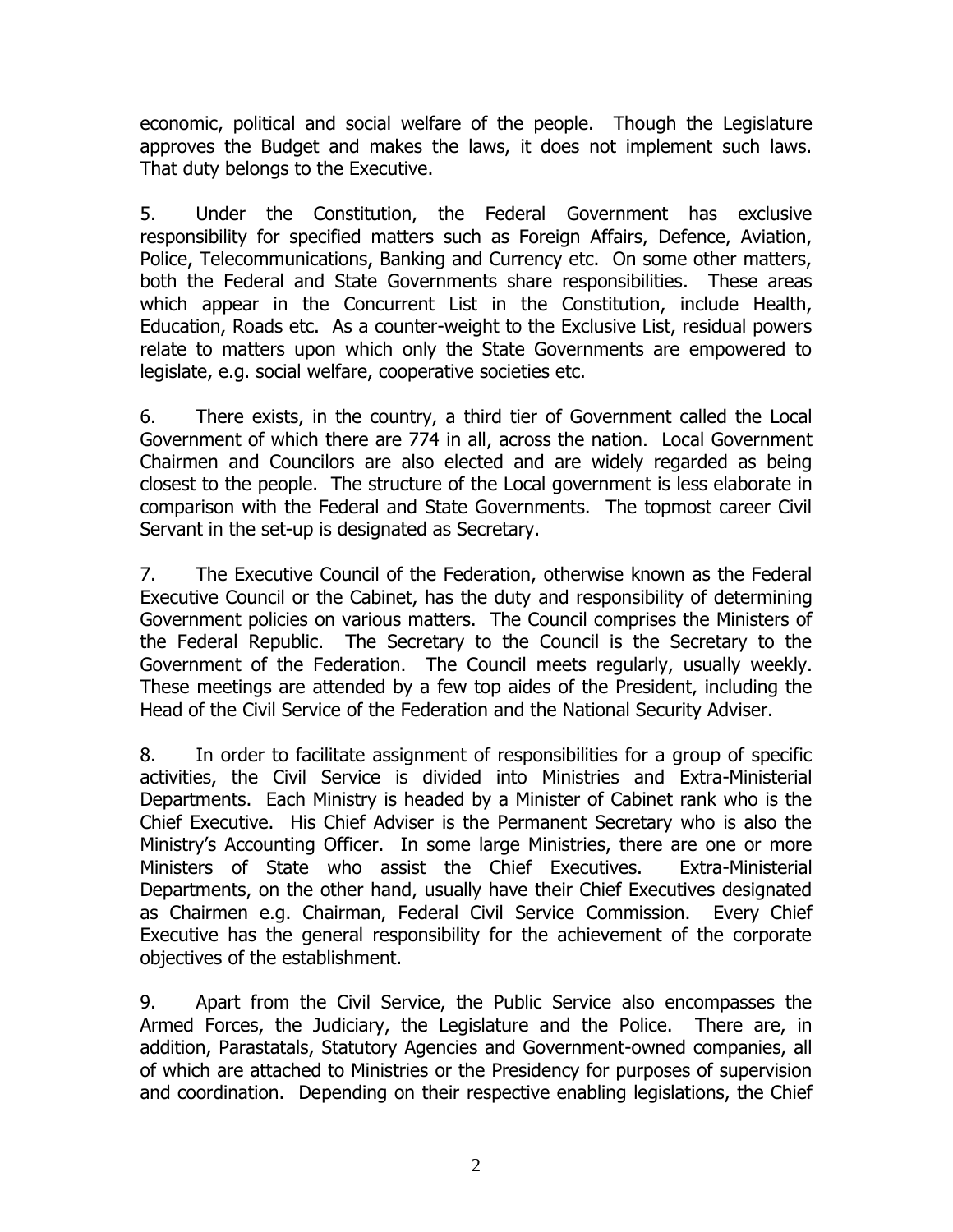Executives of these latter bodies are known as Managing Directors, Directors-General or General Managers.

# **Good Governance**

10. In recent times, it is being increasingly accepted that **good governance** is an important fundamental for efficient economic management and development and that it should, as such, be incorporated into our political system. Accordingly, the citizen expects the Government to use State resources to manage the affairs of the country judiciously. Good governance can be understood as comprising the following characteristics:

- (i) Rule of Law
	- fair legal frameworks that are enforced impartially;
	- Full protection of human rights, particularly those of minorities;
	- Independent judiciary and an impartial and incorruptible police.
- (ii) Participation
	- participation by both men and women;
	- participation also means freedom of association and expression on the one hand and an organized civil society on the other hand;
	- participation by direct or through legitimate intermediate institutions or representatives.
- (iii) Transparency
	- decisions taken and their enforcement are done in a manner that follows rules and regulations;
	- information is freely available and accessible to those who will be affected by such decisions and their enforcement;
	- people understand why government takes certain decisions;
	- there is zero tolerance for corruption.
- (iv) Accountability
	- governmental institutions as well as the private sector and civil society organizations must be accountable to the public and to their institutional stakeholders;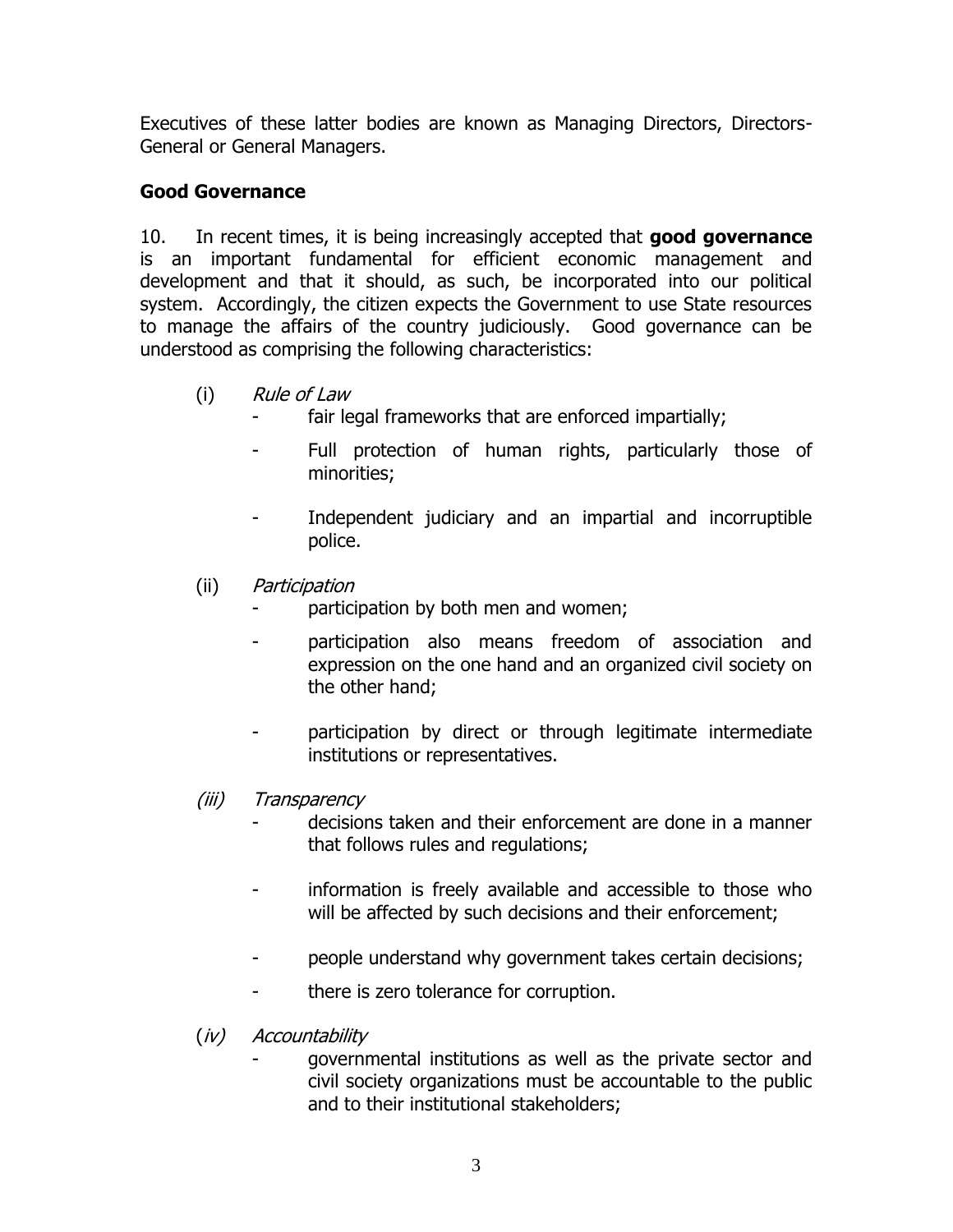- organizations and institutions are accountable to those who will be affected by decisions or actions.
- (v) Effectiveness and Efficiency
	- processes and institutions produce results that meet the needs of society while making the best use of resources at their disposal;
	- need for sustainable use of natural resources and the protection of the environment is recognized;
	- public officials carry out their duties efficiently and effectively as well as with sensitivity as to how services are best delivered to the public.
- (vi) Equity and Inclusiveness
	- ensuring that all members of society feel that they have a stake in it and do not feel excluded from the mainstream;
	- all groups, especially the most vulnerable, have opportunities to maintain or improve their well being;
	- citizens of whichever religion, ethnic group, age or sex to be free from discrimination.
- (vii) Consensus Orientation
	- need for mediation of the different interests in the society to reach a broad consensus on what is in the best interest of the whole community and how this can be achieved;
	- a long-term perspective for sustainable human development and how to achieve the goals of such a development.
- (viii) Responsiveness
	- institutions and processes try to serve all stakeholders within a reasonable timeframe.
- (ix) Security and Order
	- ensure peace and security and orderliness for citizens to get on with their lives to achieve their optimum.
- (x) Conflicts
	- capacity to prevent/manage conflicts in society.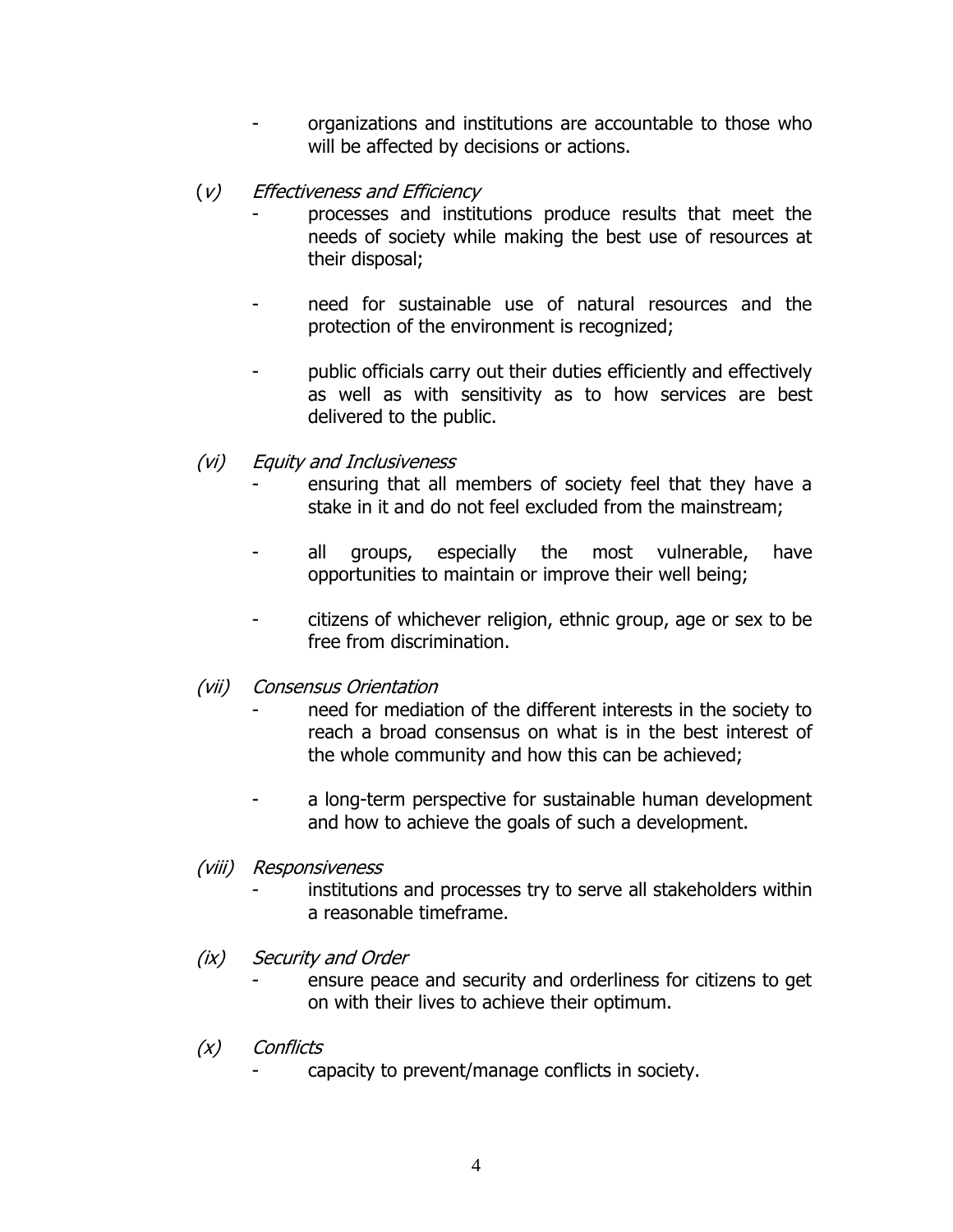- (xi) Purposeful Leadership
	- ensuring credible, honest, disciplined, committed and purposeful leadership
- (xii) Welfare of People
	- ensuring welfare of the people through capacity building and socio-economic empowerment.

The civil service has a crucial role to play in ensuring that Nigeria is administered in a manner consistent with the aforementioned attributes and characteristics of good governance.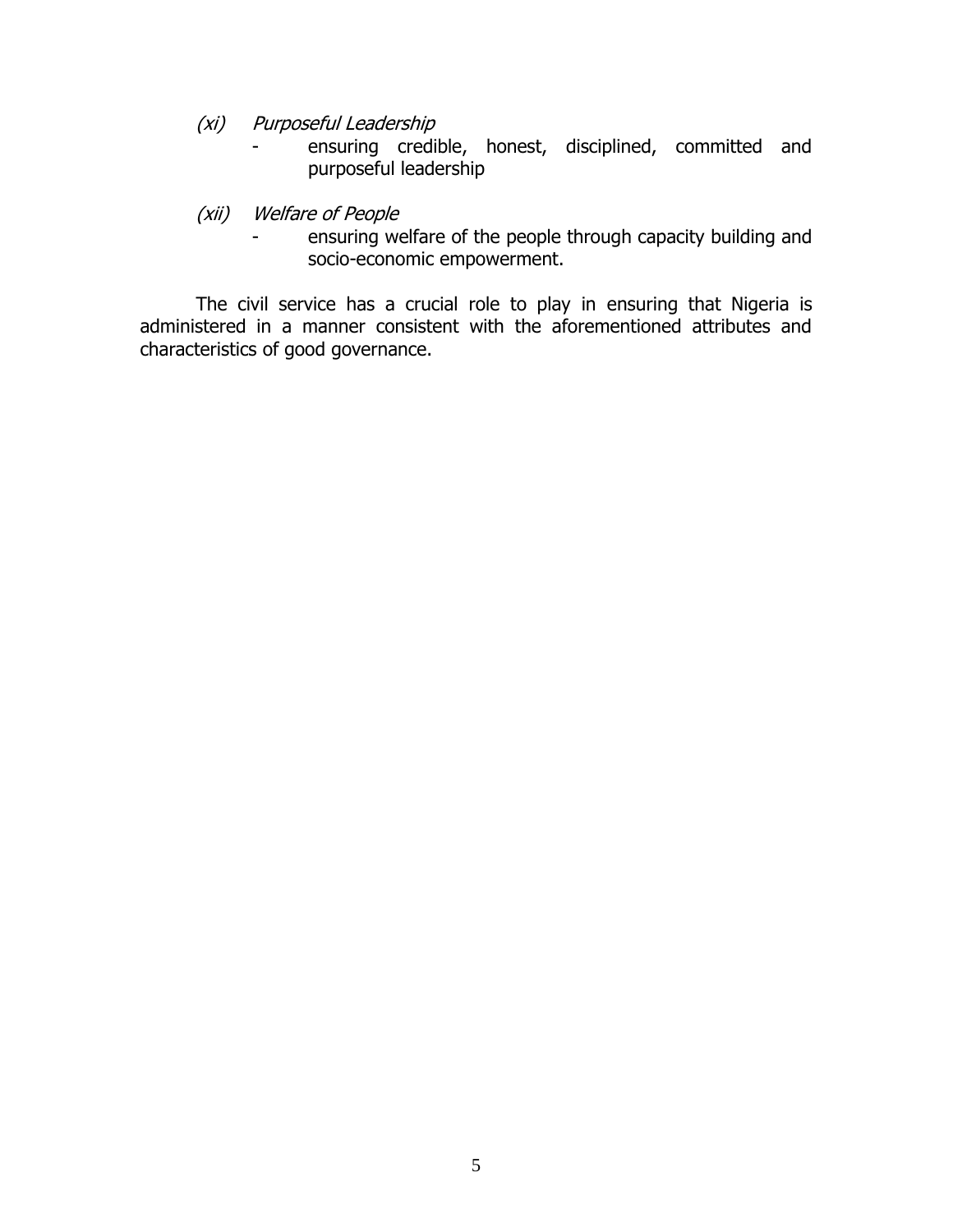# **CHAPTER 2**

### **Government Revenue and Expenditure**

The term "Public Finance" is also referred to as "Government Finance" or "Public Moneys". It is defined by Section 2 of the Finance (Control and Management) Act of 1958 to include:

- (a) The Public Revenue of the Federation
- (b) Any moneys held in his official capacity, whether subject to any trust or specific location or not, by any Officer in the Public Service of the Federation or by any agent of the government either alone or jointly with any other person.

2. The interest of modern day government in the economy is manifested via intervention through fiscal and monetary policies, using discretionary changes in the levels of government taxes, expenditures and borrowings to achieve desired socio-political and macro-economic objectives.

3. However, government revenue derives from various sources of income and can broadly be classified into two sections, namely:

- (a) Oil Revenue.
- (b) Non-Oil Revenue.
- (i) OIL REVENUE includes Petroleum Profit Tax, Rent Royalities and Government Crude Oil Sales, and proceeds from domestic consumption etc.
- (ii) *Non-OIL REVENUE* refers to Indirect and Direct Taxes, Company Tax, Income Tax, Personal Income tax, etc. The tax revenue includes or consists of both direct and indirect taxes while the nontax revenue refers to income accruable to the government outside its taxes such as operating surplus from its parastatals. Indirect taxes include excise duties, import duties, purchase tax etc.

#### **Revenue Allocation**

4. The Revenue Mobilization Allocation and Fiscal Commission is one of the Federal Executive Bodies provided for in the 1999 Constitution. Among other functions, the Commission has the power to: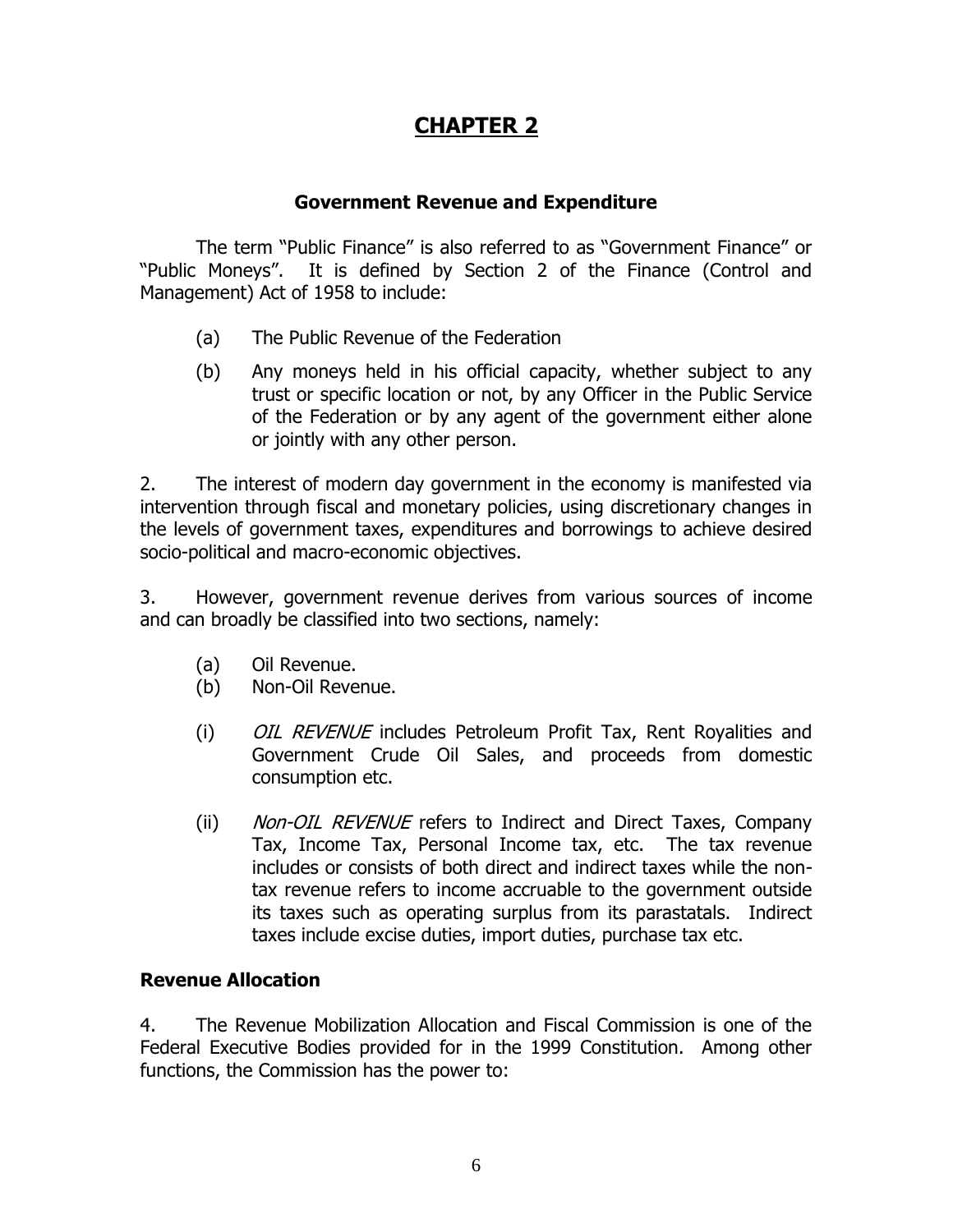- (i) monitor the accruals to and disbursement of revenue from the Federation Account; and
- (ii) review, from time to time, the revenue allocation formulae and principles in operation to ensure conformity with changing realities.

5. As of now, the Revenue Allocation formula in operation among the three tiers of government is as hereunder:

|       | Total                     |                          | $= 100.00\%$ |
|-------|---------------------------|--------------------------|--------------|
| (iii) | Local Governments         | $\sim$ $\sim$            | 20.60%       |
| (ii)  | <b>State Governments</b>  | $\overline{\phantom{0}}$ | 26,72%       |
| (i)   | <b>Federal Government</b> | $\overline{\phantom{0}}$ | 52.68%       |

The 52.68% share of the Federal Government goes into the Consolidated Revenue Fund and is sub-allocated by the Federal Government on the following basis:

|       | <b>Total</b>                     | 52.68% |
|-------|----------------------------------|--------|
| (v)   | Development of Natural Resources | 1.68%  |
| (iv)  | <b>Stabilization Fund</b>        | 0.50%  |
| (iii) | <b>Federal Capital Territory</b> | 1.00%  |
| (ii)  | FGN Share of Derivation Ecology  | 1.00%  |
| (i)   | Federal government               | 48.50% |

#### **Types of Accounts**

**6.** The following are the major types of accounts in the Federal Public Service:

(i) Federation Account

The incomes accruing to this account are direct taxes, indirect taxes and mining. It is a distributable (special) pooling account in which all revenues collected by the Federal Government are paid except the proceeds of tax under pay-as-you-earn system from the Armed Forces personnel, police personnel, foreign service officers and FCT-Abuja residents and other prescribed independent revenues. It is distributable among the Federal, State and Local governments in accordance with the extant revenue formula.

#### (ii) Consolidated Revenue Fund

This is an account established by the 1999 Constitution which is not distributable, but solely for the Federal Government. All revenues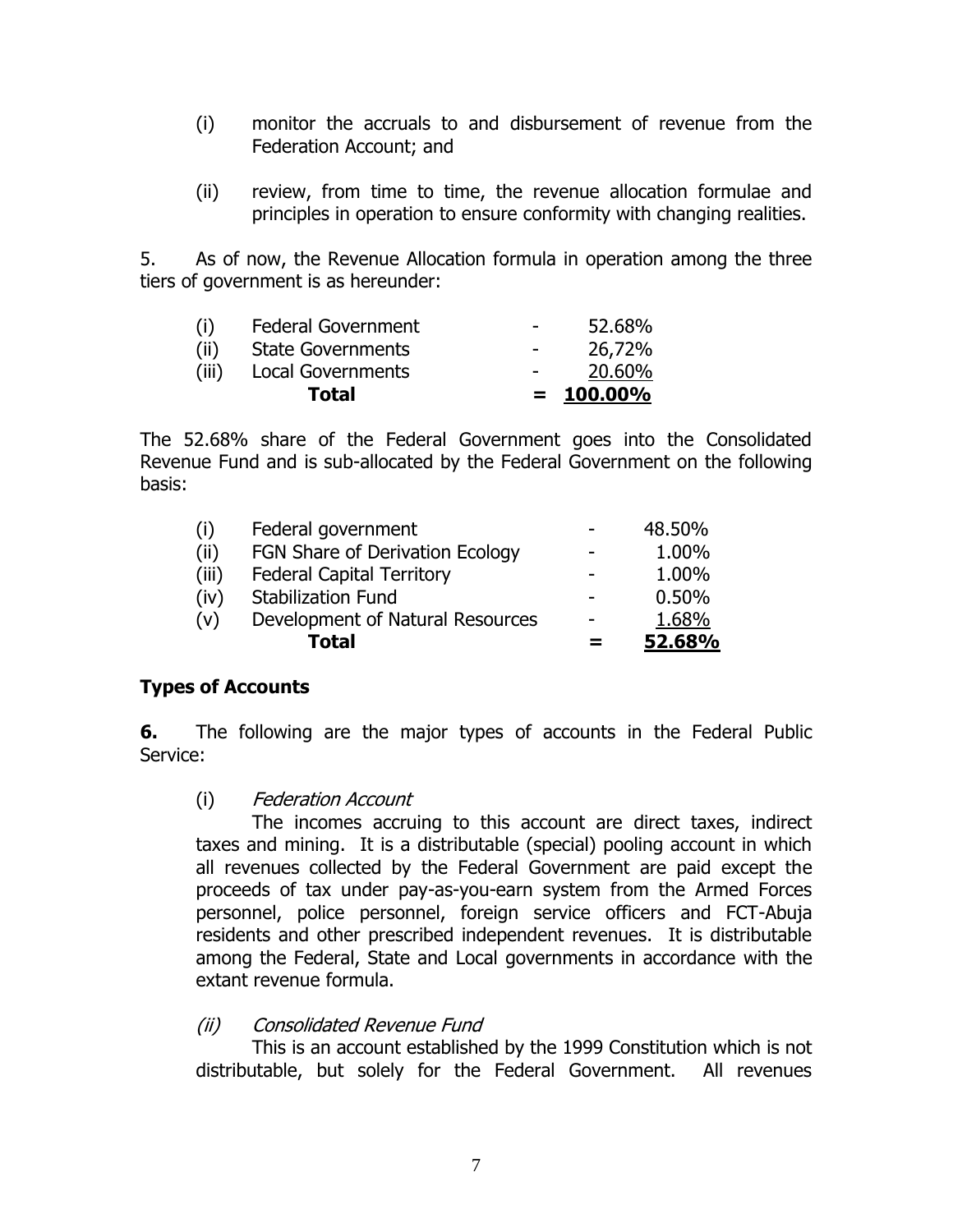received by the Federal Government are paid into the account; the sources include:

- (i) Share from the Federation Account
- (ii) Indirect taxes
- (iii) License fees and other internal revenues
- (iv) Earnings and sales All Recurrent Expenditures including the salaries of the Auditor-General, Chief Justice, President etc are charged to it.

### (iii) Development Fund

This Fund is meant for capital projects. It is established by the 1999 Constitution. The sources of remittances to the Fund are transfers from the Consolidated Revenue Fund, external grants, internal grants etc. The Fund is utilised for sundry capital expenditures such as on roads, airports, seaports as well as on general administration e.g. provision and maintenance of prisons, police stations, barracks etc.

### (iv) Contingency Fund

The Contingency Fund was established to take care of un-foreseen circumstances such as national disasters, fire-outbreaks, serious flooding etc.

#### **The Budgeting Process at the Federal Level**

# **Shared Responsibility for the Budget**

7. The responsibility for the Federal Budget is shared between the Executive and the Legislature, which are two of the three arms of the Federal Government. The Constitution requires the President to submit a budget for the next financial year to the National Assembly for approval. Therefore, the Executive is responsible for preparing the Federal Budget while the Legislature approves it.

#### **The Executive's Plans**

8. The President gives directives to the Minister of Finance and the Budget Office of the Federation to prepare the Budget in line with the Government's vision and direction for Nigeria. The plans indicate what the Government intends to do to reduce poverty, generate wealth and create jobs. As the preparation of the Federal Budget is done against the background of these development plans, the Budget serves as a policy tool for attaining the immediate, medium and longterm development goals of Government.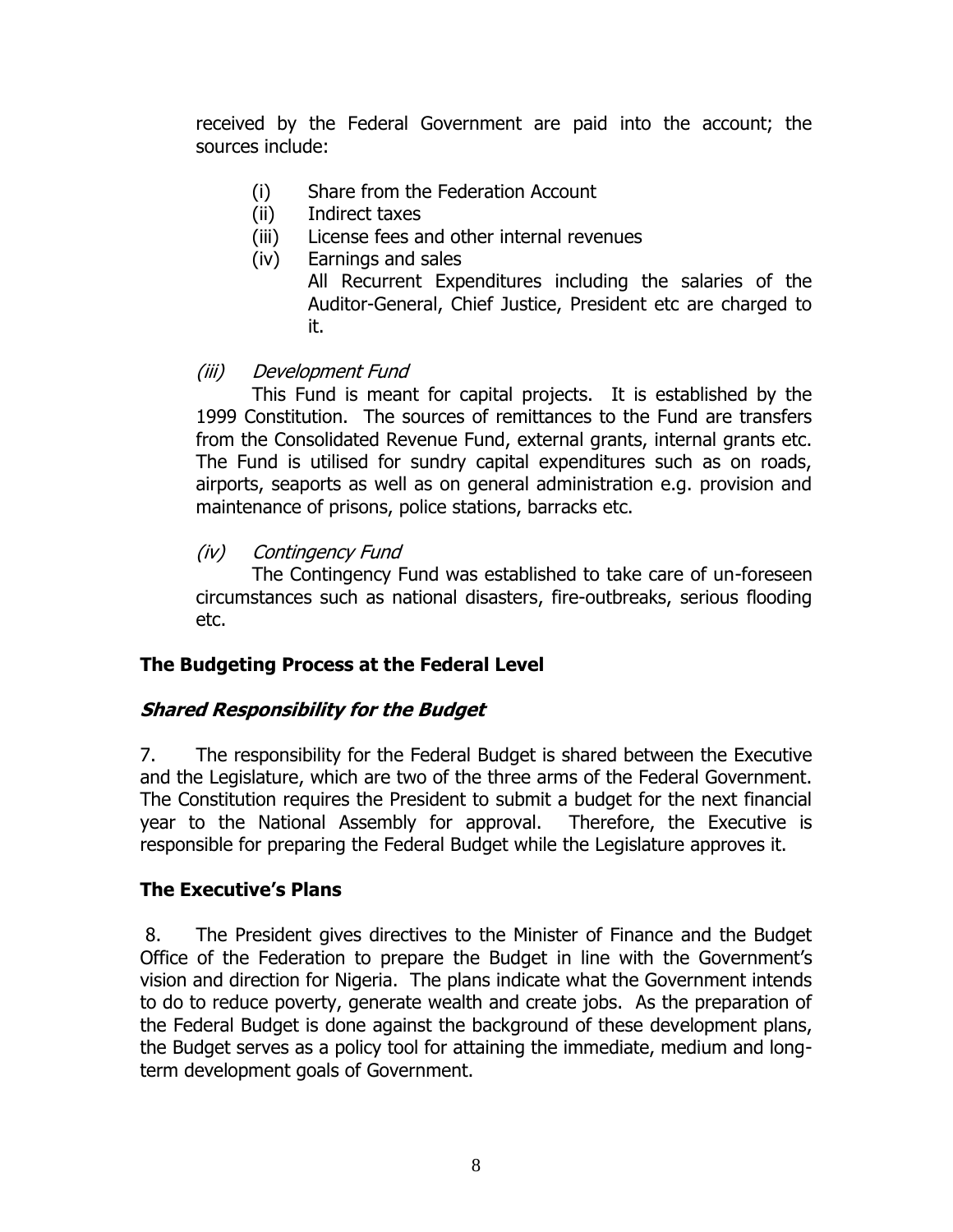#### **The Medium-Term Revenue Framework**

9. The Budget Office of the Federation, in consultation with the revenue generating agencies of the Federal Government, projects estimates of oil and non-oil revenues. Once the underlying assumptions are agreed, they are then used to estimate the amount of total revenue that will accrue to the Federation Account. The share of the Federal Government is then determined. These revenues are estimated for the next three years and are documented in the Medium-Term Revenue Framework.

# **The Medium-Term Expenditure Framework**

10. The next step is to determine (a) the maximum amount that the Federal Government will spend in the financial year (b) how this amount is to be suballocated among the major expenditure heads and (c) the difference between available revenues and the total amount to be spent. In determining these estimates, the aim is to balance the need to spend money to attain the nation's developmental goals and the need to live within our means. The fiscal rule being observed under the *Fiscal Responsibility Act 2007* is that total spending should not exceed total revenues by more than 3% of GDP (Gross Domestic Product). GDP is the measure of the total value of goods and services produced within the economy in any single year. Once the maximum amount of money to be spent is ascertained, the amount of the Budget Deficit/Surplus is determined by subtracting total spending from total revenues. If expenditure is more than revenues, there will be a deficit and the Government must determine how this is to be financed. This is done usually by borrowing, asset sales or other sources. The maximum amount of spending, called the Aggregate Expenditure Ceiling, is then sub-allocated among the three major heads of expenditure, that is, Statutory Transfers, Debt Service and MDA Expenditure. All of the above are documented in what is referred to as the Medium-Term Expenditure Framework (MTEF) which covers a three-year period.

# **Stakeholders' Consultation**

11. The Medium-Term Revenue and Medium-Term Expenditure Frameworks are then presented to different Stakeholders (including the National Assembly, the Organised Private Sector, Civil Society and the Public Sector) for their input and buy-in. The Stakeholders' consultations typically take the form of a one-day open and interactive session. However, for the National Assembly, the consultations are more rigorous and continuous, and their input is particularly taken into account in preparing the Budget.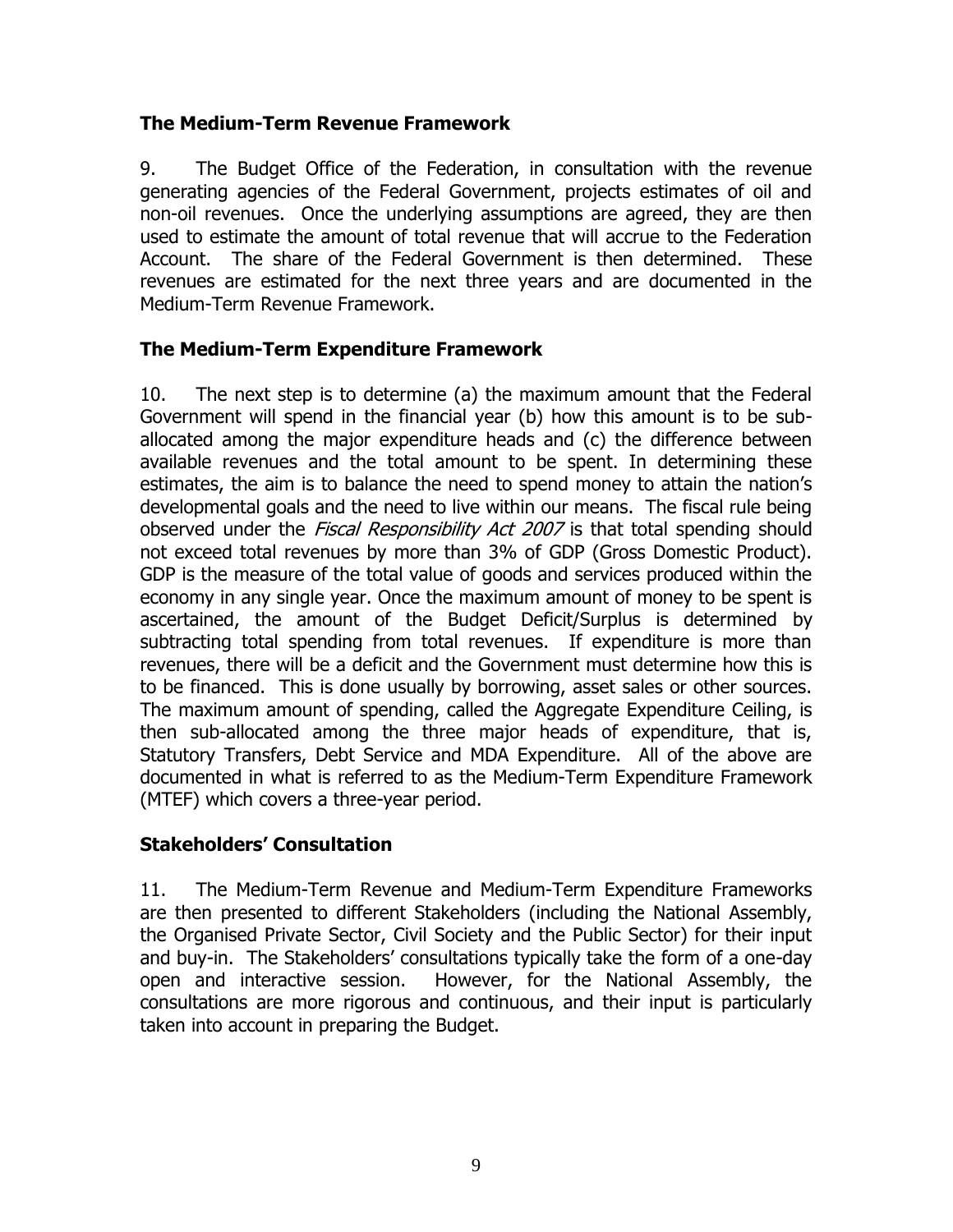#### **MDA Expenditure Ceilings**

12. The next stage is to sub-allocate MDA Expenditure among the various MDAs of the Federal Government. This is done by the Budget Office of the Federation, under the supervision of the Minister of Finance and is subsequently approved by the President. In allocating the spending ceilings, account is taken of the size of each MDA's payroll and the priority level accorded to the services to be delivered by each MDA. An Expenditure Ceiling is allotted to each MDA from which it must meet all its needs and deliver public goods and services. The allotment of the Expenditure Ceiling is to ensure that the sum of spending by MDAs does not exceed the Aggregate Expenditure Ceiling determined in the Medium-Term Expenditure Framework. Indicative Ceilings are initially allotted and later finalized.

# **Medium-Term Sector Strategies (MTSS)**

13. MDAs are now required to develop and articulate Medium-Term Sector Strategies (or MTSS) consistent with the Plans of the Government. The MDAs identify and document the key initiatives (that is, projects and programmes) that will be embarked upon to achieve their goals and objectives, bearing in mind their Expenditure Ceiling. These initiatives are costed, phased over three years and linked to expected outcomes. The outcomes of the MTSS are then used as policy documents against which budget proposals of the MDAs are evaluated. This has been a feature of the budget preparation process since 2005 and covers at least 80% of MDA Expenditure.

#### **Approval of the Medium-Term Expenditure Framework and the Fiscal Strategy Paper by the Executive Council of the Federation and the National Assembly**

14. The Medium-Term Revenue Framework, the Medium-Term Expenditure Framework and the statements of how the Federal Government proposes to conduct its fiscal affairs for the next three years are summarized in a Fiscal Strategy Paper. The Fiscal Strategy Paper is then presented to the Executive Council of the Federation, along with the Medium-Term Expenditure Framework, for consideration and approval, so that required spending tradeoffs can be properly debated and agreed. Once approved by the Executive Council, the Medium-Term Expenditure Framework and the Fiscal Strategy Paper are shared with the National Assembly.

# **The Budget Call Circular & Evaluation of Submissions by MDAs**

15. The next stage is the issuance of the Budget Call Circular by the Minister of Finance. The Budget Call Circular gives detailed instructions to the MDAs on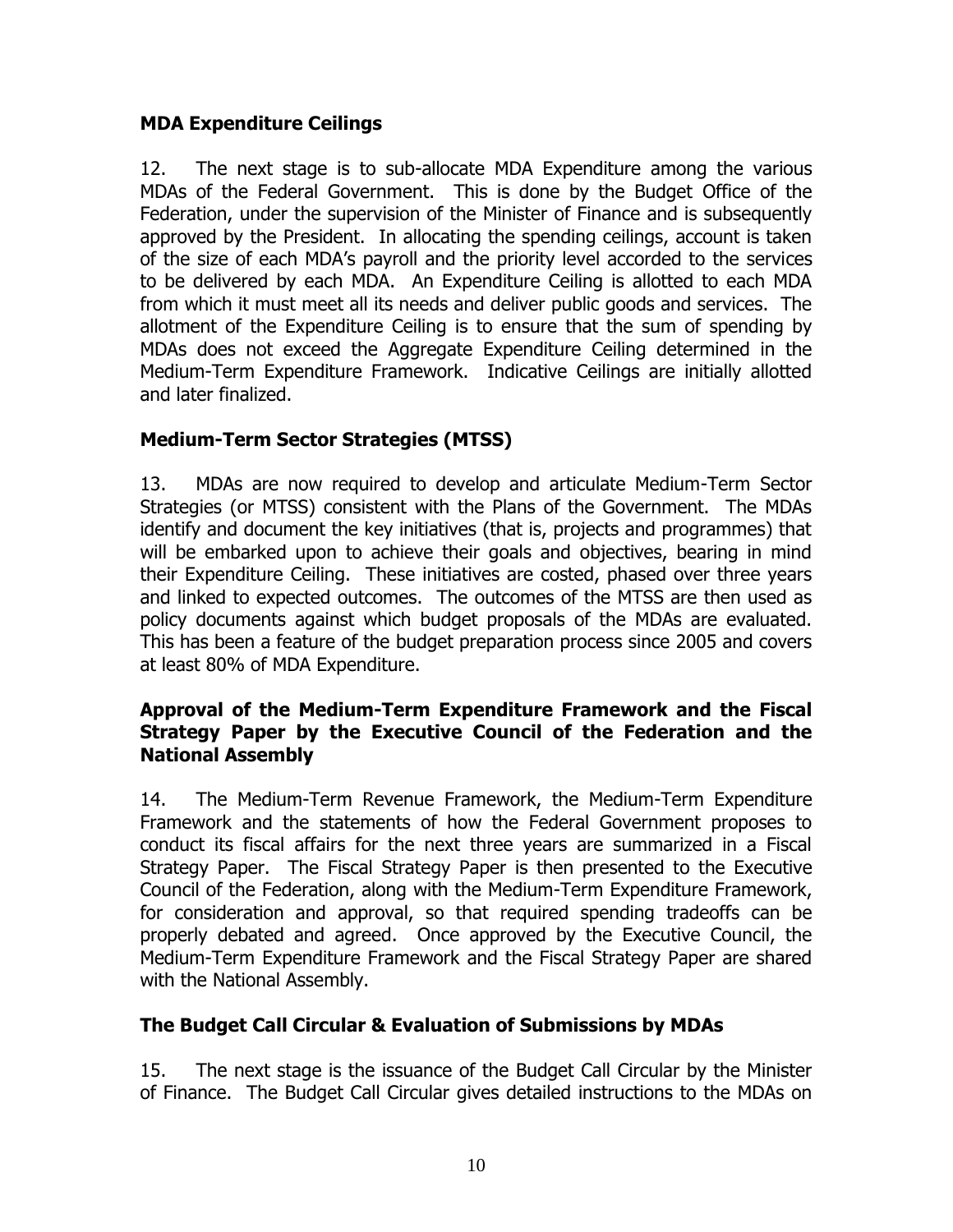how to prepare and submit their expenditure estimates in accordance with Government's priorities and within the limits of their Expenditure Ceilings. MDAs then prepare their budget proposals in accordance with the Budget Call Circular and within their Expenditure Ceilings, and submit same to the Budget Office of the Federation. The principal role of the Budget Office at this stage is to ensure that MDAs stay within their allotted Expenditure Ceilings and that the budget proposals are consistent with the priorities of Government and the MTSS. The Budget Office evaluates and consolidates the submissions of the various MDAs and prepares the draft Budget.

### **The President's Approval and Transmission of the Budget to the Legislature**

16. The draft Budget is then presented to the President for approval. Once approved by the President, the Budget and other supporting documents are formally presented by the President to the National Assembly for consideration and appropriation.

# **Approval by the National Assembly and Assent by the President**

17. Following the presentation of the Budget to the National Assembly, the Budget is debated and then passed by each House of the National Assembly. The two Houses then meet to harmonise their respective positions. The recommendations of the various Committees that have oversight over the MDAs are considered and collated by the Appropriation Committee of each House of the National Assembly. These Appropriation Committees make final recommendations to each House. Once harmonized, the Appropriation Bill is then transmitted to the President for his assent. The President gives his assent and signs the Budget Appropriation Bill into law. Clearly, the preparation of the Federal Budget is a long and collaborative exercise, first within the Executive and then between the Executive and the Legislature, along with consultation with various stakeholders.

# **Collection of Government Revenue**

18. In varying degrees, several MDAs in the Federal Service are responsible for collecting Government revenue. As many of the social and other services that the Government may provide for the people depend on the size of Government revenue, it is extremely important that Accounting Officers (Permanent Secretaries and Departmental Heads) and their staff in MDAs should do all they can to collect all the moneys due to Government. Time and again in his career, an Officer may be called upon to help in collecting Government Revenue. In this regard, the Accounting Officer of the MDA will ensure that the provisions of the Financial Regulations are complied with.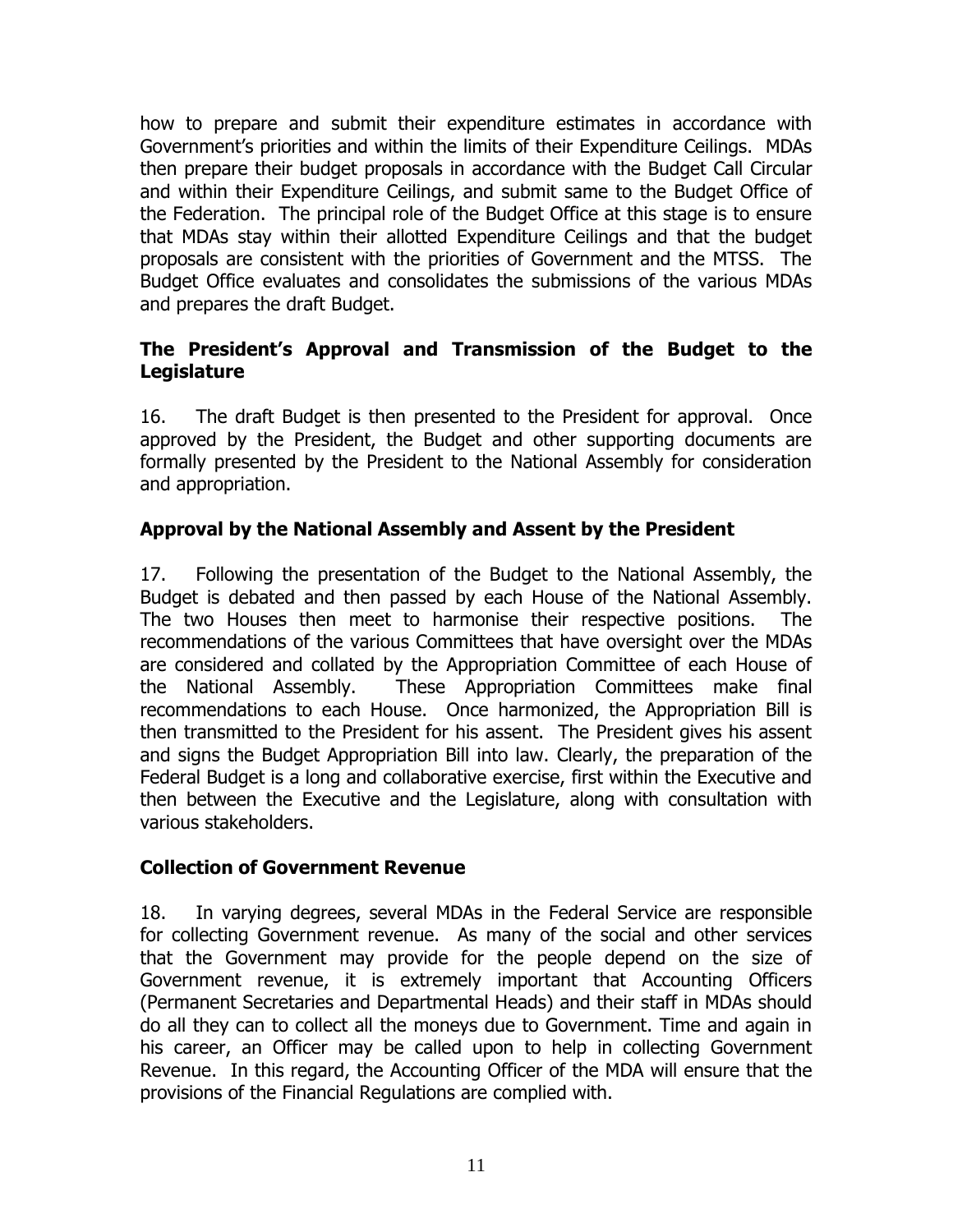### **Government Expenditure**

- 19. Government expenditure in MDAs are mainly as follows:
	- (i) Recurrent Expenditure; and
	- (ii) Capital Expenditure.

The Recurrent Expenditures for MDAs are expenditures which recur year after year. They mainly relate to the votes for the salaries, wages and allowances of public servants as well as Overheads which cover running costs, maintenance etc. The Capital Expenditures of Government are the costs of capital works and projects, e.g. Kainji Dam, Office buildings, hospitals, bridges, etc. undertaken by Government.

# **Control of Expenditure**

20. The control of Government Finance is exercised both by the National Assembly and the Executive.

21. The main feature of such control is that no money should be spent except as approved by the National Assembly. The body responsible for querying malpractices in the expenditure of the budget approved by the National Assembly is called the Public Accounts Committee. It is a committee of the National Assembly and is responsible to it. While most of its members are from the majority party, the Committee is usually chaired by a member of an opposition party. The Auditor-General for the Federation is always in attendance at examining sessions of the Committee, and it is on the basis of his advice that enquiries are conducted.

22. It is, however, essential that all MDAs adhere strictly to the following principles guiding expenditure control:

- (i) All payments must be covered by approval from the appropriate Authorities;
- (ii) The documents accompanying payments should support the validity of the claims, and payments should be for the purpose for which they are intended;
- (iii) All payments must be vouchered and duly pre-audited; and
- (iv) The payment voucher must contain the signatures of the officers, the sub-accounting officer and all necessary certificates.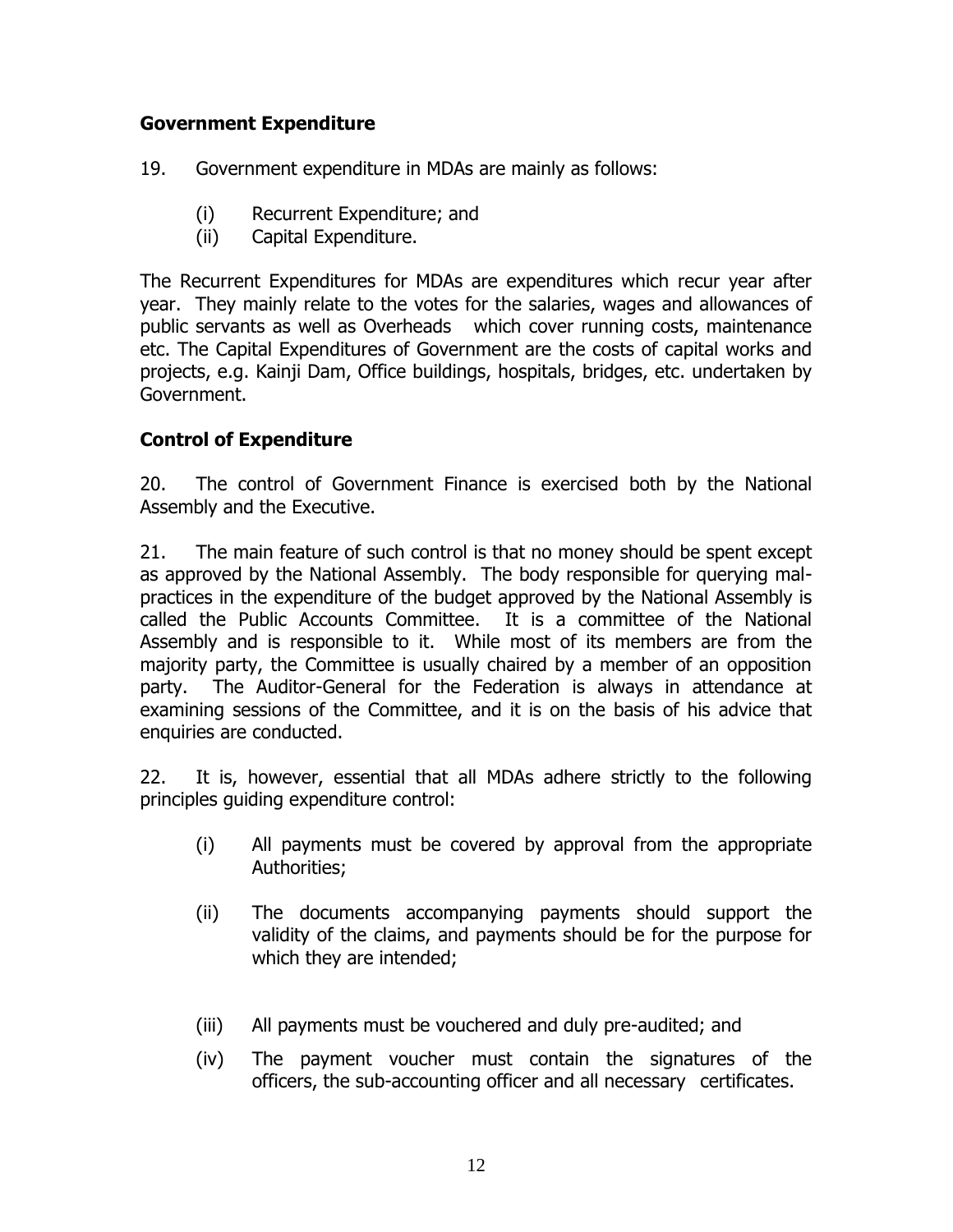### **e-Payment System**

23. Government has adopted a policy of e-payment with effect from  $1<sup>st</sup>$ January, 2009. The main purpose is to eliminate unacceptable delay in payment for government contracts and salaries. It is also to minimize interaction between contractors and those government officials who have a role to play in the payment process. The essential features of e-payment are as follows:

- (i) all forms of payment should only be through the banks;
- (ii) all MDAs should stop the use of cheques for payments;
- (iii) mandates containing details of payments are issued to banks for onward payments to the designated bank accounts of the contractors/ payees. This covers all forms of payments including overhead, capitals and personnel funds;
- (iv) returns on all mandates issued should be forwarded to Office of the Accountant-General of the Federation on a monthly basis;
- (v) all employees of the Federal Government must open accounts with commercial banks into which all payments due will be made; and
- (vi) on no account should the Central Pay Office collect cash from the bank for any payments.

24. The financial responsibilities of Government Officers are laid down by law and regulations from time to time by the Minister of Finance. The Officer responsible for safeguarding of public funds and the regularity and propriety of the expenditure under his control in a Ministry or Extra-Ministerial Department is called the Accounting Officer. In a Ministry, the Accounting Officer is the Permanent Secretary. The Accounting Officer of an Extra-Ministerial Department is the Head of the Department. Essentially, the duties of the Accounting Officer include:

- (i) ensuring that proper budgetary and accounting systems are established in his Ministry/Extra-Ministerial Department to enhance internal control, accountability and transparency;
- (ii) ensuring that the management control tools are put in place to minimise waste and fraud;
- (iii) ensuring that all Government revenues are collected and paid into the Consolidated Revenue Fund promptly;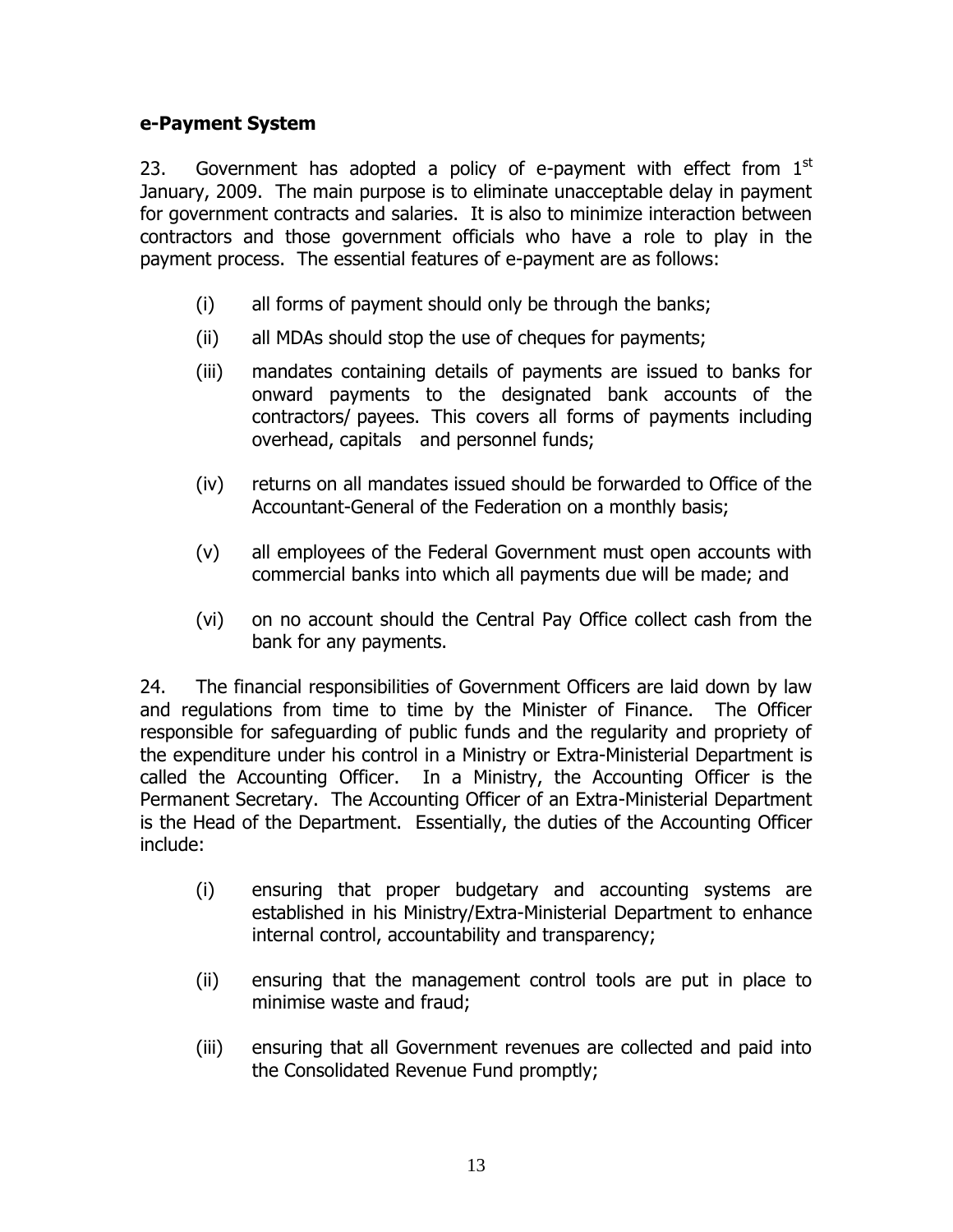- (iv) rendering monthly and other periodical accounting returns and transcripts to the Accountant-General of the Federation as required by the Financial Regulations;
- (v) ensuring the safety and proper maintenance of all Government assets under his care;
- (vi) assuming responsibility for answering all audit queries pertaining to his Ministry/Extra-Ministerial Department or Agency, including appearance before the Public Accounts Committees;
- (vii) ensuring accurate collection and accounting for all public moneys received and expended; and
- (viii) ensuring prudence in the expenditure of public funds.

It is to be noted that the Accounting Officer shall be held personally and pecuniarily responsible for all wrong-doings in his Ministry/Extra-Ministerial Department. Delegation of his duties shall not absolve him from these responsibilities and liabilities.

25. The Chief Accounting Officer of Government is the Accountant-General of the Federation. He is responsible for all the receipts and payments of non-self accounting departments. In accordance with the Financial Regulations, "he is also responsible for the general supervision of the accounts of all Ministries and Extra-Ministerial Departments within the Federation and for the compilation of the Annual financial statements of accounts and such other statements of accounts as may be required by the National Assembly or by the Minister of Finance".

26. Constitutionally, the Auditor-General for the Federation is responsible for "the audit of accounts of all Accounting Officers and all persons entrusted with the collections, reports, custody and issue of payments of Federal Public moneys or with the receipts, custody, sales, transfer or delivery of any stamps, securities, stores or other property of the Government of the Federation and for the certification of the Annual Accounts of the Federal Government."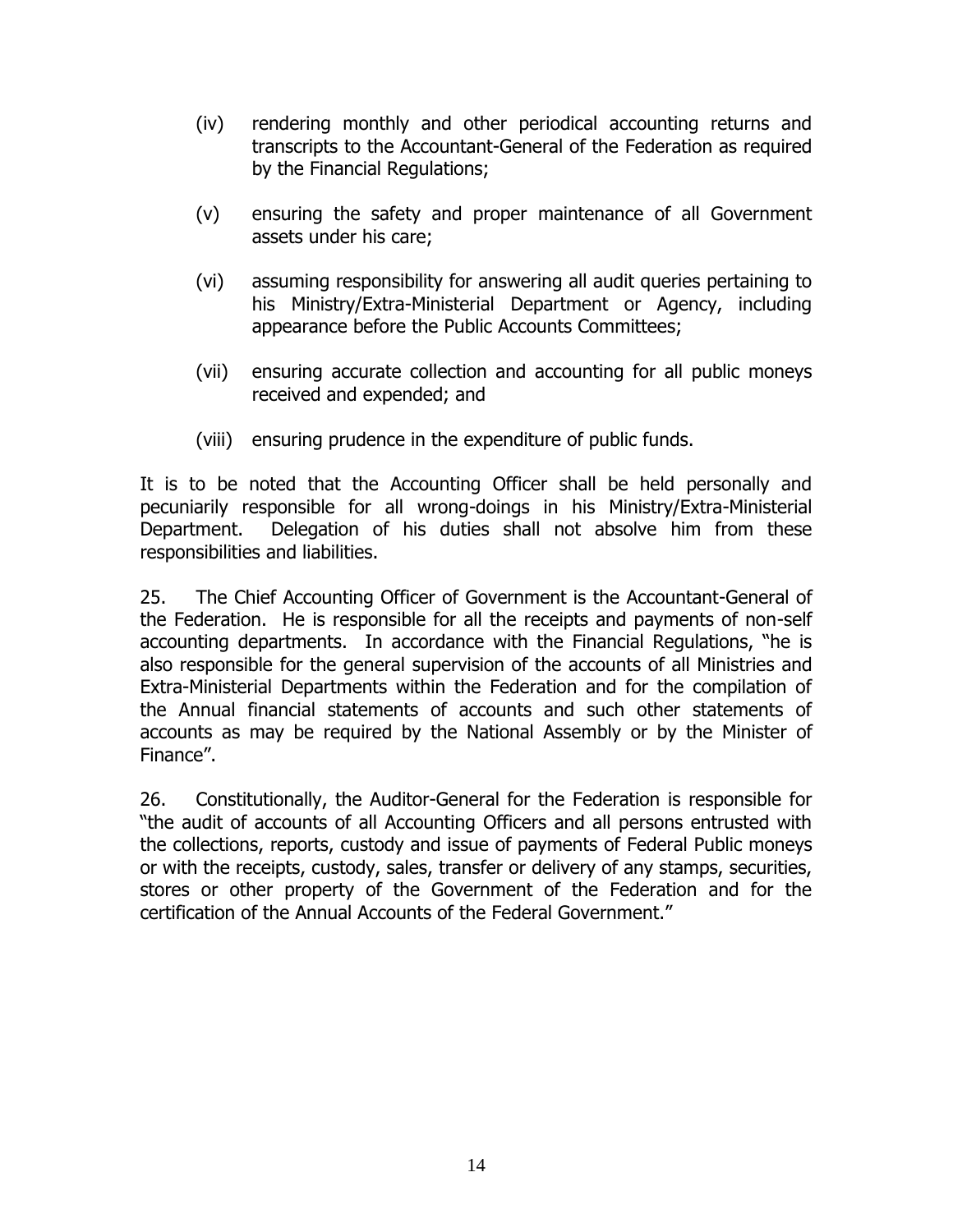#### **Cost-consciousness in Spending of Public Funds**

27. All Civil Servants should be cost-conscious in spending public funds on behalf of Government. Extravagance can be checked in many ways, including the following:

- (i) Every Officer or employee should justify his employment by giving efficient service in return for his earning;
- (ii) Every official expenditure should be duly authorized by an appropriate authority, as required by regulations;
- (iii) Expenditures should be in accordance with the Financial Regulations;
- (iv) Staff requirement should be dictated by real needs so that underemployment and over-establishment are avoided;
- (v) Economy should be exercised in all purchases, especially for office furniture, equipment and stationery;
- (vi) Made-in-Nigeria goods should be preferred to imported goods; and
- (vii) No Officer should condone wasteful spending of public funds and corruption by other Civil Servants.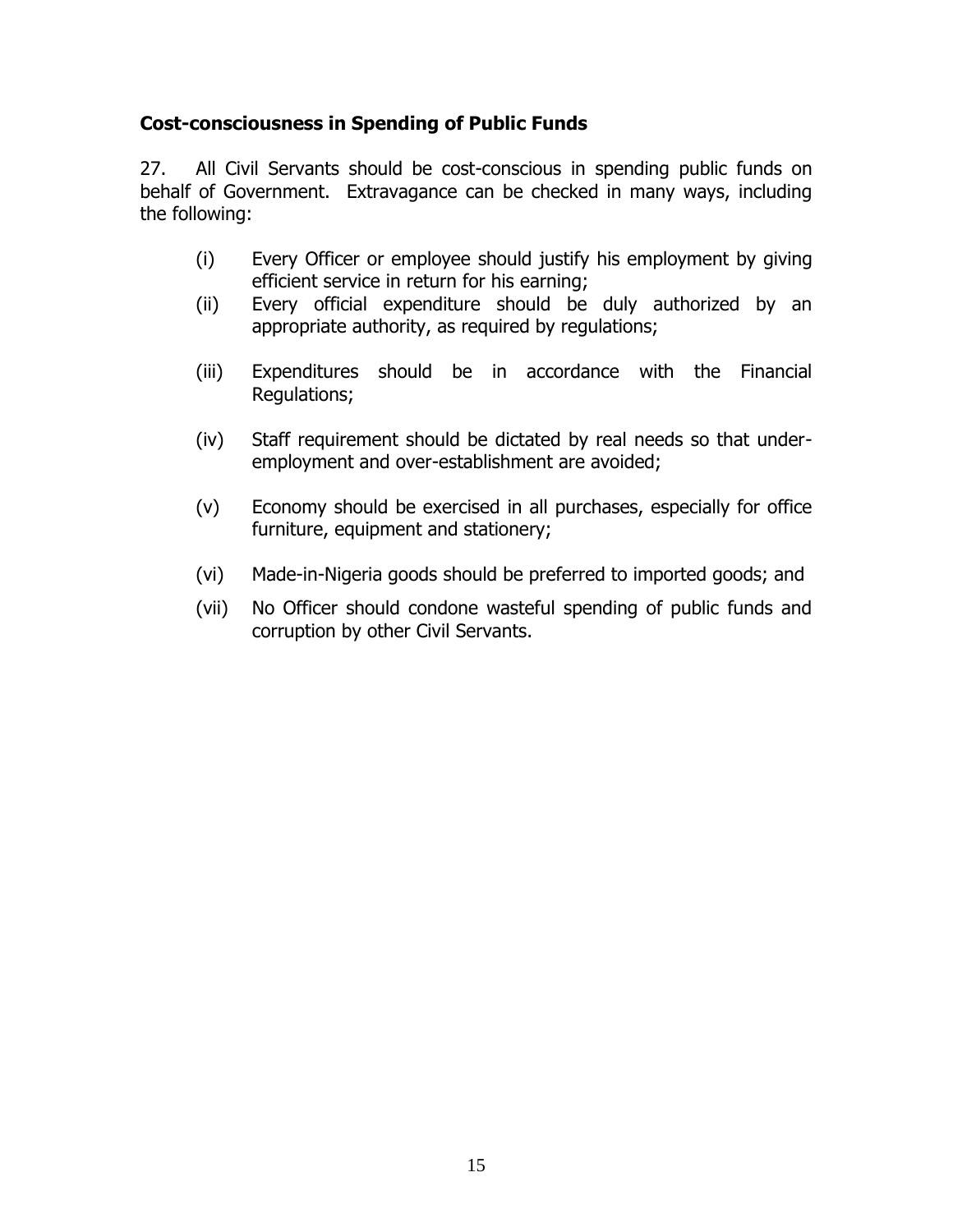# **CHAPTER 3**

# **Due Process and Bureau of Public Procurement**

#### **Introduction**

The Due Process policy is a novel anti-corruption mechanism of the Federal Government. It is aimed at providing transparency and accountability in procurement in the Public Service as well as in government budgetary and financial operations. It is to ensure fiscal transparency, strict compliance with procedures, effectiveness and efficiency in the costing of projects and services, privatization and execution of budget expenditure items, and to certify for public funding, only those projects and contracts that pass proper project implementation and execution scrutiny. It implies that any project or contract/service to be funded by the government must adhere strictly to internationally acceptable bidding system of openness, competition, cost accuracy and proper procedure.

2. Within the context of the Public Sector, Due Process manifests primarily through ensuring that Government business is carried out on the basis of relevant and prescribed laws, rules, regulations and practices. A common error in our nation is our strong tendency to instinctively associate the concept of due process with only procurement and contract awards when, in truth, it applies to all other aspects of Government business, including negotiation, recruitment, promotion etc. In other words, in whatever aspect of Government business we are involved, we must follow the rules as laid down by the constituted authorities.

- 3. The main objectives of the Due Process are as follows:
	- i. to harmonize and update all Federal Government policies and practices on Public procurement;
	- ii. to ensure that project conceptualization and packaging match the defined priorities and targets as contained in the annual financial appropriations;
	- iii. to strictly enforce due process principles of transparency, competition and efficiency and value for money in the procurement of public goods, works and services;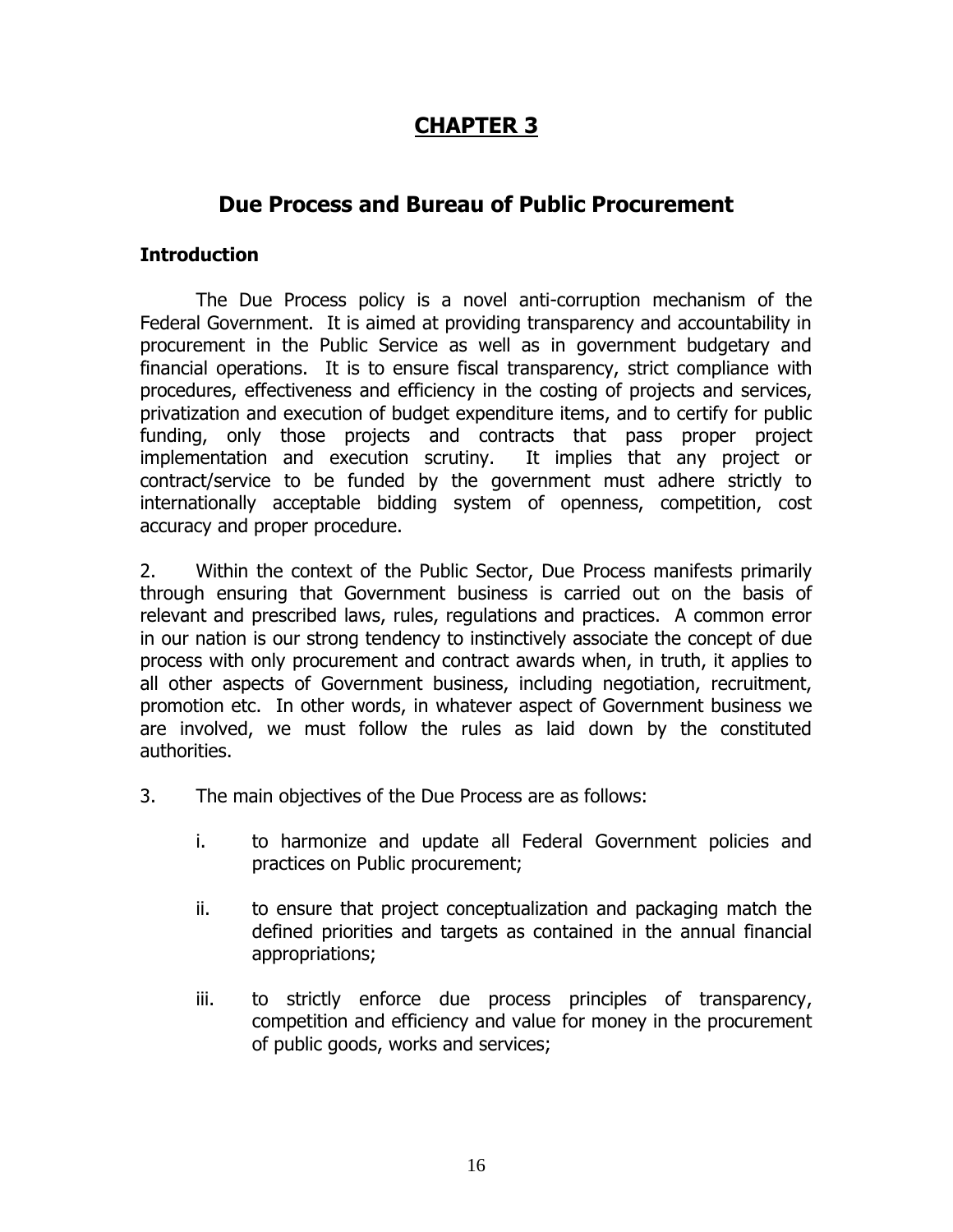- iv. to ensure efficient and integrity-based monitoring of the implementation of Federal Government projects in line with due process principles;
- v. to prevent extra-budgetary spending in Ministries, Departments and Agencies by ensuring that only projects with due appropriation by the National Assembly are certified and thus funded for execution;
- vi. to prevent contract inflation by ensuring cost reasonableness, accuracy, comparability of all Public contracts with national, regional and global costs; and
- vii. to guarantee elimination of waste.

# **Bureau of Public Procurement and the Public Procurement Act 2007**

4. A Country Procurement Assessment Report conducted in 1999-2000 revealed that out of every  $H1$  spent by Government, 60k was lost to underhand practices. In order to address the identified short-comings, therefore, the Bureau for Monitoring and Price Intelligence Unit (BMPIU) was set up in 2001. Its operations were based on Treasury Circulars. Subsequently, steps were initiated to institutionalize its operations. These steps eventually culminated into the signing into law of the Public Procurement Act 2007 on  $4<sup>th</sup>$  June, 2007 by the President.

5. The essential objective of the Public Procurement Act 2007 is the ―Establishment of National Council on Public Procurement and the Bureau of Public Procurement as the regulatory authorities responsible for the monitoring and oversight of public procurement, harmonizing the existing Government policies and practices by regulating, setting standards and developing the legal framework and professional capacity for public procurement in Nigeria; and for other related Matters." The Act applies to the Federal Government of Nigeria and all its procurement entities as well all entities outside the foregoing which derive at least 35% of funds appropriated for any type of procurement described in this Act from the Federation Share of Consolidated Revenue Fund.

# 6. **Functions of the Bureau**

# **The main functions of the Bureau are to:**

- i. formulate the general polices and guidelines relating to public sector procurement for the approval of the Council;
- ii. publicize and explain the provisions of the Act;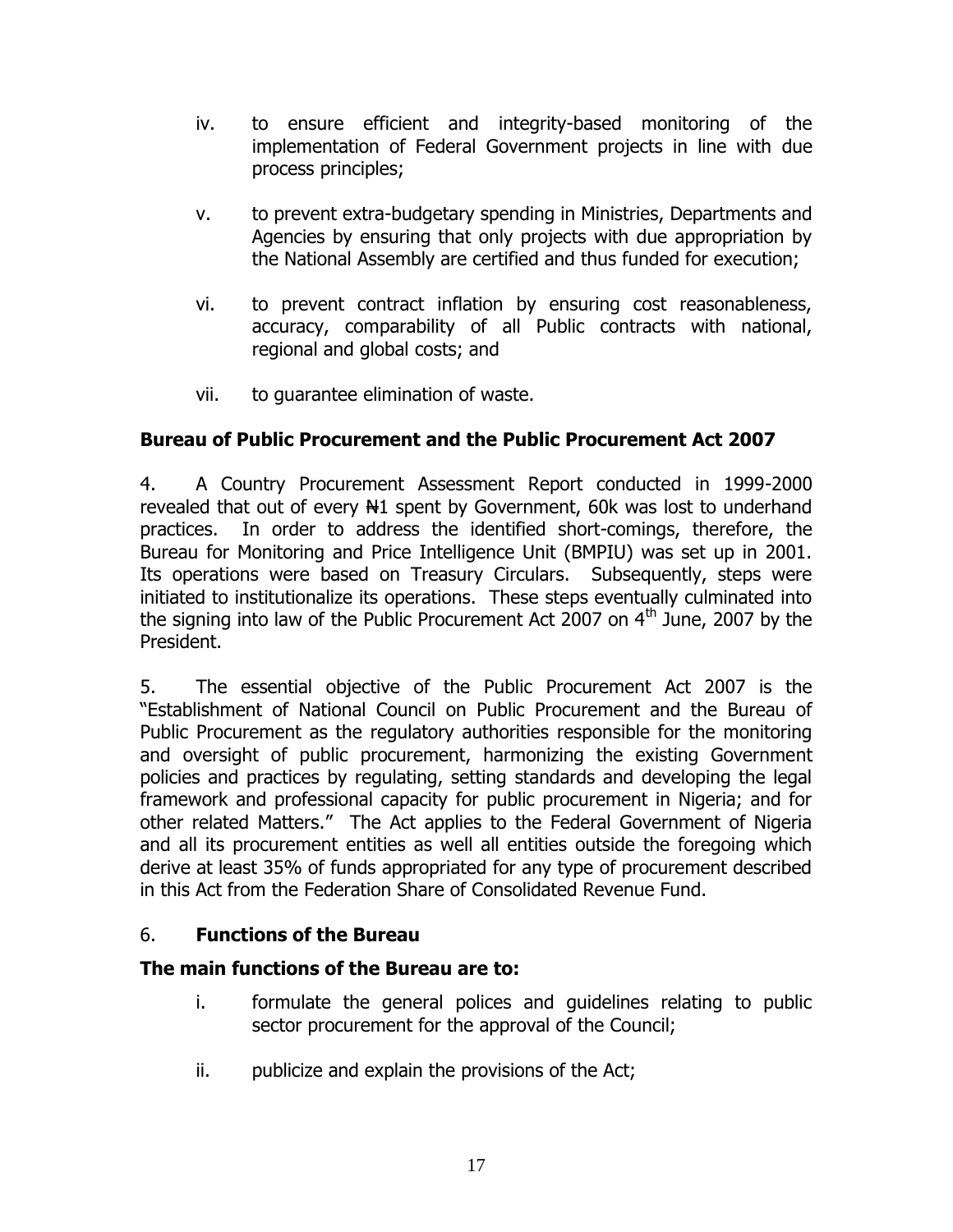- iii subject to thresholds as may be set by the Council, certify Federal procurement prior to the award of contract;
- iv. supervise the implementation of established procurement policies;
- v. monitor the prices of tendered items and keep a national database of standard process;
- vi. publish the details of major contracts in the procurement journal;
- vii. publish paper and electronic editions of the procurement journal and maintain an archival system for the procurement journal;
- viii. maintain a national database of the particulars and classification and categorization of federal contractors and service providers;
- ix. collate and maintain in an archival system all federal procurement plans and information;
- x. undertake procurement research and surveys;
- xi. organize training and development programmes for procurement professionals;
- xii. periodically review the socio-economic effect of the policies on procurement and advise the Council accordingly;
- xiii. prepare and update standard bidding and contract documents;
- xiv. prevent fraudulent and unfair procurement and where necessary apply the provisions of the Act;
- xv. review the procurement and award of contract procedures of every entity to which the Act applies;
- xvi. perform procurement audits and submit such report to the National Assembly bi-annually;
- xvii. introduce, develop, update and maintain related database and technology;
- xviii. establish a single internet portal that shall subject to Section 16(21) to this Act serve as a primary and definitive source of all information on government procurement, containing and displaying all public sector procurement information at all times; and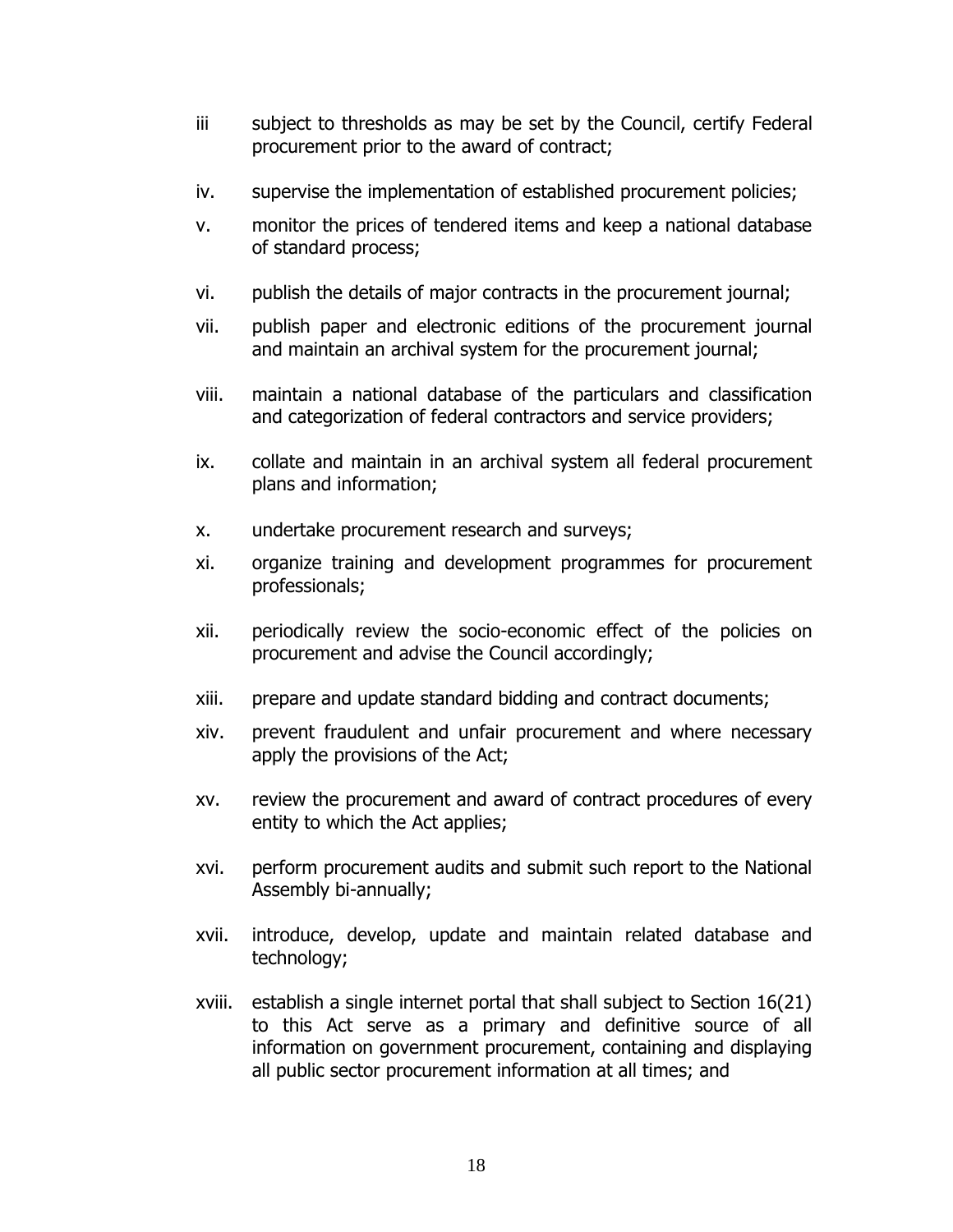xix. co-ordinate relevant training programmes to build institutional capacity.

#### **How the Due Process Policy Works**

7. The Bureau reviews and certifies Federal Government contracts according to established and approved thresholds to ensure that compliance with the principles of right procedure (merit, transparency, competition etc) and right costs guide all Federal Government contracts for goods, works and services from the award stage through to their successful execution and completion.

### **Fundamental Principles for Procurements**

8. Subject to any exemption allowed by the Act on Public Procurement, all public procurement should be conducted:

- i. based on thresholds as may from time to time be set by the Bureau;
- ii. based only on procurement plans supported by prior budgetary appropriations. Furthermore, no procurement proceedings shall be formalized until the procuring entity has ensured that funds are available to meet the obligations and, subject to the threshold in the regulations made by the Bureau, has obtained a certificate of 'No Objection' to Contract Award from the Bureau;
- iii. by open competitive bidding;
- iv. in a manner which is transparent, timely, and equitable for ensuring accountability and conformity with the Act and regulations deriving therefrom;
- v. with the aim of achieving value for money and fitness for purpose;
- vi. in a manner which promotes competition, economy and efficiency; and
- vii. in accordance with the procedures and timeline laid down in the Act and as may be specified by the Bureau from time to time.

9. All Bidders, in addition to Requirements contained in any solicitation document, shall:

i. possess the necessary: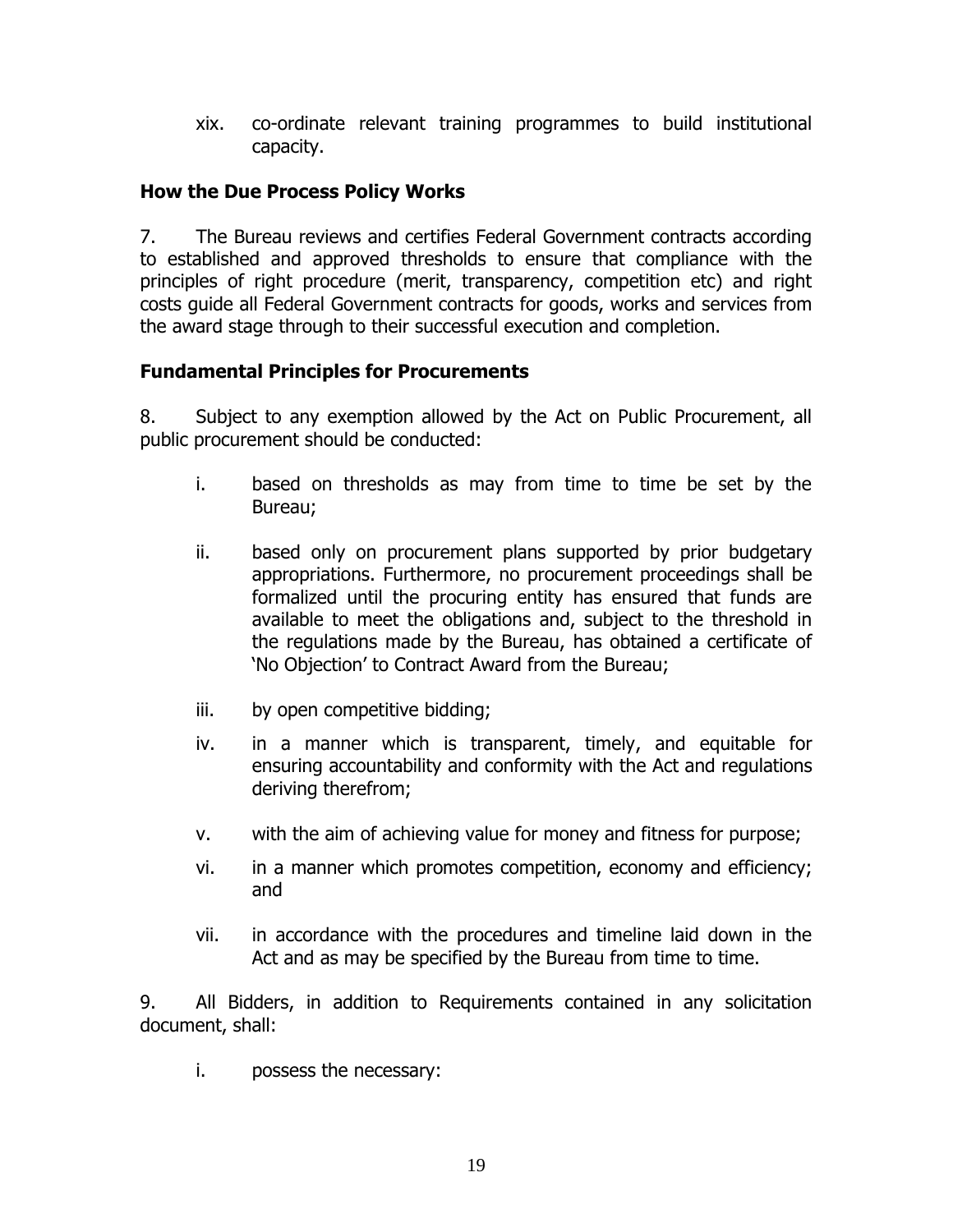- a. professional and technical qualifications to carry out particular procurements;
- b. financial capability;
- c. equipment and other relevant infrastructure;
- d. personnel to perform the obligations of the procurement contract.
- ii possess the legal capacity to enter into the procurement contract;
- iii not be in receivership, the subject of any form of insolvency or bankruptcy proceedings of the subject of any form of winding up petition or proceedings;
- iv. have fulfilled all its obligations to pay taxes, pensions and social security contributions;
- v. accompany every bid with an affidavit disclosing whether or not any officer of the relevant committees of the procurement entity or the Bureau is a former or present director, shareholder or has any pecuniary interest in the bidder and confirm that all information presented in its bid are true and correct in all particulars.

10. The Accounting Officer of a procuring entity shall be the person charged with line supervision of the conduct of all procurement processes. In the case of Ministries, this shall be the Permanent Secretary and, in case of Extra-Ministerial Departments and Corporations, the Directors-General or Officers of co-ordinate responsibility. The Accounting Officer of every procuring entity has overall responsibility for the planning and organization of tenders, evaluation of tenders and execution of all procurements and in particular shall be responsible for:

- i. ensuring compliance with the provisions of the Act by his entity. In this context, he shall be liable in person for the breach or contravention of the Act or any regulation made hereunder, whether or not the act or omission was carried out by him personally or any of his subordinates, and it shall not be material that he has delegated any function, duty, or power to any person or group of persons;
- ii. constituting the Procurement Committee and its decisions;
- iii. ensuring that adequate appropriation is provided specifically for the procurement under consideration in the Federal budget;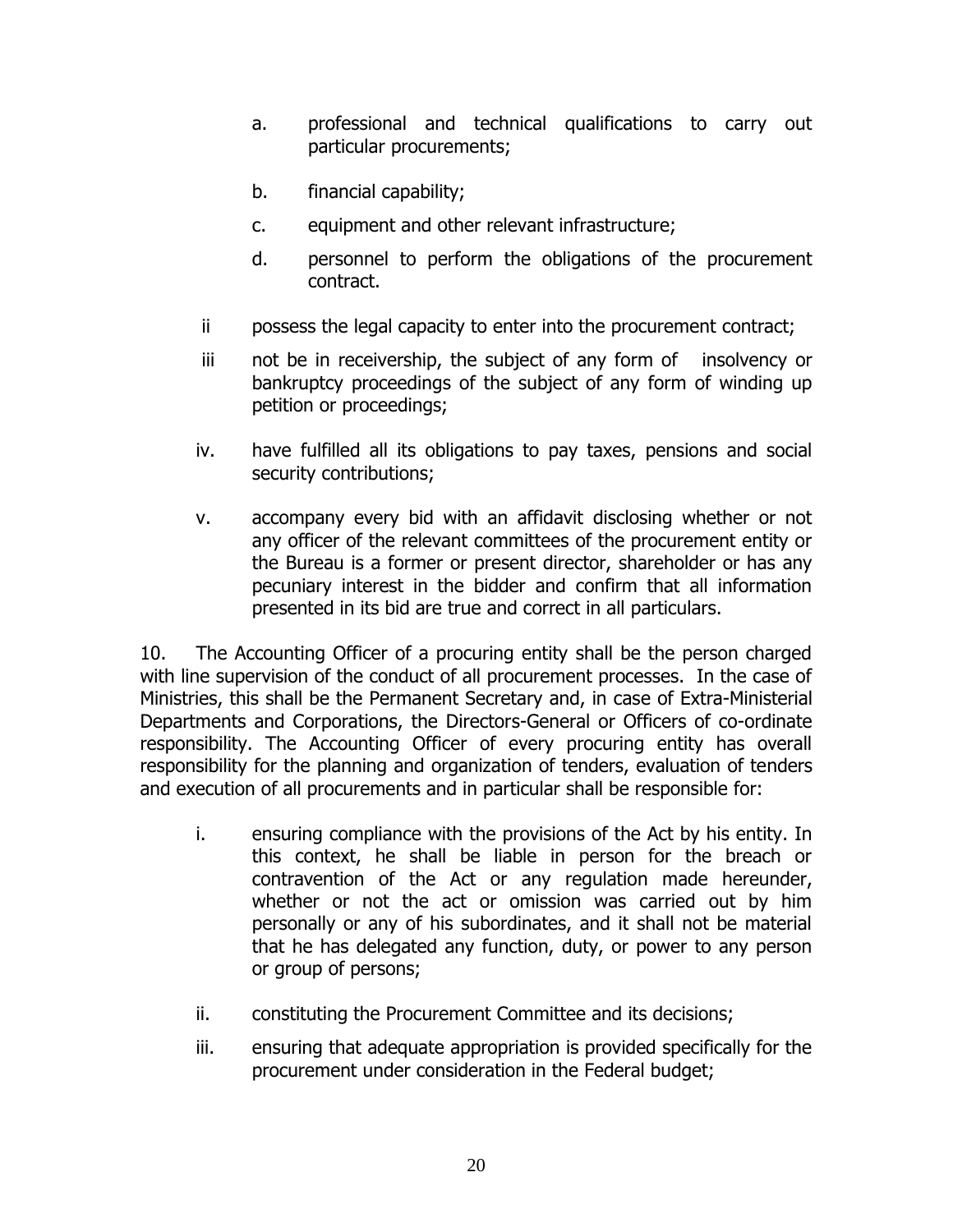- iv. integrating his entity's procurement expenditure into its yearly budget;
- vi. ensuring that no reduction of values or splitting of contract is carried out such as to evade the use of the appropriate procurement methods;
- vi. constituting the Evaluation Committee;
- vii. liaising with the Bureau to ensure the implementation of its regulations.

#### **Procurement Planning Committee**

11. For each financial year, each procuring entity shall establish a Procurement Planning Committee. The Procurement Planning Committee shall consist of:

- i. the Accounting Officer of the procuring entity or his representative who shall chair the Committee;
- ii. a representative each of:
	- a. the procurement unit of the procuring entity who shall be the Secretary;
	- b. the unit directly in requirement of the procurement;
	- c. the financial unit of the procurement entity;
	- d. the planning, research and statistics unit of the procuring entity;
	- e. technical personnel of the procuring entity with expertise in the subject matter for each particular procurement; and
	- f. the legal unit of the procuring entity.
- 12. The functions of the Committee shall be:
	- (i) preparing the needs assessment and evaluation;
	- (ii) identifying the goods, works or services required;
	- (iii) carrying out appropriate market and statistical surveys and, on that basis, preparing any analysis of the cost implications of the proposed procurement;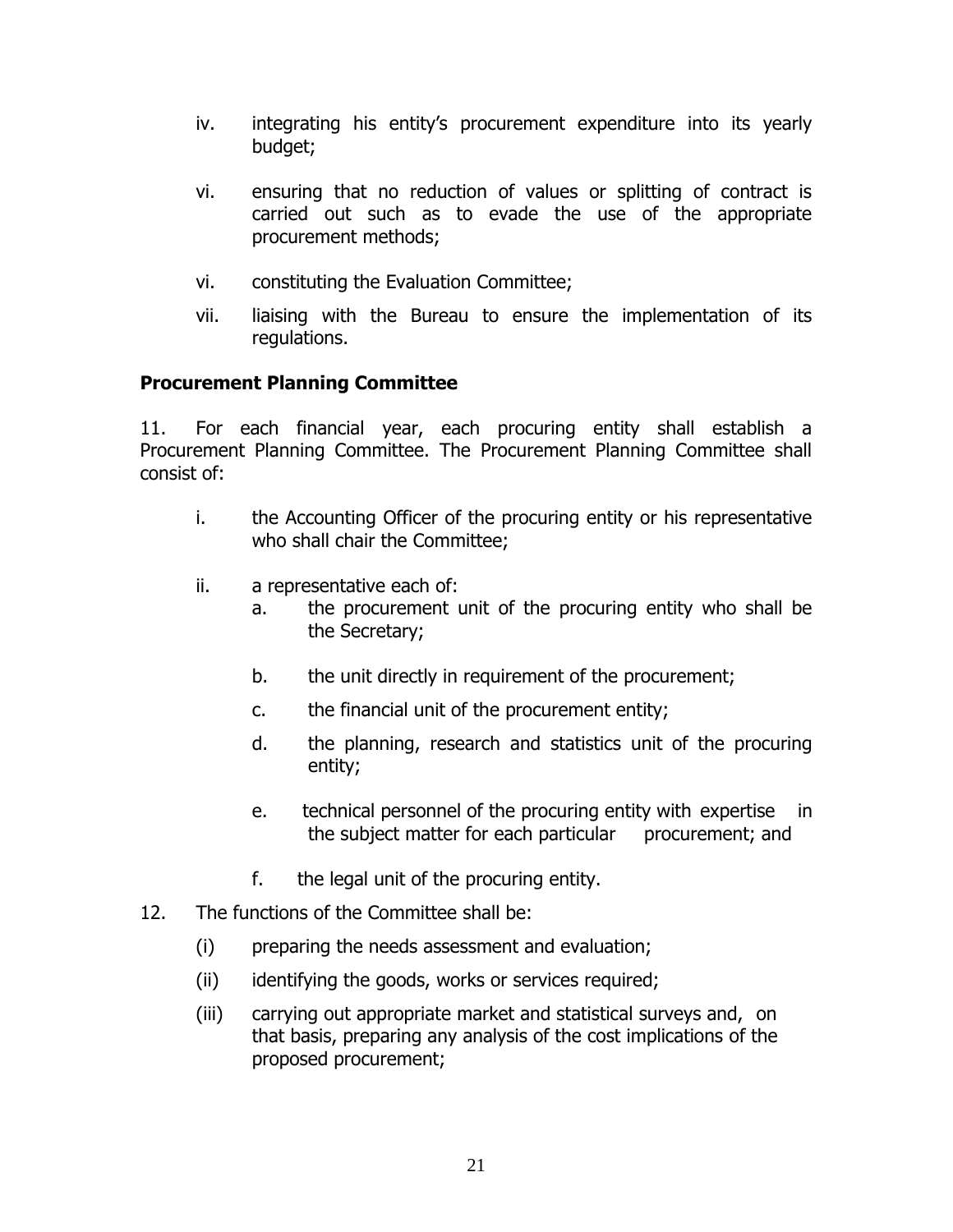- (iv) aggregating its requirement, whenever possible, both within the procuring entity and between procuring entities, to obtain economy of scale and reduce procurement cost;
- (v) integrating its procurement expenditure into its yearly budget; and
- (vi) prescribing any method for effecting the procurement, subject to the necessary approval under the Public Procurement Act.

#### **Tenders Board**

13. There is established in each procuring entity a Tenders Board whose membership guidelines the Bureau shall, from time to time, prescribe.

14. The Tenders Board shall be responsible for the award of contract for procurement of goods, works and services within the threshold set in the regulations.

15. In all cases where there is a need for pre-qualification, the Chairman of the Tenders Board shall constitute a technical evaluation sub-committee of the Tenders Board charged with the responsibility for the evaluation of bids. Such a Sub-Committee shall be made up of professional staff of the procuring entity and the Secretary of the Tenders Board who shall be its chairman.

16. The decisions of the Tenders Board shall be communicated to the Minister for information and approval before implementation.

17. It will be most useful for every Civil Servant to familiarize himself/herself with the provisions of the Public Procurement Act 2007 which are many and of interest. Suffice it, through this medium, to highlight some of these important provisions as hereunder:

- (i) Payment of Mobilization Fee is not compulsory but where an MDA decides to pay, the maximum allowed is 15% of the contract sum, subject to the provision by the Contractor of an unconditional Bank Guarantee or Insurance Bond;
- (ii) Delay in payment after 60 days of valuation of certification attracts payment of interest;
- (iii) There are severe sanctions for violation of the provisions of the Act through such acts as bid rigging, collusion, splitting of contracts, use of fake documents etc. Prominent among such sanctions are:
	- (a) Jail term of between 5 to 10 years, without option of fine;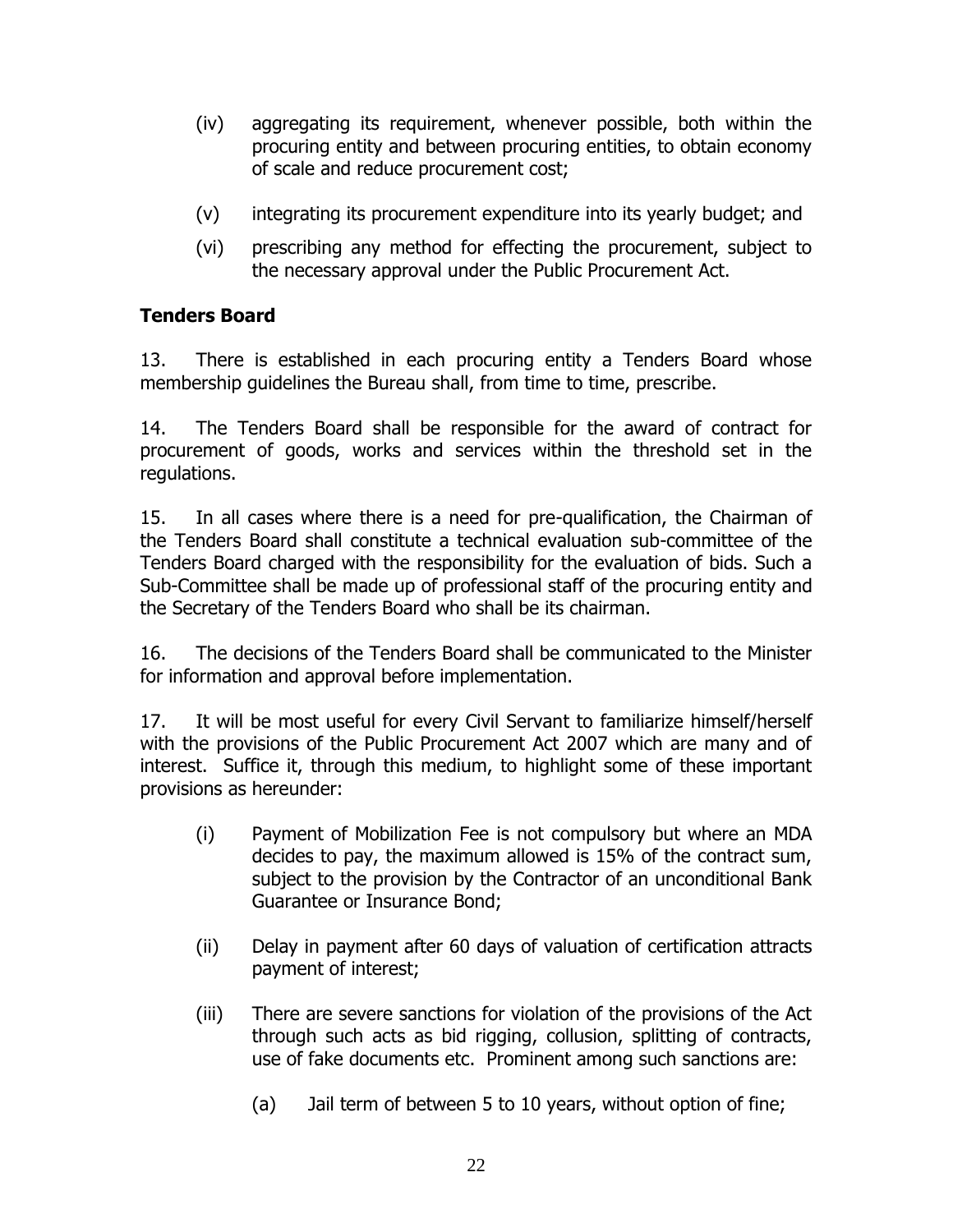- (b) Summary dismissal from Government service;
- (c) Nullifying of the whole or any part of the procurement process;
- (d) Temporary transfer of the procurement functions of the establishment to a Third Party;
- (e) Suspension of the officers concerned; and
- (f) Discipline of the Accounting Officer.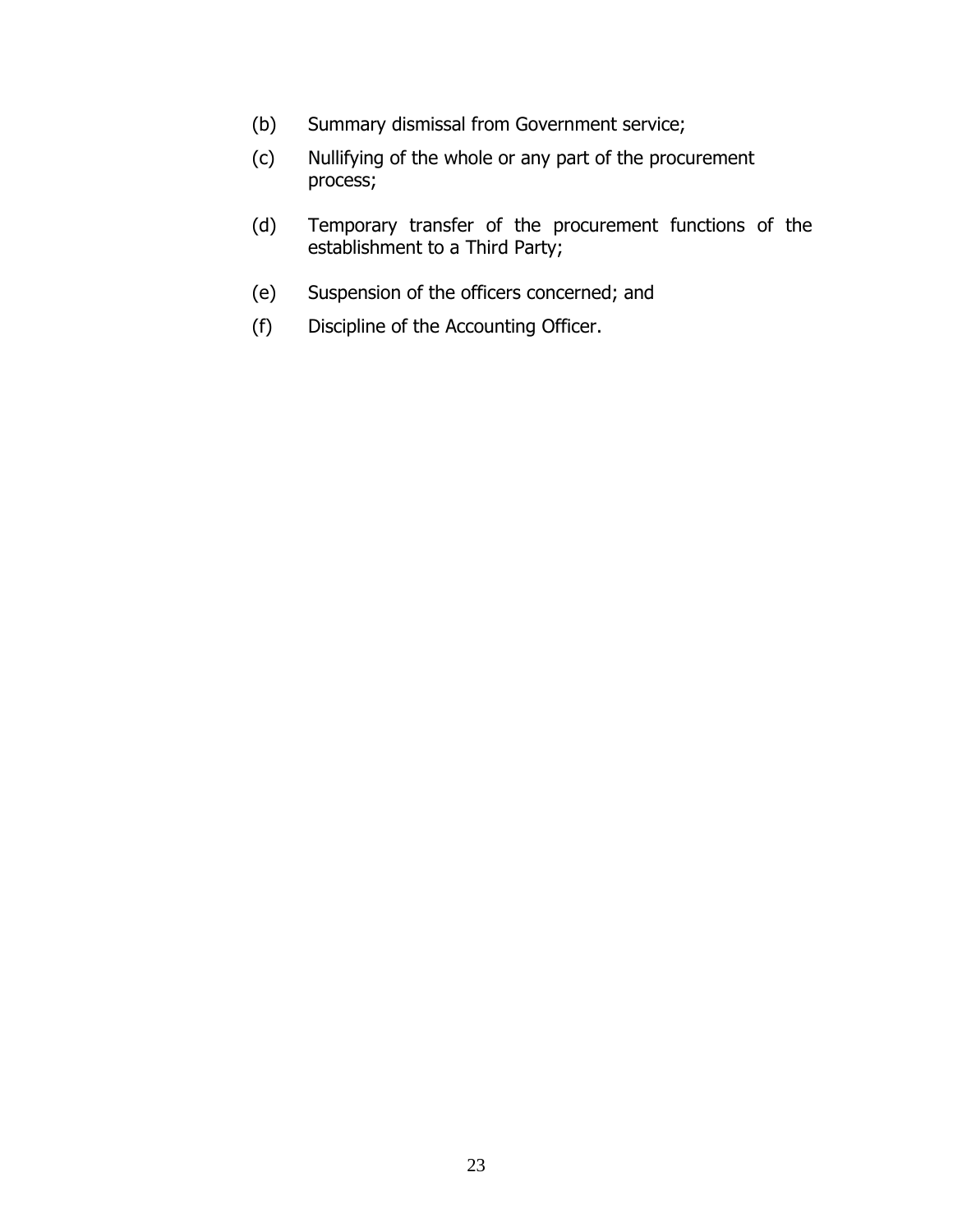# **CHAPTER 4**

#### **Relations with the National Assembly and Its Public Accounts Committees**

The 1999 Constitution makes provision for the existence of a National Assembly for the Federation which shall consist of a Senate and a House of Representatives. The former is presided over by the President of the Senate, while the latter is presided over by the Speaker, House of Representatives. The two chambers constitute the Legislative Arm of Government. All the members of both houses are directly elected by the voters in their respective constituencies.

#### **Duties and Functions of the Legislators**

2. The duties and functions of the Legislators of the National Assembly can be broadly categorized as follows:

- (i) Representation of their constituencies;
- (ii) Law making;
- (iii) Oversight of the Ministries, Department and Agencies (MDAs) of the Government; and
- (iv) Confirmation of appointments of certain posts, including Ministers, Ambassadors, Justices, Chairmen and Members of Commissions.

Both chambers carry out their functions mainly through their respective Committees to which requisite authority is usually delegated.

3. Undoubtedly, the interface between the elected officials and the civil servants is vital to good governance and the realization of government objectives. Essentially the areas in which the civil servant expects to interact with the Legislature will relate to law making and oversight functions. In these contexts, sections 88 and 89 of the 1999 Constitution fully vest the National Assembly with the powers to summon persons and/or call for documents in the discharge of their duties.

4. When summoned, therefore, it is incumbent on a Civil Servant so summoned to comply. It is also normal that when the Legislature is considering a bill, it will hold a Public Hearing as a forum for all stakeholders and interested parties to air their views before the bill is passed into law. The Ministry that has the assigned responsibility for the subject-mater of the bill should be expected to submit a memorandum and possibly make a presentation during such a Public Hearing.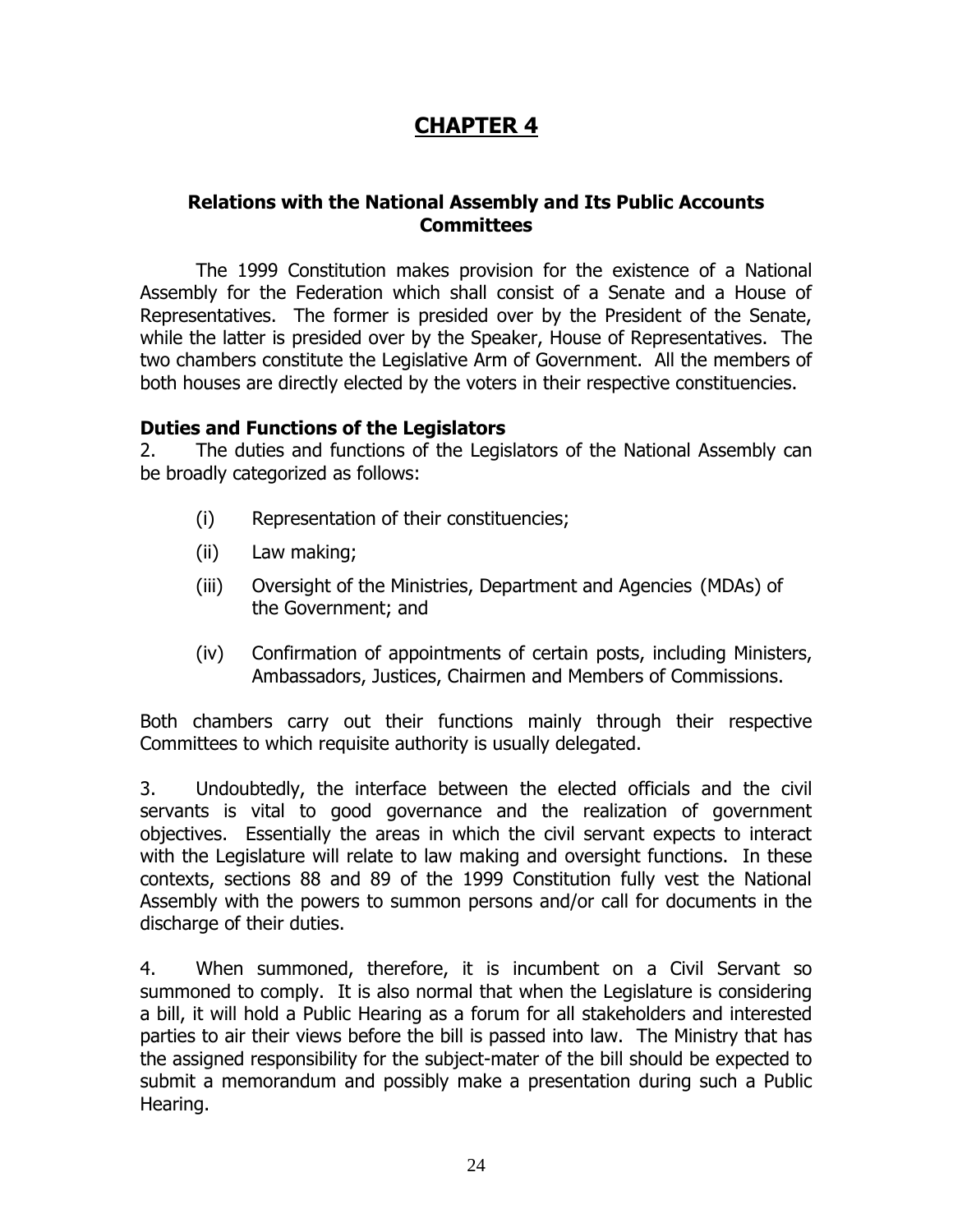5. In practice, Distinguished Senators and Honourable Members pay oversight visits to the MDAs to monitor projects and budget implementation and generally assess how the funds that have been appropriated are being utilised. These visits should be adequately planned for in all material respects. Otherwise, they can become a huge source of embarrassment and discomfiture to the MDAs. When well-handled, the visits can be educative and beneficial to all parties and can serve as a vehicle for getting more support for the affected projects in the succeeding years. It should also be emphasized that in order to achieve the goals and objectives of government, there is need for cordial relationship between the Civil Service and the National Assembly.

### **Appearance before Public Accounts Committees of the National Assembly**

6. The 1999 Constitution provides that "the public accounts of the Federation and of all offices and courts of the Federation shall be audited and reported on by the Auditor-General who shall submit his reports to the National Assembly" and that he shall also submit his reports on the Accountant-General's financial statement "to each House of the National Assembly and each House shall cause the reports to be considered by the committee of the House of the National Assembly responsible for accounts."

7. Each of the two chambers has a Committee on Public Accounts. It so happens that in the process of carrying out their duties, the Committees on Public Accounts will observe areas of corruption, waste, non-compliance with the Financial Regulations or inefficiency highlighted by the Auditor-General and invite the affected MDAs to appear before them to answer such "audit queries." The Committees always demand that the team from the establishment for this exercise must be led by the Accounting Officer, i.e. the Permanent Secretary in case of a Ministry.

8. The decisions of the Committee are generally final and are to be complied with. Ministries, as such, do not have the option of whether to comply or not with such decisions. Accordingly, it is most advisable that Ministries take audit queries very seriously and devote adequate time to their preparation for appearance before the Public Accounts Committees so as to avoid public embarrassment and indignity. This is necessary because the proceedings of the Committees are always recorded and atimes attract media coverage.

# **Annual Defence of the Budget before the National Assembly**

9. As mentioned earlier in the discussion of the annual budgeting process in the Federal Service, it is a condition precedent that before the President gives his assent to the annual Appropriation Bill, it must first be approved by the National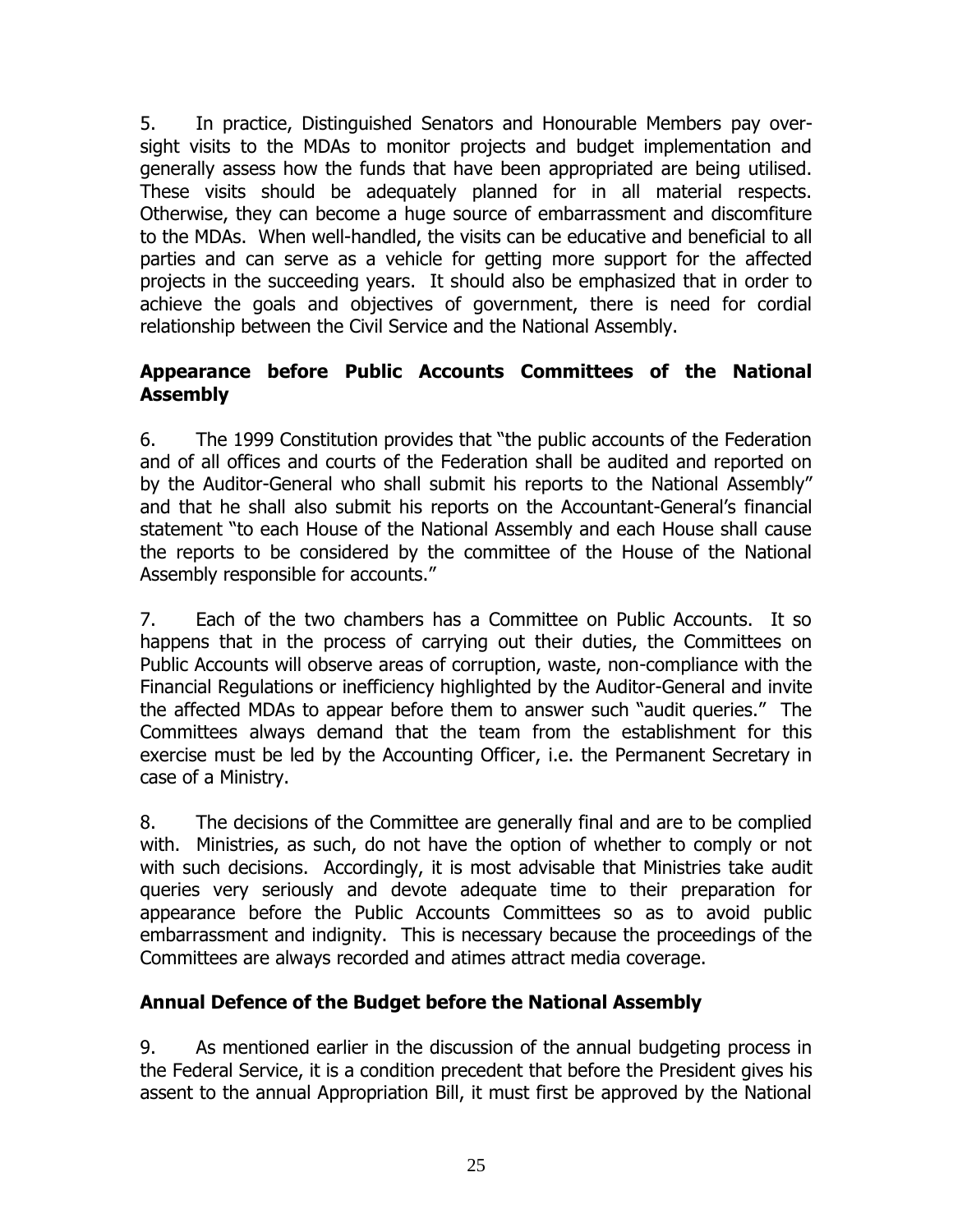Assembly. The procedure for discharging this responsibility in the Legislature, **among other steps,** involves each MDA appearing before the appropriate Committees of both the Senate and the House of Representatives separately to defend their budget submissions for the succeeding year.

10. Fund is the life blood of an MDA, and achievement of set objectives will be practically impossible without requisite and adequate funding. Ensuring the success of this exercise, is one of the most important responsibilities of the Accounting Officer of the establishment. As such, it is most vital that the Permanent Secretary, in full and effective liaison with all the parastatals and agencies under the supervision of the Ministry, ensures a most adequate preparation in all material respects for this exercise. It does not hurt as part of this preparation if regular consultation is held with key members of the Committee along the way, i.e. before the actual appearance. The team of the MDA for the appearance has to be led by the Minister. It is, therefore, critical that he is fully briefed about all the areas and provided with all necessary details in advance. One important duty of the Minister in this context is ensuring a buyin by all the components of the MDA, especially the parastatals, into the proposals to be defended. In carrying out this exercise, it will be disastrous for the MDA to go to the National Assembly with a team of doubtful and divided loyalty.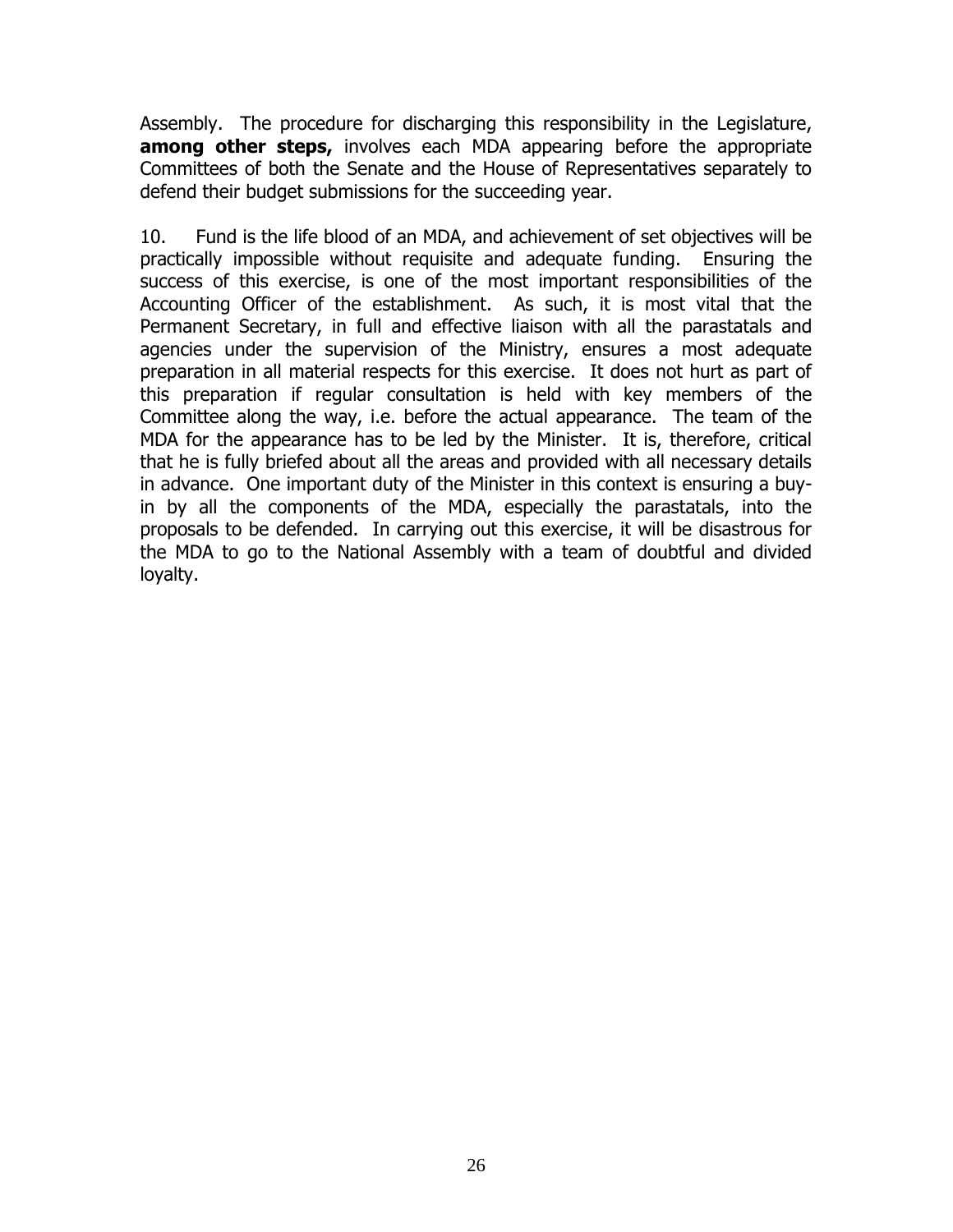# **CHAPTER 5**

# **Management of Relations with Parastatals**

According to the Public Service Rules, "a Parastatal is a governmentowned organization established by statute to render specified service(s) to the public. It is structured and operates according to the instrument establishing it and also comes under the policy directives of Government."

### **Classification of Parastatals**

- 2. Government has classified Parastatals into the following four categories:
	- (i) Regulatory Agencies e.g. Nigerian Communications Commission; Nigerian Civil Aviation Authority;
	- (ii) General Services e.g. Nigeria Meteorological Agency; National Health Insurance Scheme;
	- (iii) Infrastructure/Utility Agencies e.g. Power Holding Company of Nigeria; Federal Road Management Agency; and
	- (iv) Security Agencies e.g. States Security Services and National Intelligence Agency.

# **Essentials of Parastatals**

3. Parastatals are set up by Government as implementing organs for specific objectives which usually cannot easily be achieved in a ministerial set-up. Each is, however, under the supervision of the Presidency or a Ministry. Each parastatal has a Governing Board, headed by the Chairman, to provide policy guidelines and liaise with the Minister. Both the Chairman and the Members are appointed by the President. The Permanent Secretary or his representative is a member of the Board for effective monitoring and policy guidance. He is also responsible for ensuring that effect is given to government decisions relating to the mandate of the Parastatal. The Parastatal also has a Chief Executive who is appointed by the President, usually on the recommendation of the Minister. He is responsible for the day-to-day administration of the establishment and is its Accounting Officer.

4. Parastatals, just like their supervising Ministries, articulate their respective plans and programmes annually and defend them before the Ministries and other government organs with oversight responsibilities, especially the National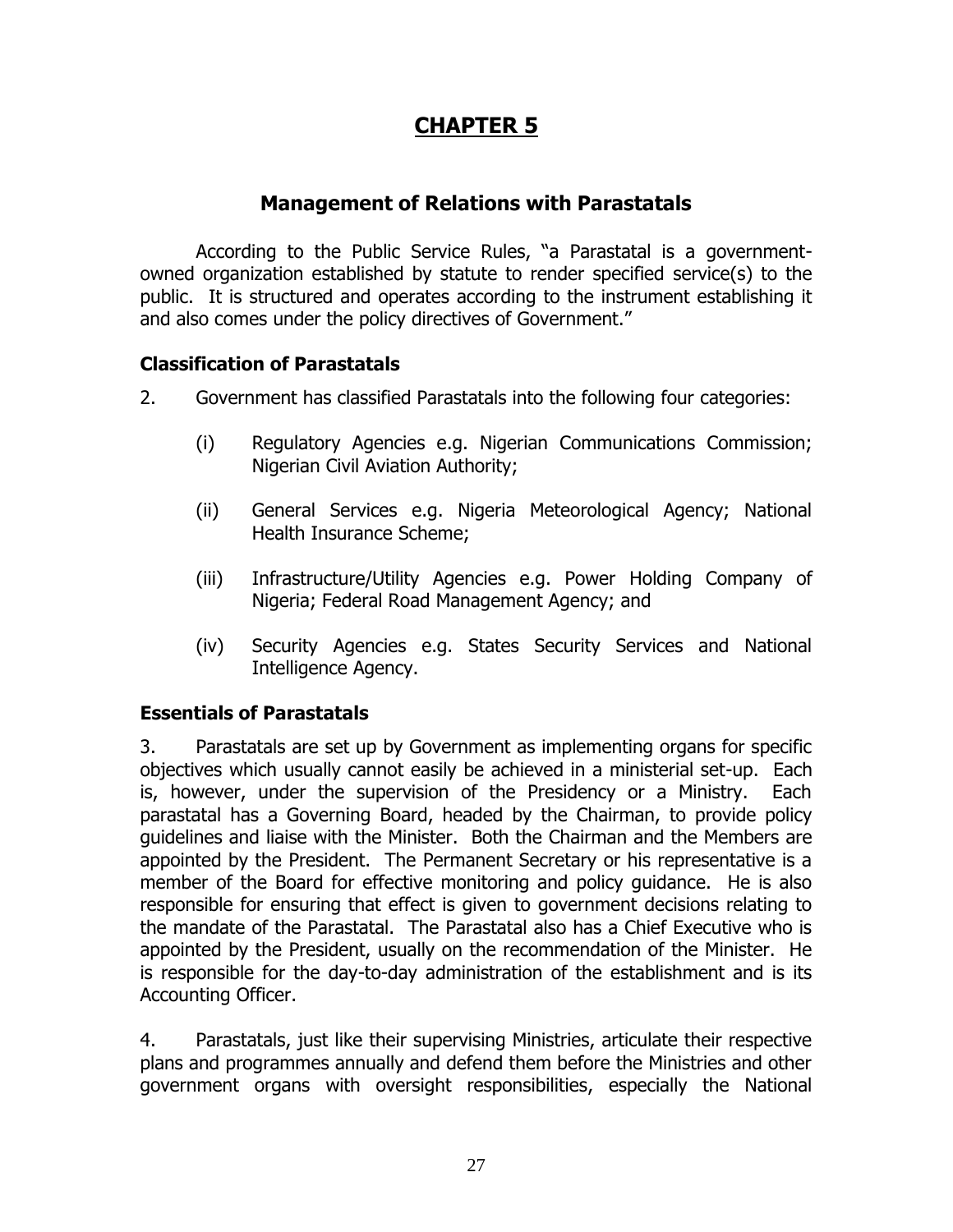Assembly. Parastatals are self-accounting and, where appropriate, enjoy direct allocation from the Budget Office.

5. The Administrative Guidelines Regulating the Relationship between Parastatals/Government-owned Companies and the Government indicates, by way of functions, that the Board of a Parastatal "is responsible for setting out the parastatal's economic, financial, operational and administrative programmes and targets in line with the overall objectives of setting it up, and taking due cognizance of Government's policy directives as provided by the Minister. The Board also has the responsibility for measuring performance against targets, for introducing broad policy measures, for containing any adverse deviations, and for supervising management to ensure that the targets are achieved."

However, the Guidelines list out certain areas over which the President, through the Minister, shall retain final responsibility. These are:

- $(i)$  "approval of regulations and bye-laws;
- (ii) approval of long-range plans and all significant deviations from such plans;
- (iii) the power to direct the parastatals to prepare accounts and set standards;
- (iv) approval of capital and operating budgets for parastatals; (this includes major issues relating to the adjustment, revision and increase in salaries, wages and fringe benefits of staff of parastatals);
- (v) approval of rates and scales of charges for services rendered to the public by the parastatals';
- (vi) approval of appointment and removal of external auditors subject to the provisions of the relevant portion of the Constitution of the Federal Republic of Nigeria;
- (vii) regular communication with government appointees on the Board to keep them abreast of government policies affecting their parastatals; and
- (viii) the rendition of annual audited accounts which should be submitted within six (6) months of the end of their fiscal year."

6. For their operations, Paratatals are free to fashion out and adopt conditions of service for their staff. However, all such conditions of service "shall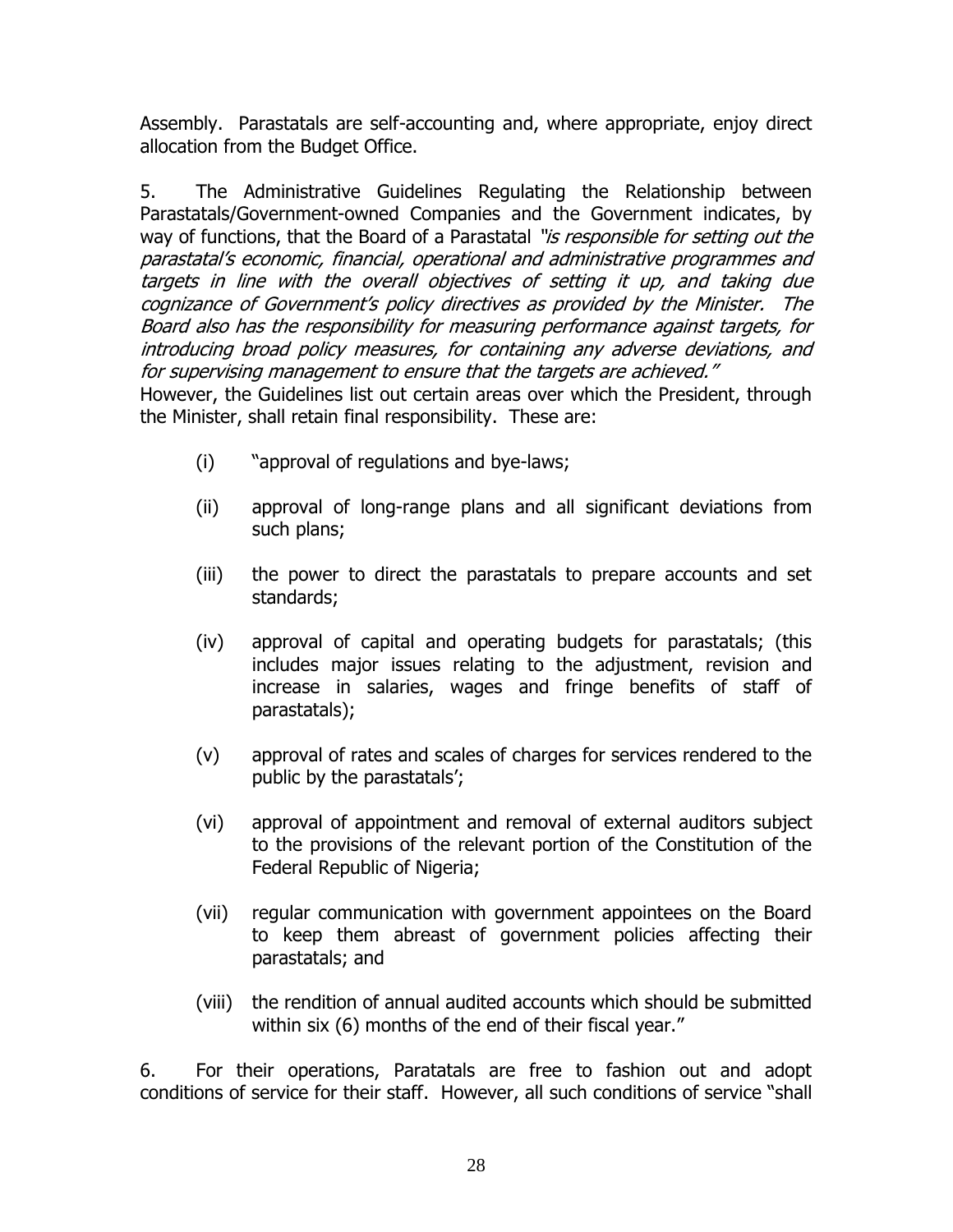be approved by their respective Boards and ratified by the Head of the Civil Service of the Federation." (PSR 160103). Moreover, the provisions of the PSR 020701 on eligibility for promotion shall apply to all Parastatals and, with respect to disciplinary matters, they shall be guided by the provisions of Sections 2 to 6 in Chapter 3 of Public Service Rules (PSR). In the absence of internal rules and regulations on any matter, the relevant provisions of PSR shall apply.

### **Code of Practice for Representatives of the Ministry on the Boards of Parastatals**

7. Officers who are delegated to represent their Ministries on the Boards of their Parastatals shall observe and adhere strictly to the following Code of Practice:

- (i) The Officer must secure from Parastatal's management minutes of the last meeting and agenda for the up-coming meeting **before** leaving for the meeting.
- (ii) An Officer who cannot secure in advance the agenda of an upcoming meeting of the Board or prepare the requisite brief should not attend the meeting.
- (iii) Once he secures both items, he should immediately put up a brief and secure approval for the position of the Ministry on each item on the agenda. This way, at the meeting, he will be in a position to properly articulate the stand of the Ministry on the respective issues as opposed to stating his own stand. Furthermore, such an approval will enhance his confidence to properly guide the Board on policy matters.
- (iv) On return, the Officer must immediately brief the Permanent Secretary about any controversial or vital issue that came up during the meeting. Thereafter, he should submit a comprehensive report on the meeting within 48 hours.
- (v) It will be the responsibility of the Officer to convey earliest to the Board/Management any important decision that results from the Ministry's consideration of the report.

In carrying out this important responsibility, Officers should bear in mind that they are not representing themselves but their Ministries whose interests they must always strive to protect.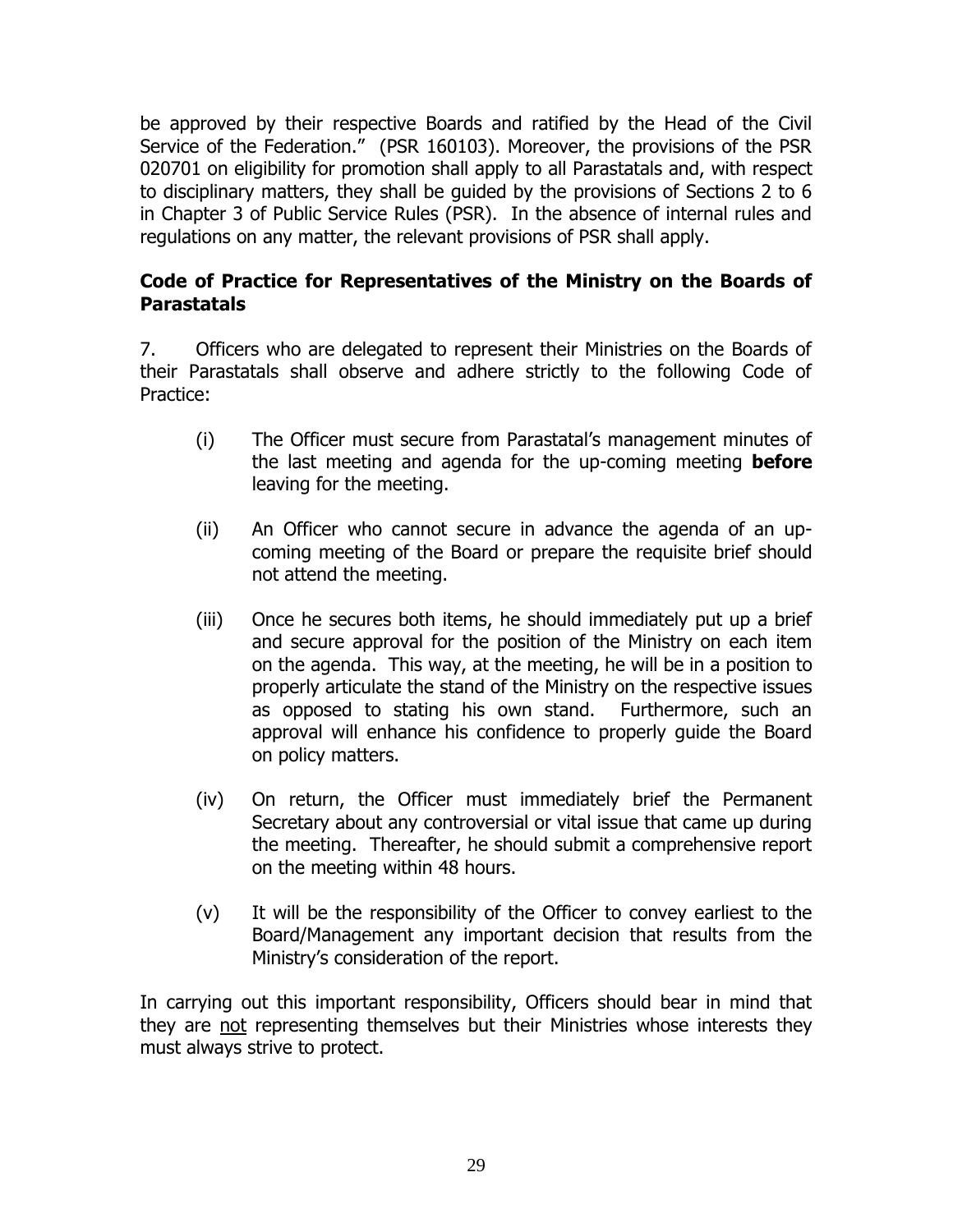#### **Harmonious Relationship between the Ministry and Its Parastatals**

8. It is vital for the achievement of the goals for which Government has set up Parastatals that a Ministry and its Parastatals must have harmonious relationships. Towards this goal, the following parties have been identified:

- (i) The Minister and his aides, such as Special Advisers, Special Assistants, Personal Assistants etc.
- (ii) The Permanent Secretary, his Representatives on the Boards and other Officers.

In the Parastatals, there are:

- (iii) The Chairmen and Members of the Board
- (iv) The Chief Executives, the Board Secretariats and other Officials.

9. An ideal situation conducive to the attainment of corporate goals will be achieved and sustained where the following conditions prevail:

- (i) All the parties are conversant with the requisite Guidelines, understand them and apply them strictly in the management of the organization and their relationships.
- (iii) Each party understands and accepts the roles and responsibilities of the other parties, and all work to support one another in an atmosphere of cordiality, openness and mutual respect.
- (iii) The objectives and philosophies of the Parastatals are clearly understood and shared by all so as to avoid conflicts and loss of focus.
- (iv) Members of the Boards make deliberate efforts to acquire cognate knowledge about the mandates of their respective Parastatals so that they can make significant contributions to their affairs.
- (v) The Directors and Officials in the Ministry who treat matters concerning the Parastatals have the requisite level of technical knowledge in the area of the Parastatals' respective specialization.
- (vi) The Management of each Parastatal handles contract matters in an accountable, open, fair and transparent manner and according to due process.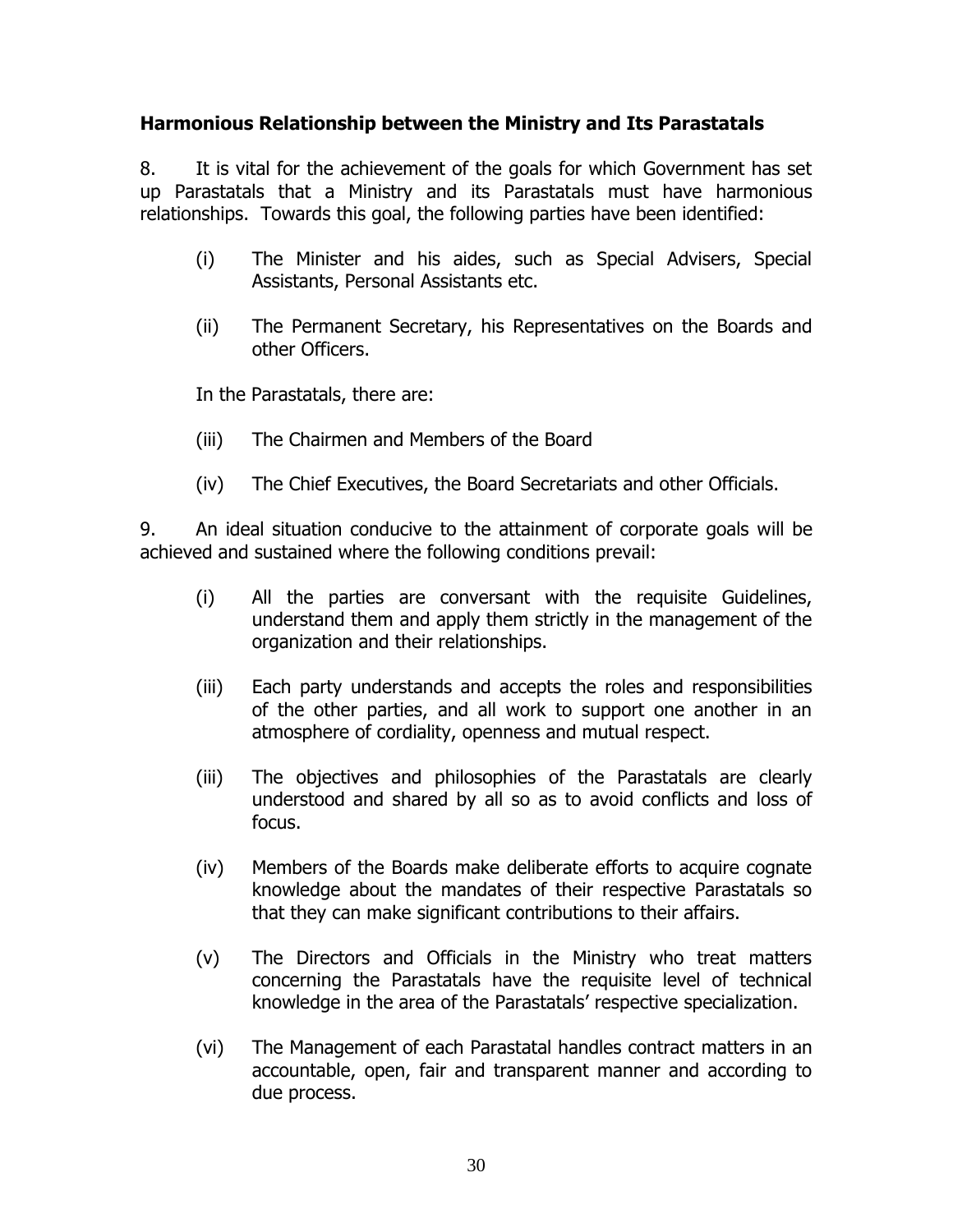- (vii) Board Members leave their Management free to get on with day-today management of the establishment and do not mount undue pressure about financial entitlements and contract awards.
- (viii) No parastatal is made to rent or furnish accommodation for a Minister, or provide estacode allowances, purchase vehicles, air conditioners or grant loans to Ministries.
- (ix) The Chief Executives as well as the Boards enjoy a measure of security of tenure as long as they perform and meet set targets so that they would not have to live in constant fear of sudden removal.
- (x) The Minister is readily accessible to the Board Chairmen and the Chief Executives to discuss official matters, and the Permanent Secretary is invited to be present during their discussions as prescribed in the Guidelines.
- (xi) Once appropriated, subventions from Government are released promptly and in full and reasonable manner.
- (xii) Service Parastatals are allowed to withhold services from Government debtors and defaulting agencies.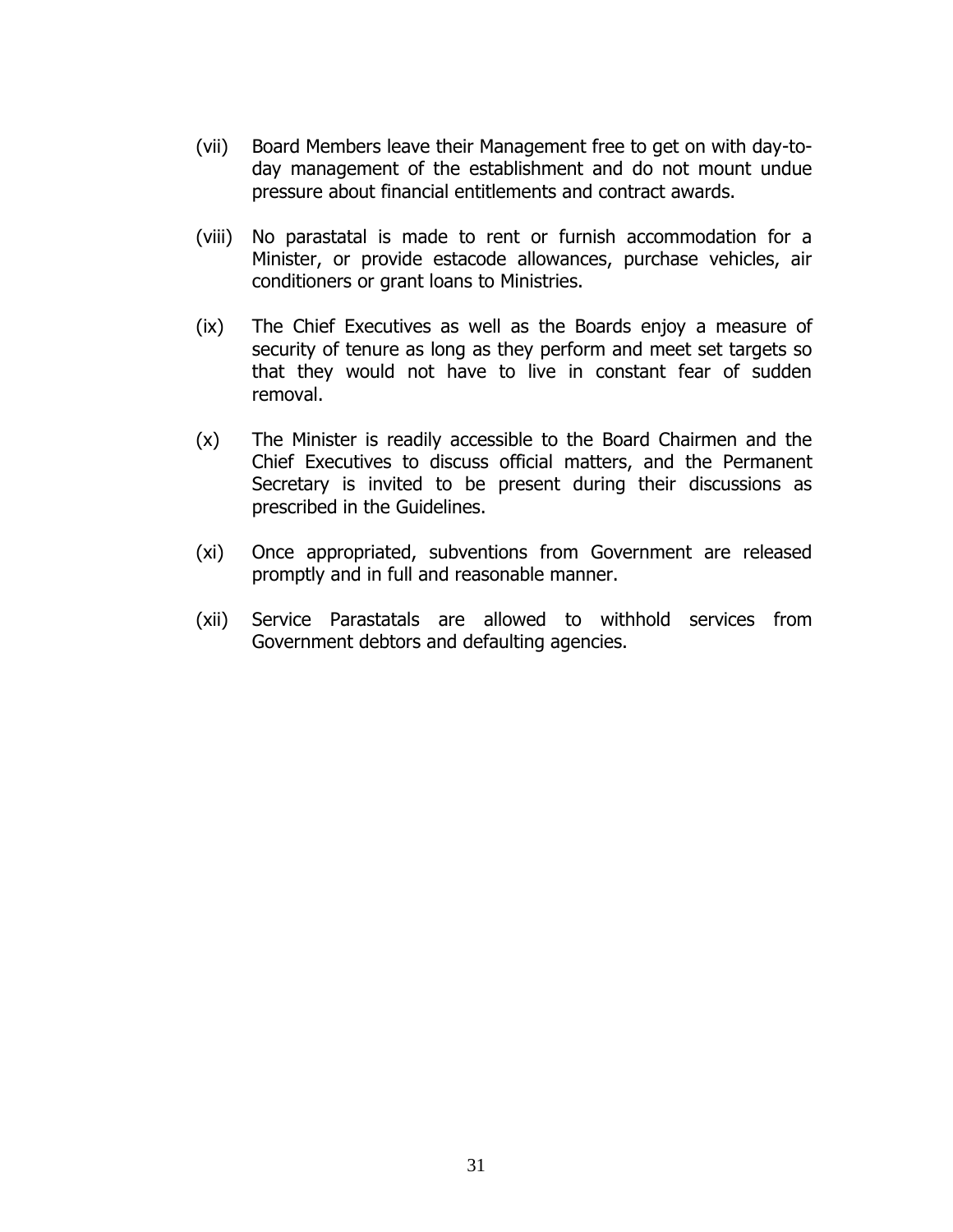# **CHAPTER 6**

### **The Civil Service**

A critical success factor in the realization of the lofty objectives of Government is a professional, competent and result-oriented Civil Service with the impetus to effectively discharge its catalytic role of facilitating successful conception, planning, execution and monitoring of the policies, projects and programmes of Government. Indeed, it is only such a Civil Service that can be useful and indispensable to the political leadership.

# **What is the Civil Service?**

2. The 1999 Constitution says the Civil Service of the Federation "means" service of the Federation in a civil capacity as staff of the Office of the President, the Vice-President, a Ministry or department of the Government of the Federation assigned with the responsibility for any business of the Government of the Federation".

3. By way of contrast, the 1999 Constitution states that the public service of the Federation "means the service of the Federation in any capacity in respect of the Government of the Federation.‖ Practically, therefore, the entire organizations which constitute government's mechanism for executing policies and programmes, and delivering services which adequately meet the needs of the citizenry, are called the Public Service, whose fundamental roles are to serve the public, the nation and the community, and also, to effectively promote the common good. The principles in the discharge of these laudable functions are accountability, responsiveness, courtesy, objectivity, impartiality and upholding the public trust at all levels. It is necessary to state that Political Appointees and elected Officials are Public Servants. In most countries across the world, the Head of Government is also the Head of the Public Service. In the same spirit, it can be said of Nigeria, that the Head of the Public Service is the President of the Federal Republic.

4. The Civil Service is a body or organ which enjoys continuity of existence. Its members unlike members of the National Assembly or a House of Assembly are not limited to a short term of office at the end of which they may or may not be returned to office. Elected members come and go but the Civil Service remains. When a Civil Servant relinquishes his office for whatever reason, his place is taken by another person who similarly enjoys security of employment.

5. Collectively, Civil Servants command a pool of experience and know-how for implementing Government Policies. The Civil Service is the instrument of the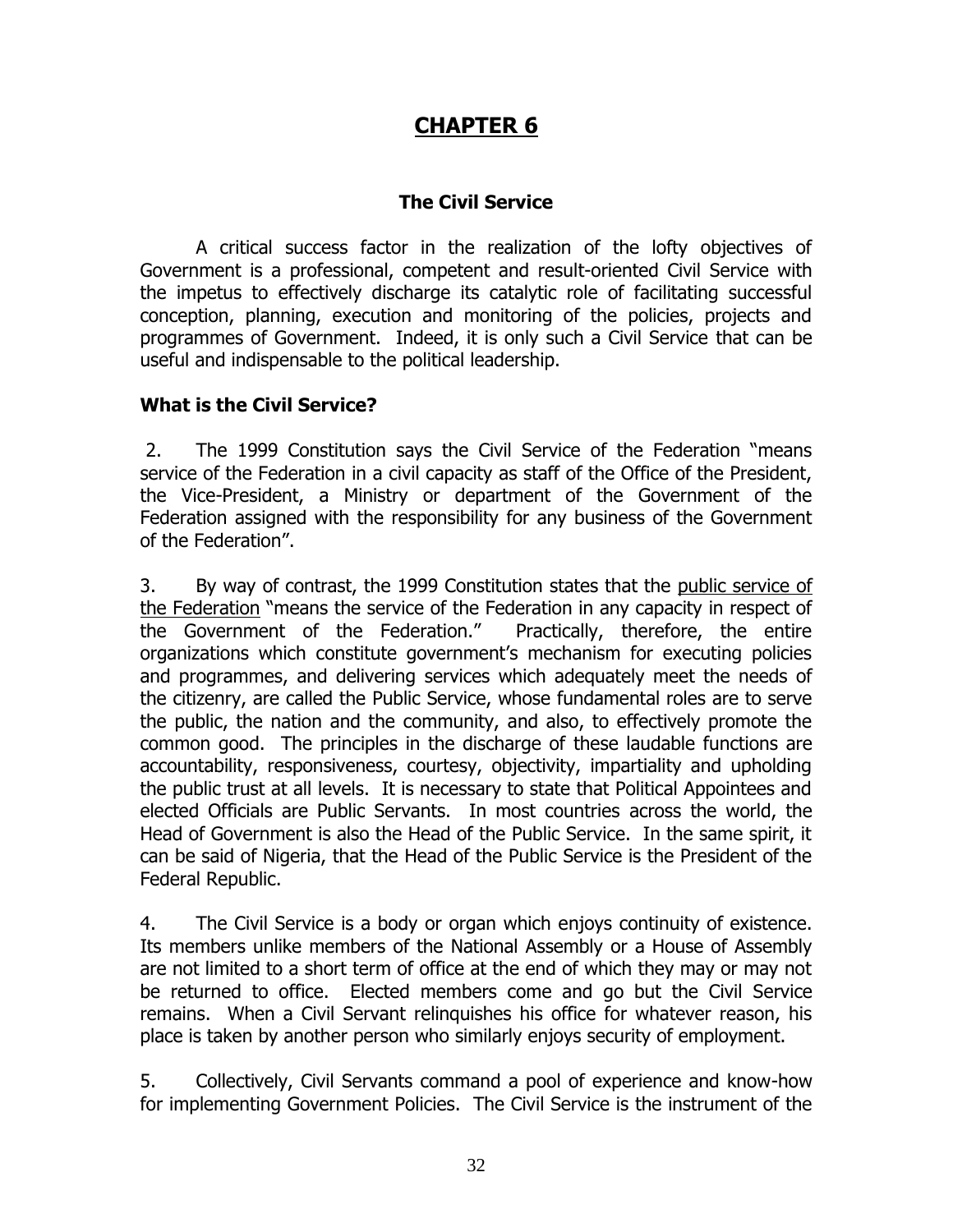Government of the day, but neither the Service nor its members are the partisan of any particular political party.

7. A Civil Servant is required to assist in formulating and implementing the policies approved by Government whatever his personal or private opinions or attitudes may be. This does not mean that a Civil Servant should undertake illegal action; if so directed, he should invite attention immediately to the legal position or requirement and advise on the proper action to take. He has the duty also to advise on the implications of a policy or action.

# **Vision**

8. The vision of the Civil Service is: "a world class service, implementing government policies and programmes for rapid and sustainable development"

# **Mission**

9. The Mission of the Civil Service is "to attain an integrity and merit-based civil service that is performance driven, accountable and committed to continuous improvement in the conduct of Government business".

# **Core Principles**

10. The core principles of the Civil Service are:

(i) Stewardship

As civil servants, we are accountable to the Nigerian people and the Government of the day. Accordingly, we will fulfill our stewardship role in the judicious use of our time and in the efficient management of the material, financial and human resources entrusted to us by the nation for the promotion of the common good. We shall provide timely, accessible, cost-effective, and quality service to the citizenry, to meet their varying needs and expectations and *implement Government's policies and* programmes with diligence and commitment.

(ii) Trust

Good governance is anchored on maintaining trust between the Government and the citizenry. Accordingly, we shall, by our exemplary conduct, *uphold the public trust*. In this connection, we shall be quided by the following considerations in discharging our duties: *sincerity of* purpose, respect for diversity and dignity of all persons, sensitivity to the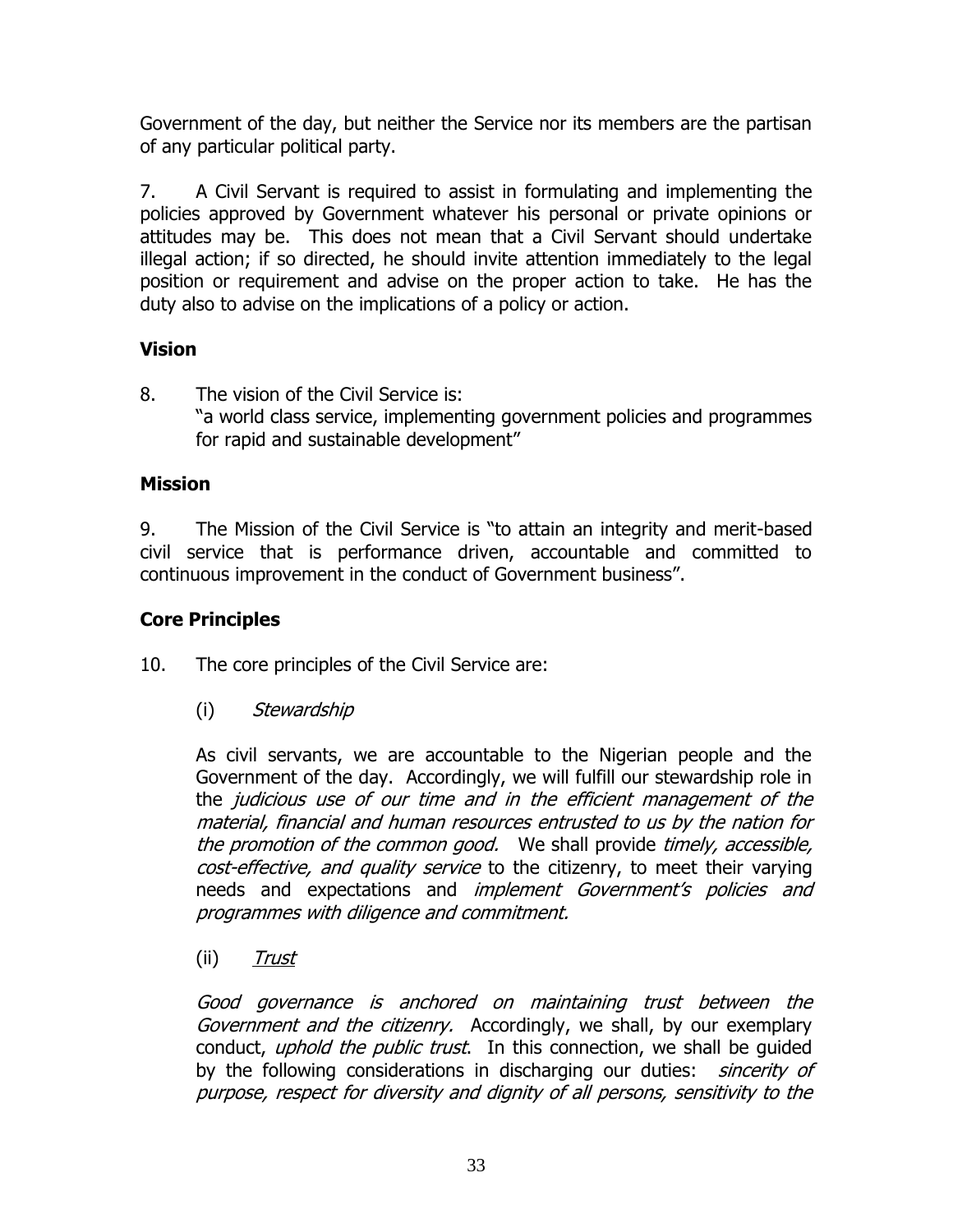needs of the citizenry, equity, fair play, social justice, observance of the rule of law/due process and recognition of the right of the citizens to access information without infringing on the law.

(iii) Engagement

While the Civil Service is the engine of governance, we recognize that other non-state actors, particularly **the private sector, the civil society, the media, labour, faith-based organizations, etc** are copartners in the development process. We shall collaborate and partner with these and other critical segments of the society towards addressing the daunting challenges of national development. In this regard, we shall create and nurture platforms to promote public/private partnership **(PPPs)** as well as foster partnerships across the three tiers of government and with other stakeholders.

### (iv) Professionalism

In our commitment to excellence, we shall continue to display the highest level of professional standards in undertaking our tasks. Accordingly, we shall endeavour, individually and collectively, to promote the flow of ideas, knowledge and enterprise in the Civil Service by constantly updating our skills and competencies through individual self development and by harnessing the training opportunities provided by the Service.We shall refrain from all forms of unprofessional and unethical conduct. As **nonpartisan** officers of the State, with professional loyalty to the government of the day, we shall always endeavour to maintain candour to political office holders and other officials of the Government through objectivity and impartiality in advice.

# **Structure of the Civil Service (Vertical Structure)**

11. Structurally, the Federal Civil Service is divided into Ministries and Extra-Ministerial Offices. Currently, the following are the Ministries and the major Extra-Ministerial Offices:

#### **The Presidency**

- (i) State House
- (ii) Office of the Secretary to the Government of the Federation
- (iii) Office of the Head of the Civil Service of the Federation
- (iv) Federal Capital Territory Administration
- (v) National Planning Commission
- (vi) National Sports Commission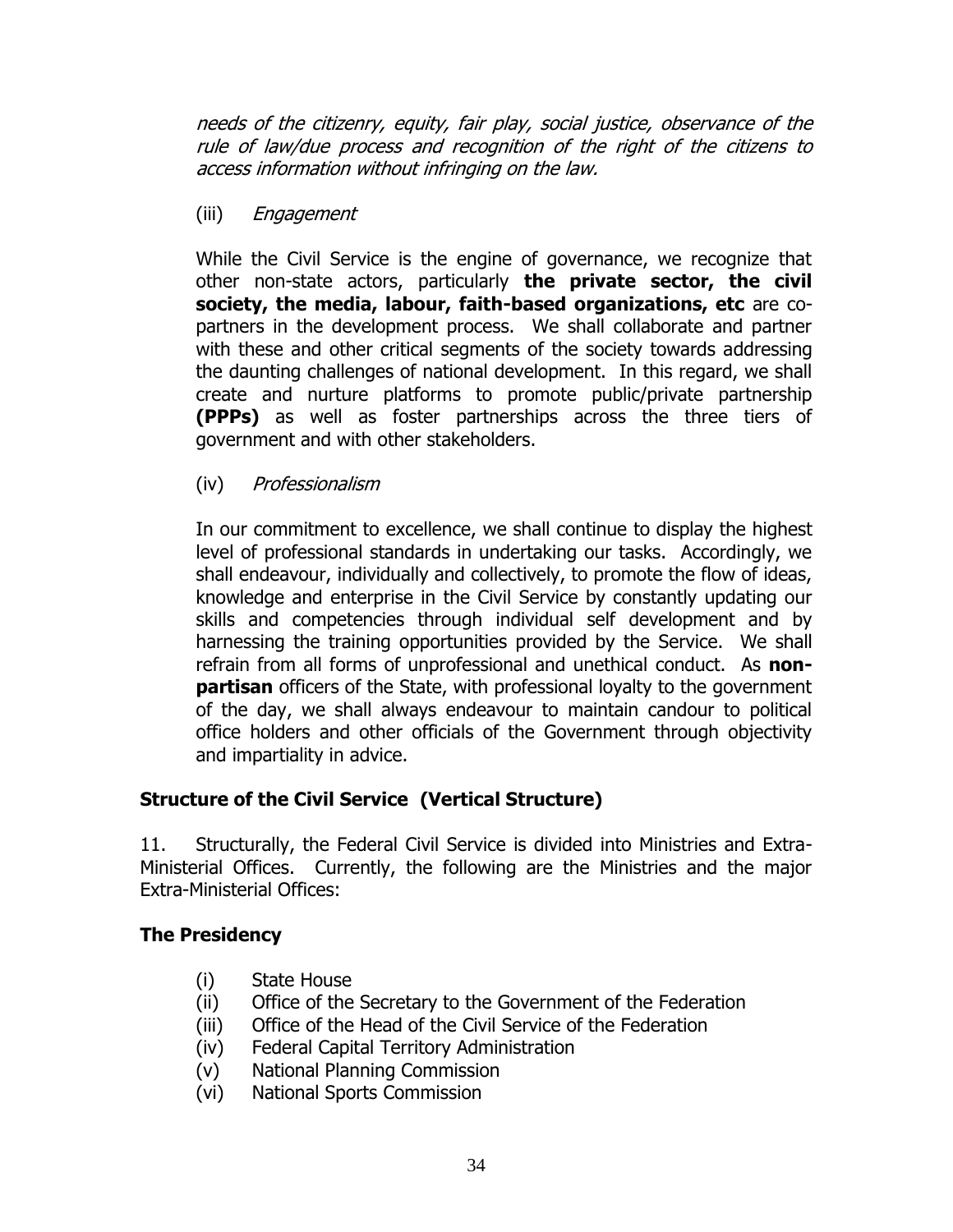#### **Ministries**

- (i) Ministry of Agriculture and Water Resources
- (ii) Ministry of Aviation
- (iii) Ministry of Commerce and Industry
- (iv) Ministry of Defence
- (v) Ministry of Education
- (vi) Ministry of Environment
- (vii) Ministry of Finance
- (viii) Ministry of Foreign Affairs
- (ix) Ministry of Health
- (x) Ministry of Information and Communications
- (xi) Ministry of the Interior
- (xii) Ministry of Justice
- (xiii) Ministry of Employment, Labour and Productivity
- (xiv) Ministry of Mines and Steel Development
- (xv) Ministry of Niger Delta Affairs
- (xvi) Ministry of Petroleum
- (xvii) Ministry of Police Affairs
- (xviii) Ministry of Power
- (xix) Ministry of Science and Technology
- (xx) Ministry of Tourism, Culture and National Orientation
- (xxi) Ministry of Transport
- (xxii) Ministry of Women Affairs and Social Development
- (xxiii) Ministry of Works, Housing and Urban Development
- (xxiv) Ministry of Youth Development.

#### **Some Extra-Ministerial Offices**

- (i) Code of Conduct Bureau
- (ii) Federal Character Commission
- (iii) Federal Civil Service Commission
- (iv) National Population Commission
- (v) Office of the Accountant-General of the Federation
- (vi) Office of the Auditor-General for the Federation
- (vii) Police Service Commission

#### **Horizontal Structure**

12. In all Ministries, there are certain functions that are common across the board. These are allocated to the Common Services or Core Departments. Depending on the particular Ministry, these are variously broken down as hereunder: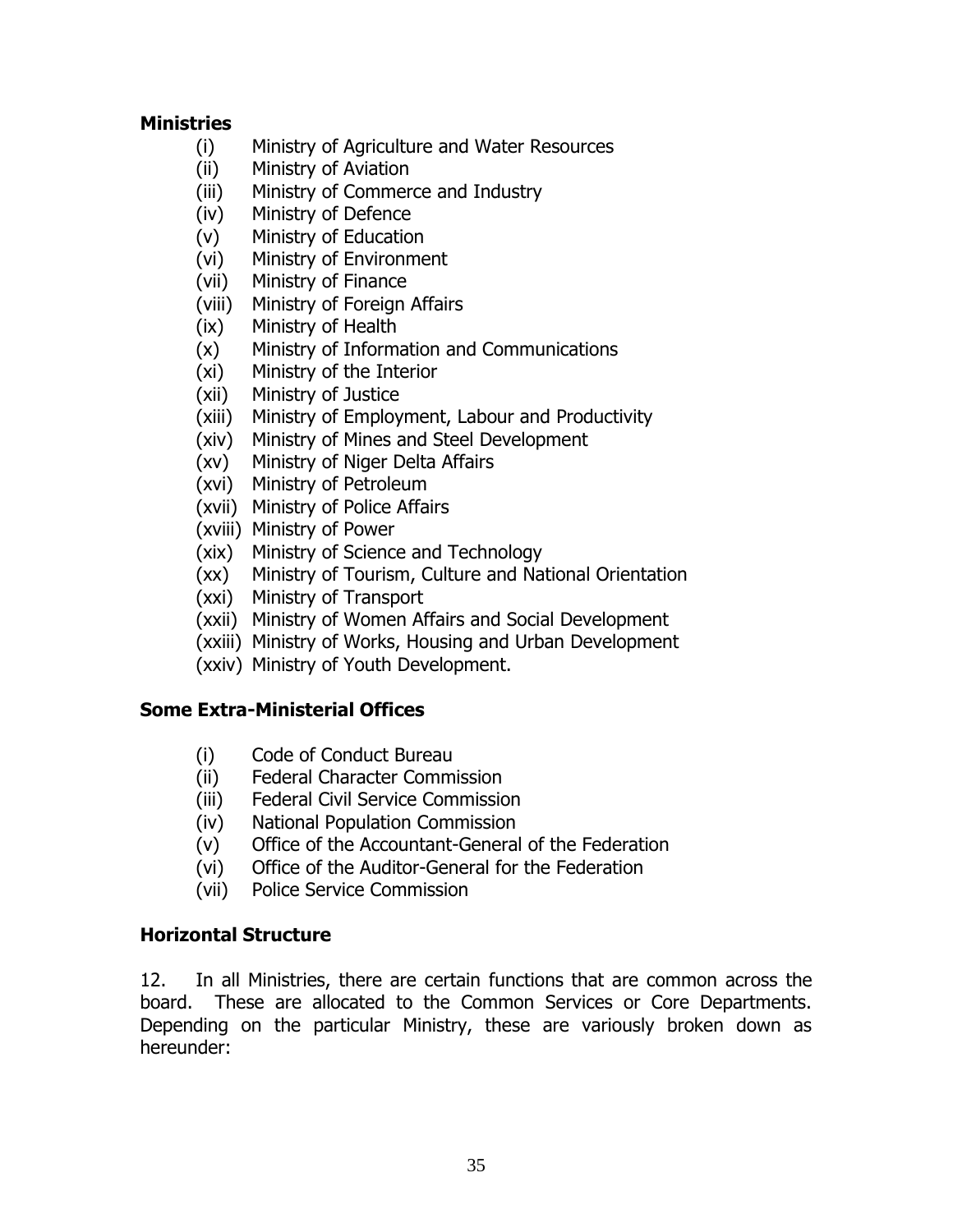- (i) Department of Administration and Supplies or Human Resources Management
- (ii) Department of Finance and Accounts or Finance and Supplies
- (iii) Department of Planning, Research and Statistics.

13. Apart from these core departments, each Ministry has professional departments that are suitably structured for carrying out its principal mandate. The numbers of such professional departments vary, depending on the size of the Ministry, but are usually around five. The designation of these departments will usually indicate the grouping of the assigned responsibilities of the Ministry e.g. Pharmacy Department and Hospital Services Department in the Federal Ministry of Health, Inspectorate Department and Tertiary Education Department in the Federal Ministry of Education, External Publicity Department and Domestic Publicity Department in the Federal Ministry of Information and Communications.

14. Complementing all these departments are Units. These are usually too small to be designated as departments but have unique responsibilities that are important and relevant in the scheme of things. In addition, these Units are to be found in each and every Ministry. Prominent among them are the following:

- (i) Legal Unit
- (ii) Public Relations (Press) Unit
- (iii) Protocol Unit
- (iv) Federal Audit Unit
- (v) Internal Audit Unit
- (vi) Stock Verification Unit
- (vii) Anti-Corruption and Transparency Unit
- (viii) SERVICOM Unit

# **Staffing**

15. At the head of a typical Ministry is the Minister who is the Chief Executive of the establishment. As the chief representative of the President in the Ministry, he is the political leader with the over-all responsibility for policies, programmes and projects. In a large Ministry, he may be assisted by a Minister of State or two. Directly under his office are the following units:

- (i) Legal Unit
- (ii) Public Relations (Press) Unit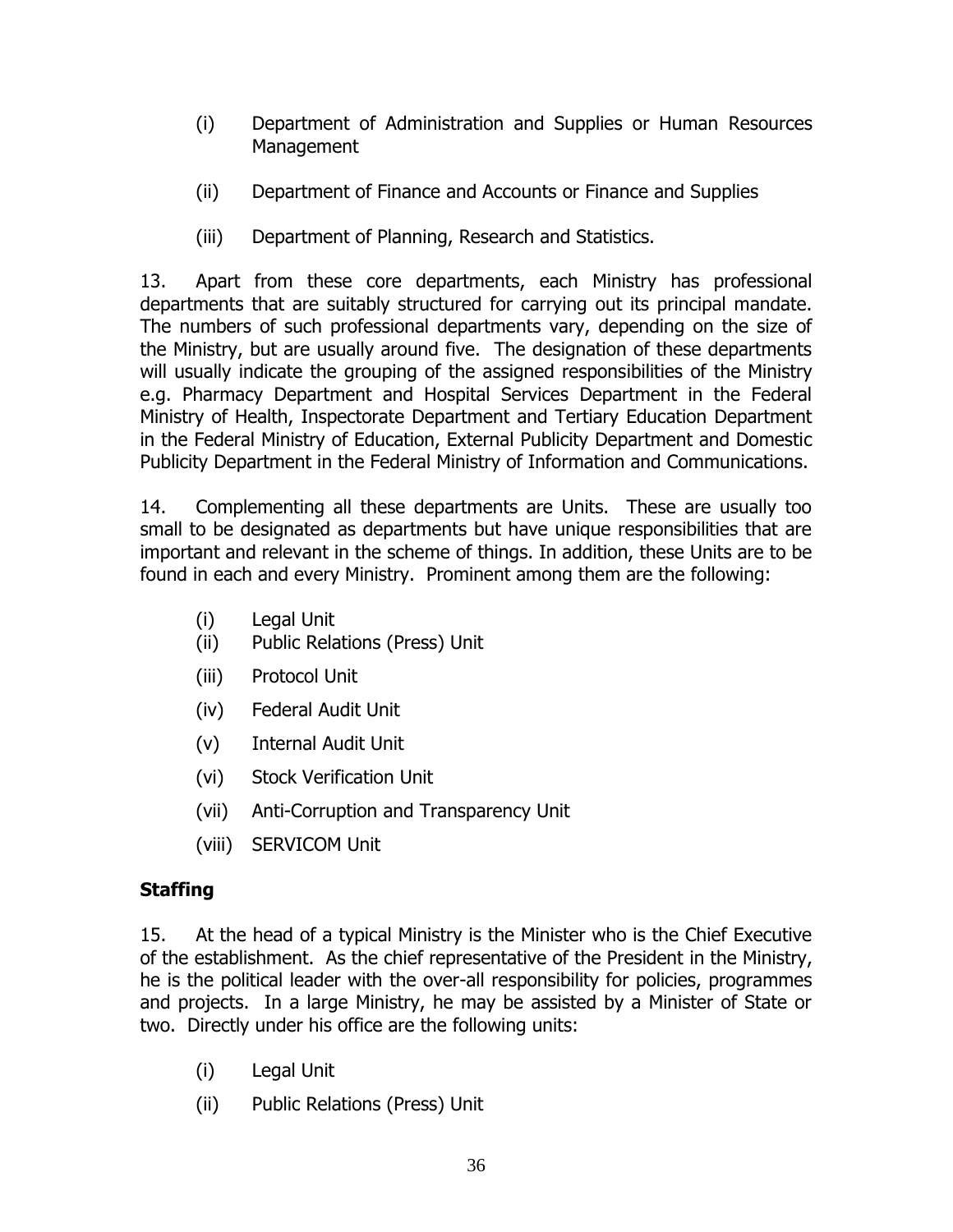- (iii) Protocol Unit
- 16. The Minister's other duties include the following:
	- (i) Formulation of policy
	- (ii) Attendance at the Meetings of the Executive Council of the **Federation**
	- (iii) Taking Memoranda from the Ministry and its Parastatals to the Executive Council of the Federation
	- (iv) Projecting the public image of the Ministry
	- (v) Implementation of approved Government policies relating to his assigned responsibilities
	- (vi) Ensuring that the Ministry achieves set objectives, particularly budget implementation
	- (vii) Conveying Government policies to affected Parastatals
	- (viii) Approving Minutes of the Meetings of the Ministerial Tenders Board (MTB)
	- (ix) Supervision of Parastatals under his Ministry

17. The officer in charge of day-to-day administration in the Ministry is the Permanent Secretary who is also the Accounting Officer of the establishment as well as the Chief Policy Adviser to the Minister. Under the Permanent Secretary's office are the following:

- (i) Internal Audit Unit
- (ii) Stock Verification Unit
- (iii) Anti-Corruption and Transparency Unit
- (iv) SERVICOM Unit
- 18. Some of the main duties of the Permanent Secretary are:
	- (i) Serving as Chief Adviser to the Minister on policy matters
	- (ii) Management of allocated resources to achieve set targets and agreed objectives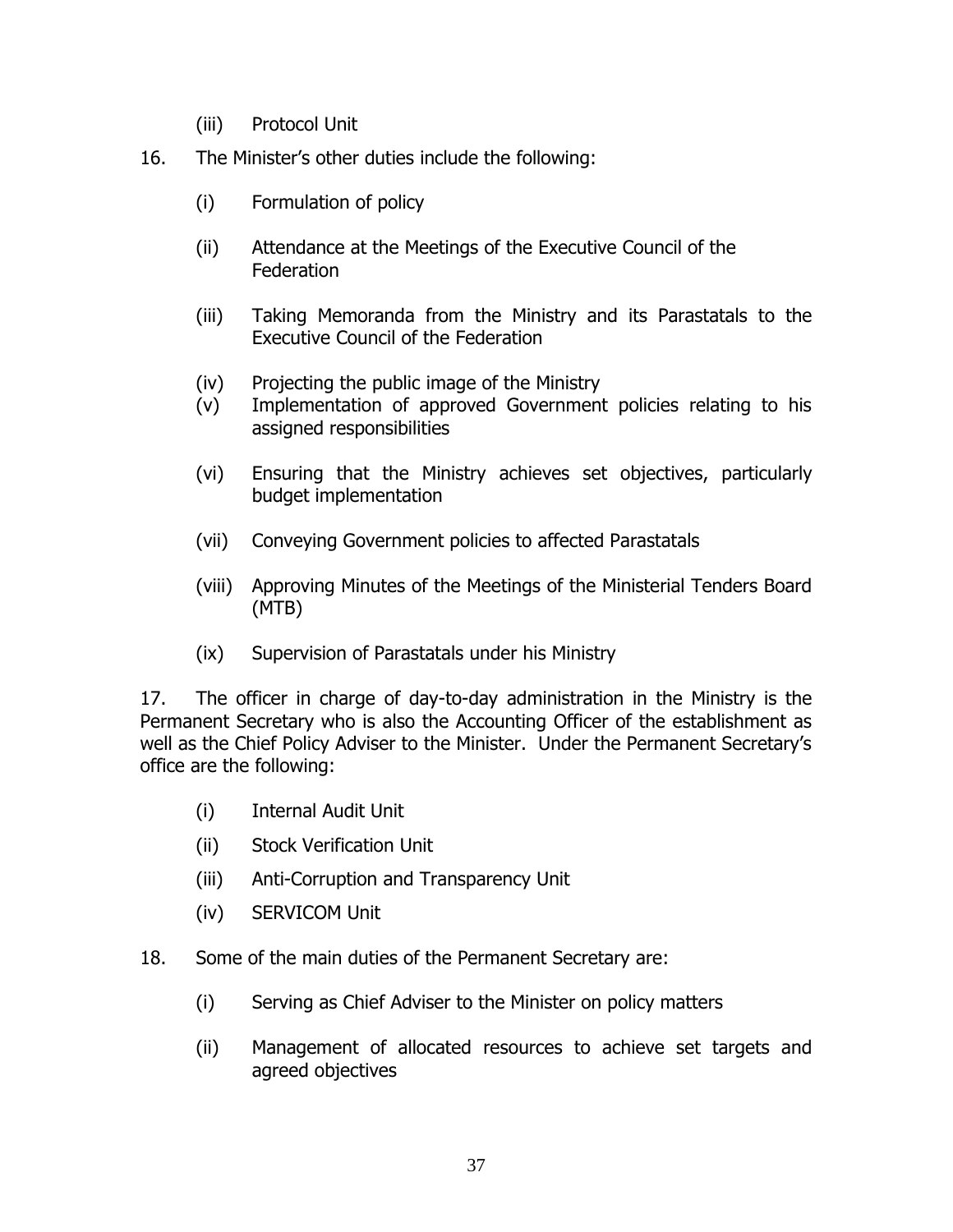- (iii) Serving as the Administrative Head of the Ministry and its Accounting Officer
- (iv) Preparing Draft Council Memoranda for the consideration of the Minister before submitting to Council Secretariat
- (v) Ensuring implementation of the decisions of the Executive Council of the Federation
- (vi) Custody and handling of the papers of the Executive Council of the **Federation**
- (vii) Appearance before the Public Accounts Committees of the National Assembly
- (viii) Representation of the Ministry on the Boards of its Parastatals
- (ix) Preventing fraud and corruption in the Ministry
- (x) Maintenance of discipline within the Ministry
- (xi) Serving as Chairman of the Ministry's Senior Staff Committee, Ministerial Tenders Board and Procurement Planning Committee
- (xii) Approving decisions and recommendations of the Ministry's Junior Staff Committee
- (xiii) Ensuring that official matters are dealt with expeditiously in the spirit of SERVICOM
- (xiv) Ensuring effective preparation, defence, implementation and monitoring of the performance of the Annual Budget of the Ministry.

19. Below the Permanent Secretary are the other cadres of Civil Servants. Notable among these are Directors who head the Departments and are directly responsible to the Permanent Secretary; Deputy Directors who head the Divisions; Assistant Directors who head the Branches and Chiefs who head the Sections. Their subordinates range from Salary Grade Level 03 to Salary Grade Level 13. All officers below the Permanent Secretary belong to one cadre or the other.

20. The integrated structure which exists in the Federal Civil Service as of today is like a pyramid. From top to bottom, this pyramid has the following classes of Officers and employees:

(i) Administrative and Professional Officers;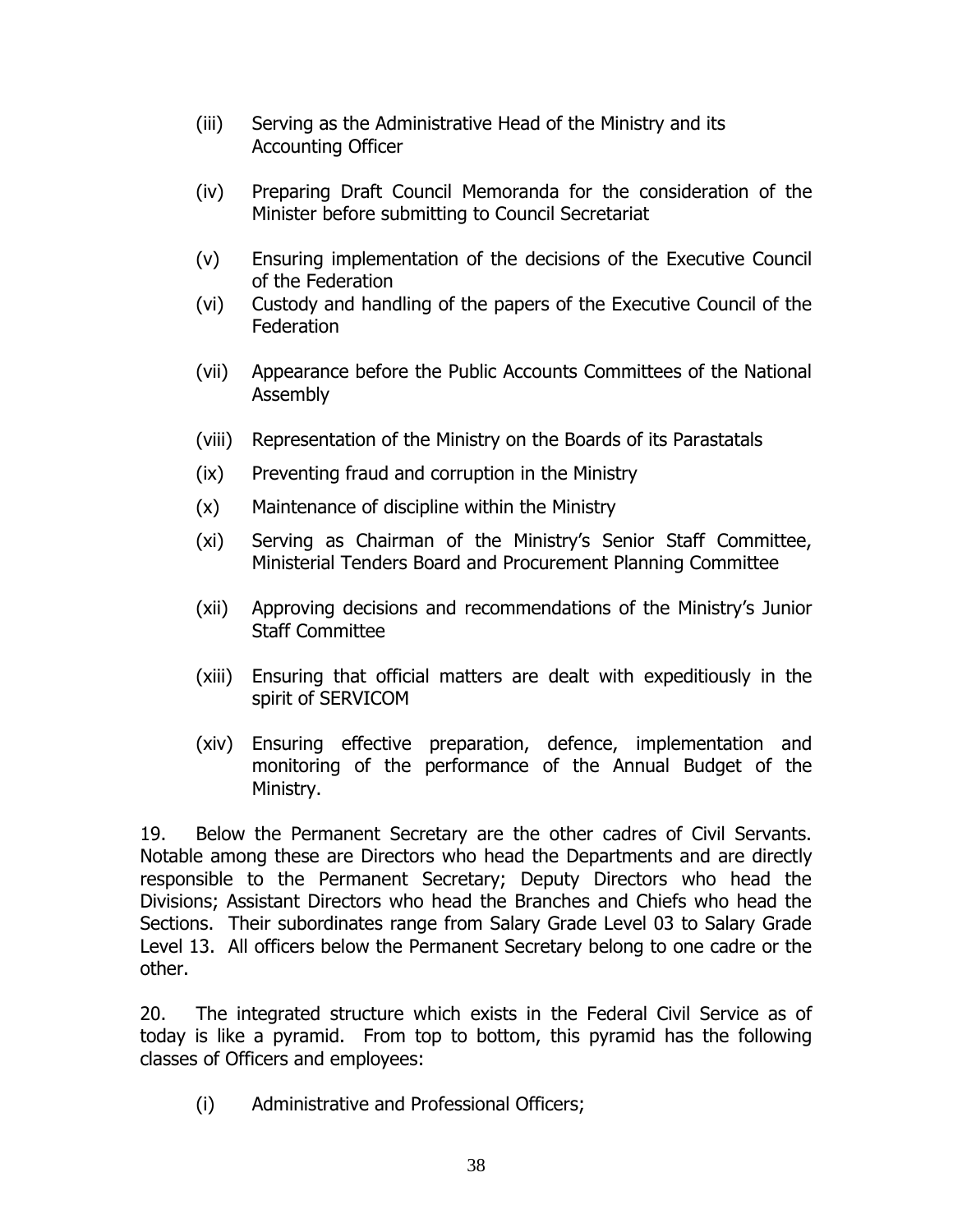- (ii) Executive and Technical Classes;
- (iii) Secretarial Class;
- (iv) Clerical/Junior Technical and Sub-Technical Classes; and
- (v) Miscellaneous and Unestablished/Grades.

# **The Administrative and Professional Officers**

21. One of the most important groups in the Federal Civil Service consists of the Administrative and the Professional Officers whose *raison d'etre* and duties derive from our system of Government. The Ministers have vested in them executive powers. They may not necessarily be specialists in the work of their departments but are invariably the embodiment of the yearning, aspirations, attitude and desires of the people. They take policy decisions on behalf of the society as a whole. In order to make it possible for Ministers to carry out their functions efficiently and effectively, they are supported by a body of staff, under the leadership of Permanent Secretaries, which should bring to bear on the work of the Departments the objectives of the Ministers. It is for this group to bring together the many and diverse views involved in matters requiring policy decisions, to advise on the appropriate decisions and subsequently to put them into effect, usually in liaison with the other arms of the Service.

22. For example, the Permanent Secretary in the Ministry of Health cannot deal with every aspect of the problem in his own Ministry without the support and co-operation of other Ministries and Extra-Ministerial Departments. The following actions may be necessary:

- (i) A memorandum to the Executive Council of the Federation setting out the case for necessary funds may have to be cleared first with the Ministry of Finance;
- (ii) New posts which should be created will be referred for approval to the Office of the Head of the Civil Service of the Federation;
- (iii) A capital Development Project may have to be vetted by the National Planning Commission; and
- (iv) When the project is finally approved by Government, the Federal Civil Service Commission may have to appoint qualified Officers for the new posts necessitated by the decision to build more hospitals and new Health Centres.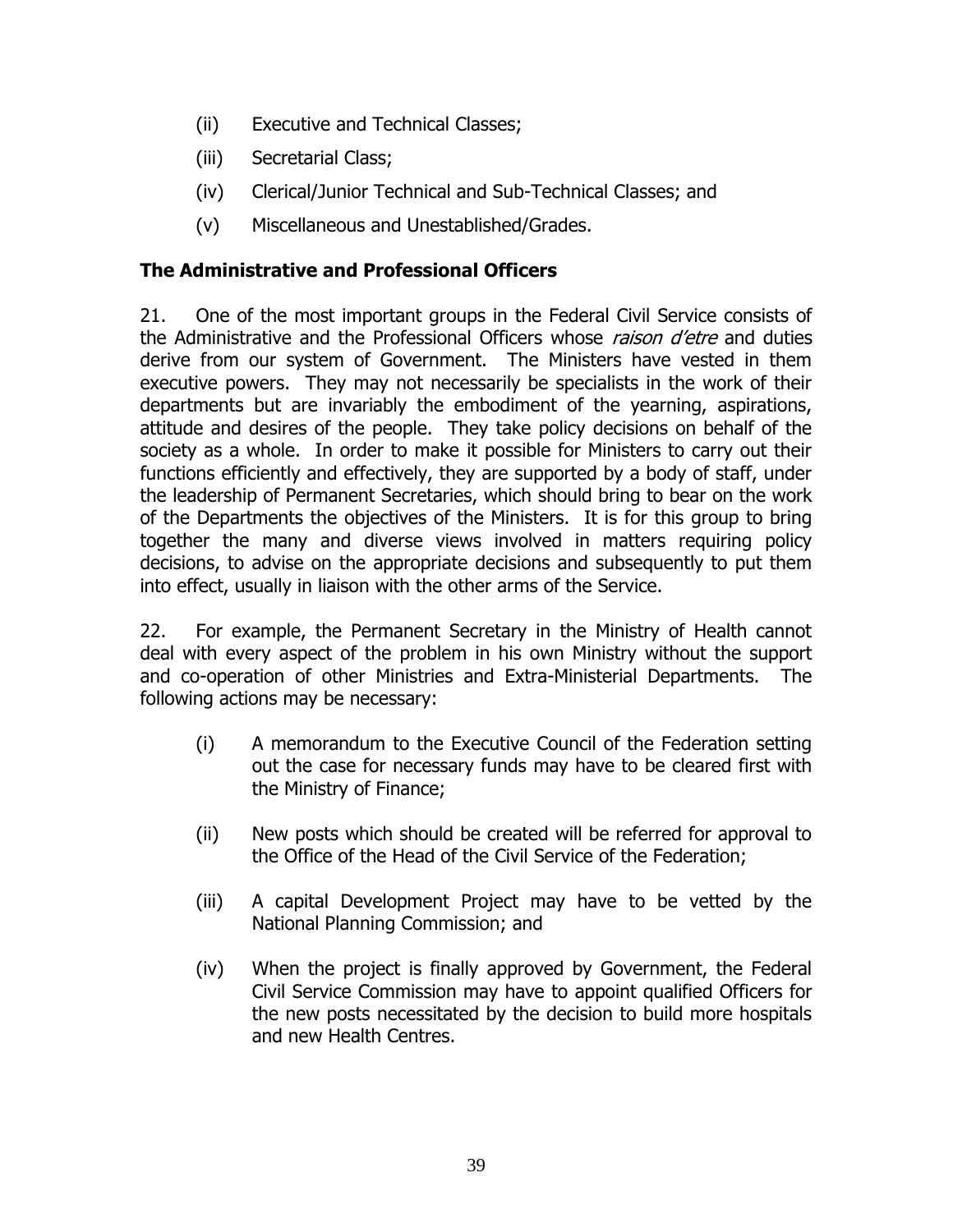## **Executive, Technical and Clerical Cadres**

23. The duties of the Executive Cadre Officers are generally routine and considerably supervisory. Those of the Technical Cadre Officers, on the other hand, are sub-professional. Clerical Cadre Officers, on their own part, generally offer routine support services. **It will be in the enlightened self-interest of those who belong to these cadres to take steps earliest to acquire University degrees so that they can continue to be relevant in the Service and guarantee their tenure into the future.**

#### **Functions of the Civil Service**

- 24. Essentially the functions of the Civil Service are to:
	- (i) contribute to translating the dreams and visions of the political/ruling class into concrete reality through the formulation of far-sighted policies and programmes and executing same loyally, conscientiously and effectively;
	- (ii) provide continuity between Administrations;
	- (iii) serve as a unifying factor by bringing together people from all parts of the Federation and providing effective and adequate social services;
	- (iv) advise government on the full implications of various policy options open to it;
	- (v) execute government policy loyally;
	- (vi) protect public interest, as custodian of public conscience;
	- (vii) manage government data and information system effectively and efficiently so as to facilitate availability of data for government decision making;
	- (viii) operate an open, humane and sensitive system which respects the rule of law;
	- (ix) operate a personnel management system that ensures high professionalism, significant specialization, excellent motivation and high morale; and
	- (x) ensure prompt, effective and satisfying service delivery.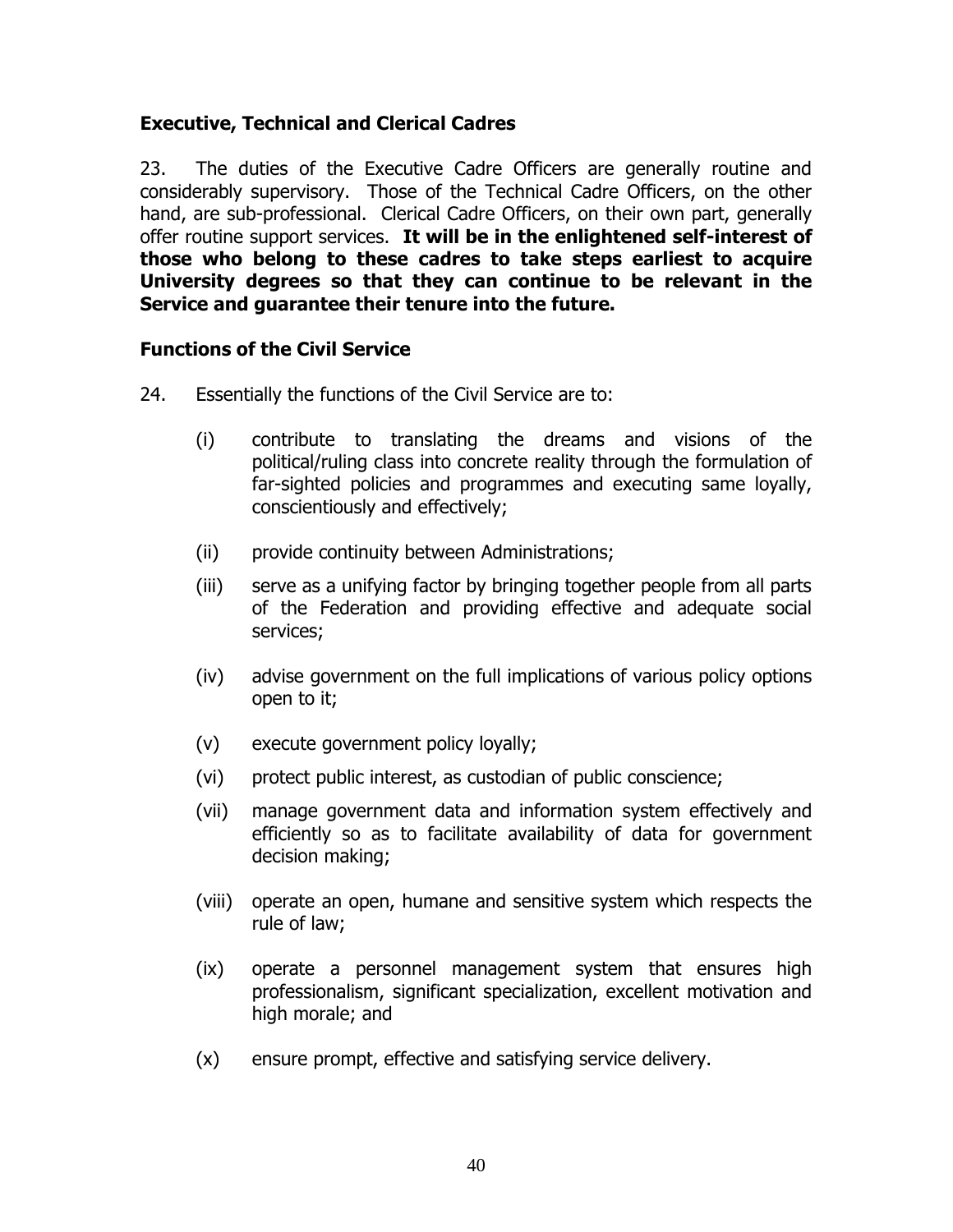# **Previous Reforms and Reviews in the Civil Service**

25. In order to make the Nigerian Civil Service more effective and efficient, many Commissions have been set up over the years to review the Civil Service. The focus had generally been to review salaries/wages and other conditions of service, rather than structural and attitudinal changes. For example, the Tudor Davis and Harragin Commissions of 1945 and 1946 were primarily concerned with the review of wages and general conditions of service. However, the Harragin Salary Review Commission made some structural changes by introducing the "Senior Service" and the "Junior Service", thus dividing the Service into two rigid compartments. The Gorsuch Commission, set up in 1951, to enquire into the structure and remuneration of the Public Service, concluded that the rigid division of the Service into "Senior" and "Junior" Services was defective in view of the absence of a viable middle category. It, therefore, recommended that the Service be re-organised into five main grades from the lowest established posts upwards. This was to remain the basic structure of the Civil Service until the Udoji Public Service Review Commission introduced the Unified Grading and Salary Structure (UGSS) in 1975.

26. The Hewn Committee was set up in 1959. It made proposals for the integration of Ministries and Departments, defined the roles and functions of Permanent Secretaries and evolved administrative machinery for the operation of Ministries. The Mbanefo Salaries and Wages Commission had, as its major concern, the review of salaries and wages in the Public Service.

27. The Morgan Commission was set up in 1963 for the review of the wages, salaries and conditions of service of the junior employees of the Government of the Federation and of private establishments. It introduced for the first time a minimum wage in the country on geographical basis. Arising from the Morgan Report, the Government appointed the Elwood Grading Team to enquire into any anomalies in the gradings and other conditions relating to all posts in the Public Service of the Federation with a view to determining appropriate gradings and achieving uniformity in the salaries of officers performing identical duties. The combination of the Morgan and Elwood exercises gave the Civil Service some motivation through improved compensation for advancement to higher graded positions. Schemes of Service now exist, and they specify the duties of each post, method of entry, including qualification requirements, and the prerequisites for advancement within and beyond cadres.

28. There was also the Adebo Salaries and Wages Review Commission of 1971 which recommended the setting up of a Public Service Review Commission to exhaustively examine several fundamental issues like the role of the Public Service Commission, the structure of the Civil Service, its conditions of service and training arrangements. Government accepted this recommendation and set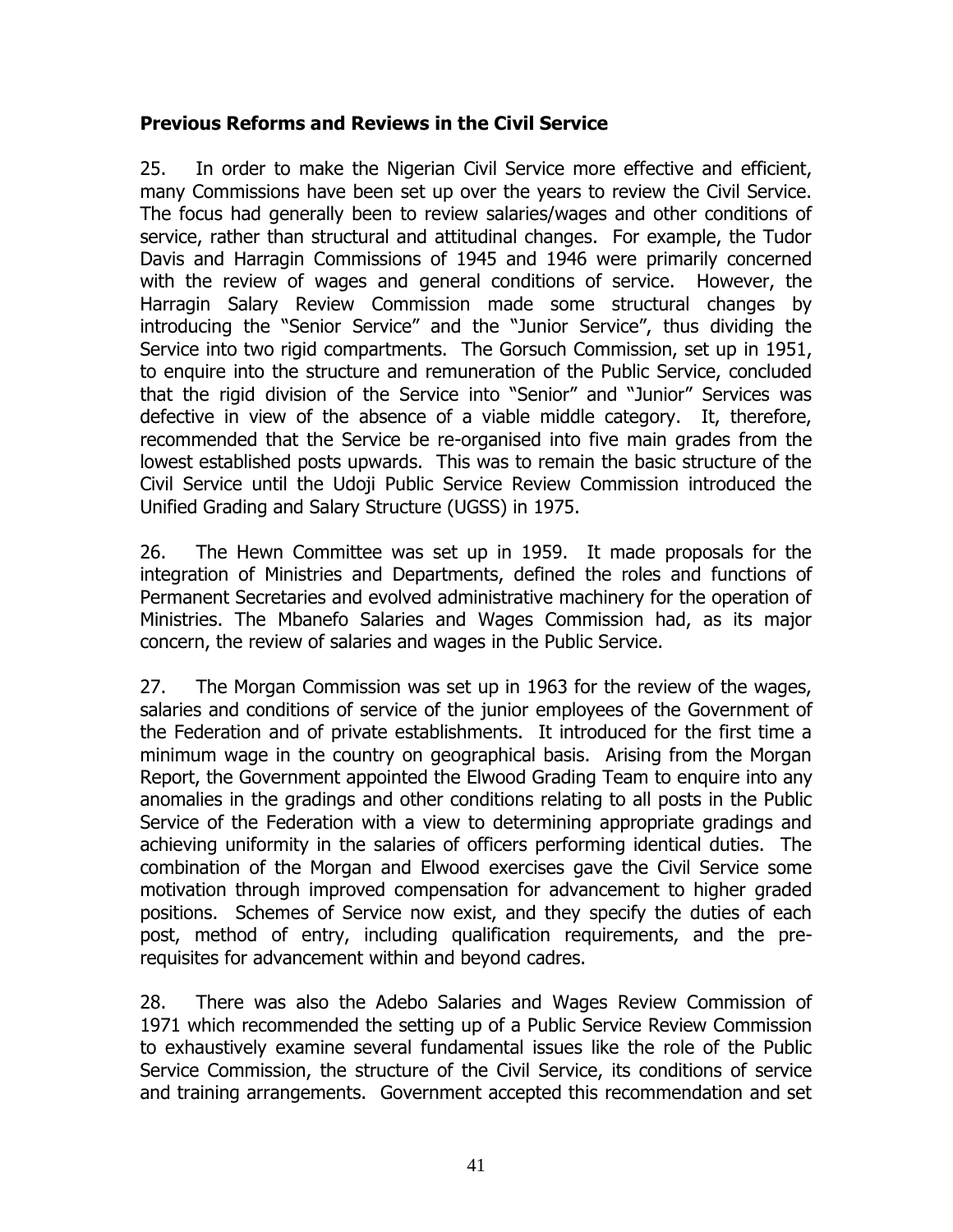up the Udoji Public Service Review Commission in 1972. The Udoji Commission focused primarily on the larger issue of increasing efficiency and effectiveness in the Public Service within the context of meeting the challenges of a development-oriented society. The Commission made recommendations designed to improve the structure and the system. It introduced the Open Reporting System for performance evaluation, the Unified Grading and Salary Structure covering all posts in the Civil Service and the creation of the Unified Senior Management Group comprising both Administrative Officers and Professionals, whose careers should be centrally managed.

29. Despite all these well-meaning efforts, by the late 1980s, the Nigerian Civil Service was far from being ideal. It was tradition-bound, somewhat ponderous and showing signs of deterioration and several undesirable characteristics of which the following were the most prominent: over-centralisation; incessant conflicts among cadres; little emphasis on results and concrete performance; counterproductive separation of authority from responsibility at the topmost hierarchy; dangerously low staff morale and productivity; inappropriate staff development practices. Indeed at that point in time, the Civil Service was displaying a patent inability to cope effectively with the challenges of a modern, complex and development-hungry society.

30. Small wonder then that the Government, in 1988, through the Civil Service Re-Organisation Decree No. 43, instituted Civil Service Reforms. The Reforms were designed to ensure the following: enhanced professionalism; alignment with the Presidential system of Government; decentralization and delegation; combination of authority with responsibility; enhanced accountability; enhanced checks and balances; general modernization; enhanced effectiveness; efficiency and speed of operation.

31. Following are the highlights of some the most important provisions of the Reforms. The Office of the Head of the Civil Service was abolished; the Minister, in addition to being the Chief Executive, also became the Accounting Officer in place of the Permanent Secretary; the post of Permanent Secretary was also abolished. In its place, a new political post of Director-General was created. The Director-General then held office at the pleasure of the President and would vacate office with the Government which appointed him unless reappointed by an incoming administration. The Civil Service was professionalized in order to stimulate specialization and expertise. In this context, an Officer was expected to make a career in a particular Ministry or Department. Each Ministry was restructured along Departmental lines to reflect the basic functions and areas of concern to the Ministry. Each Department was subdivided into Divisions; each Division was sub-divided into Branches; and Branches were subdivided into Sections. Each Ministry or Extra-Ministerial Department was allowed to have three Common Services Departments, viz: Department of Personnel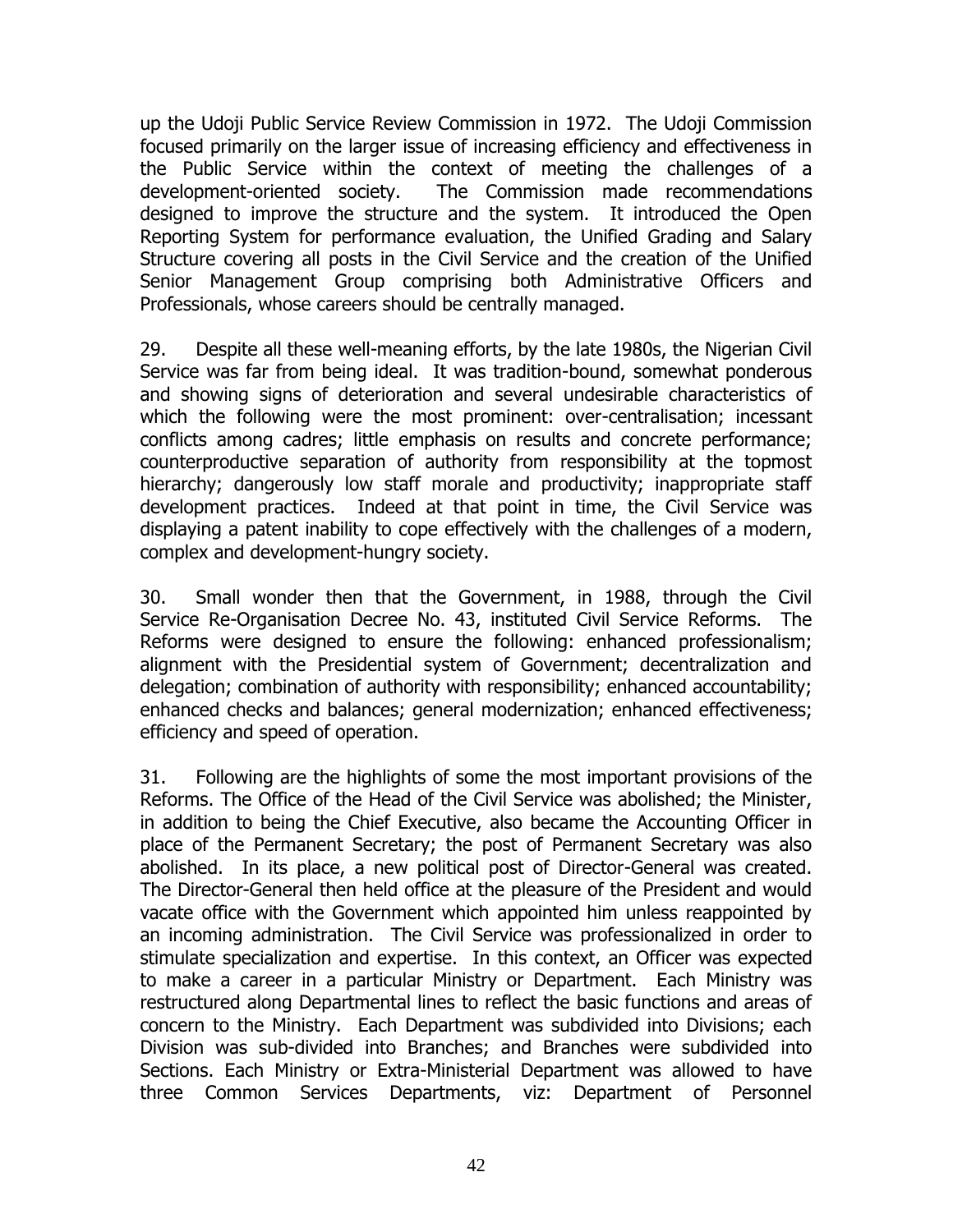Management, Department of Finance and Supplies and Department of Planning, Research and Statistics and not more than five operations departments. Each Ministry was empowered to undertake the appointment, promotion and discipline of its staff under the general and uniform guidelines provided by the Federal Civil Service Commission.

32. However, it later became clear that the Civil Service Reforms had some limitations. There was inadequate knowledge about the provisions of the Reforms on the part of many Civil Servants and top Government functionaries. There was absence of strong commitment on the part of top Government functionaries to the implementation of the Reforms partly as a result of misconception that full implementation would erode their powers. There was also the problem of human resistance to change and fear of the unknown on the part of many civil servants.

33. Besides, there was inadequate funding for the introduction and entrenchment of provisions of the Reforms. There was wrong deployment of officers to duties not relevant to their academic/professional backgrounds, training and cognate experience. There was lack of a formal programme of implementation incorporating deadlines, and lack of sanctions for infringing the provisions of the Reforms.

34. It was, therefore, not surprising that Government decided to set up a Civil Service Review Panel, popularly known as the Ayida Review Panel, which recommended the abrogation of the Civil Service Re-Organisation Decree No. 43 of 1988. It also recommended a return to what the Civil Service was before the introduction of the Reforms. It should, however, be noted that some parts of the Reforms have survived.

# **On-Going Public Service Reforms**

35. Presently, the Civil Service has a lot of deficiencies which have hindered it from responding effectively to the developmental challenges of the nation. This has called for the on-going reforms in the Civil Service aimed at enabling it to continue to support duly constituted governments for the realization of a united, peaceful, just and prosperous nation, anchored on good governance and sustainable democracy.

36. In effect, the reforms are targeted at addressing the dwindling civil service values, ageing workforce, inadequate succession planning, inappropriate organizational structure, poor culture of innovation, inconsistent planning methodology, non-productive work operations and systems, absence of professional management of human resources, unconducive working conditions,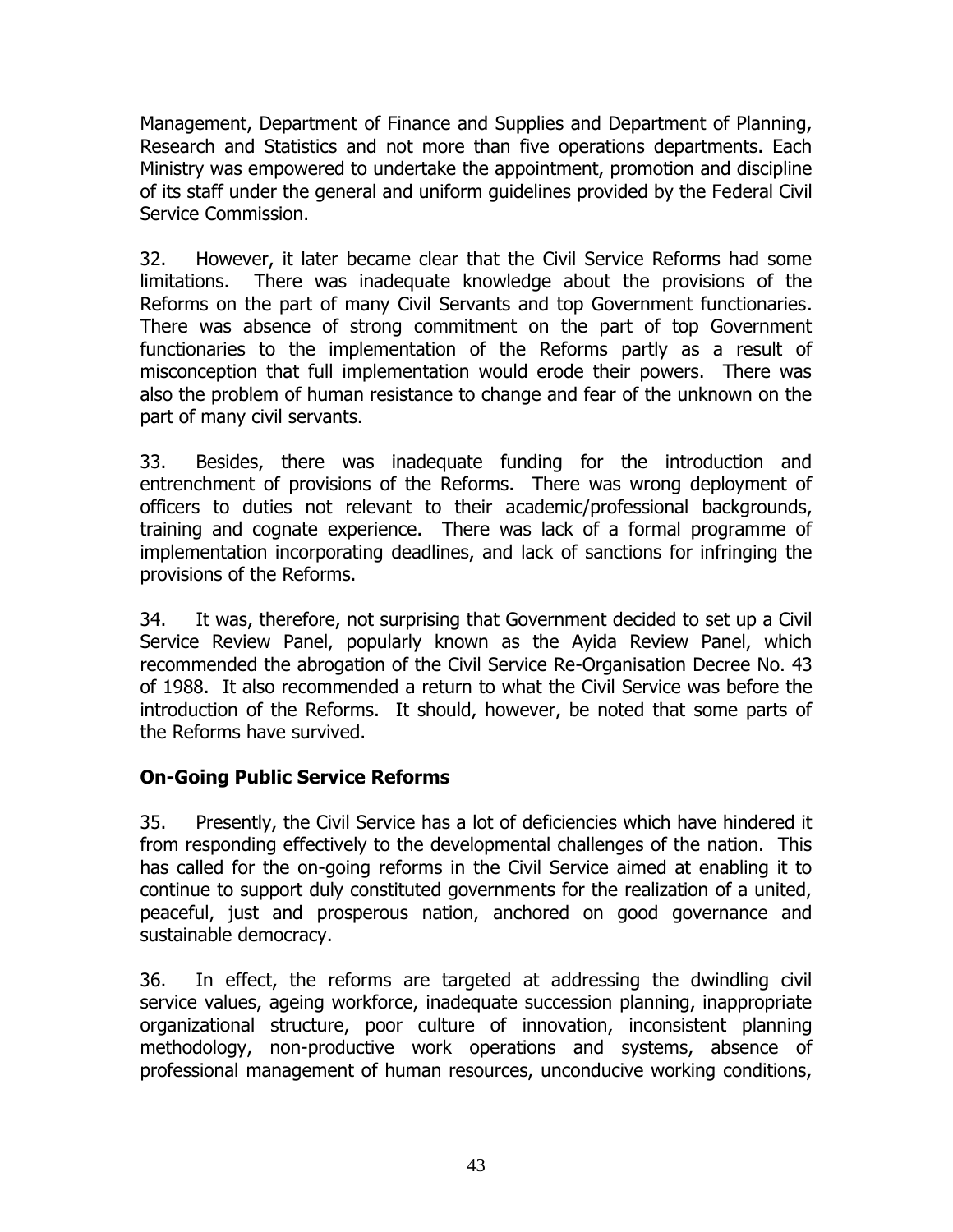incompetent and discouraging leadership, poor service delivery, corruption and general inefficiency.

37. The reforms so far have shown that there are many positive gains attendant to them. There have been new initiatives formulated on ethics and integrity to ensure a value-driven Service. This has further improved the psyche of Civil Servants and propelled them towards sound service delivery.

38. Almost all MDAs (Ministries, Departments and Agencies) are undergoing restructuring aimed at enhancing their performances. Similarly, parastatals are undergoing the reform process to reduce waste, remove clashing of roles and improve their service delivery capabilities.

39. The Federal Capital Territory is now better administered under the Federal Capital Territory Administration. This reform replaced the former Ministry of the FCT with a structure designed to facilitate improved policy making and service delivery.

40. Besides, substantial savings amounting to about N400m monthly are now being realised as a result of the gains from the Integrated Payroll and Personnel Information System (IPPIS) Programme which has almost eliminated the syndrome of ghost workers in the participating arms of the Federal Civil Service.

41. In August 2009, a tenure was placed on the posts of Permanent Secretaries and Directors. By the new policy, Permanent Secretaries in the Federal Civil Service are to hold office for a tenure of four years, renewable for a further tenure of four years only, subject to satisfactory performance, and no more. Directors, on their own part, are to retire compulsorily upon serving for eight years on the post. Thus Permanent Secretaries and Directors who had served for eight years on post as at  $1<sup>st</sup>$  January, 2010 were directed to retire.

42. The successes recorded are most apparent in the monetization of fringe benefits, establishment of contributory pension scheme, intensified war on corruption and the introduction of the National Health Insurance Scheme, among others.

43. The current reforms are different from previous ones. They are more comprehensive and are not designed to focus solely on the civil service nor a limited set of interventions, as was the case in previous reforms carried out by the Federal Government. They are entirely home grown, and the funding of the processes is almost entirely from the national budget.

44. The reforms address contemporary issues like capacity building, performance improvement, human resources management, information systems,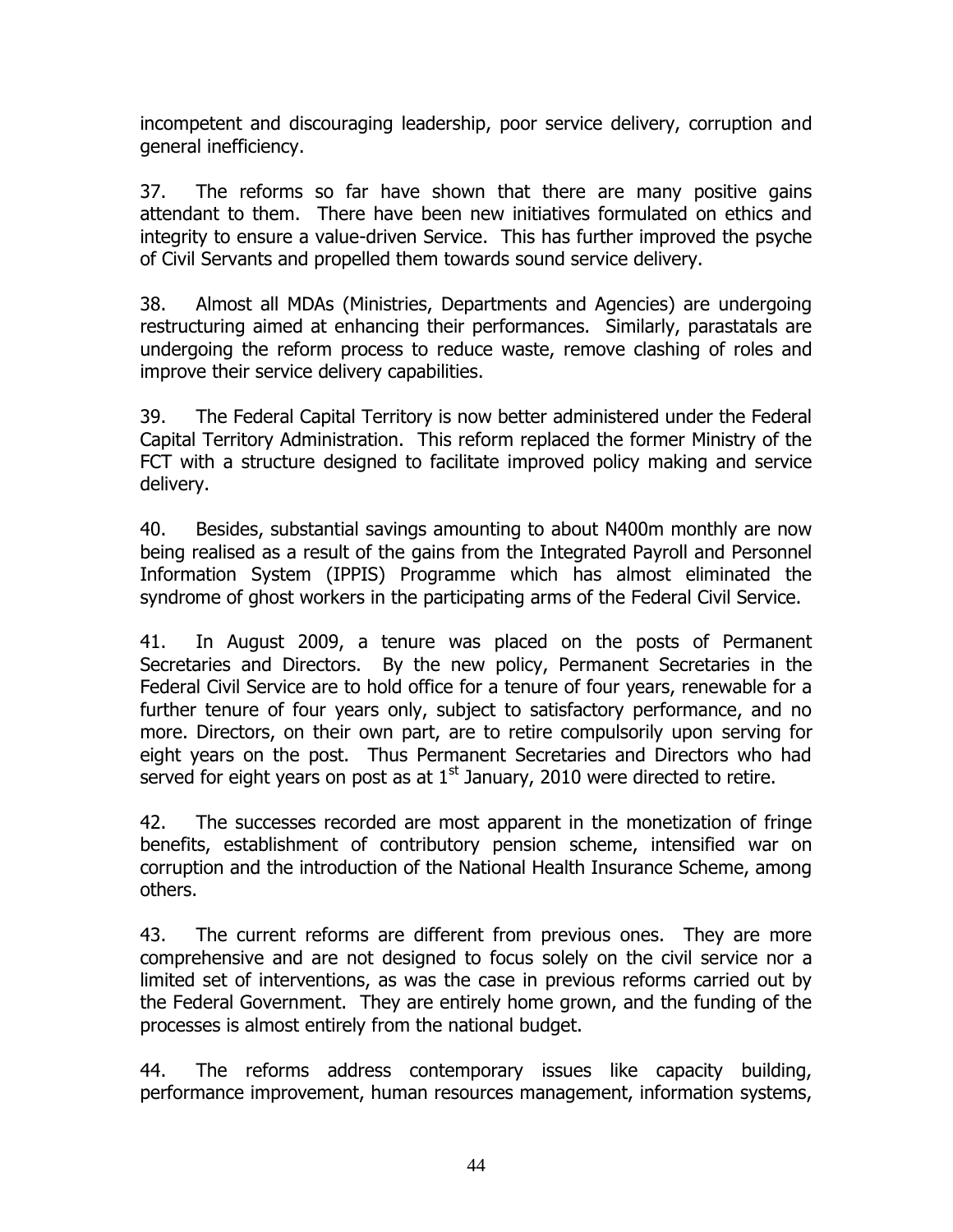ethics and integrity, improvement of management systems, structures as well as service delivery.

45. The elements of the reforms are budgetary, financial management, accountability, transparency and anti-corruption, human resource management, operations and systems management as well as value re-orientation, ethics and integrity.

46. The institutional arrangement for implementing the process is the National Council on Reforms chaired by the President, and the Steering Committee on Reforms comprising Ministers, Heads of Strategic Agencies and Presidential Advisers whose roles include providing guidance and technical leadership in reform design and initiating action on reforms.

47. The reform cells are located in various places. For instance, Tax Reform is located in the Federal Inland Revenue Service, Ports and Customs Reforms at the Nigerian Customs Service, Anti-Corruption at the ICPC and the Code of Conduct Bureau, and Service Delivery at the SERVICOM Office.

48. The reform of the Public Service also seeks to ensure cultural change through behavioural and attitudinal change by encouraging officers to desist from acts contrary to the ethics and morality of the Public Service and developing the capacities of public officials to resolve ethical dilemmas in their actual work situations.

49. In the course of the reforms, establishments have been right-sized. This is a process where, because of structural review and the establishment of manning levels and skills requirements of an organisation, the organization ensures staff deployment based on the right mix of skills in numbers to engender professional efficiency.

50. There was also downsizing, in which the number of employees in an organization was reduced to a desired point based on cost-saving, space utilization and manpower efficiency. The third aspect was severance, which entailed removing staff from an organization based on predetermined considerations, guidelines and paying them off before the normal due date of retirement. Some of those in the severance category were improperly appointed, had cases of serious misconduct, were redundant, were medically unfit or held jobs already outsourced or abolished. Others were inefficient or had unsatisfactory character.

51. To reduce the effects of disengagement on the affected officers, a social assistance/pre-retirement training, code-named "strategic training and re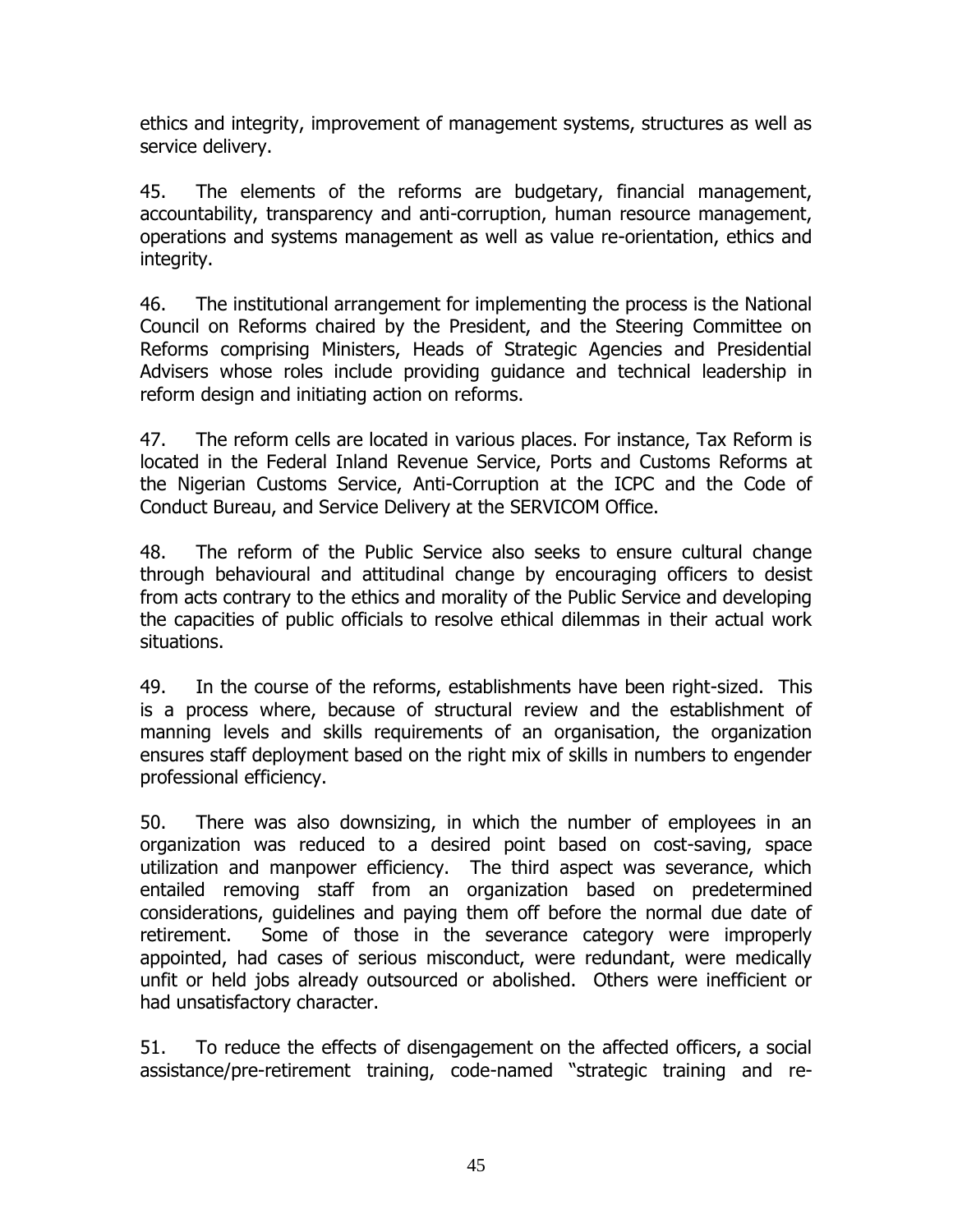orientation for individual development and empowerment scheme" was provided. This was done to prepare the affected staff for new vocations after retirement.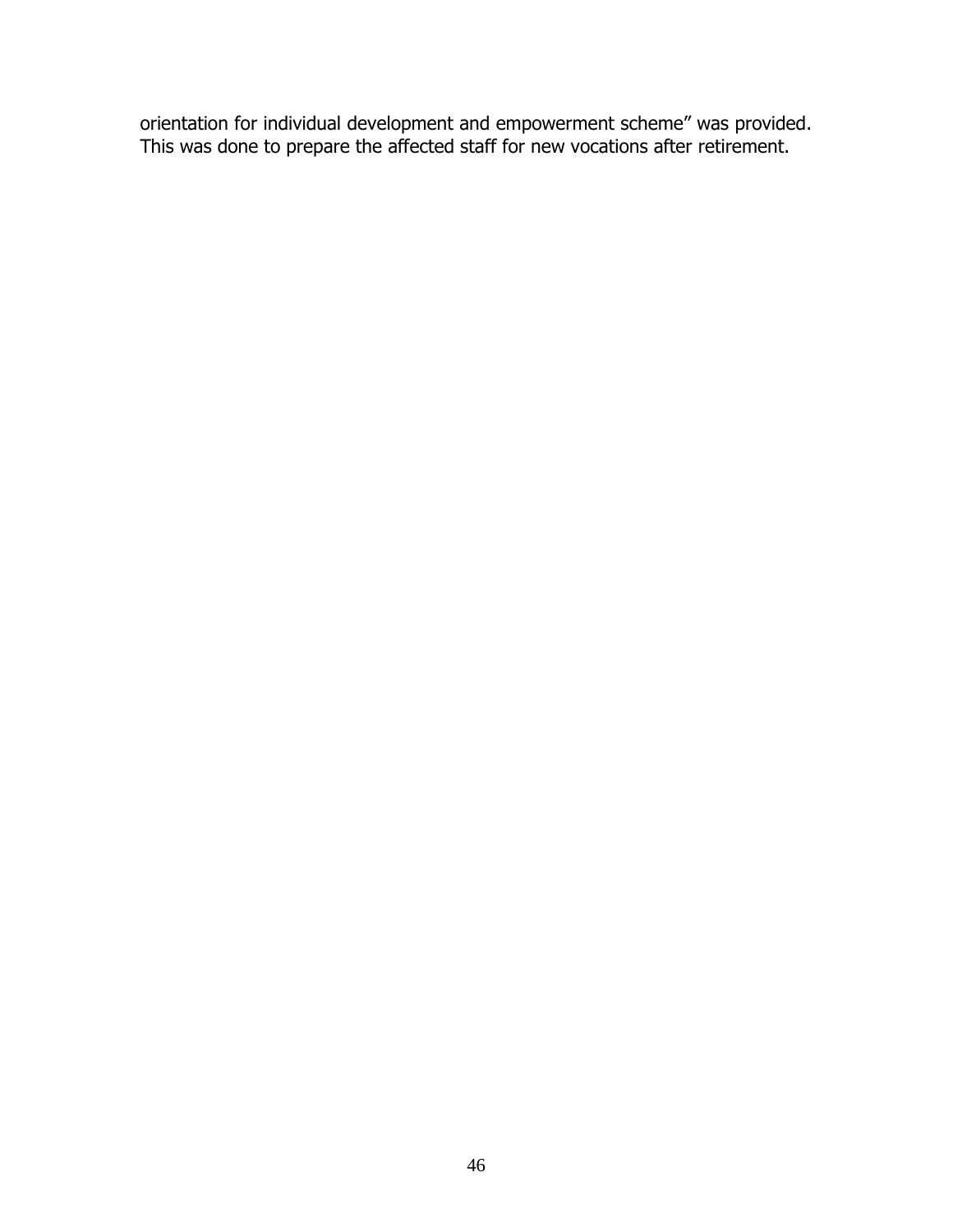# **CHAPTER 7**

# **Management of Human Resources in the Civil Service**

#### **What is Management?**

There is no generally accepted definition of "management" as an activity. However, many writers today define management as the process of getting things done effectively and efficiently with and through other people to achieve the objectives of an organization.

# **Functions of Management**

The basic functions of management are as follows:

- (i) Planning: this functions involves:
	- establishing organizational objectives (short, medium and long range);
	- determining the plans to accomplish desired organizational goals or objectives;
	- working out the strategies, programmes, procedures and methods to guide workers;
	- developing schedules to keep the work moving towards the objectives; and
	- recognizing that plans may require readjustment periodically in the light of new information and changes in operating conditions.
- (ii) *Organizing*: This implies assigning various tasks to different people and co-ordinating their efforts. It is the process of developing a structure or framework among personnel, functions and physical factors. It involves:
	- determining departments/divisions/units, each of which has its peculiar mission;
	- determining the organizational structure (organogram); and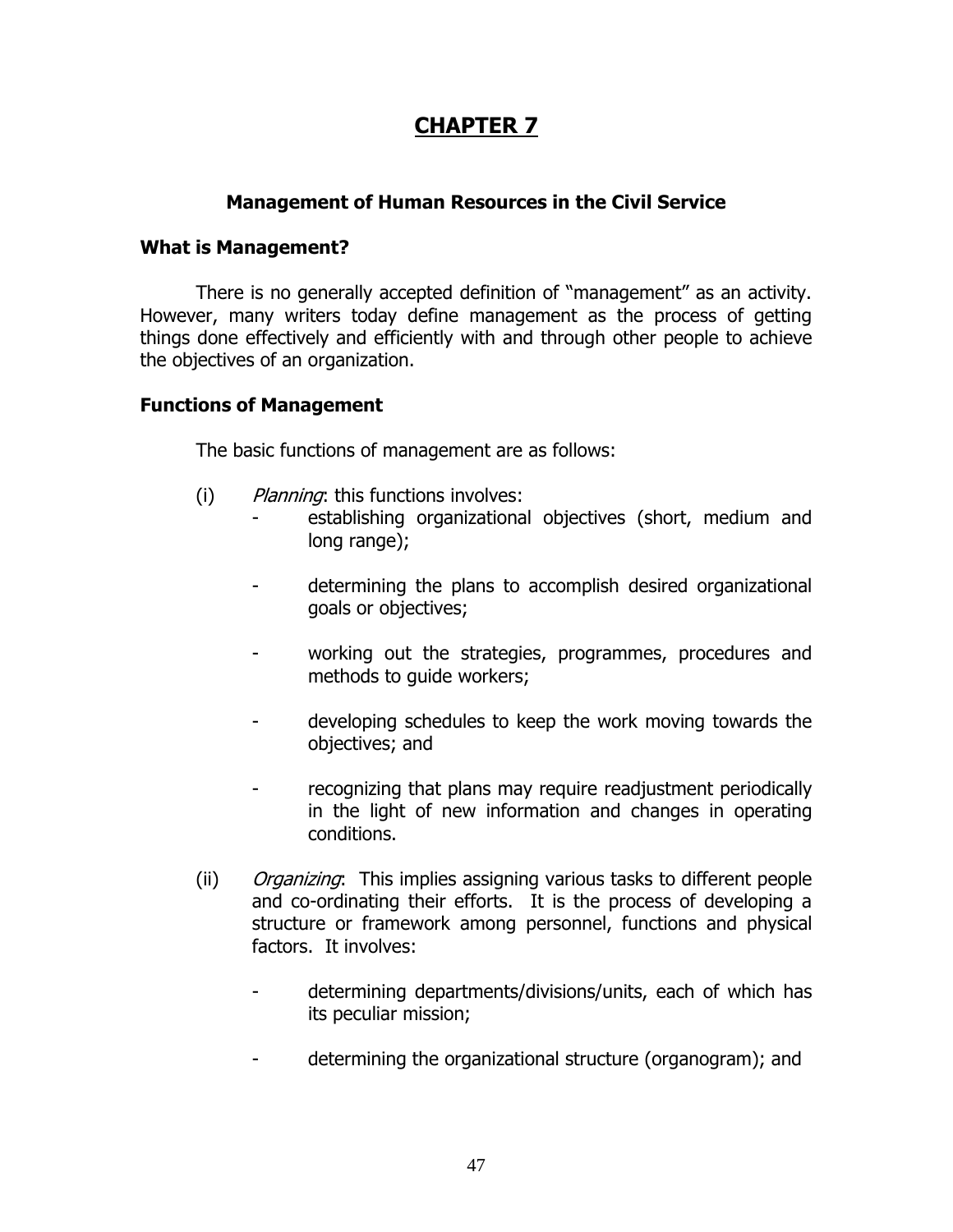- allocating inputs (human and economic resources) to the various organizational units.
- (iii) *Directing*: This is the process of stimulating organizational personnel to undertake desired action according to predetermined goals and plans. Directing, therefore, involves:
	- disseminating instructions/directives within organizational units and sub-units;
	- acceptance and execution of these instructions by organizational members;
	- providing leadership; and
	- ensuring staff motivation so that performance can be consistently high.
- (iv) Staffing: This is the personnel function concerned with putting in place an efficient system of recruitment by hiring the right individuals for the appropriate jobs, job analyzing, training as well as providing favourable conditions of work.
- $(v)$  *Budgeting:* This function is very important because without funds the organization cannot achieve its goals and objectives. The budget must be carefully worked out to ensure the viability of the organization.
- (vi) Co-ordinatng: This is to ensure that the various branches of the organization are working smoothly and that the interrelated tasks being performed in the various subdivisions and sections are harmoniously co-ordinated. There may be need to check progress against plans which may call for modification based on feedback.
- (vii) Reporting: This involves keeping appropriate authorities as well as subordinates informed of what is going on through reporting, records, research and inspection and, very importantly, facilitating effective communication flow.

#### **Human Resources Management**

2. Human Resources Management is that part of the field of Management which provides for effective utilization of human resources to achieve both the objectives of the organization and the satisfaction and development of employees. It covers such diverse areas as human resource planning; job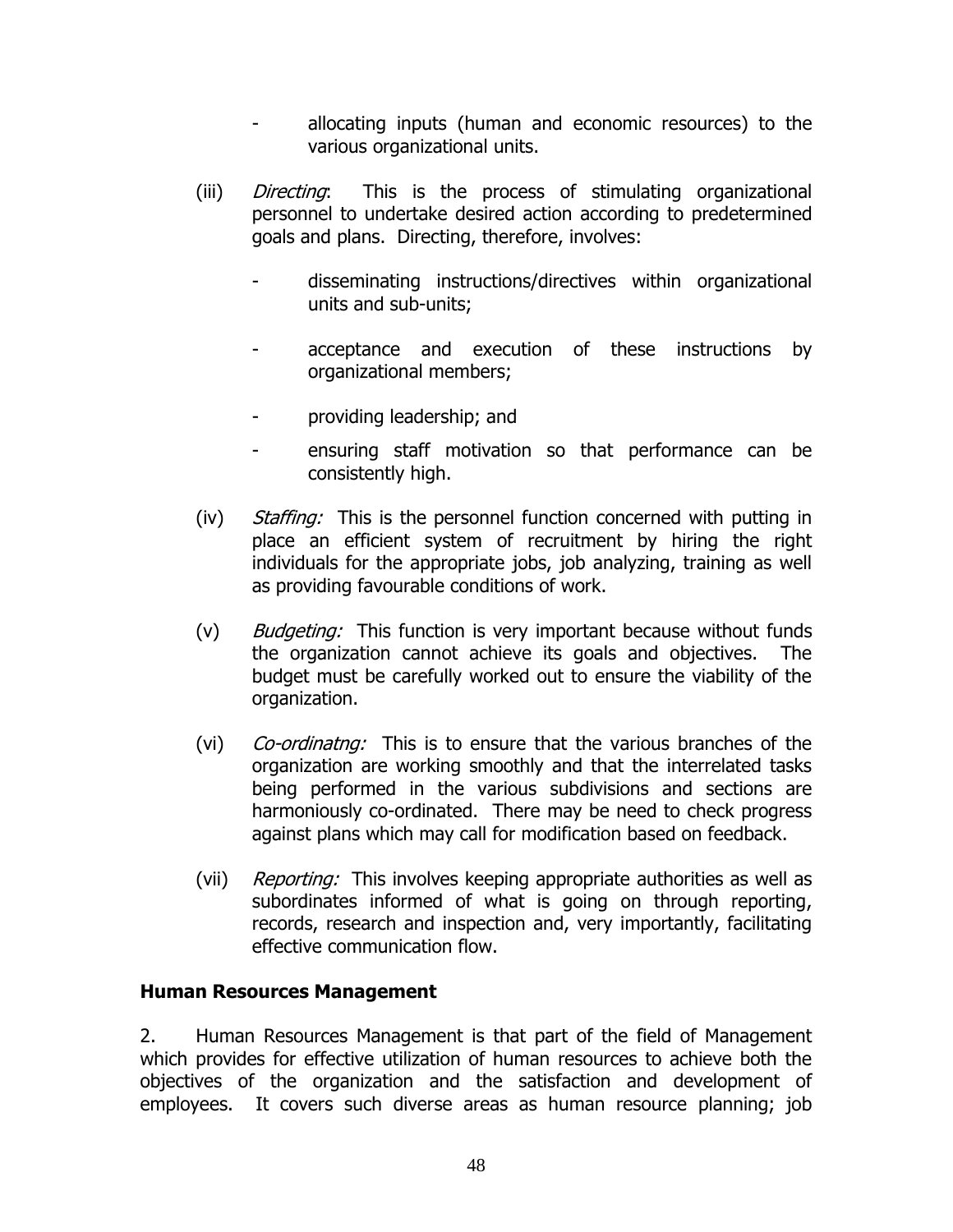analysis; staffing; training and development; compensation and benefits; performance appraisal and management; industrial relations; staff welfare; disengagement etc. It is, as such, necessary to enhance the capabilities of employees and ensure that they possess the requisite level of competence, knowledge, skill and attitude which must be continually improved upon to increase productivity. This is the only viable way in which the civil service can discharge its various responsibilities to the nation.

3. Within the context of our Civil Service, numerous HRM challenges have become evident over the years. These include the following:

- \* under-utilization and non-utilization of available human resources;
- \* uncoordinated and fragmented approaches to human resources development;
- \* unavailability of reliable data on training needs;
- \* uncoordinated training programmes;
- \* inadequate linkages between training output and the duty post;
- \* officers negotiating their own training without regard to organizational goals;
- \* lack of monitoring mechanisms for determining the capacity of trained personnel to contribute meaningfully to organizational goals;
- \* inability to recruit and retain the needed well-trained and skilled manpower;
- \* poor remuneration, which is a disincentive to attracting and retaining skilled manpower;
- \* low morale, especially among officers in the managerial and professional cadres arising from poor job satisfaction and low pay;
- \* over-centralization of decision-making systems, resulting in monopolization of power and decision-making authority by a few at the top hierarchy of the Service;
- \* duplication of functions and overlapping of jurisdiction;
- \* outdated procedures, resulting in delays in handling Government business with attendant higher costs;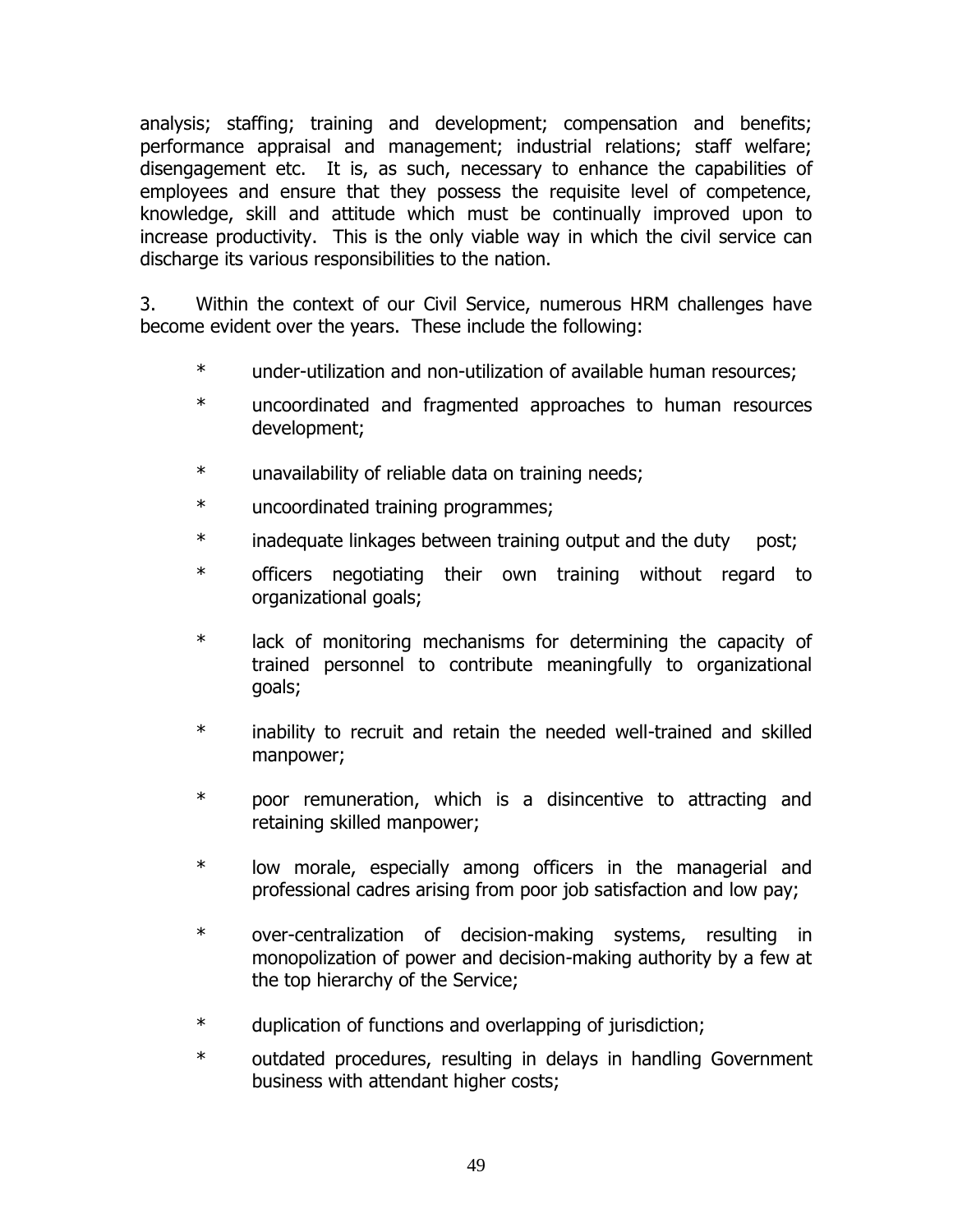- \* loopholes in administrative procedures as a result of limited capacity for policy analysis and strategic long-term thinking;
- \* stagnation at higher levels, reflective of poor succession and career planning;
- \* need for refinement in the deployment system to ensure better fit between job and skills;
- \* need for more and better managed distribution of training opportunities;
- \* poor job descriptions and schedules for many posts, leading to inability to specify targets and hold officers accountable for results, all of which culminate in a seriously flawed performance management system;
- \* an ageing population and a preponderance of unskilled staff;
- \* disconnect in the recruitment process preventing user agencies (Ministries, Departments and Agencies) from playing dominant roles in the recruitment of middle and senior management officers;
- \* perception that both the recruitment process and the advancement procedure need to be reviewed to ensure equity and transparency;
- \* perception that the Federal Character principle is being abused and misapplied in recruitment and transfers;
- \* existence of ghost workers, symptomatic of poor personnel records and flawed payroll control system, particularly in those MDAs that are not yet part of the IPPIS programme;
- \* prevalence of serious capacity gap at all levels;
- \* non-articulation of talent management strategy and succession planning to develop future leaders;
- \* bloatedness, reflected in phenomenal growth in number rather than in needed skills set;
- \* erosion of the concept of merit;
- \* excessive political patronage in recruitment and promotion; and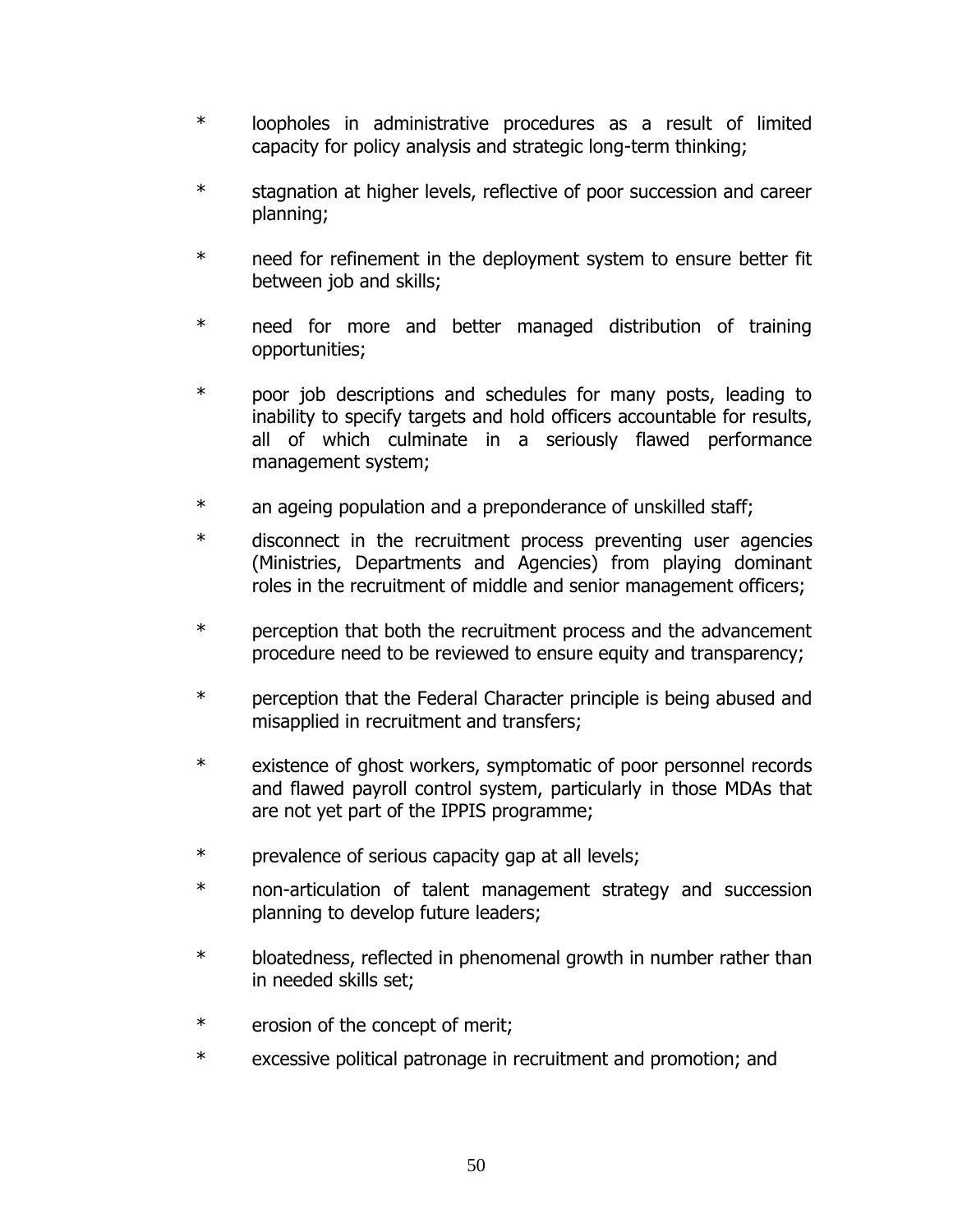\* inability of central human resource management agencies to innovate and provide leadership in managing human resources as a strategic asset.

4. Equally, over the years, Government has been making assiduous efforts to over-come these challenges. Indeed, these efforts have been the major *raison* d'etre for all the reform efforts in the Civil Service over the years, including the on-going ones. Details about these Reforms are provided in Chapter 6 of this publication, titled the Civil Service.

# **Institutional Machinery for Human Resources Management in the Civil Service**

5. Government, like other organizations, has workers of different categories and specializations in its employ for the purpose of realizing its objectives and discharging its responsibilities. It constantly makes efforts to ensure that the staff complement is neither too large nor too small and that all are usefully engaged. Towards this end, various institutional arrangements have been put in place for the development and utilization of human resources in the Federal Civil Service. The key institutions with oversight responsibilities for policy articulation and implementation, as well as quality assurance on HR issues, through monitoring and enforcement of standards, are the Office of the Head of the Civil Service of the Federation (OHCSF) and the Federal Civil Service Commission (FCSC).

6. For experience sharing, alignment and harmonization of human resource issues between the Federal and the State Governments, the National Council on Establishments (NCE) has been in existence since 1957. The body, which is chaired by the Head of the Civil Service of the Federation, is an organ for intergovernmental collaboration, partnership and decision harmonization on issues of salaries and allowances, grading, conditions of service, schemes of service as well as for pooling information on establishments and Service matters.

7. The Office of the Head of the Civil Service of the Federation (OHCSF) provides general direction, guidance and leadership to the Civil Service through its various activities. Through its Management Services Office (MSO), it deals with issues of systems, structures, work processes and other related matters for ensuring the efficiency and effectiveness of the Service by proffering innovative solutions to bring about continual re-engineering of the systems, processes and procedures in the Civil Service. The Establishments and Pensions Office (EPO) is the custodian of Service records and approved establishments in addition to being responsible for industrial relations and pension administration. The Manpower Development Office (MDO) has responsibility for ensuring that, on a sustainable basis, the Service has its fair share of quality manpower. In this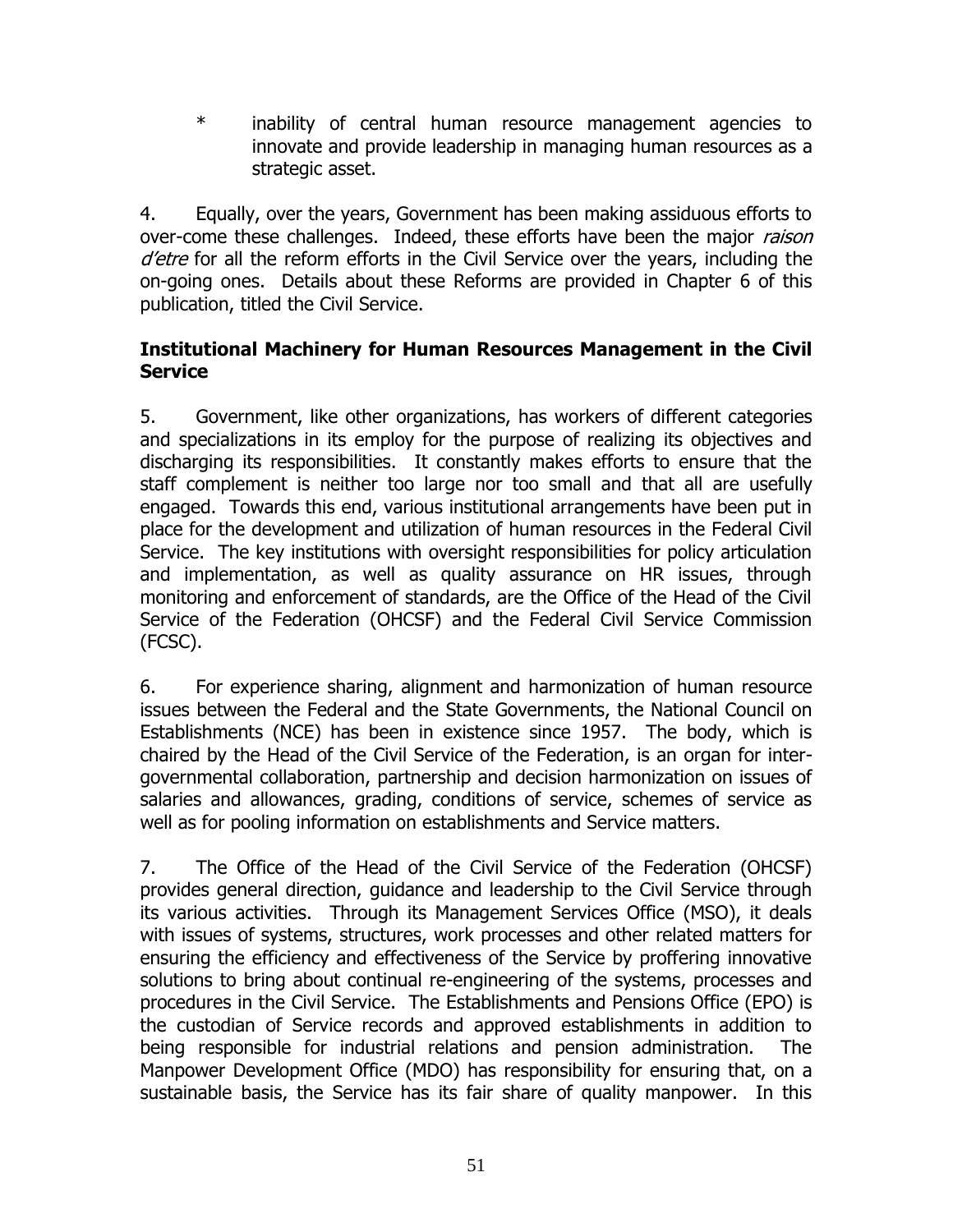context, the Office coordinates Service-wide administration of training and development. It also supervises all training institutions under the OHCSF, including the Administrative Staff College of Nigeria (ASCON), the Public Service Institute of Nigeria (PSIN) and the Federal Training Centres. The Career Management Office (CSO), on its own part, manages the pool system which involves managing the careers of officers at the senior management level (GLs.14-17), and of some pool cadres including administrative officers, librarians, confidential secretaries, store and procurement officers as well as officers in the executive cadre. The Office is complemented in this regard by other Ministries and Offices controlling professional pool cadres. Among these are the Federal Ministry of Justice for the career management of Legal Officers; Office of the Accountant-General of the Federation and Office of the Auditor-General for the Federation for Accountants and Auditors respectively; the Federal Ministry of Information and Communications for Information Officers and the Federal Ministry of Works, Housing and Urban Development in the case of Engineers. The professional and line Ministries are responsible for the career development of their professional and technical staff below the senior management level as well as junior officers (GL.03-06). There are still some other significant functions that the Office of the Head of the Civil Service of the Federation (OHCSF) performs to the benefit of the whole system. These include:

- (i) Advising the President, in consultation with the Federal Civil Service Commission, on appointment of Permanent Secretaries, and alone, with respect to deployment of Permanent Secretaries;
- (ii) Promoting good relations between Ministers and other political appointees, on the one hand, and Permanent Secretaries and other Civil Servants on the other hand;
- (iii) Providing staff for newly-established and ad-hoc bodies;
- (iv) Allocation of offices to Civil Servants;
- (v) Issuing Guidelines for Training in the Federal Civil Service; and
- (vi) Issuing and revising the Schemes of Service which indicate in respect of each cadre the following:
	- (a) the correct nomenclature;
	- (b) the lowest to the highest Salary Grade Levels;
	- (c) qualifications for entry and progression within the cadre; and
	- (d) Schedule of Duties at each Grade Level.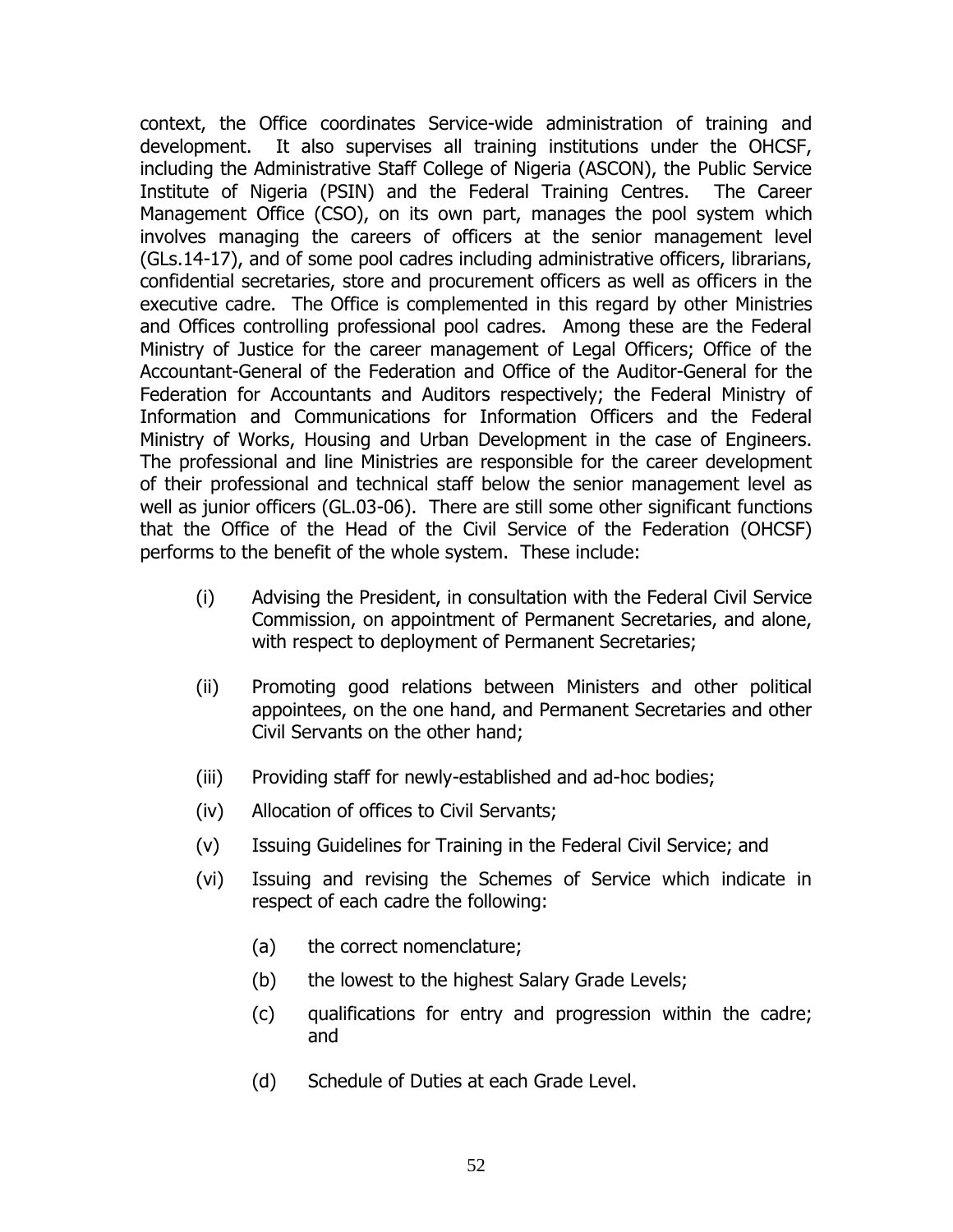All in all, OHCSF does its best to promote high morale, *esprit-de-corps* and good image in the Service and foster professionalism among Civil Servants.

8. The Federal Civil Service Commission (FCSC) is the constitutional body with the power:

- "(a) to appoint persons to offices in the Federal Civil Service; and
- (b) to submit and exercise disciplinary control over persons holding such offices".

Accordingly, recruitment of Federal Civil Servants is vested in the Commission which is headed by a Chairman. From time to time, it delegates its authority in respect of appointments, promotions and discipline of specified categories of staff to Ministries/Extra-Ministerial Departments. The Commission also regularly issues Guidelines for Appointment, Promotion and Discipline in the Federal Civil Service. Its other important activities include the following:

- (i) monitoring the activities of the MDAs on appointment, promotion and discipline to ensure that its Guidelines are being strictly and uniformly adhered to;
- (ii) maintaining up-to-date personnel records of Civil Servants;
- (iii) serving as an appellate body in respect of petitions from Officers in the MDAs who feel aggrieved concerning appointment, promotion and discipline matters;
- (iv) processing and determining applications for transfer and secondment;
- (v) posting of those officers it recruits to the relevant MDAs;
- (vi) attending the meetings of the Senior Staff Committees of the MDAs;
- (vii) approving Acting Appointments. In this context, officers should note that if they are asked, for whatever reasons, to cover the schedule of a superior officer, that does not mean they are acting in that post. **For an officer to be able to claim to be acting on a particular post, such an arrangement must be expressly approved in writing by the constituted authority, i. e. FCSC in the case of officers and the President in the case of the post of Permanent Secretary. In other words, it is improper for a Director temporarily covering the schedule of the**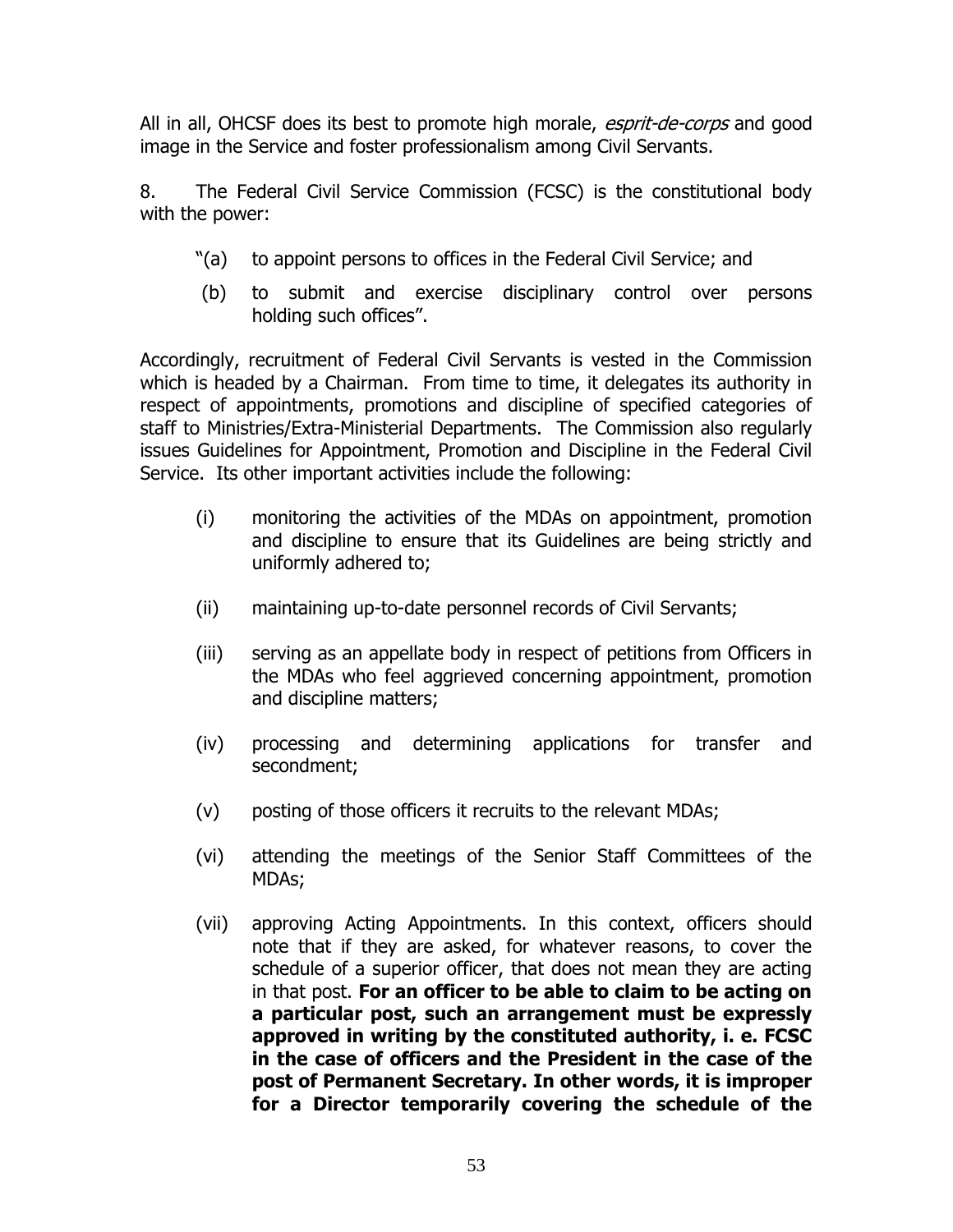**Permanent Secretary to start addressing himself as the Acting Permanent Secretary. The proper thing to do is to simply claim his substantive post and write under it " for Permanent Secretary". The same principle applies with respect to all other posts.**

- (viii) liaising with OHCSF and the other Ministries/Extra-Ministerial Departments controlling pool officers on appointment, promotion and discipline of such officers; and
- (ix) providing general guidance and direction to the 36 States Civil Service Commissions on all matters within its purview so as to improve institutional effectiveness of the Civil Service at all levels of Government.

9. Another organ of the Federal Government that is important in the context of management of human resources in the Federal Civil Service is the Office of the Secretary to the Government of the Federation (OSGF). The main functions of this Office are:

- (i) Serving as Secretary to the National Council of State, the Executive Council of the Federation and other constitutional Councils which are chaired by the President or the Vice-President;
- (ii) Co-ordinating the activities of Ministries and Government Agencies, especially on the implementation of Government policies and decisions;
- (iii) Dealing with constitutional, political and economic matters as may be referred to the Presidency;
- (iv) Administrative Tribunals and Commissions of Enquiry;
- (v) Co-ordinating national security and public safety matters;
- (vi) Protocol matters;
- (vii) Co-ordinating appointments to statutory bodies and agencies;
- (viii) Dealing with matters relating to conditions of service of political office holders in the Executive, the Legislature and the Judiciary;
- (ix) Processing matters on prerogative of mercy;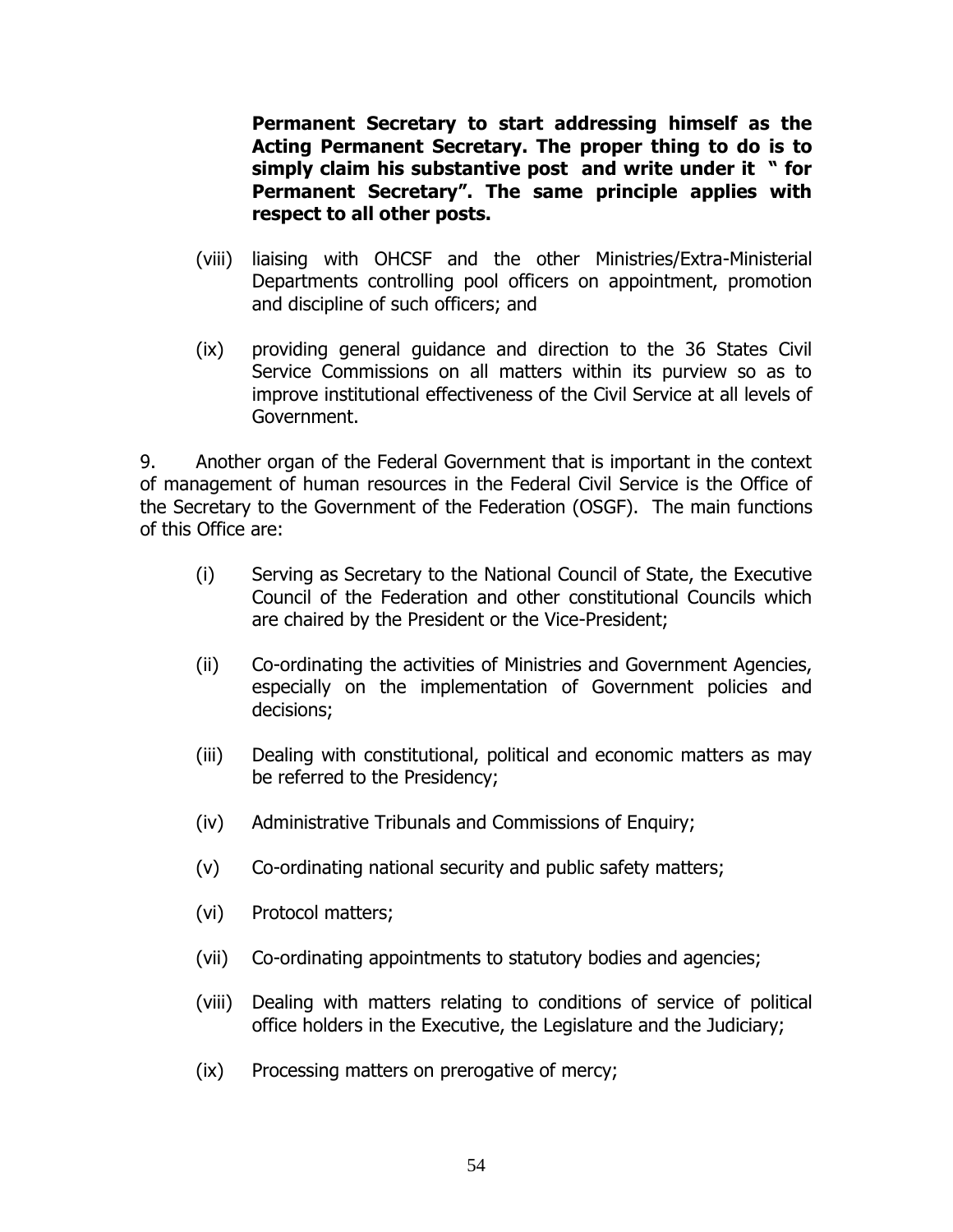- (x) National honours and awards;
- (xi) Petitions and appeals to the President from non-public officers;
- (xii) Liaison with Secretaries to State Government;
- (xiii) Residential and Office accommodation for Political Office holders;
- (xiv) Management of Offices as may be determined by the President from time to time. Currently, these are:
	- (a) Cabinet Secretariat
	- (b) General Services Office
	- (c) Political Affairs Office
	- (d) Economic Affairs Office
	- (e) Special Services Office
	- (f) Ecological Funds Office
	- (g) Special Duties Office

10. Apart from the above centralized agencies that coordinate activities in the Federal Civil Service, there are the MDAs which are much more in number and, therefore, bear most of the responsibilities. This mandate they discharge in accordance with the provisions of the Guidelines for Appointments, Promotion and Discipline issued by the Federal Civil Service Commission.

11. The Guidelines demand that each MDA has the Senior Staff Committee, the Junior Staff Committee (Local) and the Junior Staff Committee (Headquarters). In addition, the Guidelines have provisions covering the following areas:

- (i) Advertisements
- (ii) Interview
- (iii) Confirmation of Appointment
- (iv) Various forms of appointment, including Temporary, Acting, Special and Contract Appointments
- (v) Secondment and Transfer
- (vi) Notional and Substantive Promotions
- (vii) Discipline
- (viii) Appeals and Petitions.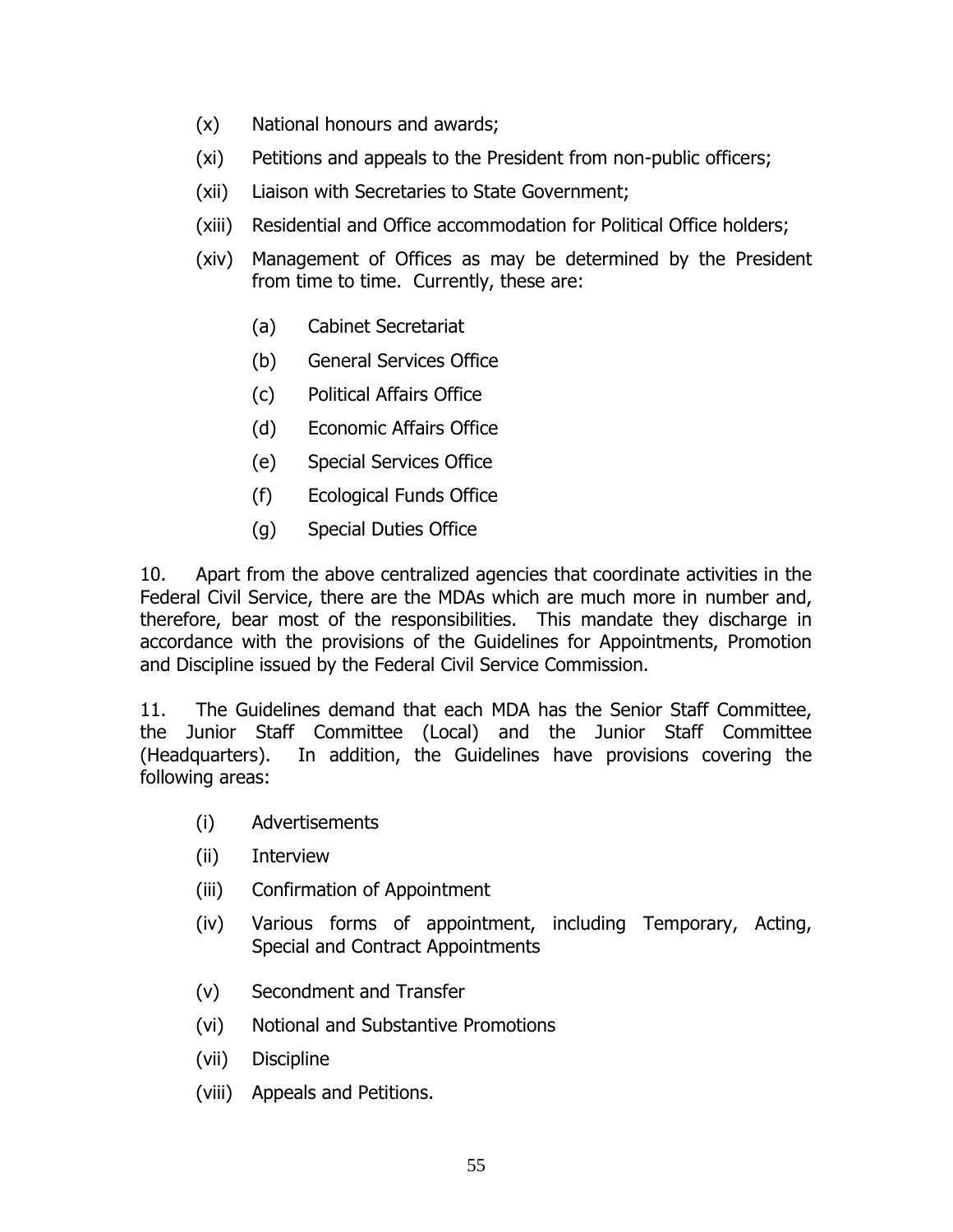# **CHAPTER 8**

# **Code of Ethics and Conduct in the Civil Service**

Traditionally, our Civil Service used to attract the very best of talents and enjoy high recognition and respect, indeed envy, from the other groups in society. All these, however, started plummeting a couple of decades ago. All the same, the leadership of the Service has taken steps to reverse the trend, burnish its image and make it more relevant to national aspirations. It is, however, clear that a lot still needs to be done to get the civil service to the promised land.

# **Code of Ethics**

2. In order to continue to move the Civil Service in the right direction, the requisite Code of Ethics should be embraced by all civil servants. Ethics shall mean a sound culture, based on ethical values and principles. A civil servant should ensure compliance with the principles of law and the implementation of judicial decisions. He should perform his duties properly and efficiently and display professional discipline, dignity, integrity, equity, impartiality, fairness, public-spiritedness and courtesy in the discharge of his functions, notably in his relations with his superiors, colleagues and subordinates, as well as with the public. He should ensure at all times that public property under his responsibility is managed in the most appropriate and efficient manner. His conduct shall be deemed to be appropriate only when he behaves in a manner that enhances public confidence and boosts the image of the Service. In addition, the following code of ethics demand his attention and adherence:

# (i) Political Neutralilty and Duty of Confidentiality

A civil servant should not use his post, functions or responsibilities for political or partisan purposes, which may be detrimental to the interests of the civil service. He should respect the confidentiality of official information to which he is privy by virtue of his professional activities, even after leaving office, except where the law, the legitimate authority or the interest of justice requires otherwise. He should not, on the basis of his political affiliation or ideological beliefs, seek to influence or change the policies, decisions or actions that the administration has decided to define, adopt or implement.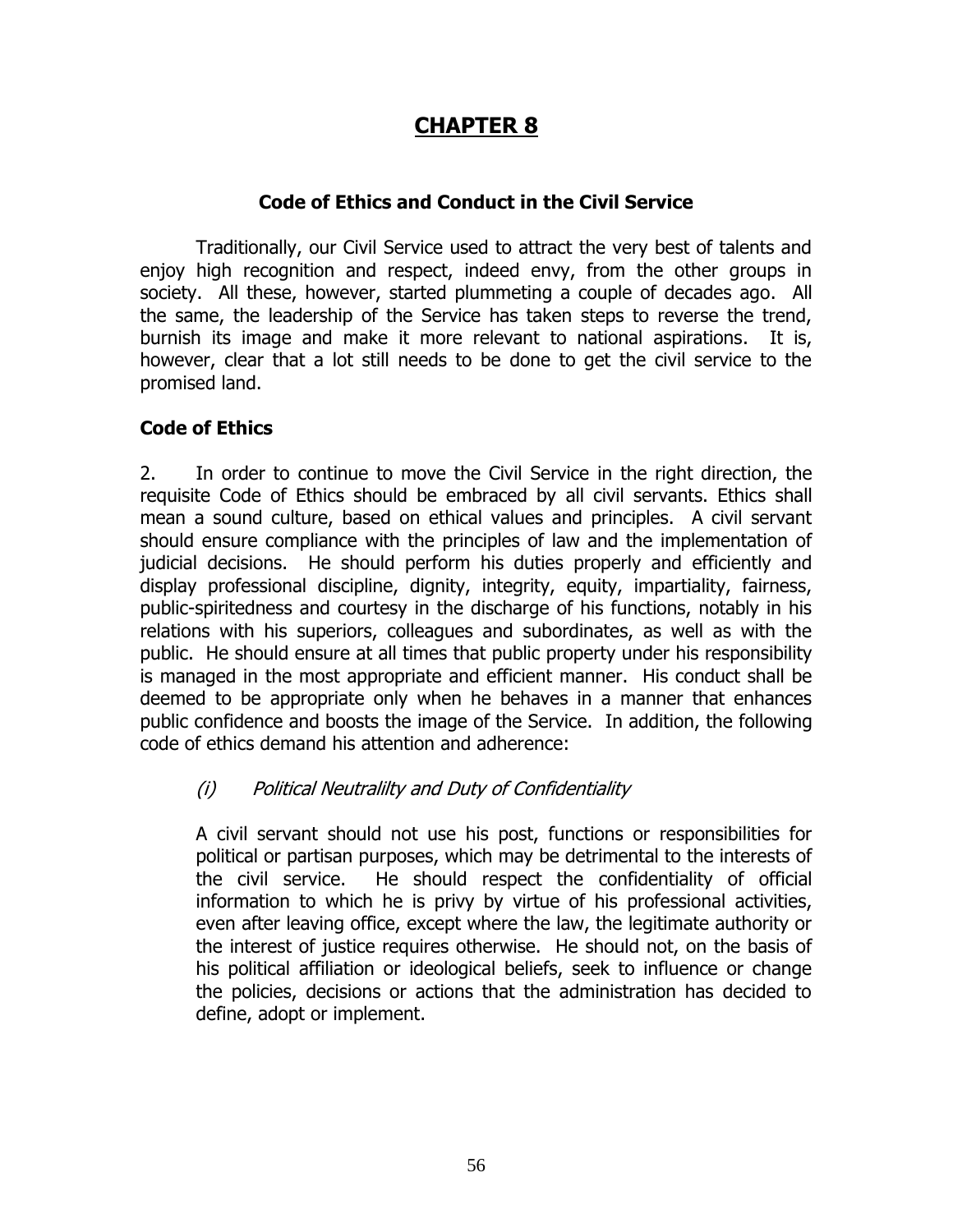# (ii) Integrity and Moral Rectitude

A civil servant should refrain from any activity that is inconsistent with ethics, morality, such as misappropriation of public funds, favouritism, nepotism, discrimination, influence-peddling or administrative indiscretion. He should not solicit, accept, demand or receive, directly or indirectly, any payment, gift or other advantages in kind, in return for performing or refraining from performing functions or obligations. It shall be reprehensible for a civil servant to offer gifts or other advantages that might influence in his favour or in favour of his family members and friends, the judgment or decisions of another person. A civil servant shall, under no circumstance, mis-use public property or prevail upon subordinates to perform activities other than those falling within the scope of their functions or mandate.

# (iii) Conflict of Interest

A civil servant should not take up functions or positions, engage in transactions or have any financial, commercial or material interests that might be incompatible with his functions, responsibilities or duties. Without prejudice to the incompatible activities already laid down in the laws or regulations, he should, to the extent required by his official position, declare any financial and commercial interests he might have or any profit-making activities he may be engaged in, either directly or through family members, if such interests or activities are likely to give rise to conflicts of interests. In the event of any potential or actual conflict of interest between his professional status and private interest, a civil servant shall terminate activities likely to give rise to such a conflict.

# (iv) Professionalism

Professionalism resides in how skillfully and how well a civil servant performs his functions and duties. Professionalism manifests itself in his behaviour at work and in his constant effort to improve, reinforce and update his knowledge, refine the skills that are necessary for carrying out his tasks and enhancing his output and productivity.

#### (v) Discipline

The civil servant must be well disciplined. Rules and regulations should be adhered to and the interests of the Service must be paramount. Senior officers should prescribe code of conduct which they themselves can and should comply with. Those who wish to lead other people should always remember that effective leadership involves exemplary character, hard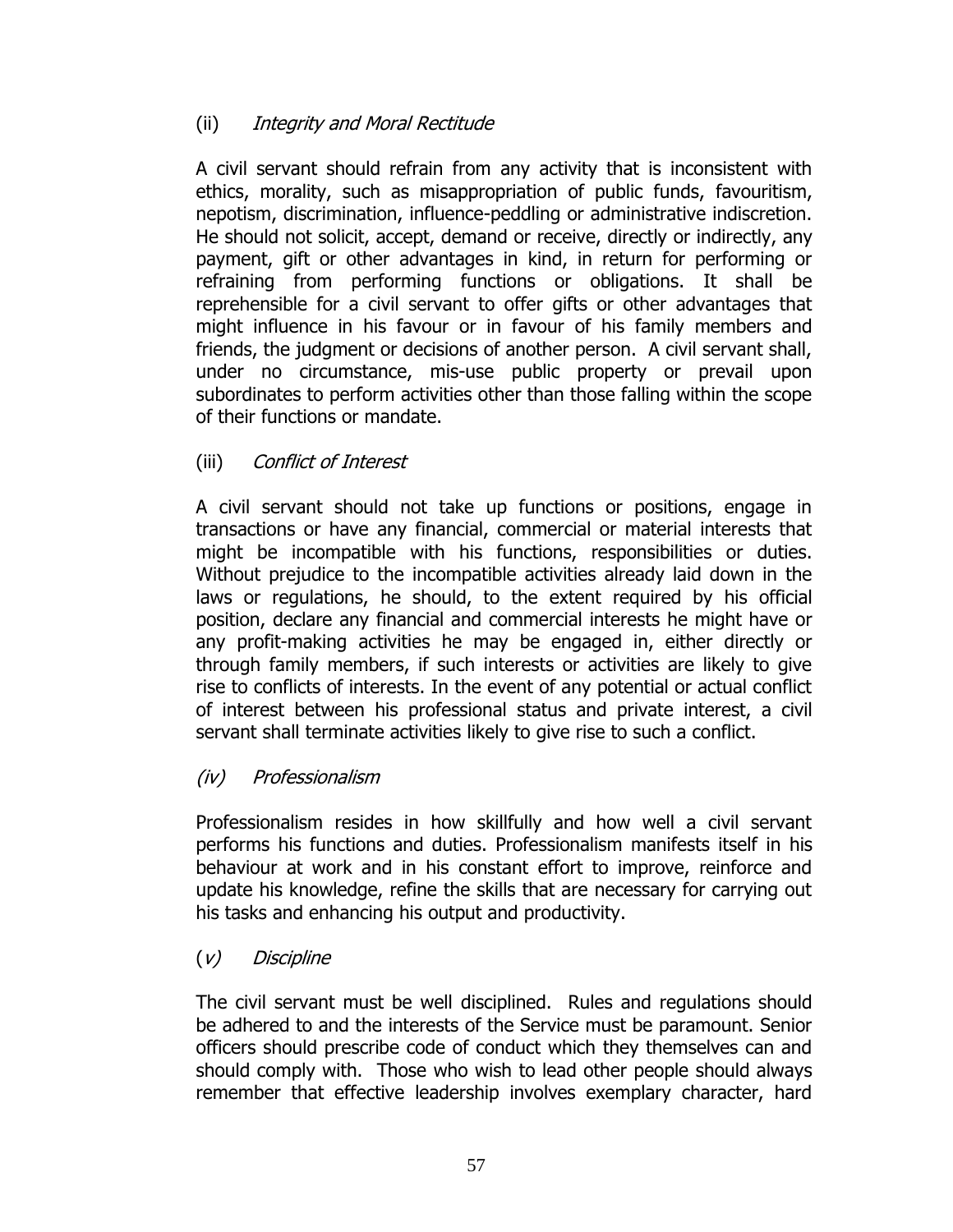work and integrity. Good conduct is one of the criteria for promotion. Junior officers should be familiar with Government Regulations and Rules regarding good conduct. They must learn to obey lawful orders and constituted authorities.

# (vi) Loyalty

Civil Servants should be loyal to the Government which has given them the opportunity to serve it. No Officer or employee should assume that he has the right to a salary or wage without giving adequate service in return. Government has no obligation to retain inefficient or disloyal elements in the Service.

# (vii) Honesty

Civil servants should be honest in doing their duties and in their dealings with the public. They should realize that they are paid salaries for the duties which they perform. This means that they should be conscientious on duty, and demand or receive nothing in money or in kind from anyone in the performance of their duties.

# (viii) Courage

Courage is one of the greatest assets of the best Civil Servants. The exhibition of this quality takes many forms. It may be shown in working hard in a very busy post, for there is really no reason to fear hard work. Civil Servants should acquire the courage of working hard. They should not hesitate to take over an extensive schedule of duties. Another type of courage involves doing what is morally right even though one does not stand to gain personally from such action. In your schedule of duties, you should do the right thing, especially if it will enhance the reputation of the Service and the country. You should, at all times, resist temptations from any quarter. Where the prior consent of a superior authority is necessary, be courteous in getting it.

# (ix) Courtesy

It costs nothing to be polite to your colleagues and the general public served by you. Polite instructions are usually more easily obeyed. Members of public always cherish courtesy and consideration from Civil Servants. Courtesy in the office and to the general public makes it easier to get on with other people. A heavy schedule of duties or any other circumstance can not justify bad temper by civil servants.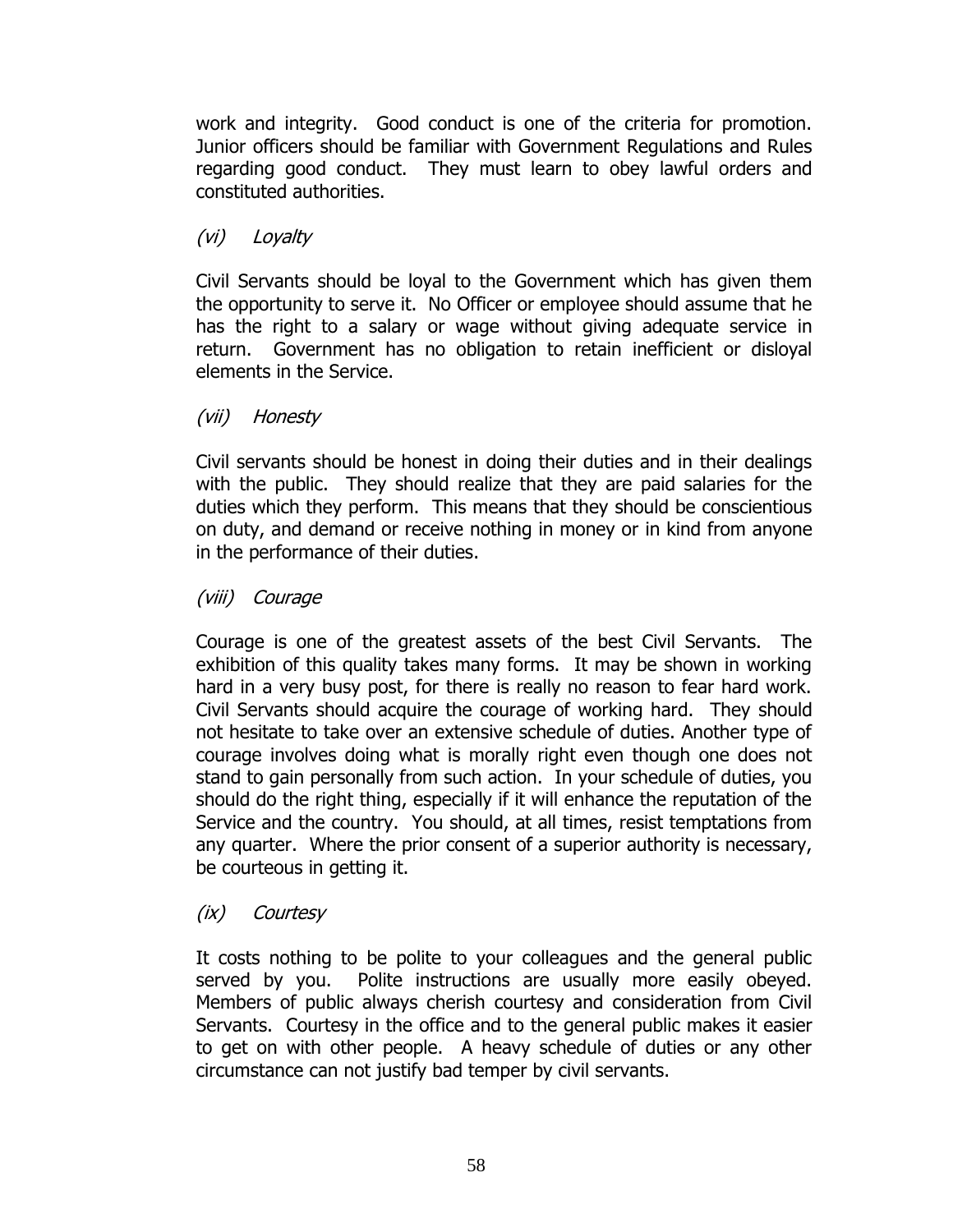# (x) Co-operation

The eleven members of a good football team co-operate whenever they are on the field for a match. One or two members who believe that they are as good as the rest of the team put together may cause the defeat of the whole team. Similarly, all the staff in the section of a Ministry should co-operate as a team in order to realize the overall purpose of the section. The Officers and staff of a Ministry should work together to attain the goals of the Ministry.

# (xi) Tact

"Tact" means skillfulness in handling a difficult situation without giving offence to the people involved. That is very necessary in the Service. Skill in dealing with people by creating an impression of willingness to be of assistance enhances the efficiency of the office and gives the public satisfaction.

# (xii) Industry

In this sense, industry means, useful hard work. This definition is necessary because some workers work furiously to get little or nothing done. They only waste their energy and often give false impression to their supervisors. You have been engaged to serve your Ministry or Department in some way. In turn, your Ministry or Department serves the Government and members of the public. Try to ensure that you work to earn your pay and promotions. To work hard with good results, the following principles are useful:

- a. Know the scope of your work;
- b. Know the various parts of your schedule of duties;
- c. Decide the appropriate order or sequence the various stages of your work;
- d. Before you start an assignment, have a rough idea of when you should finish it; and
- e. If your work involves writing, ensure that your style is clear and direct.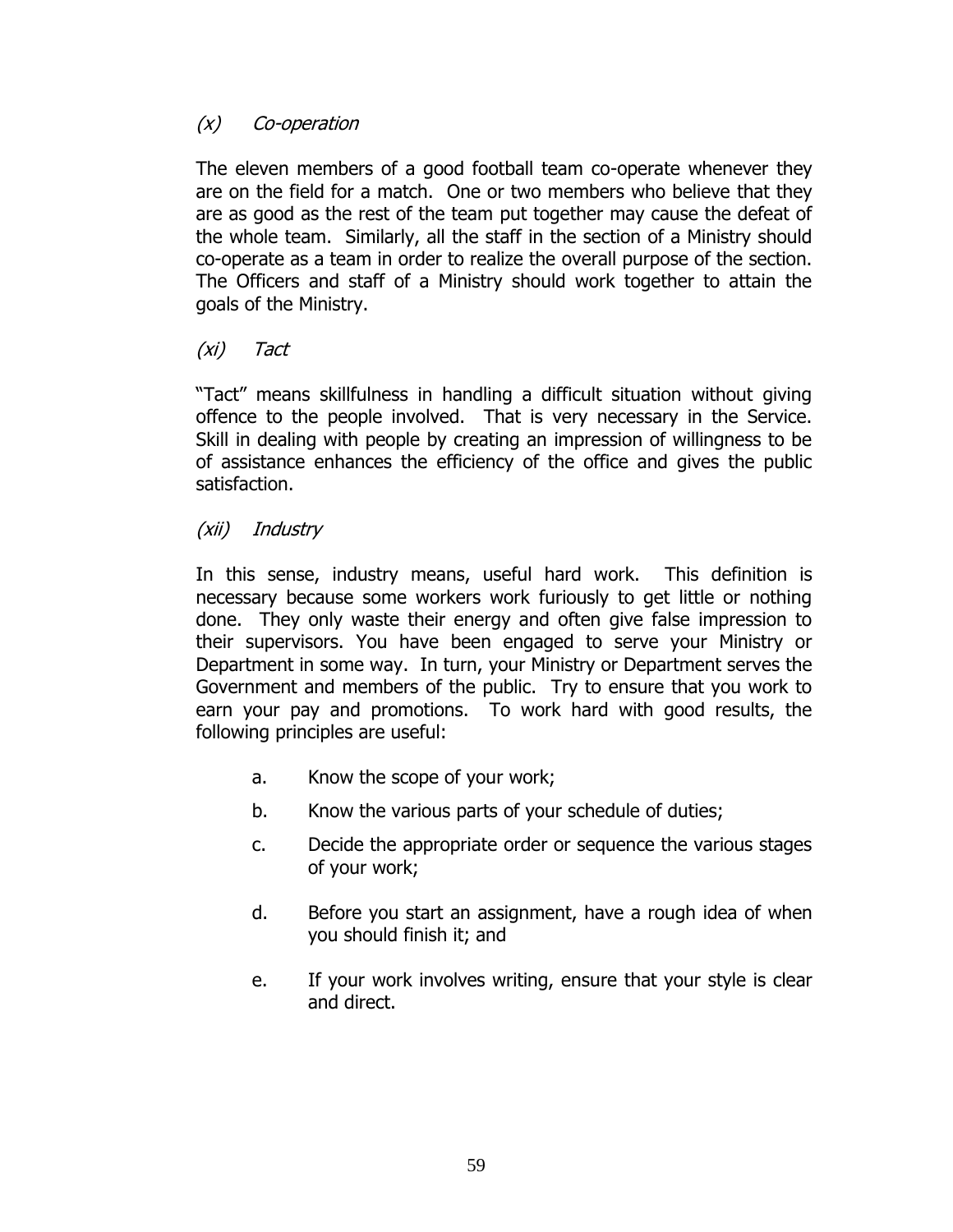#### (xiii) Avoidance of Delay

It you are hard-working, you are unlikely to delay action on files or projects. However, some schedules of duties are extremely busy. There are either so many people to interview and/or so many files to deal with. Your time should be devoted to official work. If you are ill, you may be unable to concentrate on your work. In such a case, you should consult a Doctor and then return to work later, unless you are given sick leave. If you are going to be away for a day or two, you should let your boss know as soon as possible. Any urgent work in your schedule may then be taken over by some other officers. You could avoid delay in the following ways:

- a Know precisely when you have to submit any piece of work to your supervisor or higher authority;
- b Do not hoard files in the hope that you can dispose of them at the eleventh hour;
- c Avoid being bogged down by a difficult matter at the expense of many simpler ones. In this connection, there is a psychological advantage in disposing of several simple cases before taking on tougher ones;
- d Come early to your work place and devote your time to work until the closing time;
- e Do not malinger in your work-place; and
- f It pays to do some overtime occasionally in order to bring your work up-to-date.

#### (xiv) Tidiness

Civil Servants should keep their offices tidy not only because visiting members of the public served by them are thereby more favourably impressed but also because an orderly office often gives an idea of the state of mind of the staff. It usually enhances efficiency if files and equipment are placed so that they are easily located when necessary. In this connection, you may perhaps recall your own impression when you went to an officer who could not help you in getting some reference because his office was untidy and disorderly. Workers should also ensure that they are properly dressed to do their duty in the office or work place. It is a good idea to dress in a business-like manner, not as if one were going to a formal party or a beauty-queen parade. It does not cost much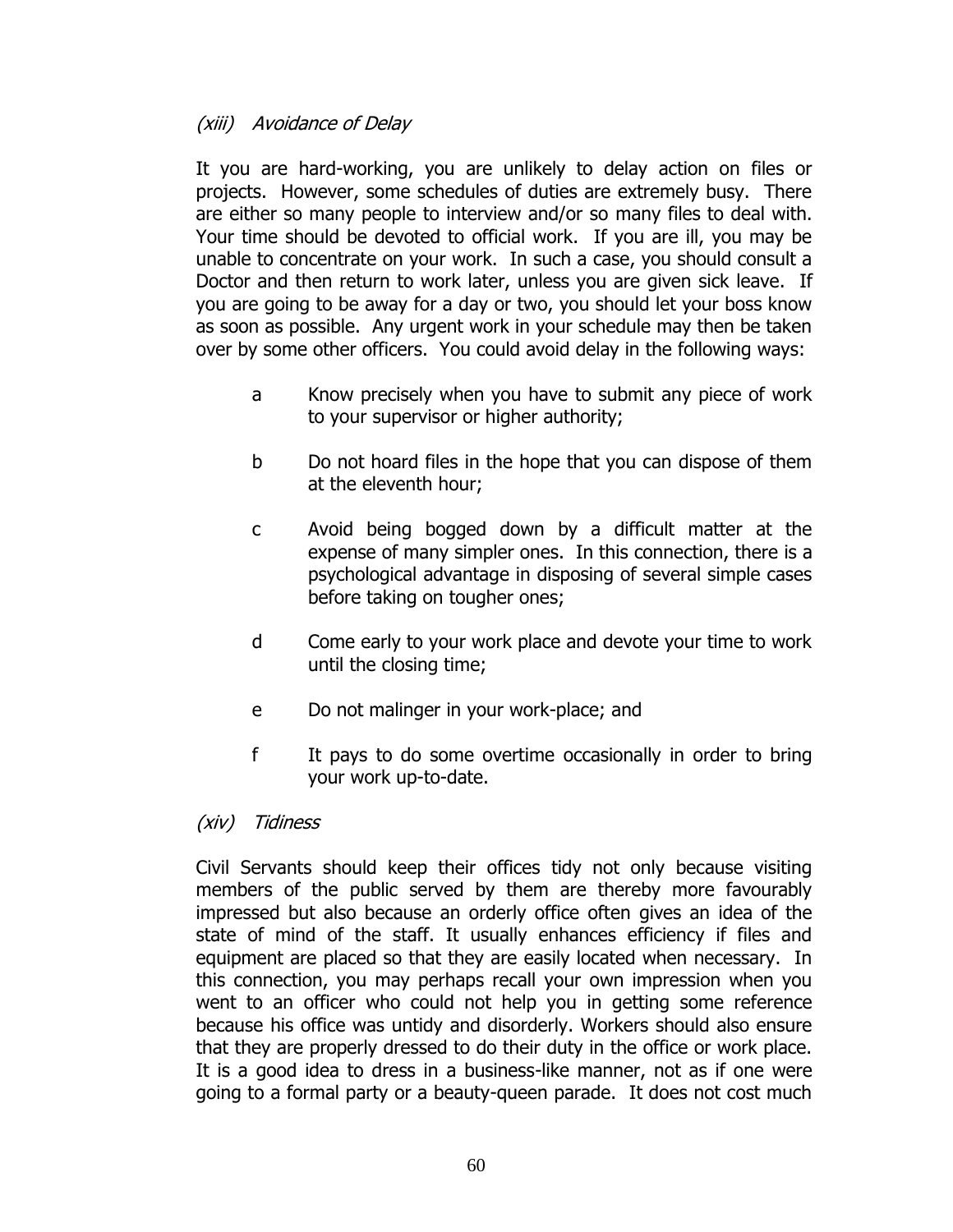to dress simply with carefully chosen material. It is useful to remember that how people dress tells keen observers a great deal of the general character and taste of such people.

#### (xv) Helpfulness

You may have heard many people allege that it is now difficult for people to get help from those they do not know. That there is something in this allegation is borne out by the fact that many young people now seem to believe that they can only get jobs from public offices if they channel their applications through their personal friends, relatives or townsmen. This unfortunate tendency should be discouraged by all Civil Servants. There are many opportunities of helping your colleagues and your juniors in the office at no personal cost at all. You could advise a young officer to further his studies instead of allowing him to waste his official time and his money on gambling. Similarly, Supervisors should find time to listen to their subordinates who have personal or domestic problems. Those who complain that some of their requests have been turned down should be told why it is impossible to meet their wishes. Should papers or documents come to you by mistake from members of staff or the general public, find out the correct destination and take necessary directive as to re-routing it from your superior officers.

#### (xvi) Kindness

Being kind does not imply that you should give to people what they are not entitled to. Kindness involves respecting the privileges and rights of officers, employees and members of the public, irrespective of the fact that those concerned are unknown to you. A Civil Servant is a public servant. He should, therefore, serve impartially. Kindness also involves having a humane approach in dealing with people in difficulty. This applies to staff as well as members of the public. A staff in difficulty needs help and, if you are in a position to do so, you should assist him to the best of your ability without, of course, breach of the regulations or perverting the course of justice. The same consideration should be shown to the public.

#### (xvii) Attitude to Public Funds

The following points are strongly emphasized in terms of costconsciousness: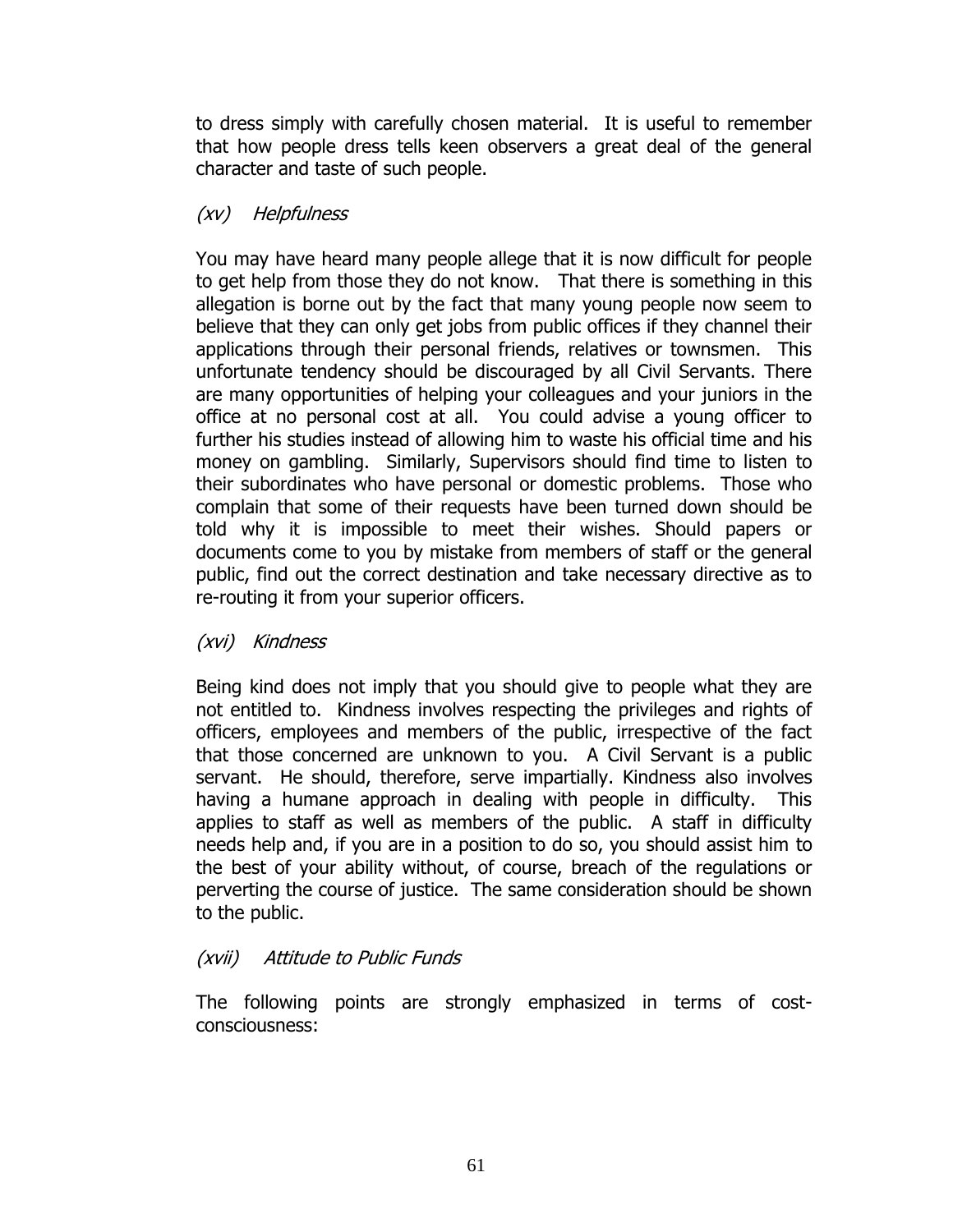- a Do not waste public funds. If you are frugal in spending your own money, you should be equally frugal in spending public funds.
- b Collectors of Government Revenue should be conscientious in doing their duty. They should not grant any rebates as a favour to anyone. In this regard, it is not kindness to reduce the Revenue due to Government on your own account or at your own level.
- c Justify every expenditure and ensure that economy is always maintained, e.g. discourage wasting public funds on illadvised purchases near the end of the financial year.
- d As a good citizen and a good civil servant, discourage financial abuses by making suitable reports through the correct channel.
- e Made-in-Nigeria goods should be preferred to their imported counterparts. Patronage of local goods encourages the growth of local industries and employment.

## (xviii) National Consciousness

The ideals held by people influence their actions. Therefore, Civil Servants should aim at inspiring, broad-minded ideals without being unrealistic. One Nigeria is by far better and always superior to any town or clan or ethnic group in the Federation. Therefore, the interest of any group should not be pursued at the expense of what is best for Nigeria. Attempts by some people or ethnic groups to appropriate public offices and resources to themselves or members of their group always tend to weaken and change the bonds of national unity. Sometimes, civil unrest may arise from indifference to or disguised encouragement of nepotism, favouritism and their associated vices.

# (xix) A Good Image of the Service

The Governments of the Federation are the largest employers of labour. Their Civil Services, therefore, have a leading role to play in the social and economic affairs of the country. Nigerian Civil Servants have proved their mettle in successfully grappling with the problems arising from the rapid, social and economic development of the country. A deterioration of standards should not be tolerated. In achieving this goal on which a good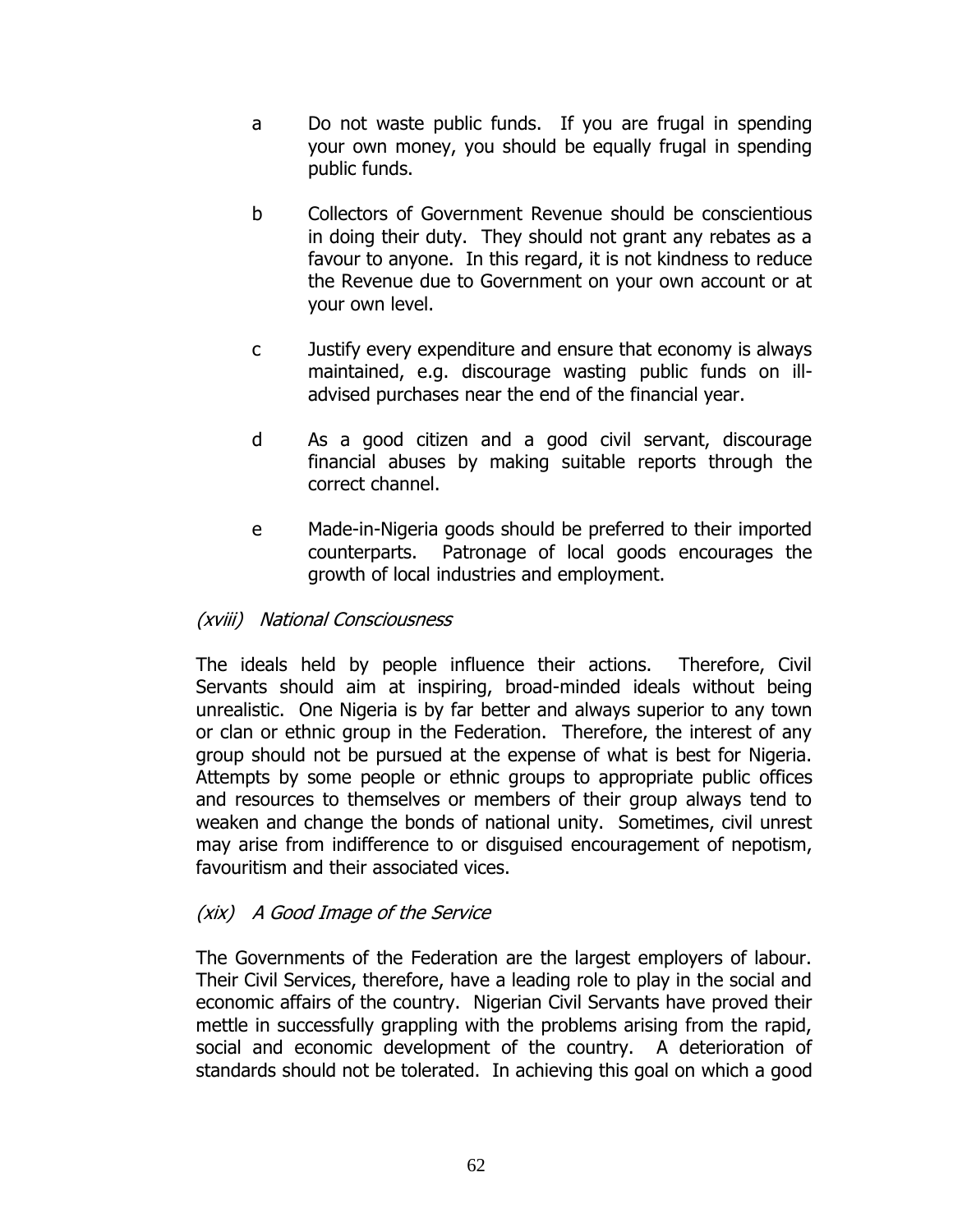image of the Civil Service depends, Nigerians, particularly those at the top, should continue to provide honest and courageous leadership.

# (xx) Efficiency

Our level of efficiency can be improved upon. Training-consciousness will help in this regard. No grade or group of officers should consider itself so good as to dispense with further training. As a matter of policy, advantage should be taken of induction, refresher and training courses. In the national interest, training institutions in the Federal Service should be open to Civil Servants in the States. As a matter of policy, staff may attend training courses in the States. It would be extremely rewarding if the training of some Federal and State personnel could be held jointly to promote a community of experience for such trainees. The younger elements in the Services are very important. Their most promising members will later be among the top Civil Servants. It is, therefore, suggested that the minds of the future leaders in our Services should be exposed to good education and discipline. The Services should not only be disciplined; they should also be efficient.

# (xxi) Social Problems and Social Justice

Civil Servants have responsibility for helping to formulate and for implementing Government Policies. These policies concern the maintenance of law and order, promoting a healthy and well-educated nationhood, efficient systems of transport, reliable means of communication, opportunities for trade and industry, efficient development of national resources, etc.

The amenities provided by Governments should be equitably distributed among the people without reference to political parties, ethnic and religious groups. As Civil Servants are paid from the various taxes collected from the people, Government servants should help to ensure that:

- (a) Equal opportunity for employment is provided for all job seekers.
- (b) Under no circumstances should bribes and gifts be taken from applicants for jobs. Interviews for employment should always be conducted by a duly constituted panel. It should never be left in the hands of a single person. Proper record should be kept of the interview for future reference.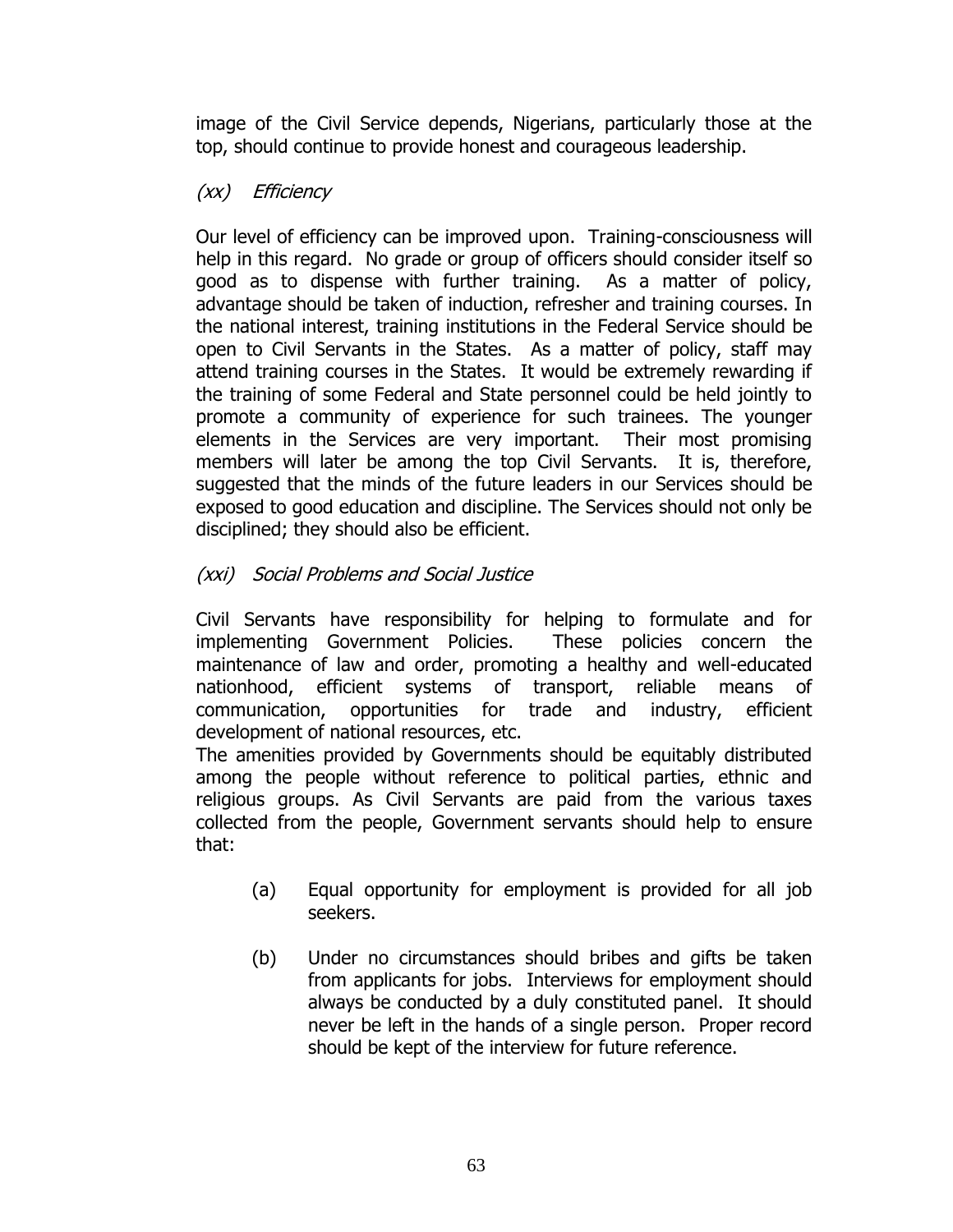- (c) Nepotism or any other form of preferential treatment should be avoided.
- (d) In the Services themselves, privileges should be granted only to those who are qualified for them.
- (e) Civil Servants should never dispense private or personal favours with public funds and property.
- (f) Justice and fair play should be extended to all concerned.
- (g) Ensure that public business is always discharged in accordance with existing laws, rules and regulations of Government and with expedition.
- (h) Discourage discriminatory practices to individuals and groups.
- (i) All irregularities reported should be investigated and corrective action promptly taken.

# (xxii) Exercising Authority

Authority may be defined as the power given to a body or person or office holder by a superior to ensure that some definite objective is achieved. As the extent of the power given is usually stated, "Authority" as a rule, is never unlimited. It is important for those who wield authority to remember always that the power enjoyed by them is to enable them achieve the goals of their organizations. In several matters in the Civil Service, authority has to be exercised for the general welfare of the public and not for the private or personal gains of departmental or divisional heads. Authority should not be exercised in a manner to advance the interest of a family, clique or ethnic group. Officers in authority should ensure that all those under them are given the same opportunities. Preferential treatment for any officer or class amounts to favouritism. A head or supervisor who is guilty of favouritism often makes it impossible for all his subordinates to do their best. Every head should make it clear to his staff that merit and loyalty, not family, religion or place of origin are decisive factors for achievement.

# (xxiii) Flexibility and Decision Making

Much of the work of the schedule officers involves taking decisions or supplying information to aid decision making. In doing this, Civil Servants should ensure that, as much as possible, they follow the under-listed steps as a means of enhancing objectivity and good judgment:-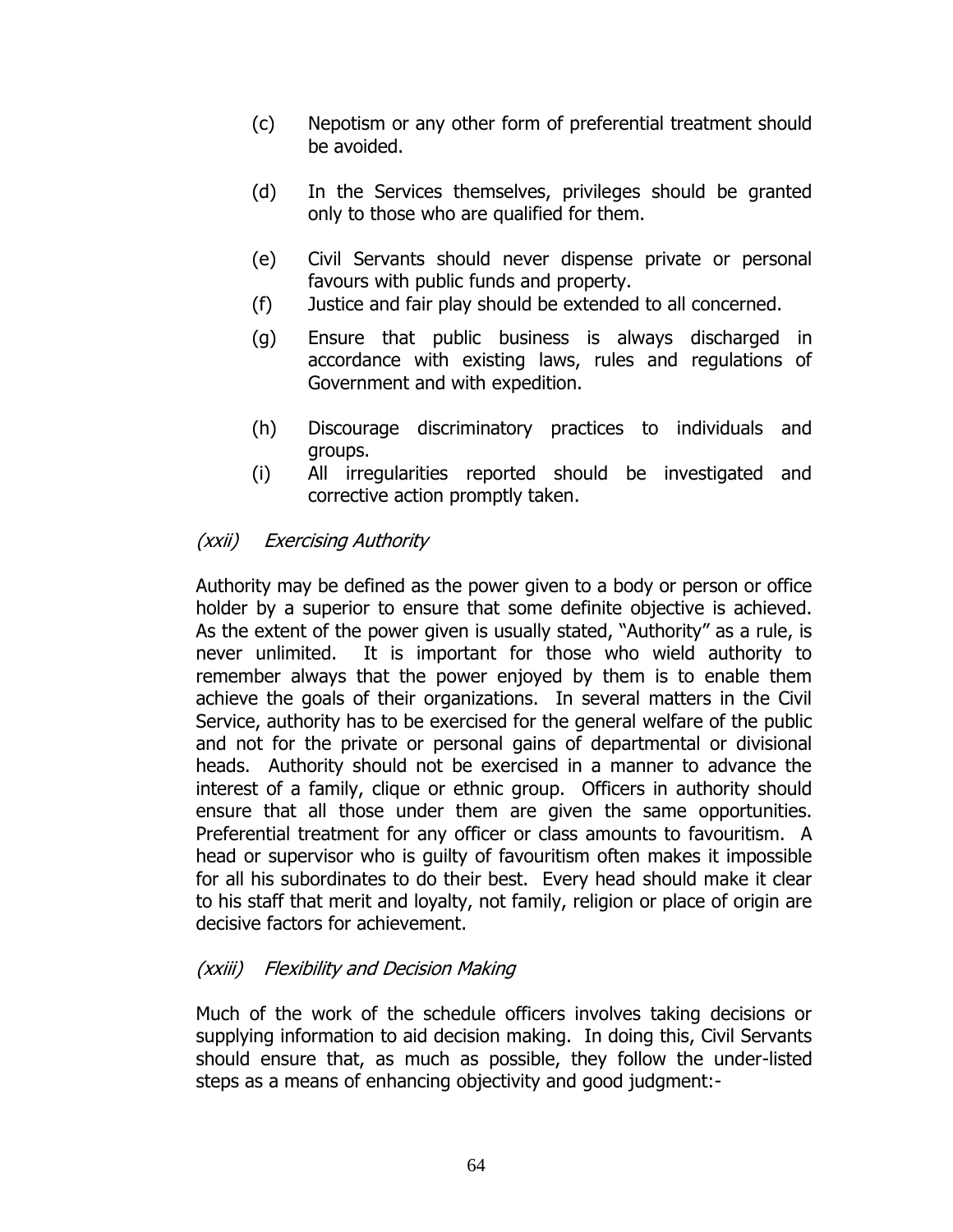- (a) Thorough mastery of the problems;
- (b) Knowing the facts about the problems under consideration;
- (c) Analysis of the facts collected;
- (d) Examining whether available precedents fit into the problems under consideration;
- (e) Determining the conclusions in the light of the facts and other consideration; and
- (f) Giving an idea of probable effects of the conclusions if implemented.

#### **Mandatory Declaration of Assets**

5. Against the backdrop of the unfortunate prevalence of bribery and corruption in the Public Service over the years, it became necessary to monitor excessive and/or irregular accumulation of wealth by Public Servants. Accordingly, the 1999 Constitution provides for the establishment of the Code of Conduct Bureau with the power to:

- ―(a) receive declarations by public officers made under paragraph 12 of Part 1 of the Fifth Schedule to this Constitution;
- (b) examine the declarations in accordance with the requirements of the Code of Conduct or any law;
- (c) retain custody of such declarations and make them available for inspection by any citizen of Nigeria on such tems and conditions as the National Assembly may prescribe;
- (d) ensure compliance with and, where appropriate, enforce the provisions of the Code of Conduct or any law thereto;
- (e) receive complaints about non-compliance with or breach of the provisions of the Code of Conduct or any law in relation thereto, investigate the complaint and, where appropriate, refer such matters to the Code of Conduct Tribunal;
- (f) appoint, promote, dismiss and exercise disciplinary control over the staff of the Code of Conduct Bureau in accordance with the provisions of an Act of the National Assembly enacted in that behalf; and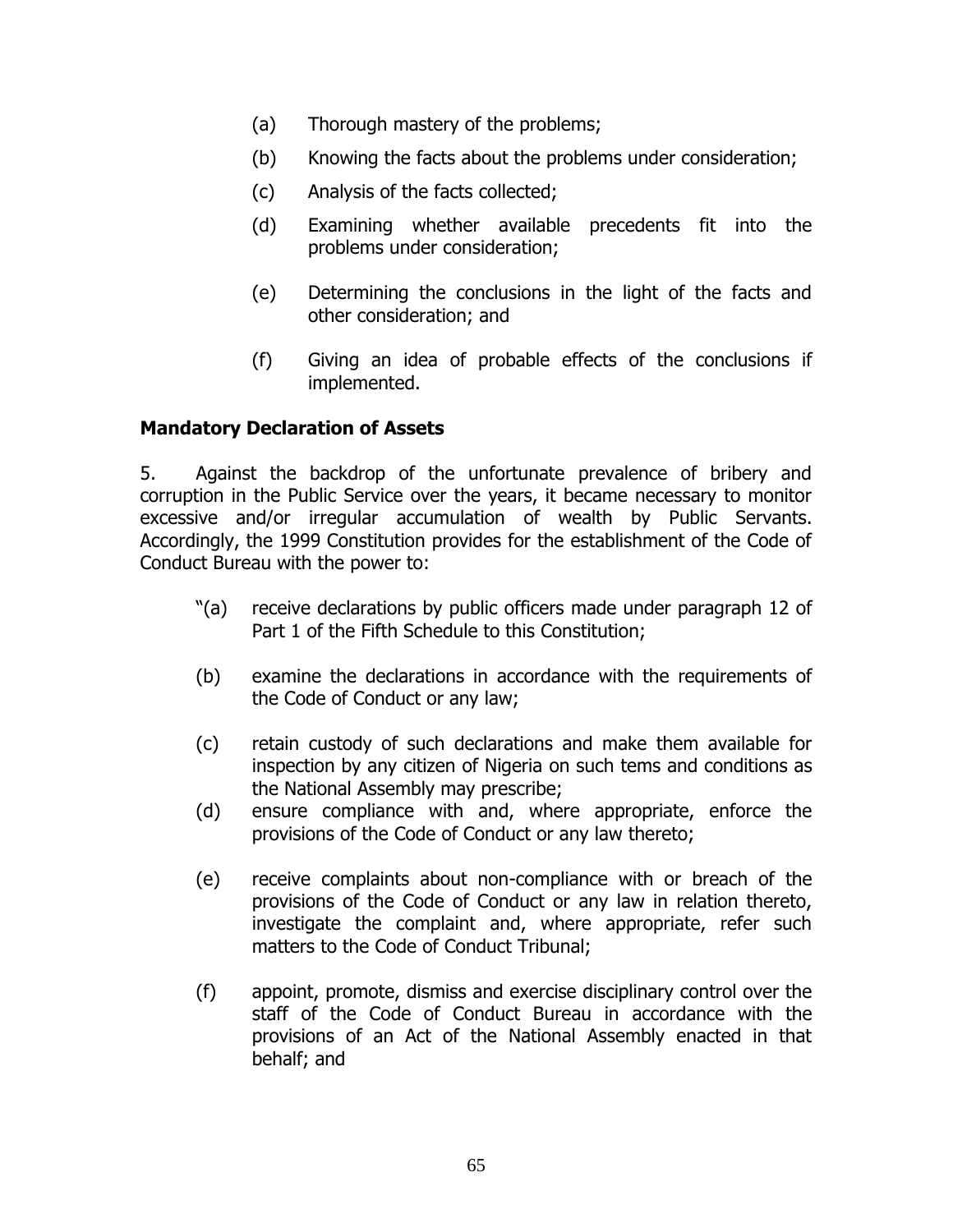(g) carry out such other functions as may be conferred upon it by the National Assembly."

6. With respect to the completion of the Asset Declaration Form, the Bureau has prescribed the following conditions:

- "1. This form is a schedule of the Constitution of the Federal Republic of Nigeria (1999) and it is mandatory for all Public Officers whether elected, appointed, recruited, contracted etc, by whatever name called to collect and sign for the form from the Code of Conduct Bureau nearest to their work station in any of the 36 States of the Federation and F.C.T. Or the Code of Conduct Bureau Headquarters at the Federal Secretariat Complex, Shehu Shagari Way, Maitama District, Abuja.
- 2. The responsibility to collect, fill and return the form rests solely with the declarant; therefore, submission of completed forms by the declarant through his/her respective Head of Department does not in any way exonerate declarant from responsibility or liability.
- 3. Every declarant is required by Law to declare his/her assets/liability including that of his spouse(s) who is not a Public Officer and children under 18 years age, honestly, sincerely and submit same to the Bureau within 30 days of the receipt of the forms.
- 4. You are to declare **ONLY** those Assets/Liabilities you **ACTUALLY** owned at the material time of filling the form. **DO NOT** declare any Assets/Liabilities you are anticipating to have before actual acquisition.
- 5. All properties/assets acquired outside Nigeria **MUST** be stated clearly with the value of the said Assets in the Currency of the Country where the property is situated.
- 6. After the completion of the form, the declarant must personally go and swear to the declaration before a High Court Judge nearest to his work station before submitting it to the Bureau.
- 7. Every Public Officer is to **NOTE** that it is the requirement of the Law to declare his/her assets/liabilities on: (a) Assumption of office; (b) At the end of his term of Office, (c) At interval of four years for Public Officers on continuous employment of Government either of Federal, State or Local Government; (d) And at such other intervals as the Bureau may determine from time to time.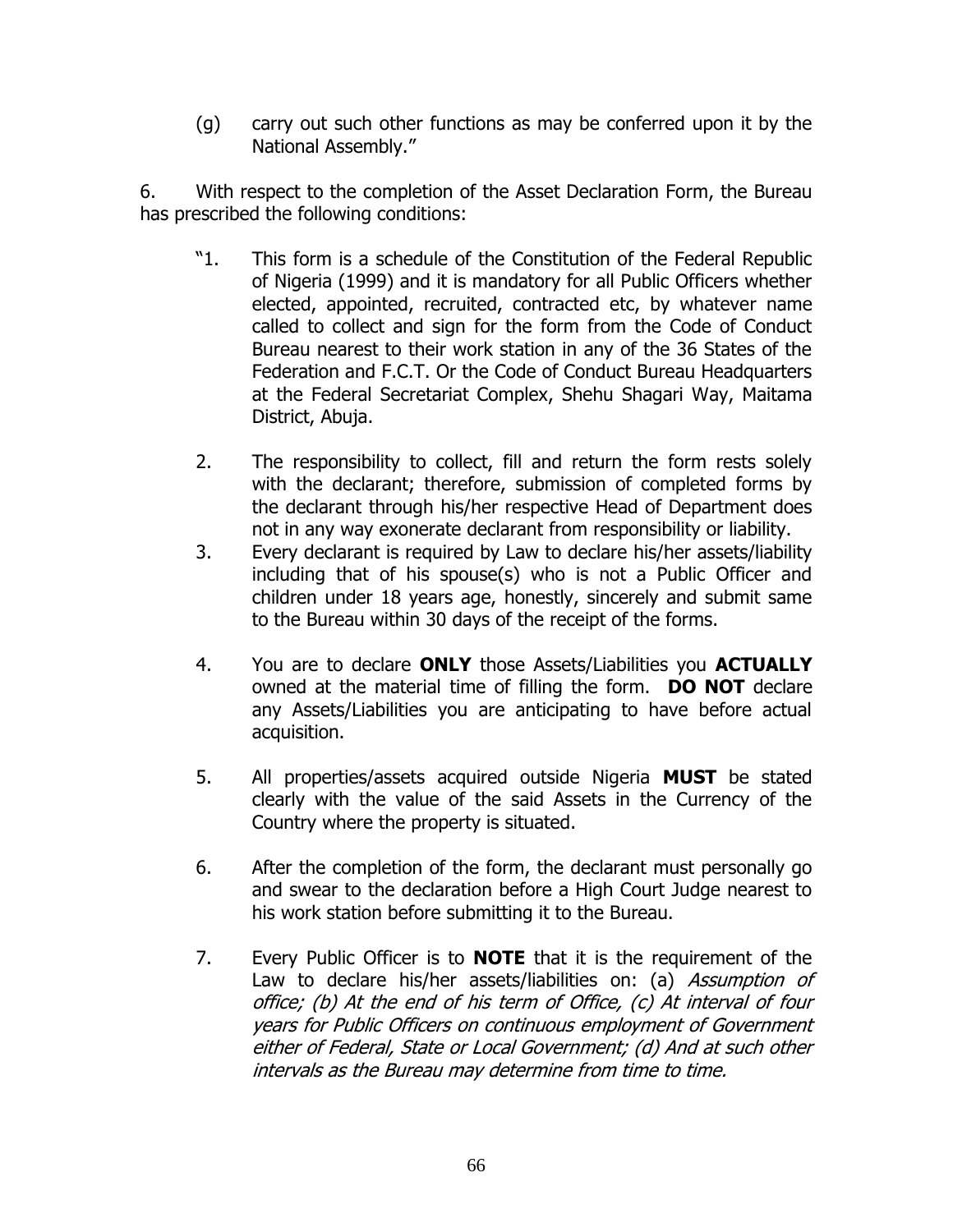- 8. When filling the form, you are required to provide detailed information including but not limited to the number, type, address, value of properties so declared and the date of acquisition as well as income derivable from the properties where appropriate.
- 9. **NOTE** that where a question in any column is not applicable, you are required to state reason(s).
- 10. Also **NOTE** that all declarations made by declarant are subject to **VERIFICATION** by the Officers of the Bureau authorized on that behalf.
- 11. Failure to declare your assets as required under the provisions of paragraph 11 of the  $5<sup>th</sup>$  schedule of the Federal Constitution shall attract on conviction any or all of the following; (a) Removal from office. (b) Disqualification from holding any Public Office. (c) forfeiture to the state any property acquired in abuse of office or dishonesty."

The law further states that these sanctions shall be without prejudice to the penalties that may be imposed by any law where the conduct is also a criminal offence. The Constitution also states that the prerogative of mercy shall not apply to any punishment imposed by the Code of Conduct Tribunal for breaching this Code

7. Furthermore, as a means of establishing and maintaining a high standard of morality in the conduct of Government business and ensuring that the actions and behaviour of public officers conform to the highest standard of public morality and accountability, the Bureau mandates the following conducts on the part of Public Officers:

- "1. A public officer shall not put himself in a position where his interest conflicts with his duties and responsibilities.
- 2. Without prejudice to the generality of the foregoing paragraph, a public officer shall not;

(a) Receive or be paid the emoluments of any public office at the same time as he receives or is paid the emoluments of any other public office; or

(b) Except when he is not employed on full time basis, engage or participate in the management or running of any private business, profession or trade; but nothing in this paragraph shall prevent a public officer from engaging in farming or participating in the management or running of any farm.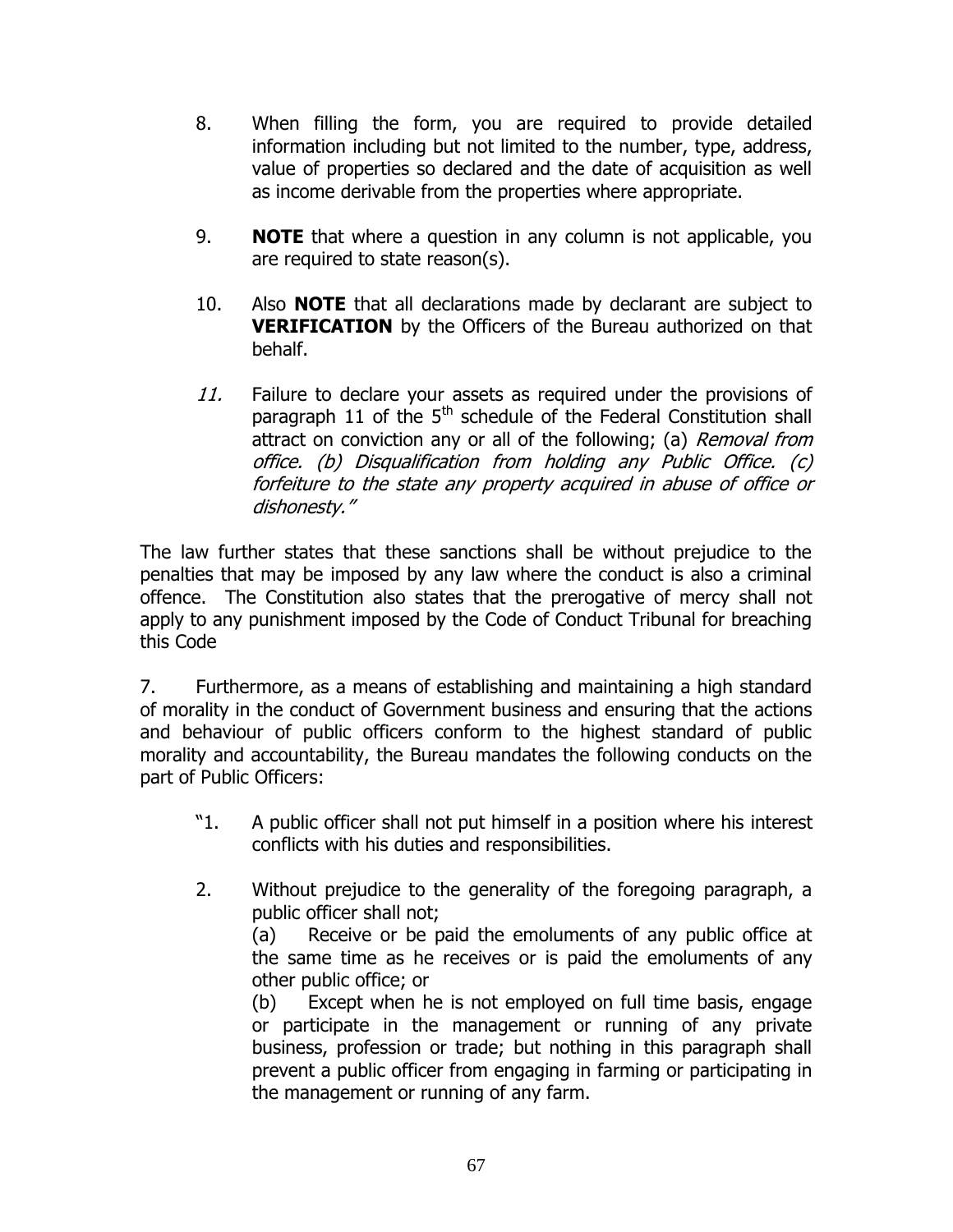- 3. The President, Vice-President, Governor, Deputy Governor, Minister of the Government of the Federation and Commissioners of the Government of States, members of the National Assembly and the Houses of Assembly of the States and such other public officers or persons as the National Assembly may by law prescribe shall not maintain or operate a bank account in any country outside Nigeria.
- 4. A Public Officer shall not, after his retirement from public service and while receiving pension from public funds, accept more than one remunerative position as Chairman, Director or public authority or receive any other remuneration from public funds in addition to his pension and the emolument of such one remunerative position.
- 5. (1) Retired Public Officers who have held offices to which the paragraph applies are prohibited from services or employment in foreign companies or foreign enterprises. (2) The paragraph applies to the office of President, Vice President, Chief Justice of Nigeria, Governor and Deputy Governor of a State.
- 6. (1) A public officer shall not ask for or accept any property or benefit of any kind for himself or for any other person on account of anything done or omitted to be done by him in the discharge of his duties.

(2) For the purposes of sub-paragraph (1) of this paragraph, the receipt by a public officer of any gifts or benefits from commercial firms, business enterprises or persons who have contracts with the government shall be presumed to have been received in contravention of the said sub-paragraph unless the contrary is proved.

(3) A public officer shall only accept personal gifts or benefits, from relatives or personal friends to such extent and on such occasions as are recognized by custom:

Provided that any gift or donation to a public officer on any public or ceremonial occasion shall be treated as gifts to the appropriate institution represented by the public officer and, accordingly, the mere acceptance or receipt of any such gifts may not be treated as a contravention of this provision.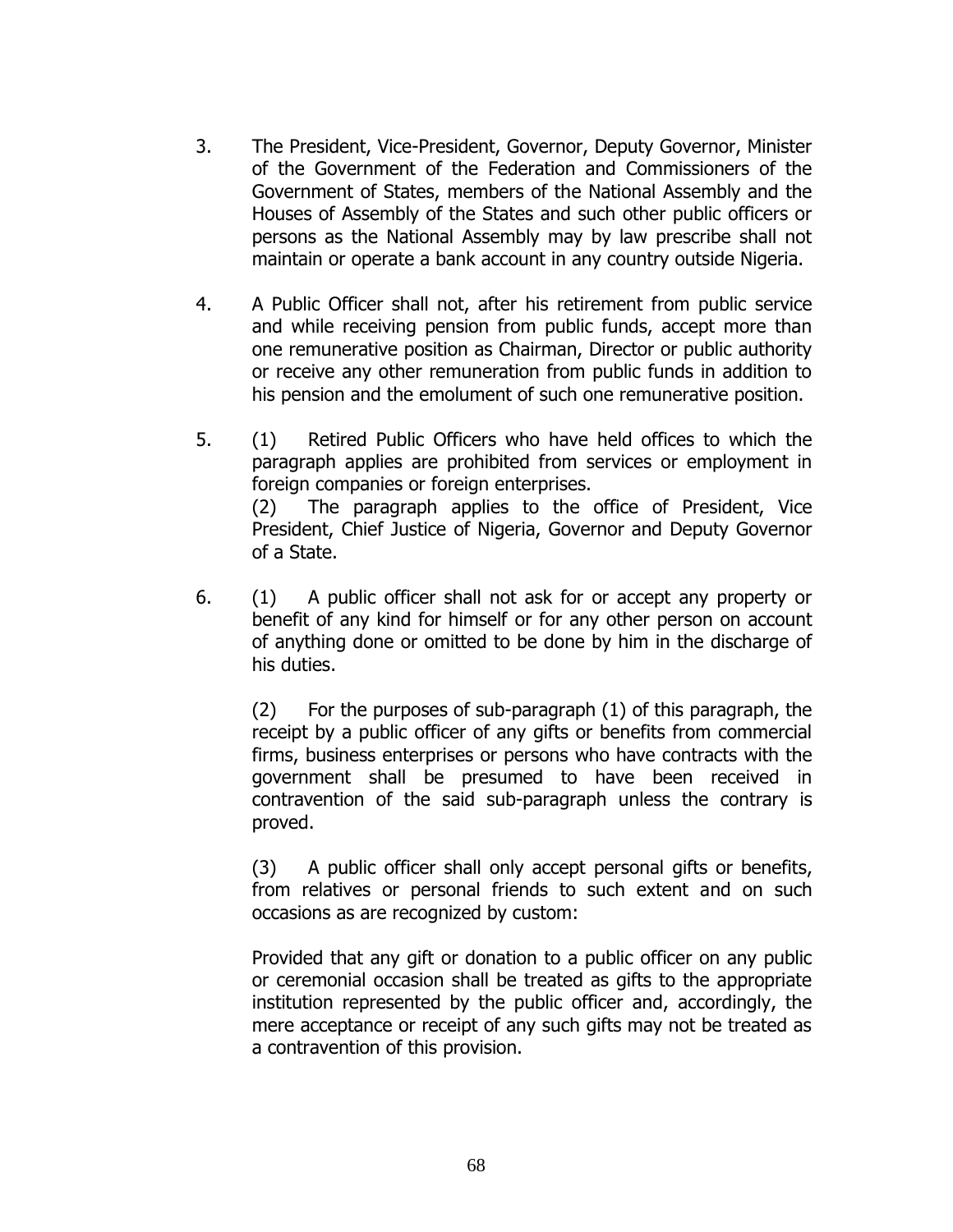7. The President or Vice-President, Governor or Deputy Governor, Minister of the Government of the Federation or Commissioner of the Government of State, or any other public officer who holds office of a Director-General or head of any public corporation, University, or parastatal organization shall not accept:

(a) A loan, except from government or its agencies, a bank, building society or other financial institution recognized by law; and (b) Any benefit of whatever nature from any company, contractor, or businessman, or the nominee or agent of such person:

Provided that the head of a public corporation or of a University or other parastatal organization may, subject to the body, accept a loan from such body.

- 8. No person shall offer a public officer any property, gift or benefit of any kind as an inducement or bribe for the granting of any favour or the discharge in his favour of the public officer's duties.
- 9. A Public Officer shall not do or direct to be done in abuse of his office an arbitrary act prejudicial to the rights of any other persons knowing that such act is unlawful or contrary to any government policy.
- 10. A Public Officer shall not be a member of, belong to, or take part in any society the membership of which is incompatible with functions and dignity of his office.
- 11. (1) Every public officer shall within 3 months after the coming into force of this Code of Conduct or immediately after taking office and thereafter
	- (a) at the end of every four years; and
	- (b) at the end of his term of office, submit to the Code of Conduct Bureau a written declaration of all his properties, assets and liabilities and those of his spouse, or unmarried children under the age of 18 years.
	- (2) Any statement in such declaration that is found to be false by any authority or person authorized in that behalf to verify it shall be deemed to be a breach of this Code.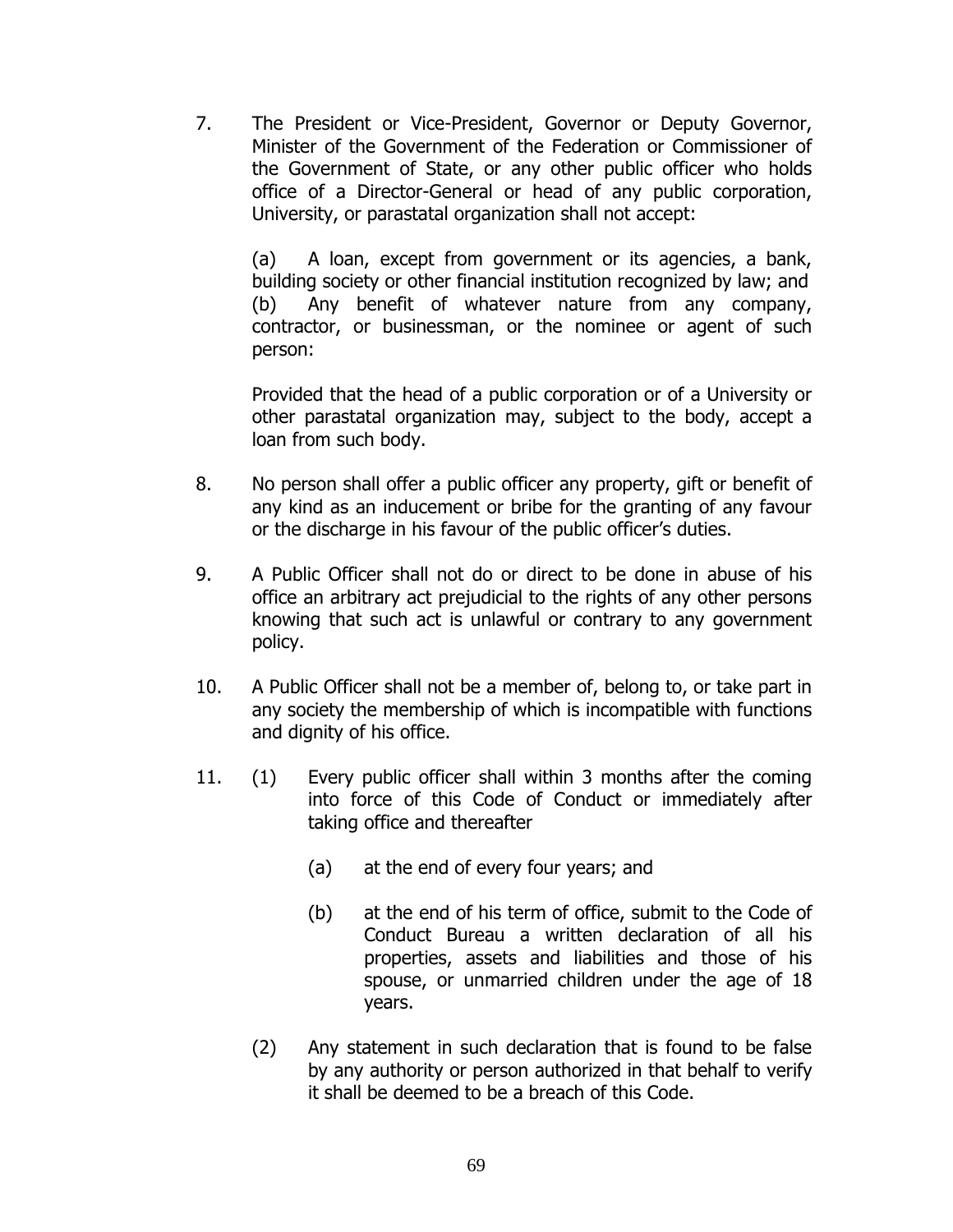- (3) Any property or assets acquired by a public officer, any declaration required by sub-paragraph (1) (a) of this gift, or loan approved by the Code shall be deemed to have been acquired in breach of this Code unless the contrary is proved.
- 12. Any allegation that a public officer has committed a breach of or has not complied with the provisions of this Code shall be made to the Code of Conduct Bureau.
- 13. A public officer who does any act prohibited by this Code through a nominee, trustee, or other agent shall be deemed ipso facto to have committed a breach of this Code."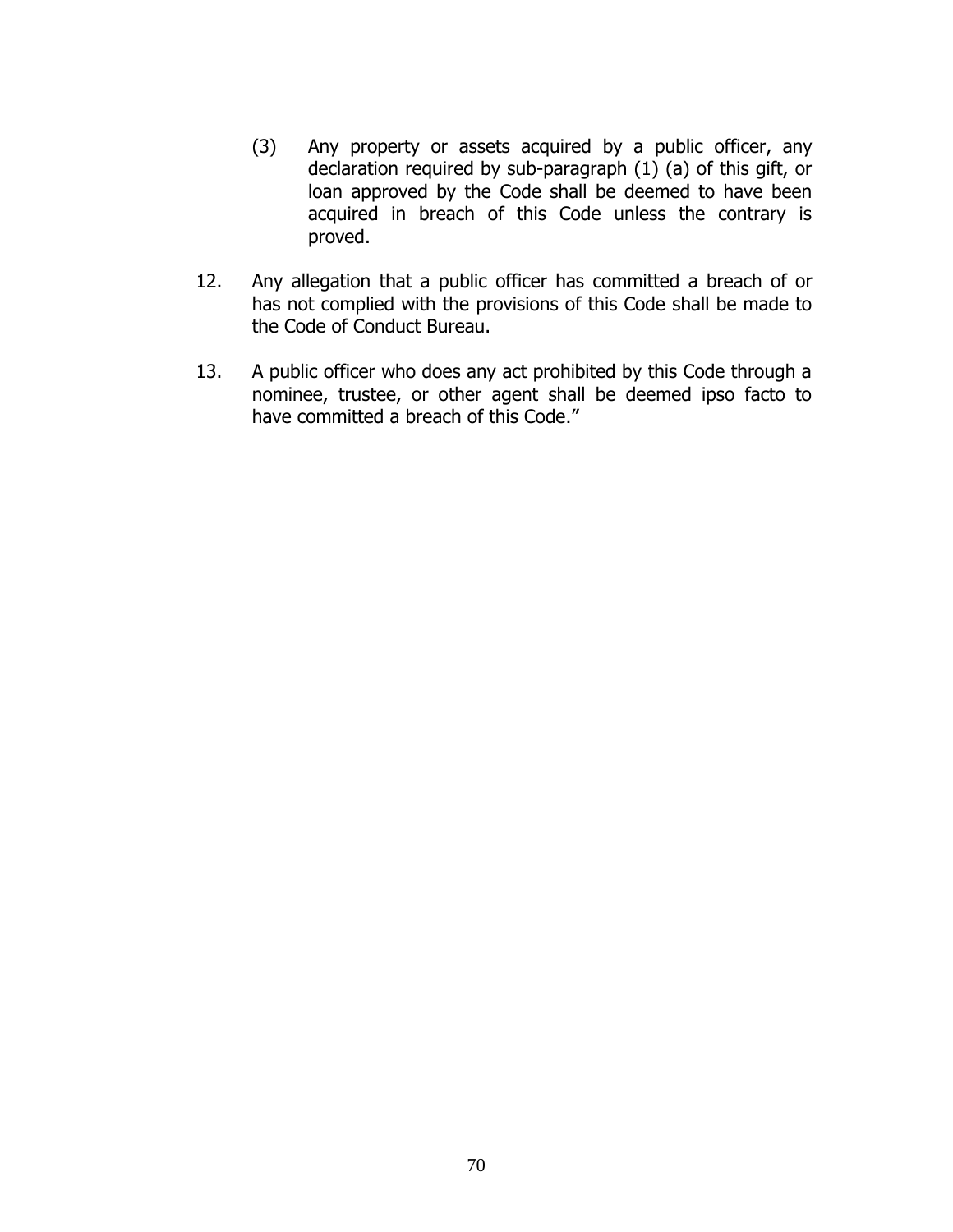# **CHAPTER 9**

## **Service Delivery**

Service delivery is a primary element in good governance. Indeed, efficient and effective delivery of good service is the *raison d'etre* of Government. When political parties want to go to voters to canvass support, they prepare their respective manifestos, a key component of which are the services they are promising to deliver to the citizenry in the various sectors of national life and the economy.

2. The Charter for the Public Service in Africa was adopted by the Third Biennial Pan-African Conference of Ministers of Civil Service in Windhoek, Namibia on  $5<sup>th</sup>$  February, 2001 with Nigeria as a major participant in the entire process. This Charter expresses the will and commitment of African States to streamline the services provided to citizens and the desire to ensure the efficient use of the resources allocated for such services.

# **Fundamental and Universal Principles for Provision of Public Services**

3. The Charter prescribes fundamental and universal principles for the provision of public services, including the following:

#### (i) **Principle of equality of treatment**

All public services shall recognize the equality of citizens before the law. Persons in a comparable situation vis-à-vis the administration shall be treated equally without any distinctions whatsoever. Any discrimination based on the place of origin, race, gender, religion, ethnic group, philosophical or political convictions or other personal considerations shall be prohibited. Moreover, measures taken by the public service shall be proportional to what is required to achieve the goal of safeguarding the interests of the public at large, so as not to unduly affect the interests of other parties.

# (ii) **Principle of neutrality**

The public service that serves the interest of the public shall not discriminate against its employees because of their personal traits. The public service as a whole remains neutral in respect to the government of the day, and this fundamental principle will be respected by all administrations.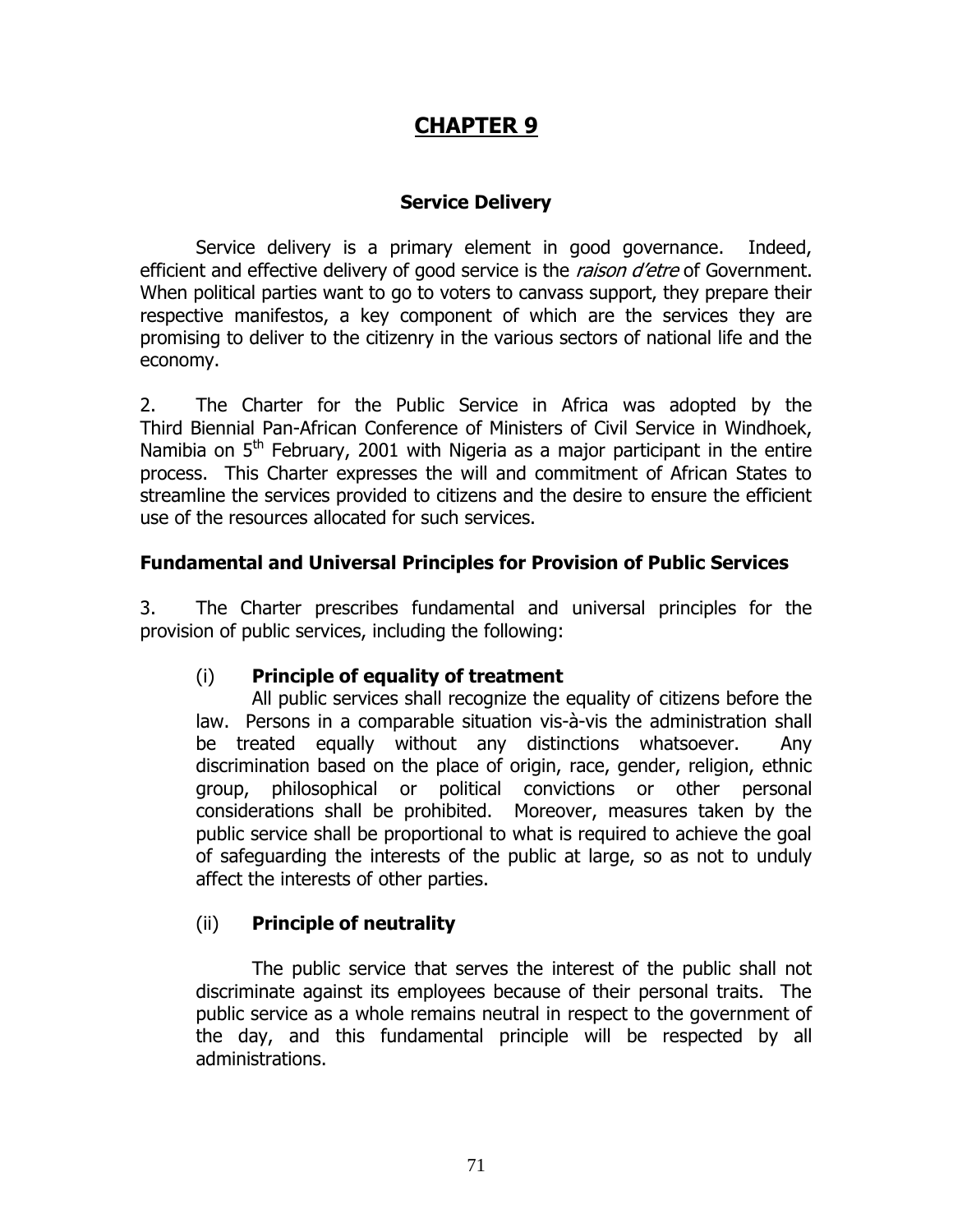#### (iii) **Principle of legality**

Public service shall be provided in strict compliance with the law. Administrative decisions shall be taken in conformity with existing regulations.

#### (iv) **Principle of continuity**

Public service shall be provided on an ongoing basis and in all its component parts, in accordance with the rules governing its operation.

#### (v) **Proximity and accessibility of services**

The public service shall be organized along functional and decentralized lines designed to bring public management closer to the people and provide them with appropriate and accessible basic services. Physical proximity and accessibility can be achieved by the application of appropriate information and communication technologies (E-Governance).

#### (vi) **Participation, consultation and mediation**

It shall be the responsibility of the administration to ensure that the mechanisms of participation and consultation involving civil society and other stakeholders are effectively put in place through consultative forums or advisory bodies. It shall be the responsibility of the public service to put in place a system of mediation through an institution that has sufficient moral and social authority that enables users as well as public service employees themselves to have means of redress other than administrative and/or legal remedies. The mandate of this institution would thus be to ensure that the rights of users and public service employees are upheld for the benefit of all parties concerned.

#### (vii) **Quality, effectiveness and efficiency**

The public service shall ensure that the highest quality and the most effective and efficient services are provided by making optimal use of the resources at its disposal. It shall also take into account the resources and means that users have available to them to benefit from public services. The public service shall make the necessary adjustments to the way in which its services are organized and operated, in order to respond, on a sustainable basis, to changing needs and the demands of the public at large. These adjustments must lead to better service delivery and must be informed by best practices in the application of the information and communication technologies.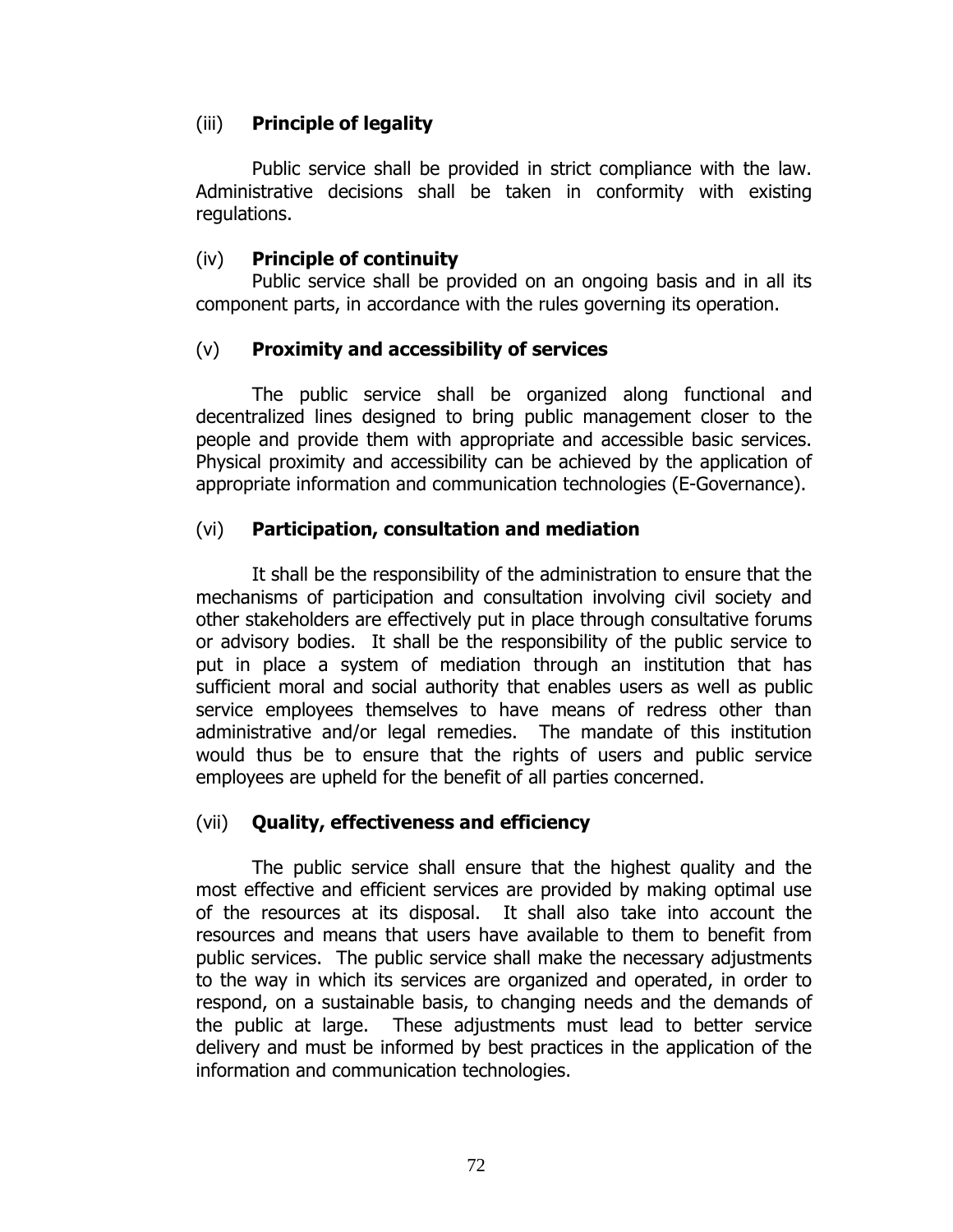#### (viii) **Evaluation of services**

The evaluation of the effectiveness and productivity of services shall be based on objectives and programmes of activities defined beforehand, accompanied by performance indicators and criteria. To this end, evaluation mechanisms shall be established in the public service to carry out periodic evaluations of the services offered to the public. The results of these evaluations shall be disseminated, together with the publication of the annual reports.

#### (ix) **Transparency and information**

Administrative decisions shall always be taken in accordance with transparent, simple and understandable procedures, while ensuring accountability. All administrative units shall make available all the necessary information on acts and procedures in their respective domains, as well as the information required to assess their management, with a view to enabling those interested to have full access. The administration shall inform the person concerned of any decision taken concerning him/her, indicating the reasons for such decisions and stating, where necessary, the legal remedies open to him/her, should he/she decide to challenge the decision. The administration shall establish or strengthen reception and information units for users in order to assist them in gaining access to services and in recording their views, suggestions or complaints.

#### (x) **Speed and responsiveness**

The public service shall determine and respect deadlines in the delivery of its services. These deadlines must be established by law and regulations, and evidence of unusually long delays may make the administration liable to legal action. Failure by the public service to take action upon the expiration of a deadline as stipulated in the law shall be construed as tacit acceptance, unless otherwise expressly provided by the law or regulations.

#### (xi) **Reliability and confidentiality of information concerning citizens**

Personal information or information that helps to identify, in any manner whatsoever, directly or indirectly, the individuals concerned, may not be subject to processing, including computerized processing, in a manner that would violate personal privacy, individual freedoms or human rights. Any person who can prove his/her identity shall have the right to be informed about any personal information concerning him/her, and to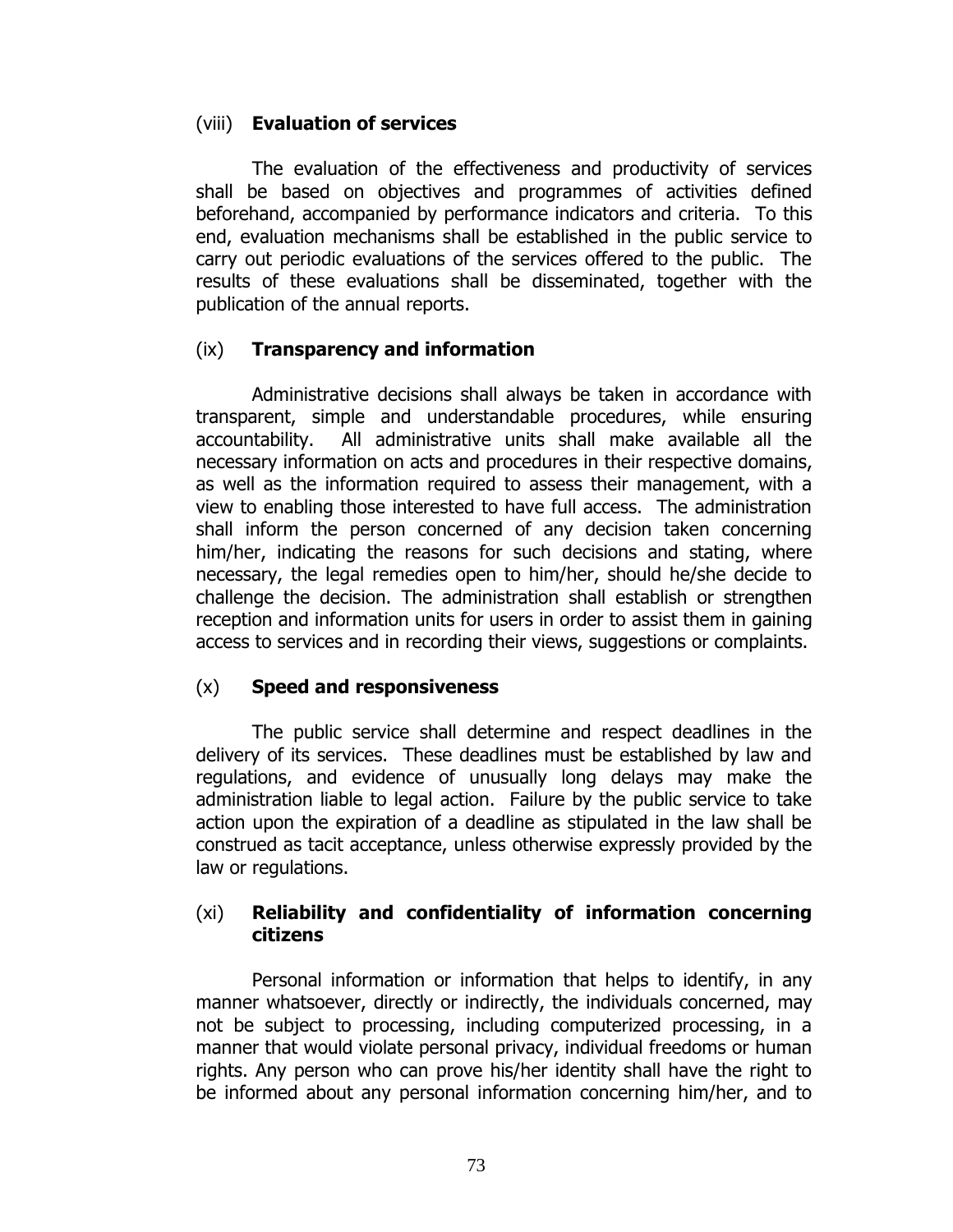challenge and have such information corrected, if need be. He/she shall also be informed of the use to which such information is put, including in computerized information. With the exception of administrative departments such as the police and the judiciary, which may be authorized by law to maintain automated personal data files, no files shall contain information on the private life, views, health or individuals, or on any other type of information that may violate the privacy of individuals, without the express authorization of the individuals concerned. Departments must, however, take cognizance of the complexity of privacy and disclosure in the event of an individual, where a balance has to be found between privacy and public interest. (e g. HIV/AIDS).

### **SERVICOM**

4. In December 2003, the Federal Government received the report of a diagnostic audit of service delivery in Nigeria. The report, inter alia, recommended "a far reaching transformation of Nigerian society through a service delivery programme as a step in the process of moving to a government that is more in touch with the people." So was born a Service Delivery Initiative which the Federal Government considered a critical component of its reform agenda.

5. On  $21<sup>st</sup>$  March, 2004, the Federal Government consequently launched SERVICOM which is an acronym for Service Compact with all Nigerians. The Initiative is an essential tool not only for minimizing service delivery failures but also for enabling us to discover new and more efficient processes and procedures for delivering services to the teeming population of Nigerians whose right to quality service Government regards as inalienable and non-negotiable. Its core provision says "we dedicate ourselves to providing the basic services to which citizens are entitled, timely, fairly, honestly, effectively and transparently". The concept revolves around the following five core principles:

- (i) Conviction that Nigeria can only realize its full potential if citizens receive prompt and efficient services from the State;
- (ii) Renewal of commitment to the service of the Nigerian nation;
- (iii) Consideration for the needs and rights of all Nigerians to enjoy social and economic advancement;
- (iv) Avowal to deliver quality services based upon the needs of citizens; and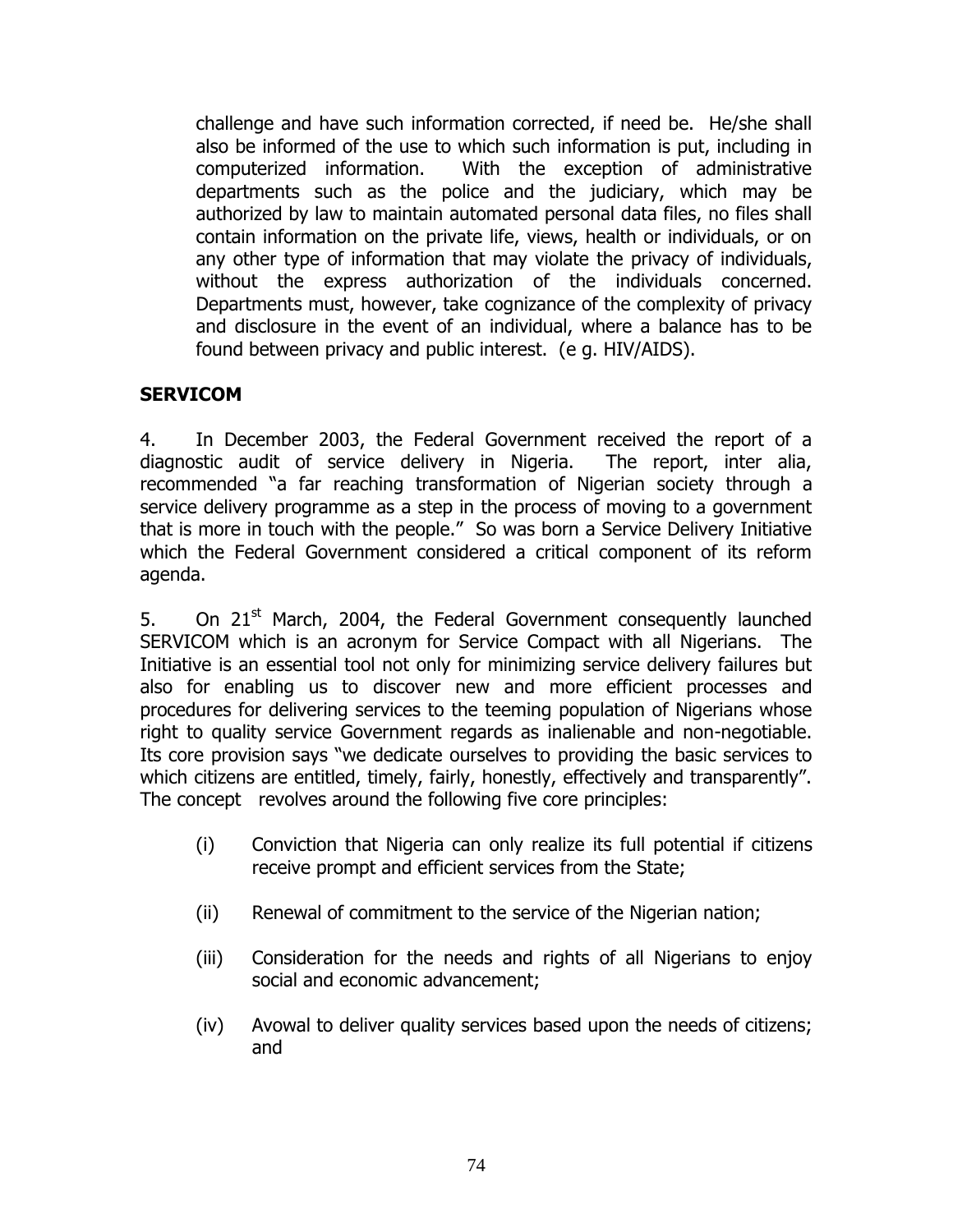(v) Dedication to providing the basic services to which each citizen is entitled in a timely, fair, honest, effective and transparent manner.

6. In order to operationalize Government's commitment to service delivery, it subsequently established the SERVICOM Office with the following objectives, functions and responsibilities:

- (i) Spearheading the strategy for implementing Government's Service Delivery Initiative;
- (ii) Co-ordinating the implementation of the Initiative across the entire Public Service;
- (iii) Disseminating approved service delivery policies/ programmes;
- (iv) Monitoring the implementation of such policies and programmes;
- (v) Conducting surveys of services and research on customer satisfaction;
- (vi) Propagating best standards and practices and publishing results and principles;
- (vii) Coordinating the formulation and operation of SERVICOM charters in Ministries, Parastatals and Extra-Ministerial Departments;
- (viii) Monitoring and reporting progress and performance of Ministries and other public agencies under SERVICOM obligations;
- (ix) Publicizing charters and also sensitizing the citizenry to demand quality service as a right at all times;
- (x) Introduction of SERVICOM Charters to regulate public service performance and public expectation of service;
- (xi) Appointment of Ministerial Nodal Officers (contact persons) to oversee in-house service delivery as well as act as liaison with the SERVICOM Office; and
- (xii) Introduction of SERVICOM Index to measure service delivery performance.

7. Every Ministry is expected to have a Ministerial SERVICOM Unit (MSU) as well as a SERVICOM Charter. The overall responsibility of the MSU is to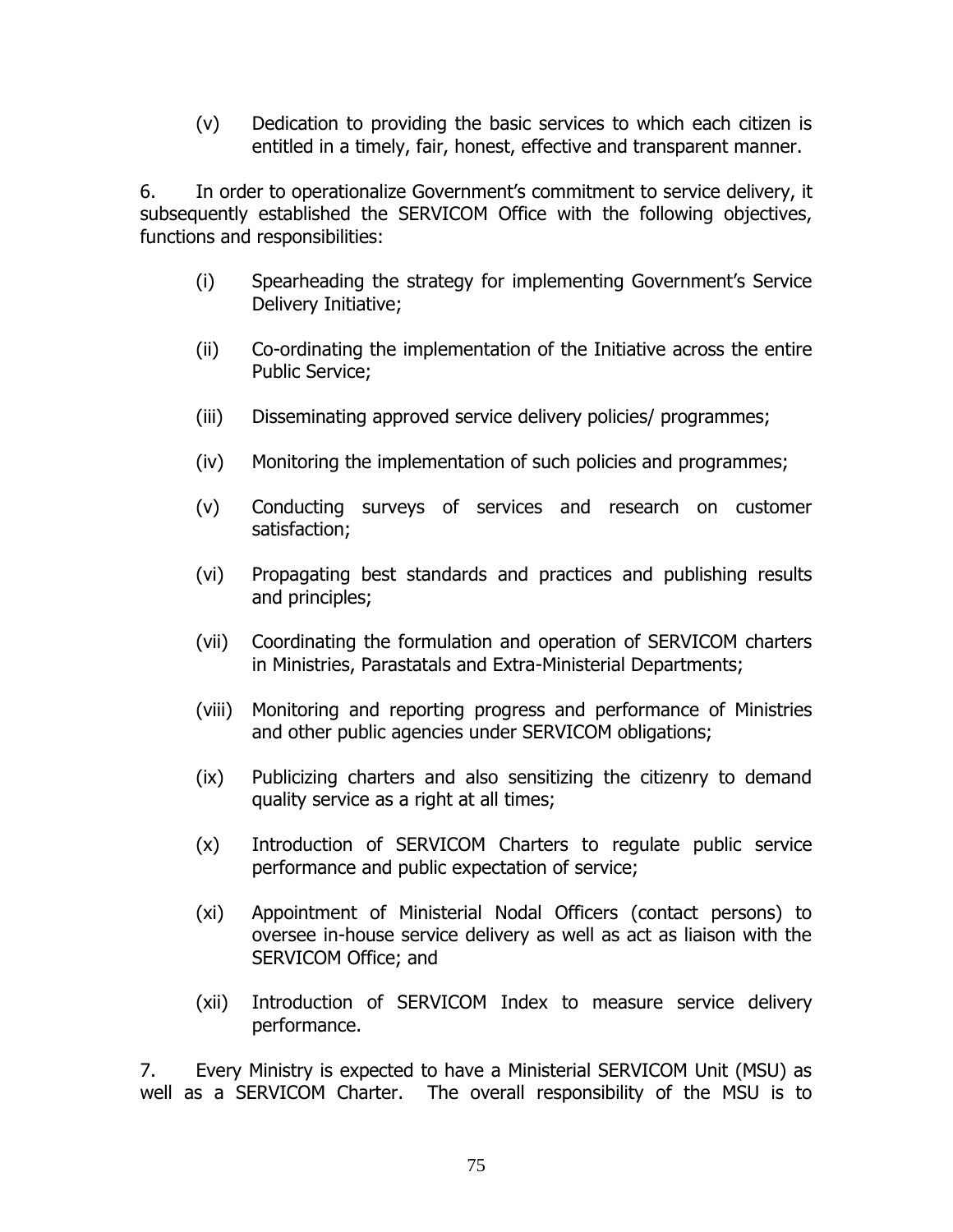spearhead the Ministry's Service Delivery Initiative through SERVICOM compliance. The MSU is also to:

- (i) produce, review and monitor performance of Charters from the Ministry and its Parastatals;
- (ii) manage the Ministry's Customer Relations Policy, including providing opportunities for customer feedback on services;
- (iii) put in place a Complaints Procedure, including Grievance Redress Mechanism, for the Ministry and its Parastatals;
- (iv) identify and adopt appropriate Market Research techniques for identifying customer needs and expectations;
- (v) ensure the promotion of quality assurance and best practices in the Ministry's performance of its functions;
- (vi) provide a comprehensive and effective training policy for frontline Staff on Customer Relations and related matters;
- (vii) disseminate best practices and other tips on service delivery improvement;
- (viii) serve as a link between the Ministry and the SERVICOM Office;
- (ix) serve as the Secretariat of the Ministry's Service Delivery Committee;
- (x) manage links with strategic partners and other stakeholders on Service Delivery, Market Research, Customer Care/Relations, etc; and
- (xi) facilitate a safe and conducive working environment for Staff at all levels of service delivery.

8. The SERVICOM Charter, on its own part, is an operational tool designed to guide both service providers, as well as service takers, on service provider responsibilities and customers' expectations and obligations. The Charter makes promises based upon which customers can expect and demand quality service as a matter of right and to which they can have recourse when service delivery fails. It guides both the service provider and the service taker on service providers' responsibility and customers' expectation. The Charter should be displayed conspicuously by every Ministry, Parastatal, Extra-Ministerial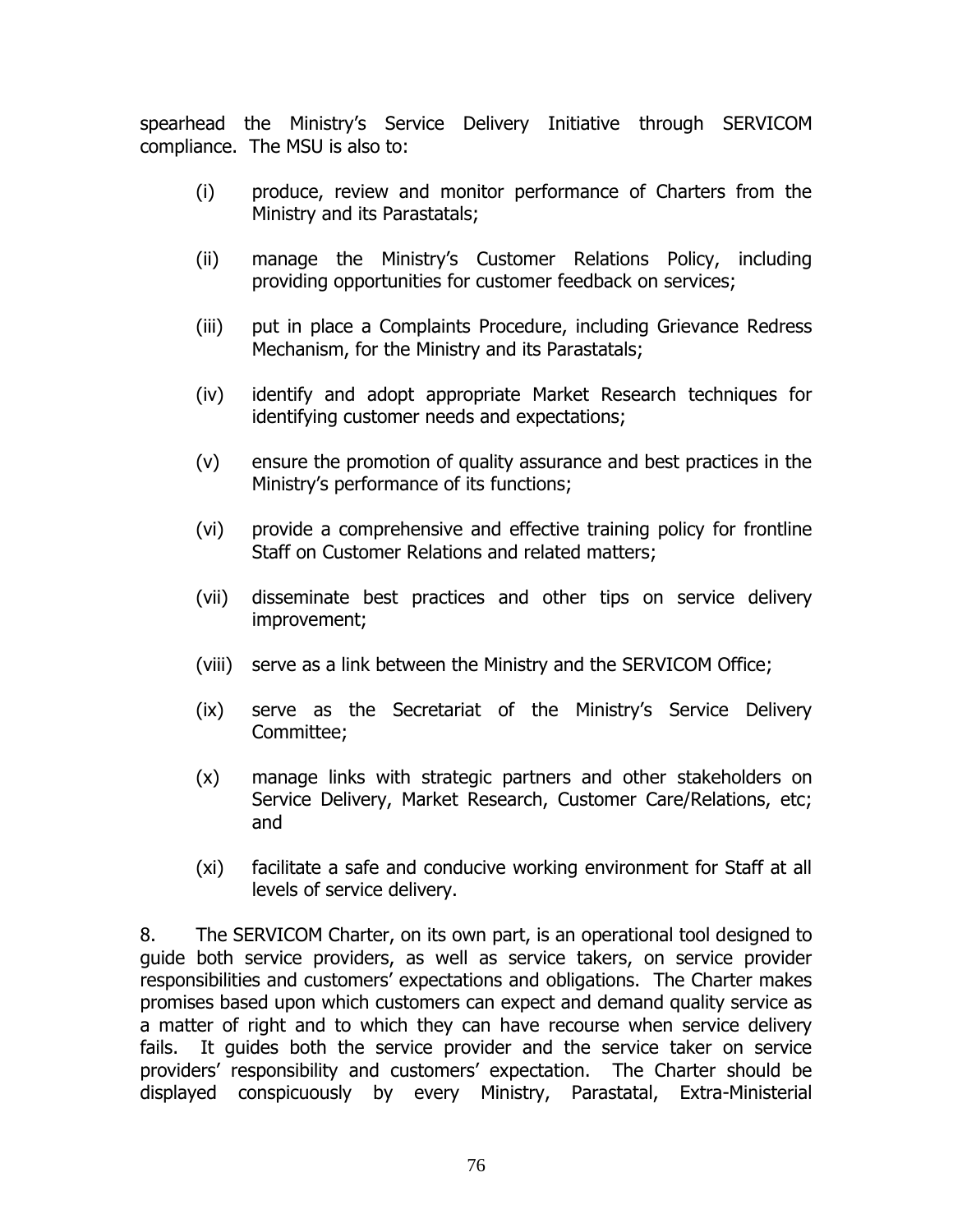Department and other Government agencies. It should afford the customer an active role in the service delivery programme and should deliver on promises made and strive to break the twin evils of corruption and inefficiency.

9. In December 2005, Government established the Service Delivery Institute whose main focus is to provide relevant training for all cadres of public servants as a means of institutionalizing the concept of SERVICOM by inculcating the basic values of service delivery in the Nigerian Public Service. There are, at present, four broad categories of courses delivered by the Institute, viz ,

- \* High level Accuracy and Training in leading Customer Focused Reform. Basically, this is aimed not only at securing top-level buyin but also to intensify the vision of the Initiative and sustain commitment to the Compact;
- \* Technical training for staff of Ministerial SERVICOM Committee and Service Delivery Units (SDU's) of parastatals on SERVICOM principles, workings of Ministerial SERVICOM Committees (MSC) and roles of specific desk officers;
- \* Service Improvement Planning Workshops for evaluated Ministries, Departments or Agencies (MDAs), Customized training for SERVICOM Pilots, Open courses on Service Delivery; and
- \* Training for SERVICOM Pilots.

# **Some Points for Enhancing Service Delivery**

- 10. Those charged with the responsibility to deliver service are expected to:
	- (i) Be friendly to those who come to seek for service
	- (ii) Be strongly committed to providing service
	- (iii) Encourage close dialogue with customers
	- (iv) Know the needs and expectations of their customers
	- (v) Be flexible in meeting customers' demands
	- (vi) Treat customers as partners, not adversaries, and adopt a positive attitude towards them
	- (vii) Make it easy to provide service
	- (viii) Encourage customer feedback
	- (ix) Seek to exceed the expectations of the customer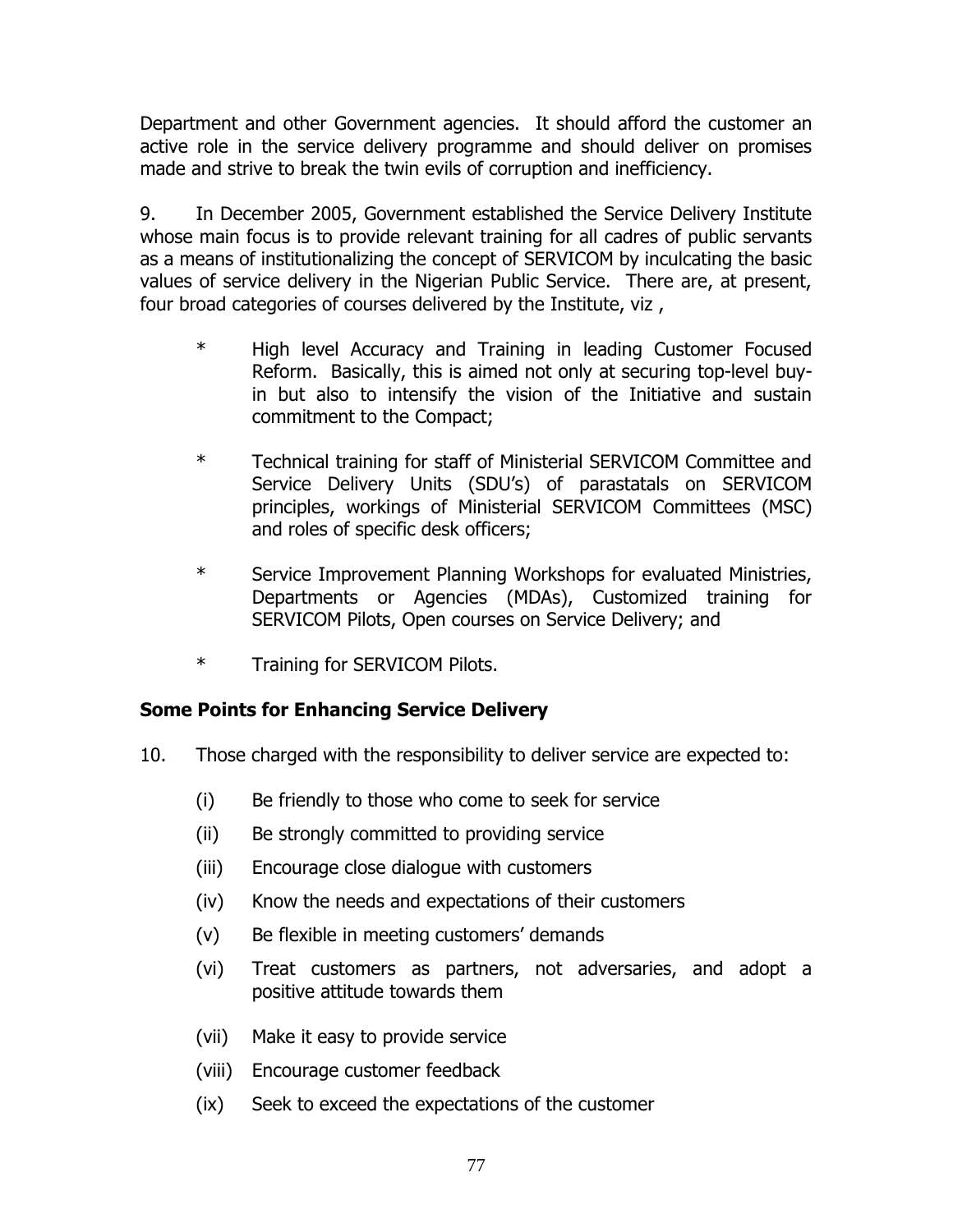- $(x)$  Know that first impression counts so make sure it is good at all times
- (xi) Empower staff to do what it takes to ensure total customer satisfaction
- (xii) Be genuine, serve whole-heartedly with utmost dedication, promptness, efficiency and loyalty.

11. Civil Servants, in whatever post they serve and irrespective of cadre or grade level, must strive to offer quality service without let or hindrance at all times to the Nigerian tax payers who are, afterall, the ones who pay their salaries and, as such, empower them to meet their obligations to their families and dependants. Any other attitude apart from this is unacceptable, unpatriotic and should not be tolerated in the reforming Civil Service.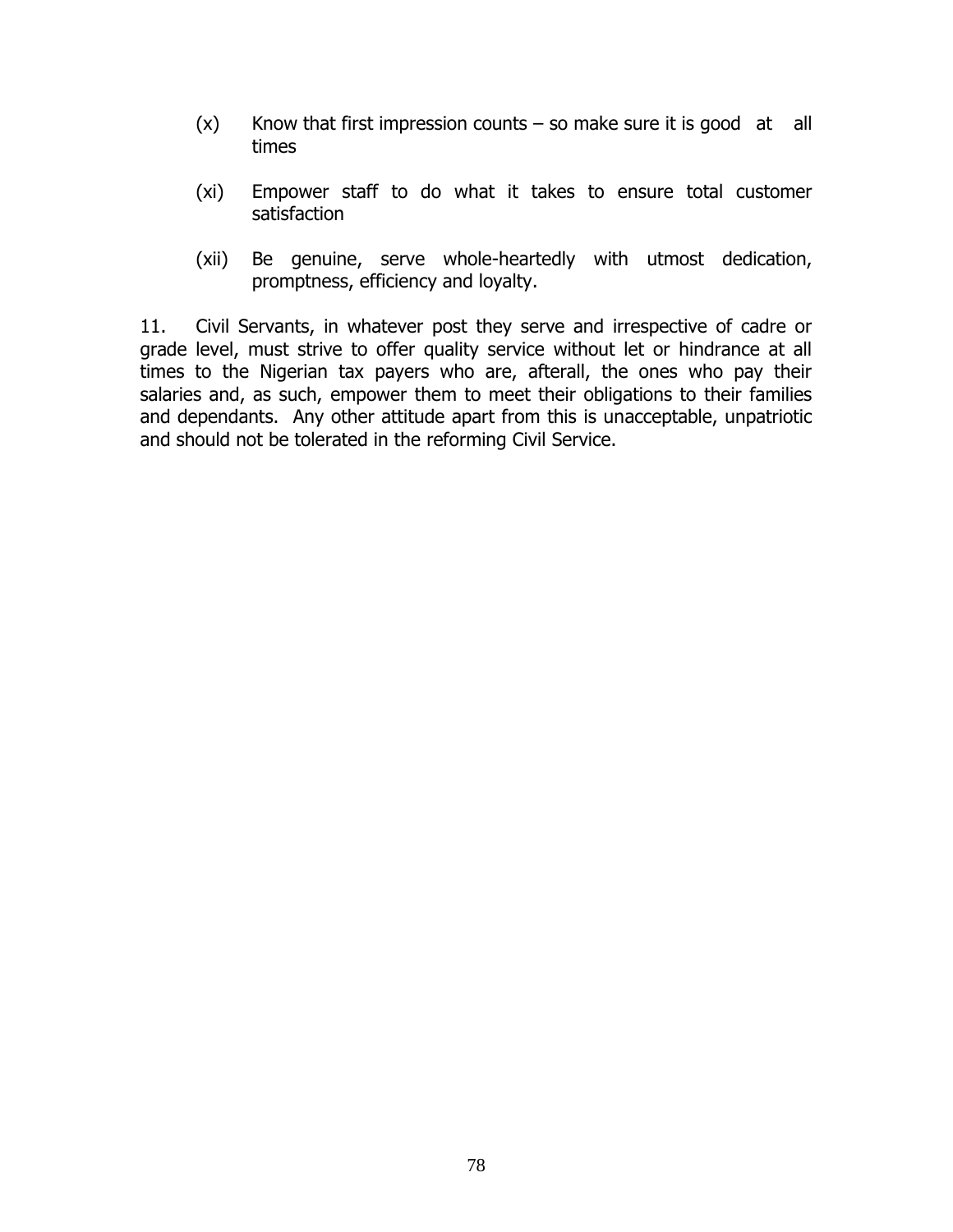# **CHAPTER 10**

#### **Records Management in the Civil Service**

The political leadership in a nation changes periodically, irrespective of whatever form of government is practised but even more so in a democratic dispensation as we have in Nigeria. The duty of the Civil Service to provide continuity, mainly through reference to the decisions of past governments, can as such be better appreciated when we visualize what would have been the case were we not to have the Service to perform this most critical role of preservation of official records. In essence, therefore, the records and materials it generates within the system on a daily basis constitute the life blood of the Civil Service and, by extension, of Government. Indeed, it can be safely asserted that the continued relevance of the Civil Service in the scheme of things, is very much a function of how well it manages these records and materials. These are generated daily in each and every arm of the Service and range from mundane things like nominal rolls and leave applications to highly sensitive materials like Council Conclusions and defence plans. They all have their uses.

#### **Classified Documents**

2. Since it is an offence for a Civil Servant to fail to take reasonable care of any documents entrusted to his care, these materials are duly classified so as to sensitize him about the degree of care required for each. The higher the classification of a document, the higher the standard of protection required. The classification of each individual document depends solely on its content, and the sole criterion for deciding, is the degree of harm its unauthorized disclosure would cause. Accuracy in classification is very important since over-grading of documents can lead to delays and inconveniences while under-grading can cause a danger to the system

3. Currently, in the Federal Civil Service, classified documents and materials are graded into the following categories:

### (i) Restricted Documents

RESTRICTED documents contain information and data which should be discussed only in Government Offices even though such documents may be enclosed in 'Open' files. It should be noted that what constitutes ―restricted‖ information varies from one office to another. Loyal, responsible Civil Servants should never discuss at home, in buses, hotels and gatherings outside the office what they find in "restricted" documents.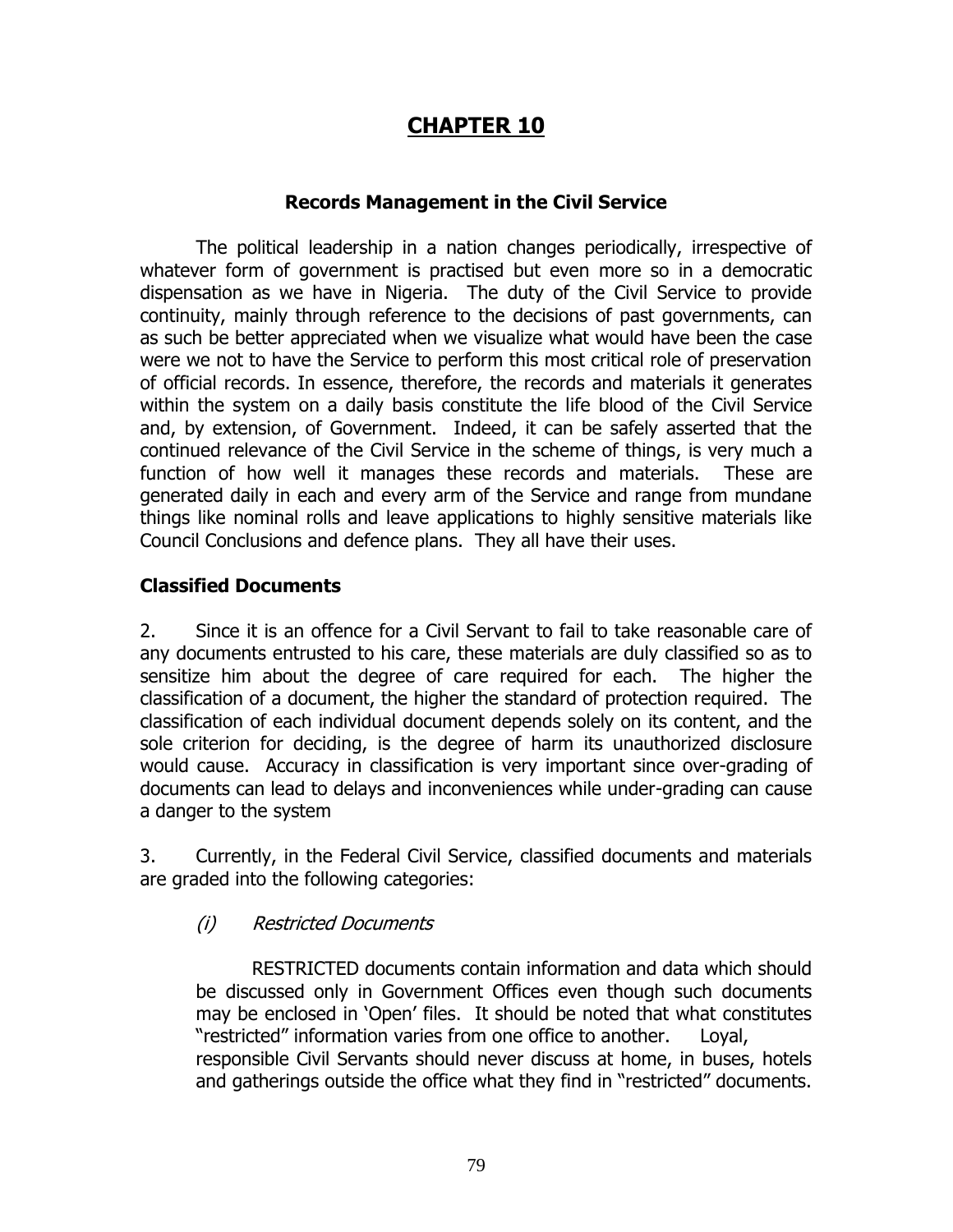#### (ii) Staff Confidential Documents

STAFF CONFIDENTIAL documents usually contain information relating to staff in an office or department or Ministry. The contents of such documents are accessible only to a limited number of personnel in the organizations concerned. Examples of 'Staff Confidential" documents are confidential reports on members of staff, files on disciplinary actions, recommendations for promotions and other information which, if revealed to everyone, may embarrass the management of an establishment. Under no circumstances should ‗staff confidential' information be discussed at home, in buses, hotels, other Government offices and private or public gatherings.

#### (iii) Confidential Documents

CONFIDENTIAL documents usually contain information which, if disclosed to unauthorized people, groups and organizations, would be prejudicial to the interest and reputation of an office or department or Ministry and the Government. 
Confidential" documents may be concerned with the following:

- (a) Confidential Reports on members of Staff;
- (b) Negotiations regarding purchase of Government supplies;
- (c) Negotiations with Trade Unions and Staff Association.

#### (iv) Secret Documents

SECRET documents usually contain information which involves vital interests and the security of a Government, State or the entire Country. As the unauthorized disclosure of secret information is detrimental to the welfare, security and reputation of a Government and its international relations, every civil servant should do his utmost to protect 'secret' documents. Furthermore, you should not hesitate to report any breach of security concerning secret and other documents, notwithstanding the status of the defaulter. At the same time, you should not invent any breach of security merely to damage the fortunes and reputation of any colleague. Examples of 'secret' documents are the following:

(a) Arrangements for a search by the Police, investigations by security officers, anti-smuggling campaigns, examination papers for candidates for schools and colleges and advancement tests for members of staff;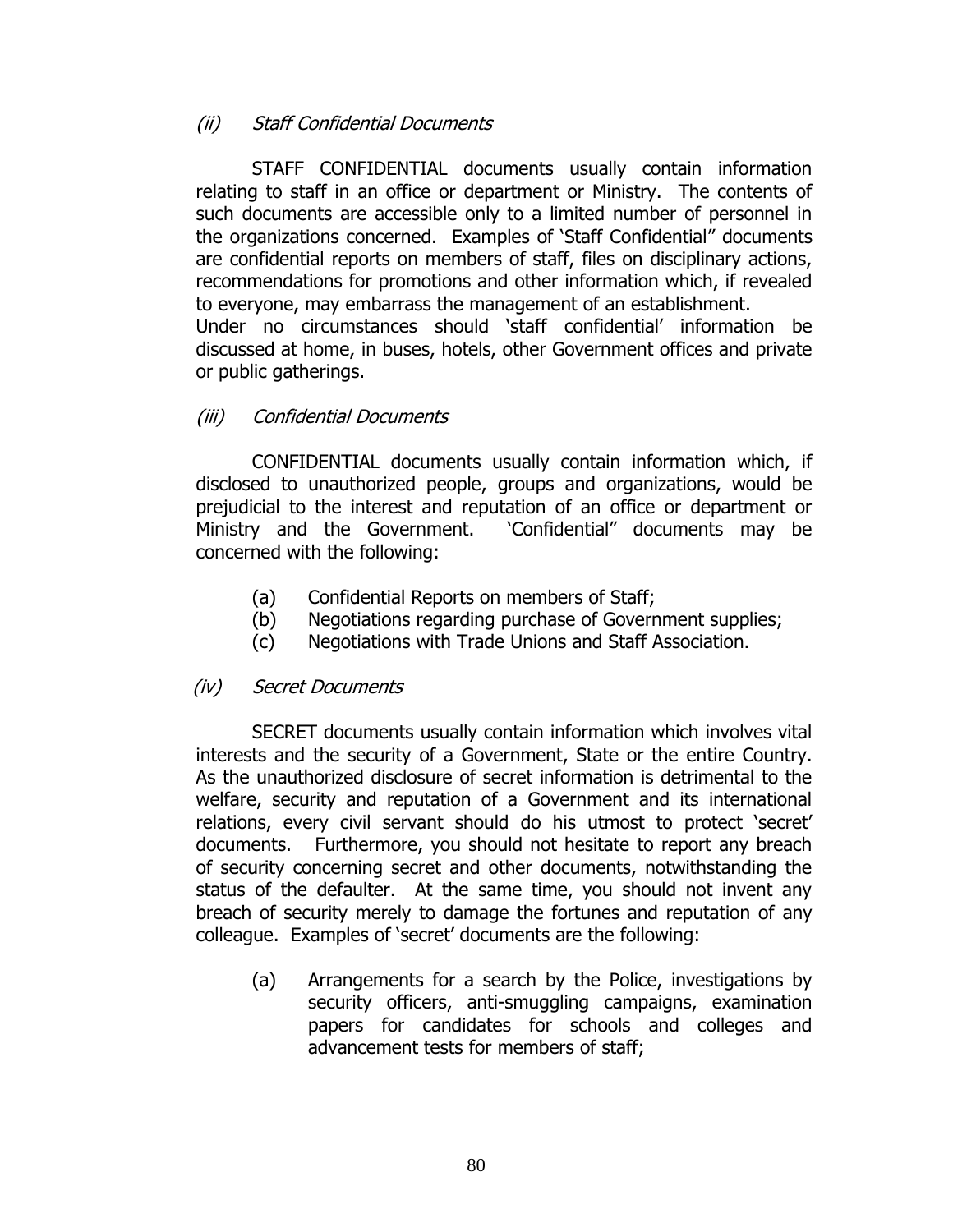- (b) Proposals on rationing schemes and price control measures as their prior knowledge by unauthorized people would be prejudicial to their operations;
- (c) Important directives to Nigerian representatives negotiating with foreign powers; and
- (d) Vital Military information, e.g. photographs, aerial surveys, maps, charts, plans and models, details relating to national defence, military, aviation and naval establishments and installations as well as armament research.

#### (v) Top Secret Document

Top secret documents contain information which, if disclosed, will cause exceptionally great damage to an Organization, the Government or the whole nation. Examples of such documents are the following:

- (a) Recommendations on promotions to top posts in the Home and Foreign Services of the Federal Government;
- (b) Proposals on vital inter-state relations in the Federation;
- (c) Very important political documents dealing with international negotiations and alliances; and
- (d) Major Government plans, e.g. new tariff measures, new taxation proposals, measures which may reduce or abolish the liberty of citizens and aliens and crucial matters being put to the Cabinet or the Executive Council of the Federation for consideration and direction.

4. It is customary for different coloured file covers to be used for the various gradings mentioned above and although there are many differences among the various Ministries, it is almost universal for yellow file covers to be used for Top SECRET papers. Files may never be downgraded unless written authority has been granted by a Senior Schedule Officer. Graded letters must always be appropriately stamped at the top and bottom by the Despatch Clerk. In prescribing all these steps, the ultimate aim is the need to respect the fundamental principle of "need to know" in the handling of official documents by Civil Servants.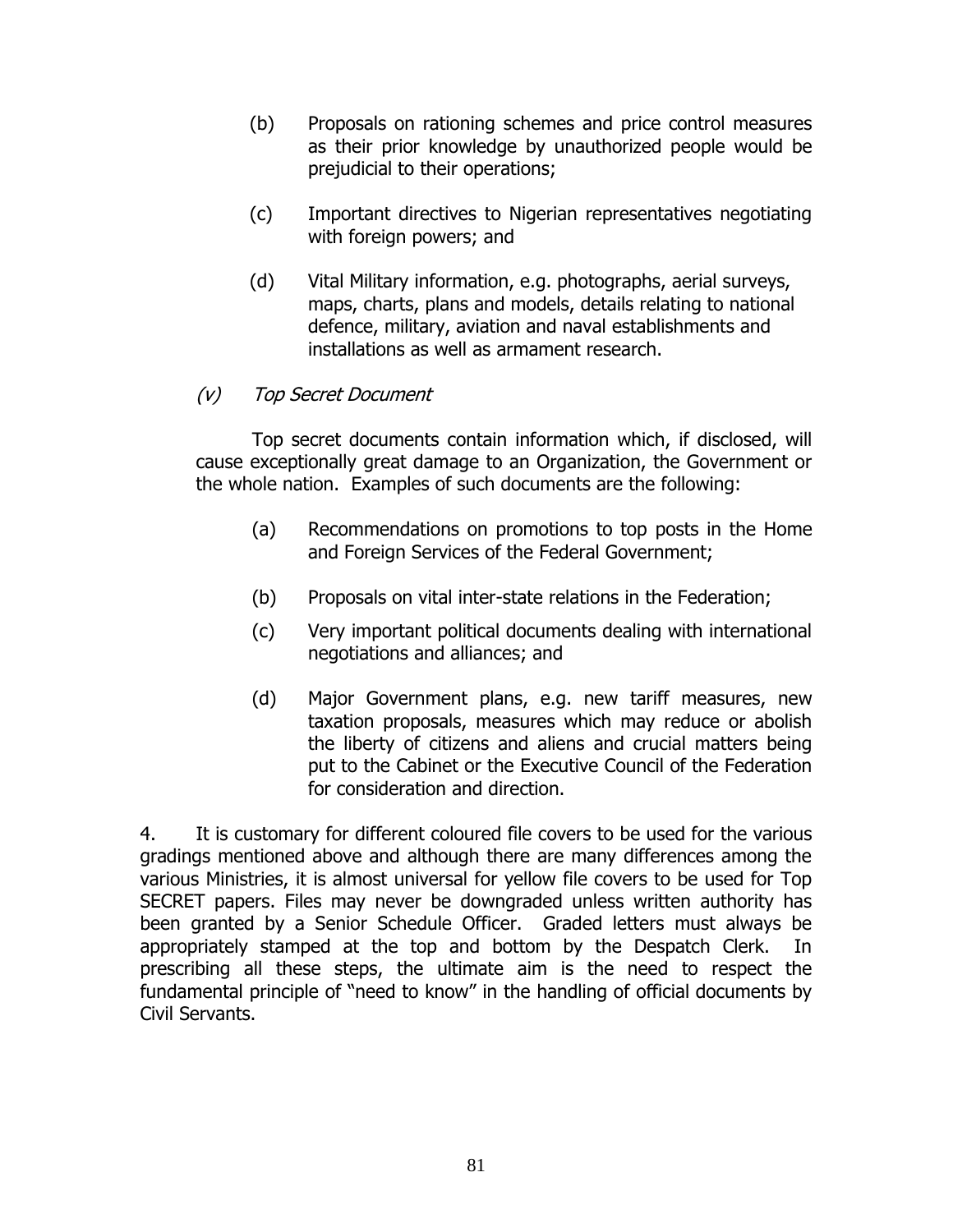#### **Security of Classified Documents**

5. The most serious dangers to official secrets are from members of subversive organizations and hostile intelligence services which are continually working to break through official security defences with the aim of collecting classified official information which may be used to harm the interests of Nigeria and subvert or cause embarrassment to the Government. In order to forestall this, Officers dealing with 'secret' files must each be provided with a filing cabinet fitted with a bar and special lock (six-lever padlock) so that all secret papers may be kept securely when the officers are not in their offices. When secret files are sent out by Schedule Officers, they must be enclosed in sealed big bag envelopes, and the movements of the files should be recorded in dispatch books which shall be initialed by the recipients of the files. Top Secret files must always be delivered personally by the officers dealing with them. When not in use, they should be kept in safes. In many Ministries and Departments, the procedure for the transmission of secret files is also adopted for confidential files; it is desirable that this be done. In addition, the following measures should be put in place:

#### (i) Personnel Security

Ensure that everyone who is allowed access to classified official information is trustworthy, loyal and made aware of their personal responsibility for safe-guarding such information from possible threats and compromise.

#### (ii) Physical Security

Official secrets, materials and key points need to be well-guarded against those who have no authority to see or gain access to them.

(iii) Document Security

Ensure that classified papers are seen only by authorized persons who also have a real need to have access to them for the proper performance of their duties. One way of achieving this is by restricting and controlling the production and circulation of classified papers and by shredding or burning classified waste. Ensure that no officer has access to his own Confidential file.

(iv) Ensure that all personnel that have access to classified information should be aware that such information is protected by the Official Secrets Acts, 1962 and should, as such, be required to sign a declaration of secrecy. Moreover, all personnel allowed access to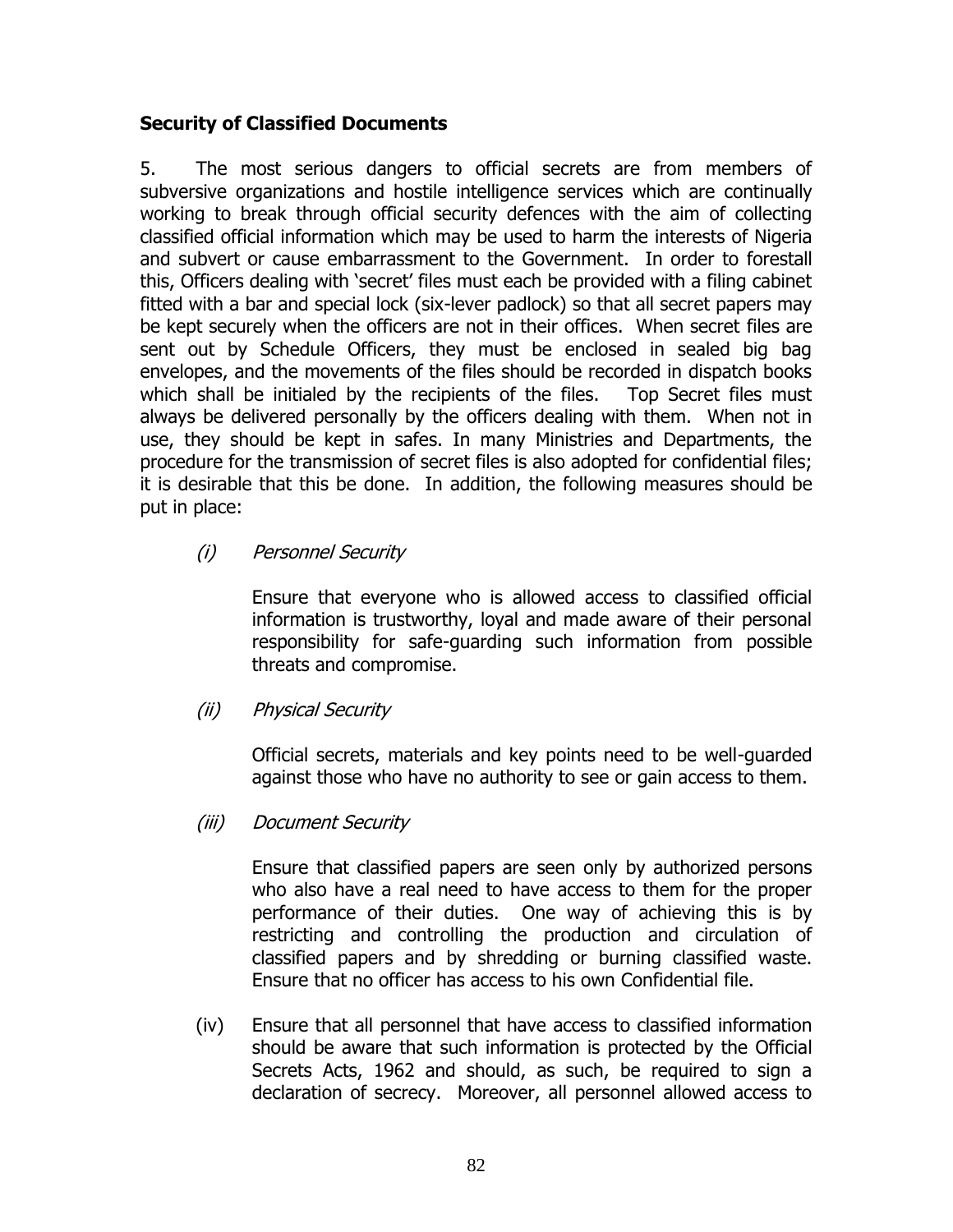classified information should, as soon as possible, swear to the Oath of Secrecy.

### **The Registry**

6. In general, there are two types of Registry in the Civil Service. These are the Open Registry where non-classified documents and correspondences are kept and processed and the Secret/Confidential Registry where classified documents are handled. Entry into Secret Registries is often highly restricted, and those who work there are required to swear to Oath of Secrecy. In some Ministries/Extra-Ministerial Departments, this Registry is usually split into two -Secret Registry and Confidential Registry – depending on the size of the volume and number of personal and subject files that are involved. Where the Registry is split into two, only highly classified subject files are kept in the Secret Registry whilst the Confidential Registry keeps the confidential personal files of the staff of the Ministry/Extra-Ministerial Department. To avoid the creation of a Confidential Registry, in some Ministries/Departments, personal confidential files of senior officers are kept in a cabinet under lock and key in the office of the Permanent Secretary while those of the junior staff are locked up in the cabinets in the office of the Director of Administration/Human Resources.

7. The functions of Registries are the opening, allocating, recording, classifying, indexing, custody of files and the filing of all correspondences and other documents in order to facilitate their identification and location. Registries also supply files on demand and prepare mails for dispatch. To deal with these processes, Clerical Staff of various grades are employed in Registries. Registry Personnel are given designations appropriate to the duties they perform. These are normally as follows:

| <b>Type of Work</b>                         |  | <b>Designation</b>           |
|---------------------------------------------|--|------------------------------|
| Supervising                                 |  | Superintendent or Supervisor |
| Receipt of in-coming Correspondence         |  | <b>Receiving Clerk</b>       |
| Indexing                                    |  | <b>Indexing Clerk</b>        |
| Opening of New files                        |  | <b>New Files Clerk</b>       |
| <b>Transit Recording</b>                    |  | <b>Transit Clerk</b>         |
| Tracing of Files                            |  | Tracer or Searcher           |
| Enclosing Papers in Files                   |  | Enclosure Clerk or Registrar |
| Despatch of Outward Correspondence          |  | Despatch Clerk               |
| Recording and Bringing Out/B.U.             |  | <b>B.U. Clerk</b>            |
| Reviewing of Files                          |  | <b>Review Clerk</b>          |
| Putting Away of Files and Marking of Charge |  |                              |
| <b>Slips</b>                                |  | File or Paper Keeper.        |

In small offices, one Clerk may be responsible for all, or a combination, of any of these processes while in large offices, two or more Clerks may group various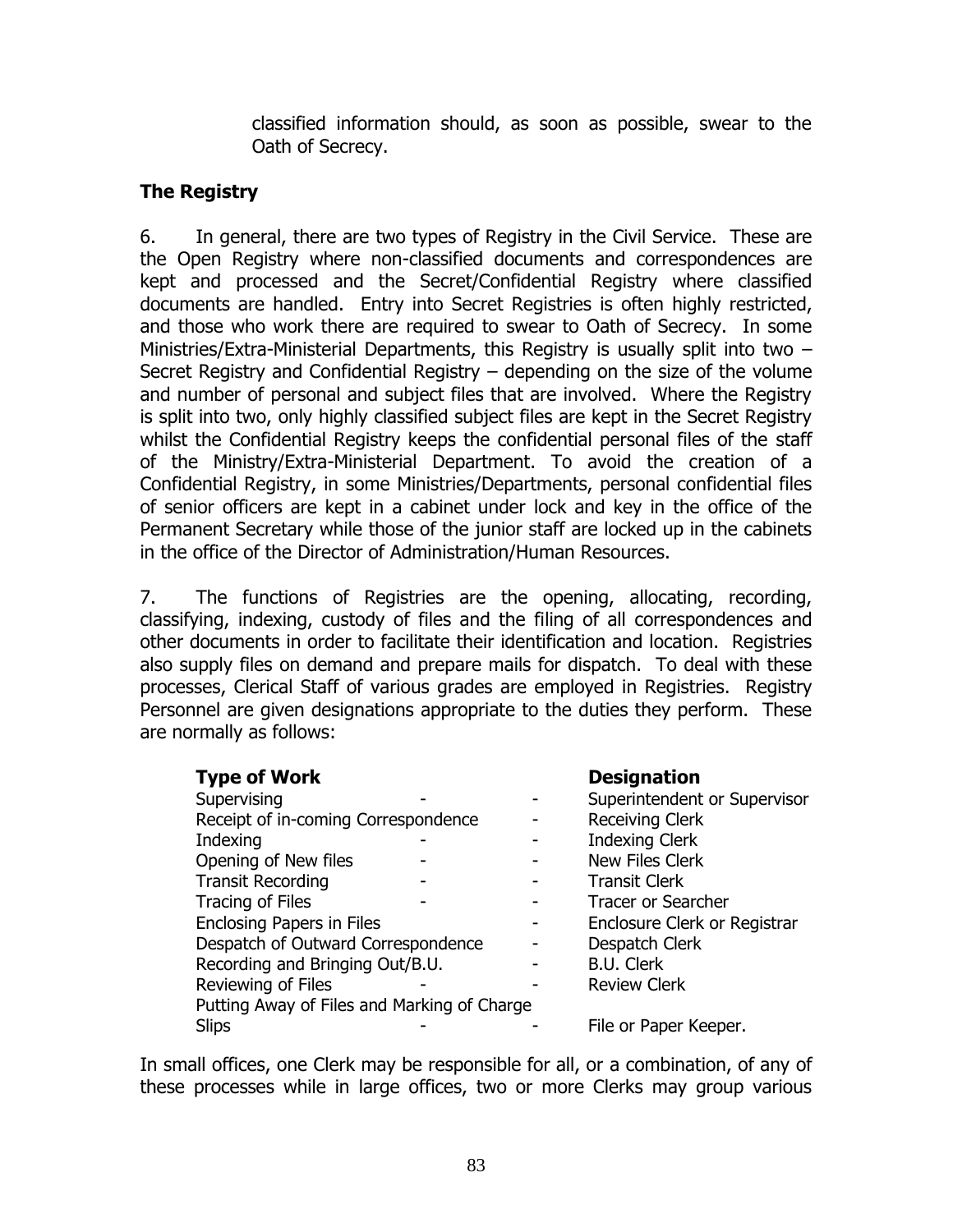jobs. Indeed, in very large offices it may be necessary for more than one Clerk to be employed on only one of the above processes.

8. The handling of mails and documents in the Registry involve a number of steps. These are detailed below:

### (i) **Processing**

The routine procedure for treatment of mail in a Registry is as follows:

- (a) Delivery to Receiving Clerk;
- (b) Opening of letters and checking of enclosures;
- (c) Affixing date stamp;
- (d) Submission to Schedule officers in Daily Mail Folders or on suitable files;
- (e) Submission of all unopened letters addressed personally to members of staff, either Secret or Confidential, should be made to the Secret Registry;
- (f) Registration in Correspondence Register (where applicable) and recording of receipt and disposal of items of value, deeds, etc. in the Valuables book;
- (g) Examination of correspondence for urgent papers, and affixing of appropriate priority labels where necessary;
- (h) Quoting of file numbers by reference to index and, if none is in existence, the next serial number in the book of numbers will be allotted and entered on the letter after the subject, name of officer with post and department, have been entered against the serial number in the book of numbers;
- (i) Enclosing of letters in files, paging of letters and other documents, if any, and complete cross-referencing;
- (j) Marking out of files on Action Sheet and recording them on Charge Slip for entering on Absent File Cards in the cabinet;
- (k) Passing files to Supervisor to check (where applicable); and
- (l) Submission of files to Schedule Officers.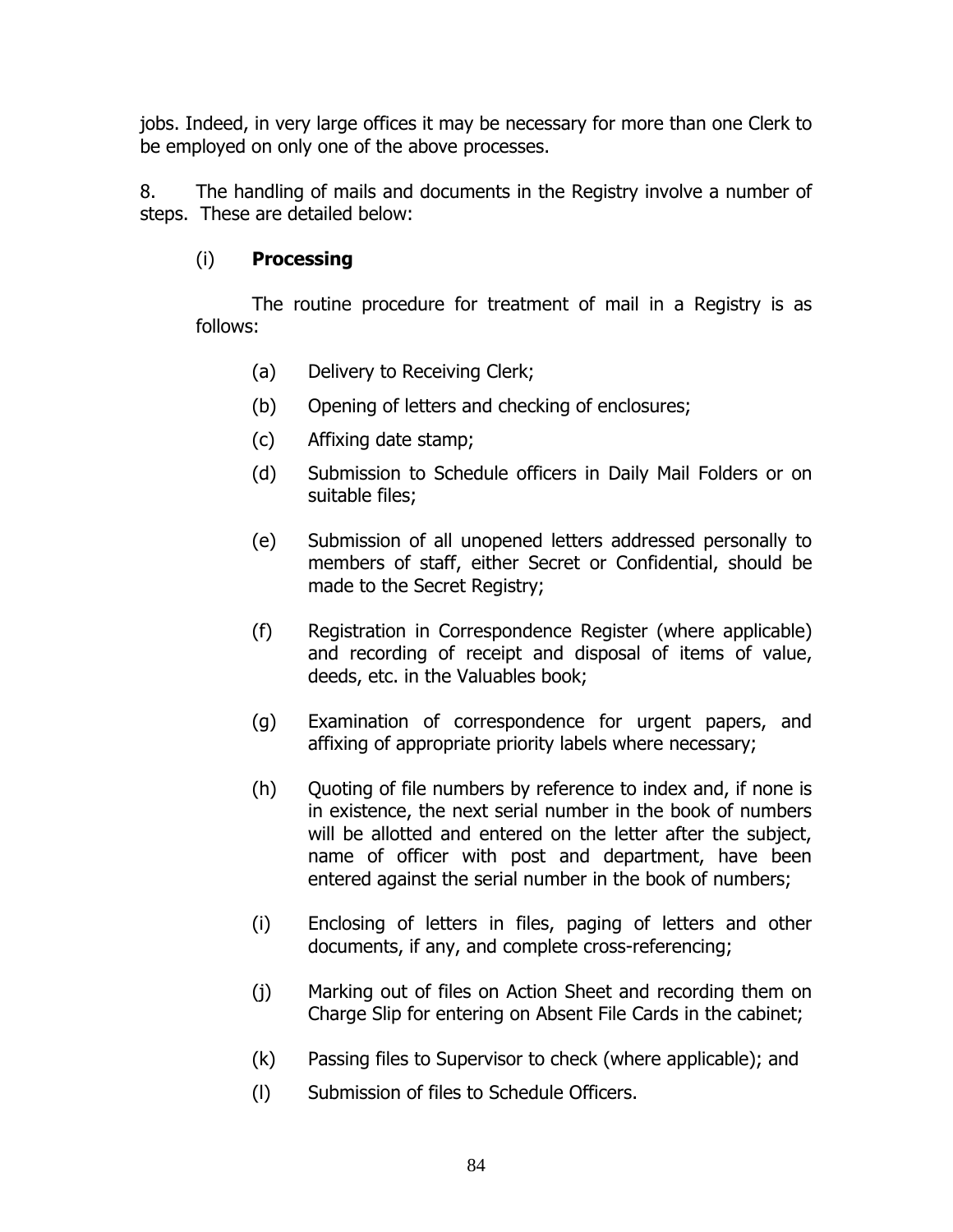With reference to the procedure for opening letters and checking enclosures, any discrepancies in the enclosures to a letter should be reported immediately to the Supervisor who, if he is unable to trace the missing enclosure, will inform the originator and request for the original or a copy thereof. A report to the Schedule Officer concerned should be made early. In some Government Offices, no record is made of in-coming mail but, in offices where such records are made, the letters are entered only after:

- (a) they have been circulated in the daily Mail Folders; and
- (b) they have been marked with the appropriate file numbers.

In-coming mails must, however, always be recorded when valuable documents are attached to the correspondence. It is the duty of the dispatch arm of the Registry to prepare and record everything that is being sent out of the Office but, in some offices, letters going by post are not recorded in mail registers. Official letters received directly by Schedule Officers should be passed at once to the Registry where they should be stamped, placed on file, and referred back to the officer for action unless he has already marked them "F&P/A" in which case they are merely stamped with date receipt and put away in the proper file.

#### (ii) **Priority Classifications**

In order to facilitate efficient work, papers are classified according to the degree of urgency attached to them. The system of classification in a Government Office can be grouped into three, namely: Printed Slips, Coloured Slips and Red Xs.

(a) Printed Slips:

Federal Ministries and Extra-Ministerial Departments can obtain these from the Federal Government Printer, Printing Division, Federal Ministry of Information and Communications with the following words printed on them:

> IMMEDIATE, AT ONCE, TODAY OR URGENT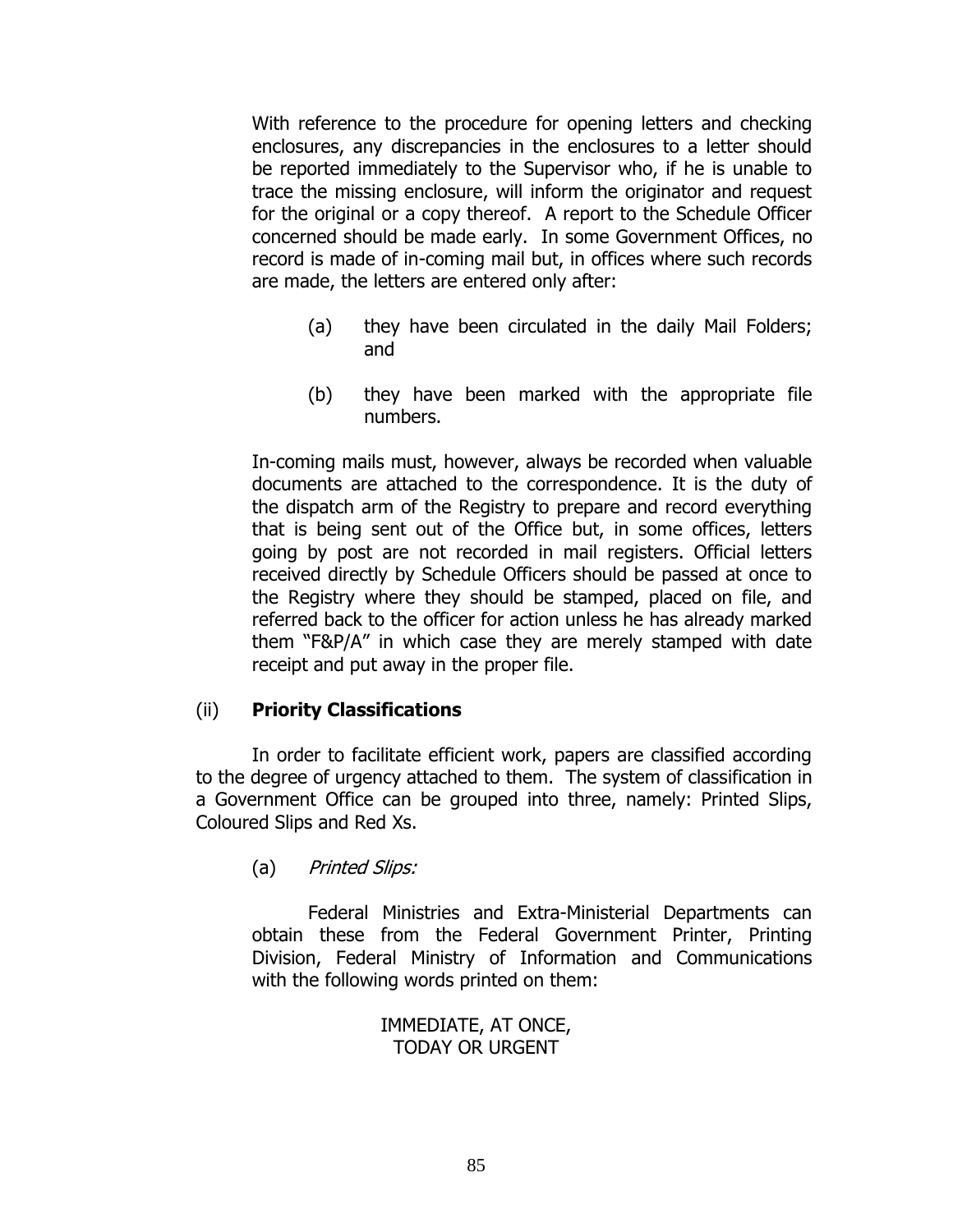When an "IMMEDIATE" or "AT ONCE" slip is attached to a piece of work, it should be handed personally to the officer required to take the necessary action. He should, after completing his action, return it by hand to the officer who has ordered the work. This classification takes precedence over all others. The next in importance is the slip "TODAY". This takes precedence over a slip marked "URGENT" and all unclassified work. The emphasis of this slip is that the job should be completed and submitted to the officer classifying the work before the office closes for that day.

URGENT Slip is superior to all unclassified work. It also denotes that such work should be completed and submitted as early as possible, say, within 24 hours.

(b) Coloured Slips:

Another form of priority classification is by attaching red and green/blue slips to papers requiring urgent attention. A red slip denotes IMMEDIATE attention while a green/blue slip suggests URGENT action.

 $\text{(c)}$  Red Xs

Some departments denote priority classifications by the markings of Xs with a red pencil on the papers requiring urgent action. Three red 'Xs' mean IMMEDIATE, two red 'Xs' mean TODAY, and one red 'X' means URGENT.

(d) Abuse of Priority Classifications

The abuse of priority classifications is frequent; so no urgency label should ever be attached to a letter or file unless there is such a degree of urgency as is sufficient to warrant priority over other files.

#### **Steps for Effective Registry Operations**

9. Ministries may consider taking the following steps in their desire to have effective and efficient Registry operations:

(i) Suitable, adequate modern filing and other equipment should be provided.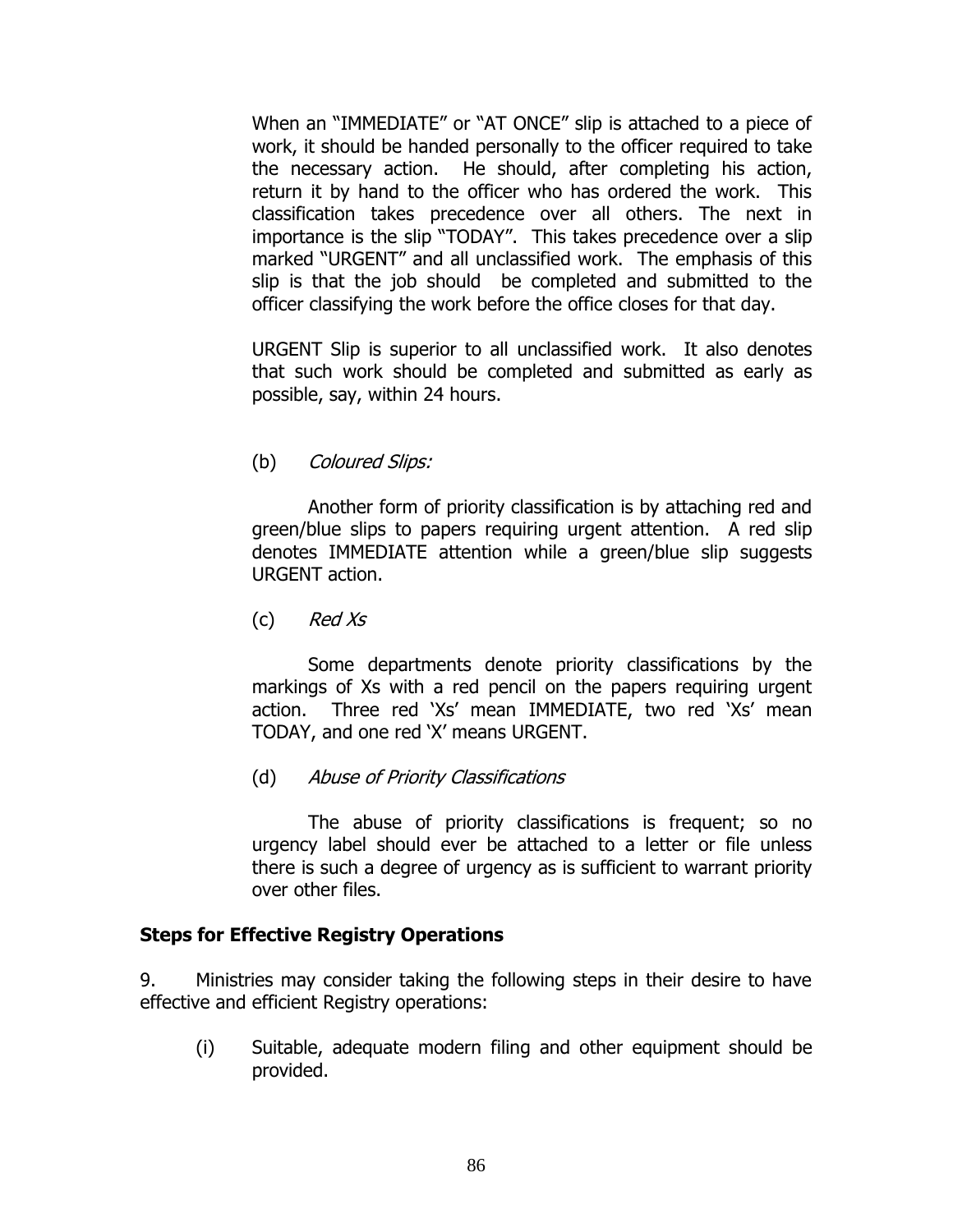- (ii) Operating instructions to staff should be provided, and these should be in clear and simple-to-understand language.
- (iii) Staff should be trained in registry procedure. This should form part of the induction and continuous training programme for them.
- (iv) The supervisor should enforce discipline with justice and fairness at all times.
- (v) Staff should be allotted specific duties so that someone will be specifically responsible for any piece of work or duty.
- (vi) Correct use should be made of Absent File cards and card slips.
- (vii) There should be a record book for file movements in the office of each schedule officer, which must be kept up to date at all times.
- (viii) All Official letters received must be date stamped and recorded in the in-coming register with an indication of the files into which the letters are filed before being sent for action.
- (ix) Duties of the registry should not be performed by non-registry officials.
- (x) Schedule of duties of senior staff should be made known to the registry staff so that documents or information can be sent to the appropriate schedule officer.
- (xi) An efficient B.U. System should be maintained so that documents returned to the registry for action on a future date could be produced on the due dates.
- (xii) Schedule Officers should NEVER lock up files in their drawers or cabinets. Files should be promptly returned to the registry. When action is pending in files, such files should be kept on the table or elsewhere in the room where searchers can see and record them against such officer.
- (xiii) Every outgoing letter should be issued from a file and should bear the file number and the appropriate page number.
- (xiv) All unfiled letters/documents should be passed to or brought to the attention of the registry supervisor at the end of each day's work.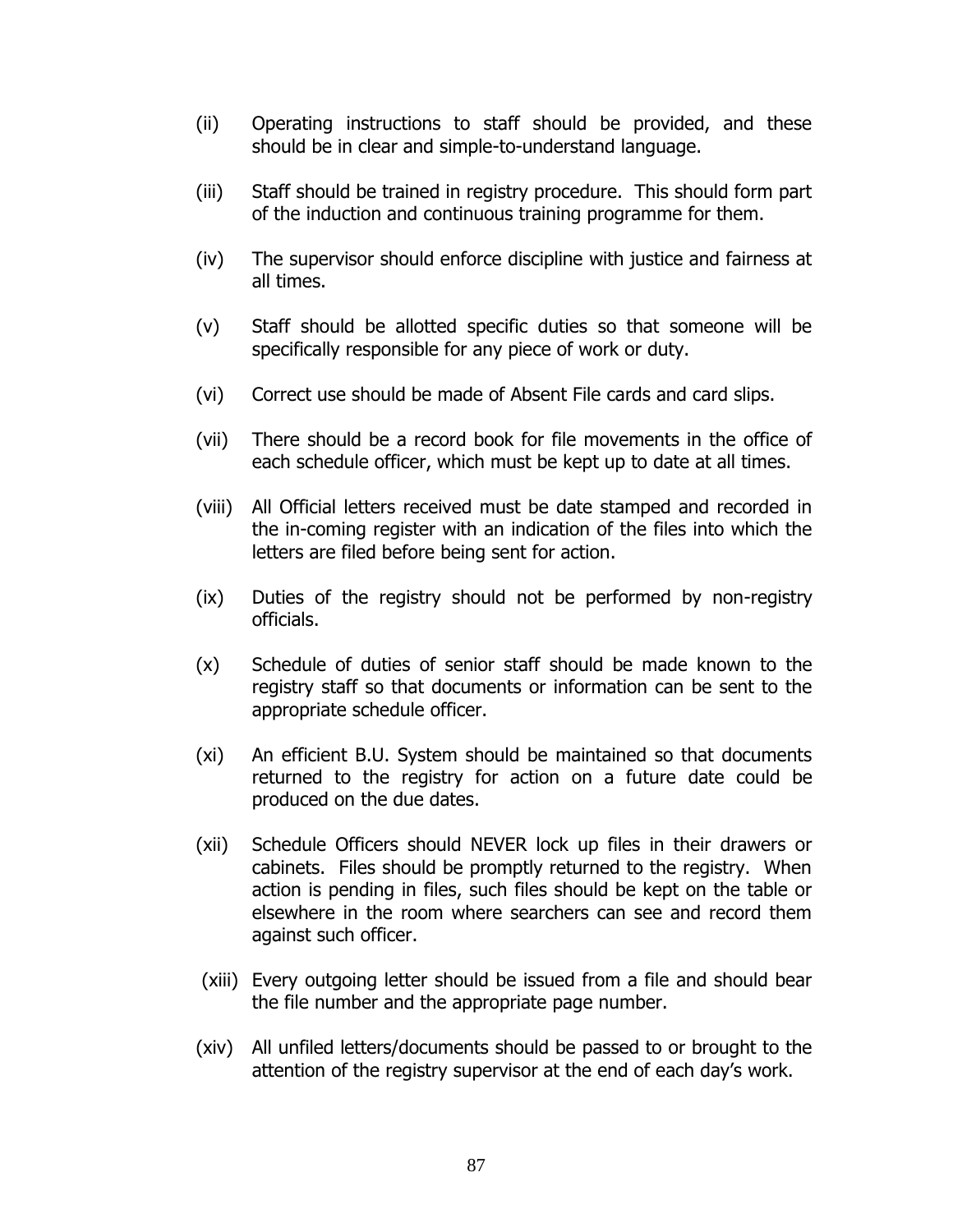- (xv) All files for 'put away' should be reviewed to avoid oversight of any uncompleted action.
- (xvi) Attention of the registry should be sought whenever there is need to change the scope of any file or transfer documents from such files.
- (xvii) All documents marked 'secret' or 'confidential' should be accorded that status.
- (xviii) Movements of non-registry staff should be closely monitored in the registry, and unnecessary visits should be highly discouraged.

#### **Filing**

10. Filing means the enclosing of letters and/or documents in a file to preserve them for future reference and for action to be taken on them. A file is a 4-page folder containing pages made up of letters (or other documents) received or copies of those despatched, minutes between officers, rulings, reports, etc. The object of the file is to bring together in one folder all letters, minutes, documents. etc. referring to a given subject so that they may be produced instantly when necessary. There are many types of filing systems in existence but ideally every good filing system should have the following features:

- i. The filing methods should be simple and easily understood by all the members of staff that need to operate them.
- ii. The system should be economical and cost effective in terms of overall outlay on space and equipment.
- iii. The arrangement should be compact i.e. it should not take up too much space.
- iv. The organisation of filing should be suitable to the entity and its operations.
- v. The system adopted must be elastic in its capacity for expansion and contraction.
- vi. The system should ensure adequate security for all the documents.
- vii. There should be a clear and comprehensive cross-reference system.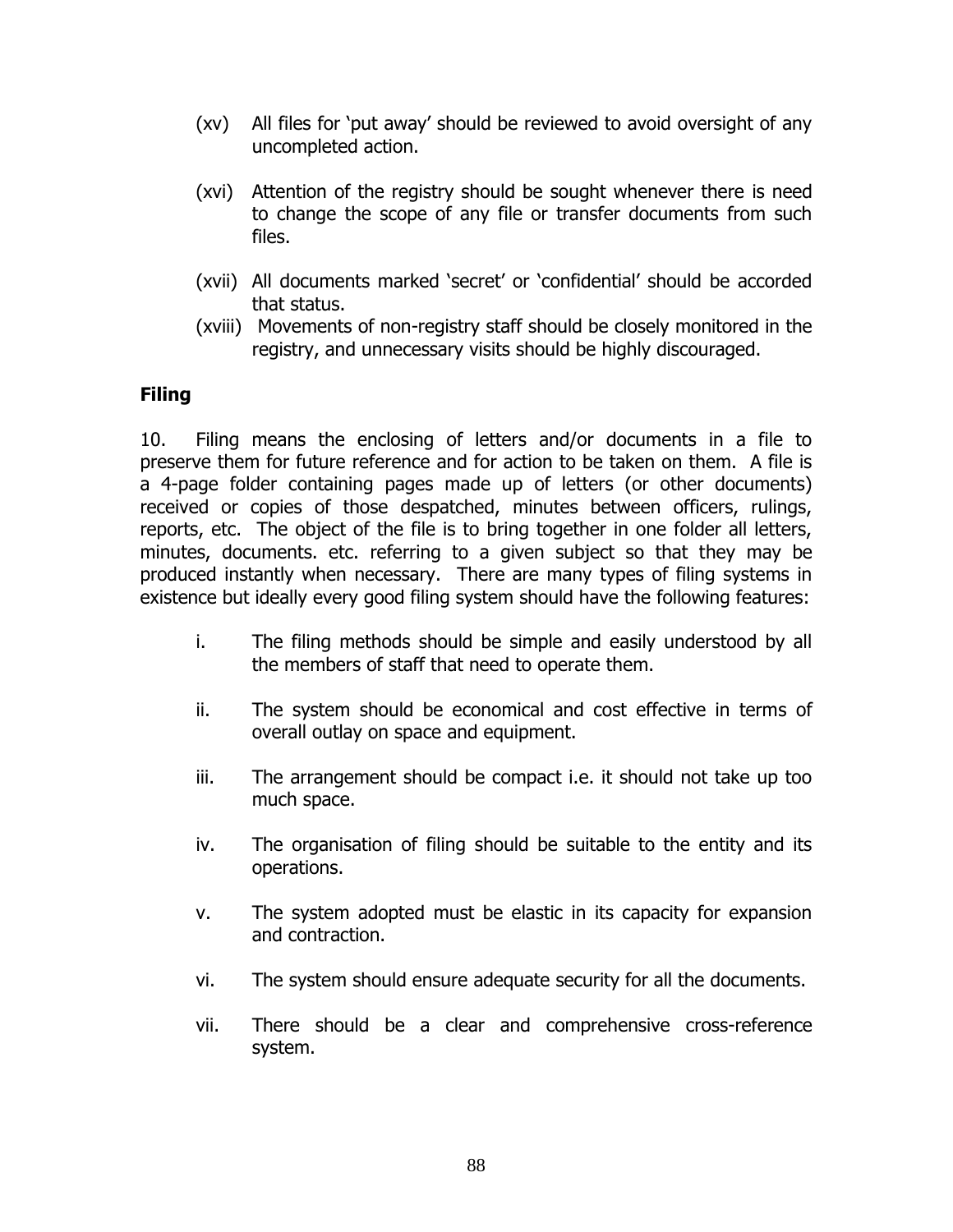11. The main system of filing in Government offices is the Book File system which is the method of filing whereby letters and minutes are all enclosed on the left-hand side-face to cover in chronological order and are numbered in the same fashion as a book. The file cover is usually a thick sheet of manila paper folded to form a jacket for enclosures. Various colours are used to identify different gradings, and entries are made on the Action Sheet at front cover to indicate the required circulation. There is also a section on (or inside) the front cover for recording the names and references of files connected with the same subject. Generally, there are good principles of filing. These include the following:

- (i) All papers relating to a particular individual or subject should be filed together.
- (ii) Only knowledgeable and authorized persons should carry out filing, the handling of files and their contents.
- (iii) Filing should be done daily as the need arises.
- (iv) Filing should be done neatly and methodically, ensuring that all enclosures and attachments to a correspondence are filed along with it.
- (v) Care must be taken to ensure that each correspondence is placed in the correct file.
- (vi) Files should not be allowed to become too bulky. Any volume of a file that contains between 100 and 110 pages should be closed and a new volume opened.
- (vii) Papers, once filed, should never be removed without a clear, conspicuous and due notation of such a removal.

### **Classification of Files**

- 12. The purpose and main essentials of file classifications are:
	- (i) the grouping of files under well-defined subject headings, or their identification by means of sectional symbols;
	- (ii) a catalogue of subjects contained in the group headings or sections;
	- (iii) a numerical index of all files which quotes their titles and subjects; and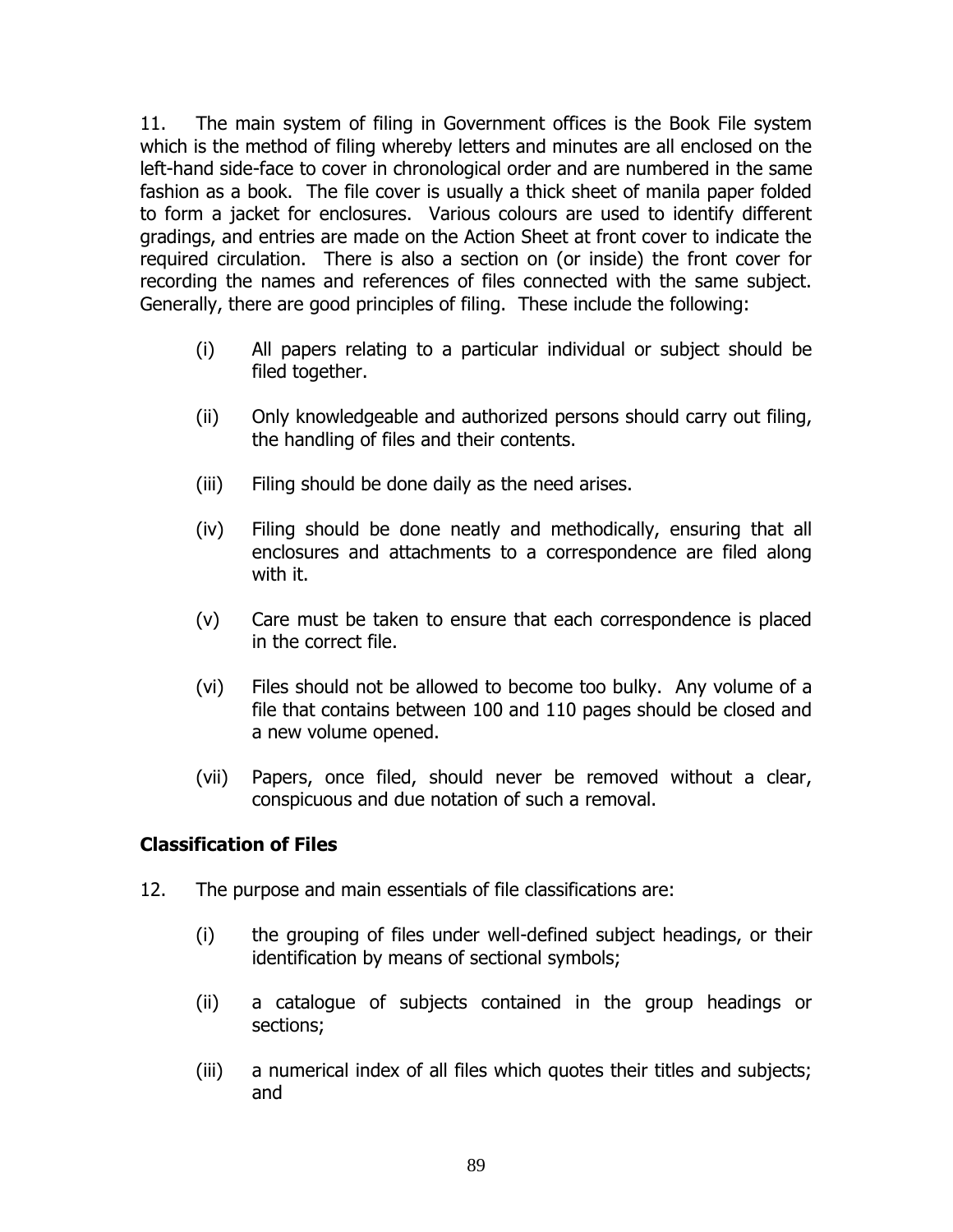(iv) an alphabetical index of all file titles or subjects which also quotes their file numbers.

The main causes of breakdowns in classification system are faulty interpretation of the subject matter of the document being classified and insufficient knowledge of, or reference to, the alphabetical subject index.

### **Classification Systems**

13. It is impossible to recommend a system of file classification for general use as the system adopted in an office must be designed to meeting the peculiar needs of that office. One of the following three systems may be adopted:

(i) Subject Classification System

The first three letters of the Section, Branch, Division, Department or group heading is used as a prefix to the file number.

(ii) Alphabetical Classification System

Every Section, Branch, Division, Department or group is allocated a letter of the alphabet which it uses as a prefix to the number.

#### (iii) Numerical Classification System

Blocks of numbers are allocated to each Section, Branch or group. If the block of numbers allocated to a group, branch or section is used up, then another unallocated block of numbers is allocated to such a group. No section, branch, division, department or group should use numbers belonging to another department, division, branch or section.

| Section, Branch,      | Subject             | Alphabetical   | Numerical      |
|-----------------------|---------------------|----------------|----------------|
| Division or           | Classification      | Classification | Classification |
| Department            |                     |                |                |
| Management            | MAN 1,              | A1, A2, etc    | $1 - 250$      |
|                       | MAN 2, etc          |                |                |
|                       |                     |                |                |
| Organization and      | <b>OE&amp;MS1</b>   | B1, B2         | 251-500        |
| <b>Establishments</b> | OE&MS <sub>2</sub>  |                |                |
|                       |                     |                |                |
| <b>Officer Cadres</b> | <b>OCP 1, OCP 2</b> | C1, C2         | 501-750        |
| Posting               |                     |                |                |

The following table shows the various systems of file classification: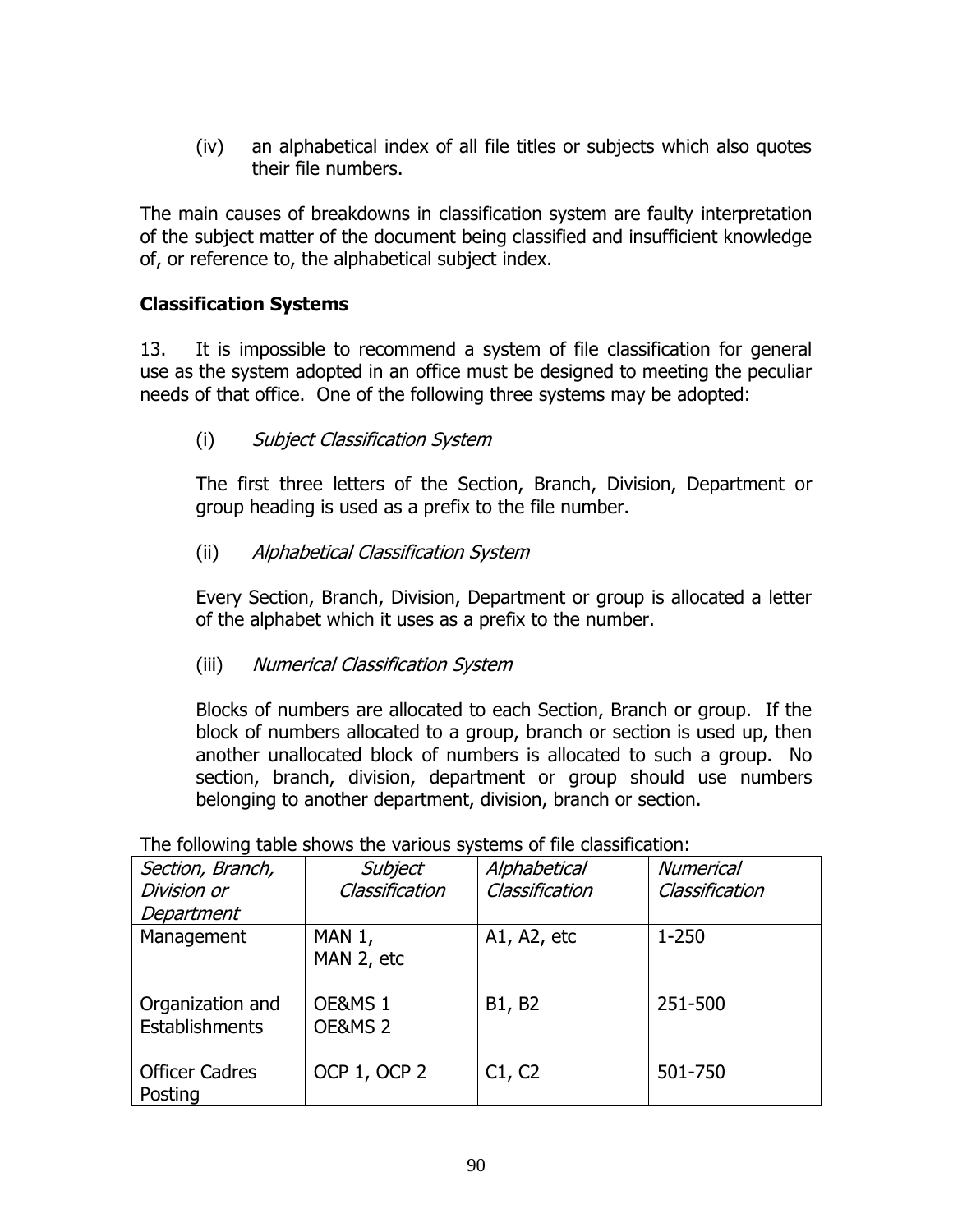| Pensions and<br>Gratuity | <b>PEN 1, PEN 2</b> | D <sub>1</sub> , D <sub>2</sub> | 751-1000  |
|--------------------------|---------------------|---------------------------------|-----------|
| Training                 | <b>TRG 1, TRG 2</b> | E1, E2                          | 1000-1250 |
| Personnel                | <b>PER 1, PER 2</b> | F <sub>1</sub> , F <sub>2</sub> | 1250-1500 |

**NOTE –** Each Section, Branch or group starts its file numbering from No. I prefixed by the group of letters representing the Sectional name or by a letter of alphabet allocated to the section. In the numerical classification system, each section, branch, division, department or group uses only the numbers allocated to it. However, all Ministries already have their own systems of classification of files, and all staff who are new to Ministries would, therefore, acquaint themselves as quickly as possible with the system of classification of files which is in use in their Ministry.

### **Titles**

14. Titles of files must never be changed unless such action is authorized by a Schedule Officer. When titles are changed all relevant "Absent File", transit, record and index cards must be clearly marked to reflect the alteration. When no existing file is suitable for the subject of a newly received letter, it is necessary to open a new file. The principle of filing is that there should not be more than one file on the same subject but there can be several volumes of it. When opening a new file, careful consideration must be given to the title of the file, and it should be brief but clearly descriptive of the subject matter of the file, endeavouring to make the first words of the title indicative of the subject, as this facilitates the alphabetical indexing. The papers put into files should be related as closely as possible so that no file deals with a range of subjects that is too wide. If this is not done a file will constantly be in action on several aspects of the subjects and will not be available when required. The clerk opening the new file records all the necessary information on the front cover and, when necessary, on the inside of it. He must also make 'absent file' or transit cards and send them to the Transit Clerk. New files may never be opened unless authorized by the Supervisor of the Registry, who will first consult Schedule Officers when he considers it necessary. Whenever a file cover becomes torn or defaced, a new one should be opened immediately by the appropriate Registry.

#### **Enclosures**

15. The enclosures in a file are secured by means of a tag, and the papers to be enclosed must be punch-holed so that the metal end of the tag can be passed through. The hole punched in papers should be made  $\frac{3}{4}$ " inwards and  $1$ "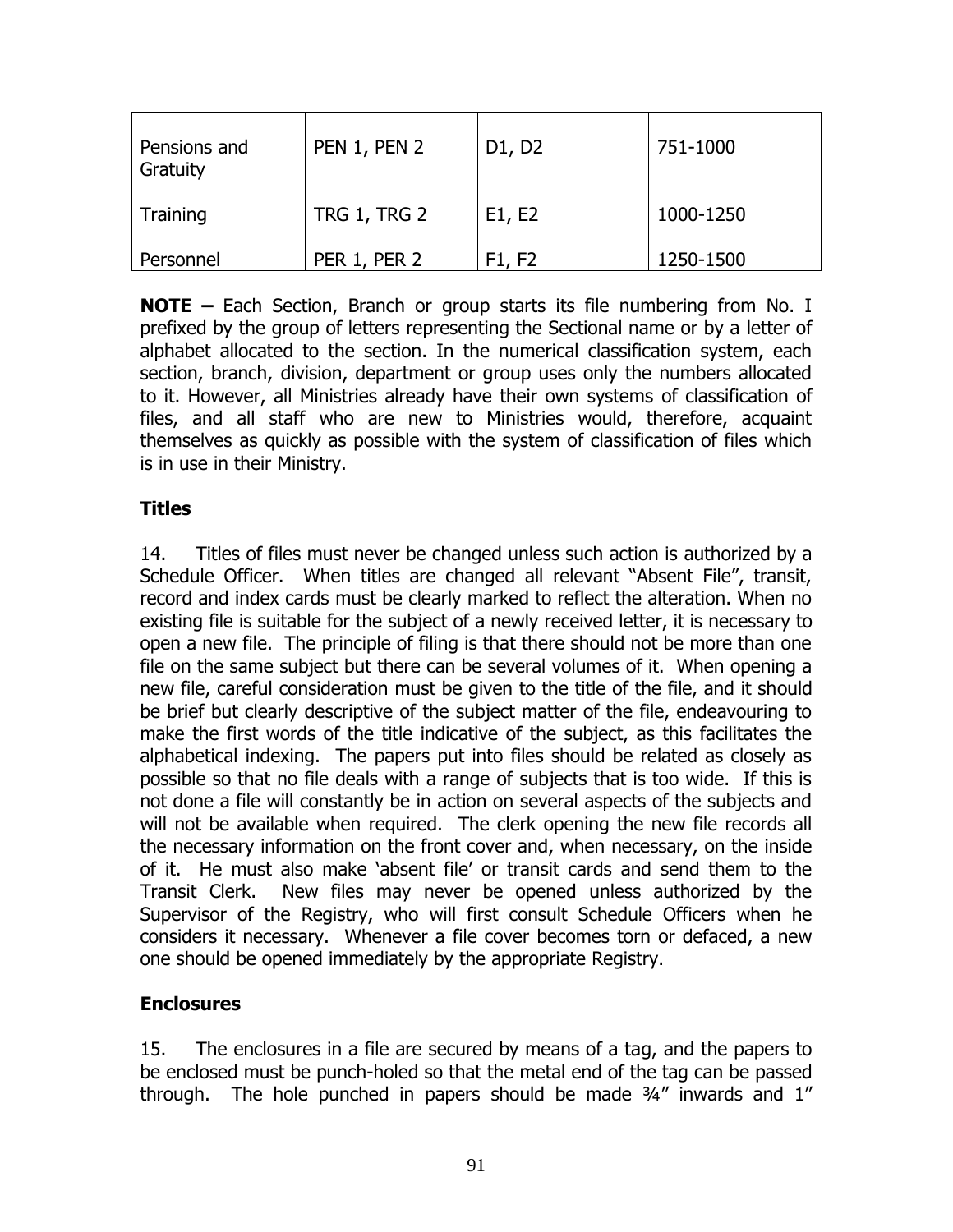downwards from the top left-hand corner if possible. Care must be taken, however, not to obliterate a reference or part of the text of a letter so that spacing may have to be slightly varied. The tag must never be pushed through the paper without first punching a hole and if papers are very thin, they should be reinforced (by sticking extra paper on the corner) before the holes are punched.

# **Pages**

16. Every page in a file with something written or typed on it must be numbered consecutively at the top corner nearest the outside edge. All papers, with the exception of attachments, must be numbered in red and attachments to letters must be numbered in blue. When two or more minutes or documents are on the same page, they can be differentiated by marking the second 'A", the third ‗B' and so on if desired. Where lengthy reports or pamphlets are enclosed in a file as a permanent record, the front cover of the document should show the number of pages covered by it, e.g. if a 20-page report on irrigation is to be inserted after page 20 in the file, the front cover of the report would be marked "21-40". Thick pamphlets and booklets may be placed in an envelope gummed inside the back cover of file if their inclusion as pages in the file would not be practicable, and they should usually remain there permanently.

17. Papers such as copies of correspondence, papers for perusal and return, etc. which are in the file purely for reference but which do not form part of the permanent records, should never be left loose in the file. For such documents, an envelope should also be gummed to the back cover of file and all loose documents kept therein. Such loose documents should be removed from the files immediately they have served their purpose and returned to the appropriate custodian.

18. As a general rule, no file should contain more than 100 pages. In some cases, however, a file becomes too bulky even with less than 100 pages. A new volume should, therefore, always be opened immediately the folder becomes strained or when it contains more than 100 pages. The best method of opening a new volume is to let the existing volume grow to 110 pages and then to extract the last ten pages into a new file cover. When this method is adopted, the action to be taken is to:

- (i) make up a new file cover identical with the existing file but writing, after its number, the letters "Vol. II";
- (ii) extract from the file to be closed the pages after page 100, and enclose them in the new cover;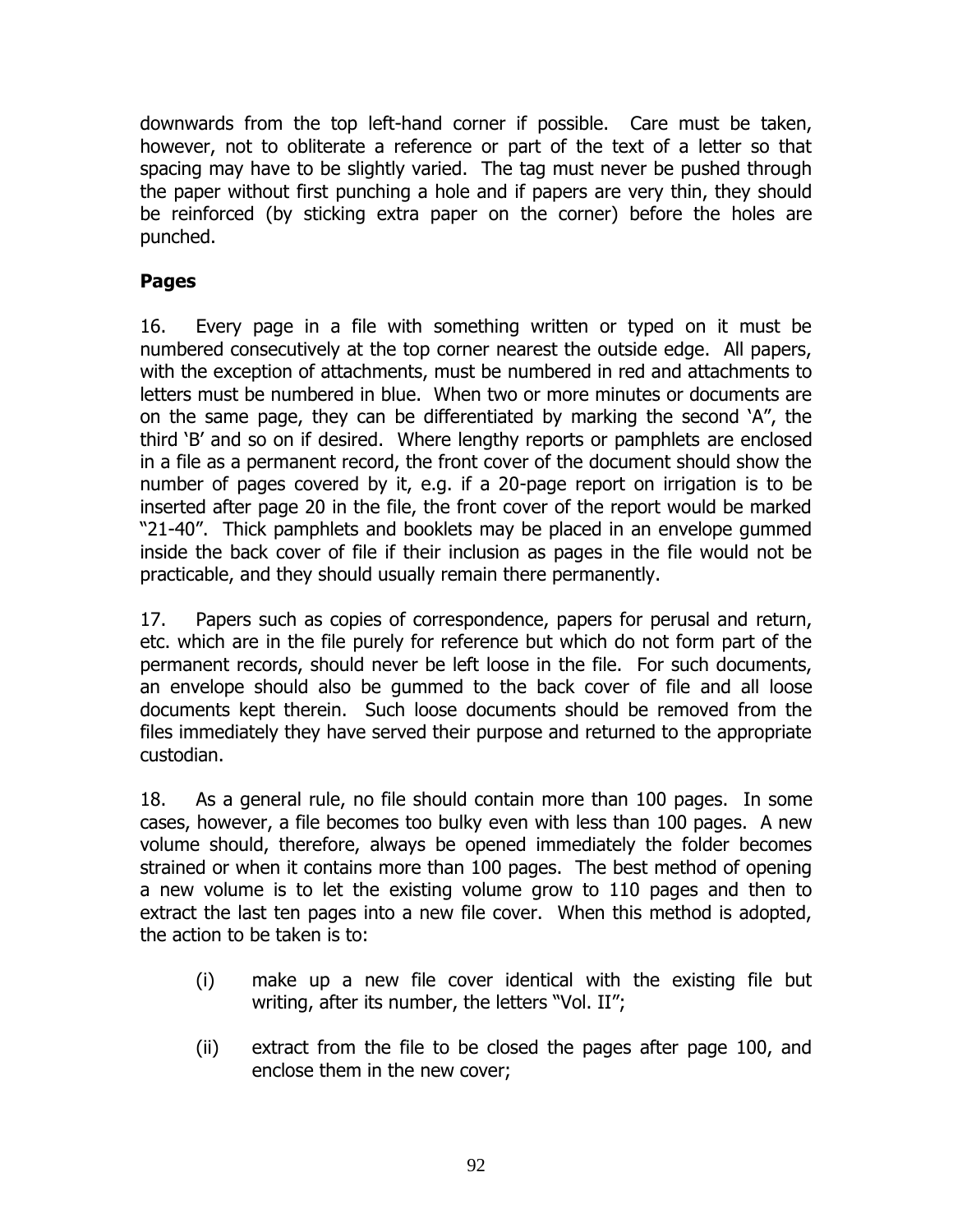- (iii) on the last page of the closed volume, write boldly "Volume Closed  $-$  see Volume II"; and
- $(iv)$  write on the last page in the closed file the letters "Volume I".

The 100-page limit should be treated with discretion however, and a particular document or course of action on a file should not be split up merely because the hundredth page has been reached. In such cases, the split may occur sooner or later than 100, whichever seems most appropriate. The procedure for splitting up of all subsequent volumes is similar except that new volumes are suitably numbered. Further volumes should continue with the page numbering from previous volumes. Whenever possible, new volumes should only be opened when the original or last file is not in action.

### **Cross References**

19. When reference is made in a letter to another document, which is either in the same file or in another, the number of the page, or the file and page where the document referred to can be found, should be indicated in red in the left-hand margin alongside the reference in the context of the letter. This is known as 'backward reference" and should be made for all references quoted in a letter. When the documents are in other files, those files should be attached. If the new letter enclosed is in reply to one which has been issued from the file, the letter being answered should be endorsed "see page ................. in red". This is known as a "forward reference". Forward and backward referencing together are known as "cross referencing".

# **Temporary Files**

20. A temporary file is opened when the main file is missing or it cannot be released because it is in action. When a file cannot be found or released within 24 hours of the receipt of a letter for which it is needed, the officer who will be required to deal with the letter should be consulted, and he will decide whether:

- (i) action can be taken in a temporary file;
- (ii) action may await the return of the file; or
- (ii) the file must be recovered from the Officer holding it.

On no account should a temporary file be opened without the knowledge and consent of the Schedule Officer concerned **nor should one ever be used for processing payment.**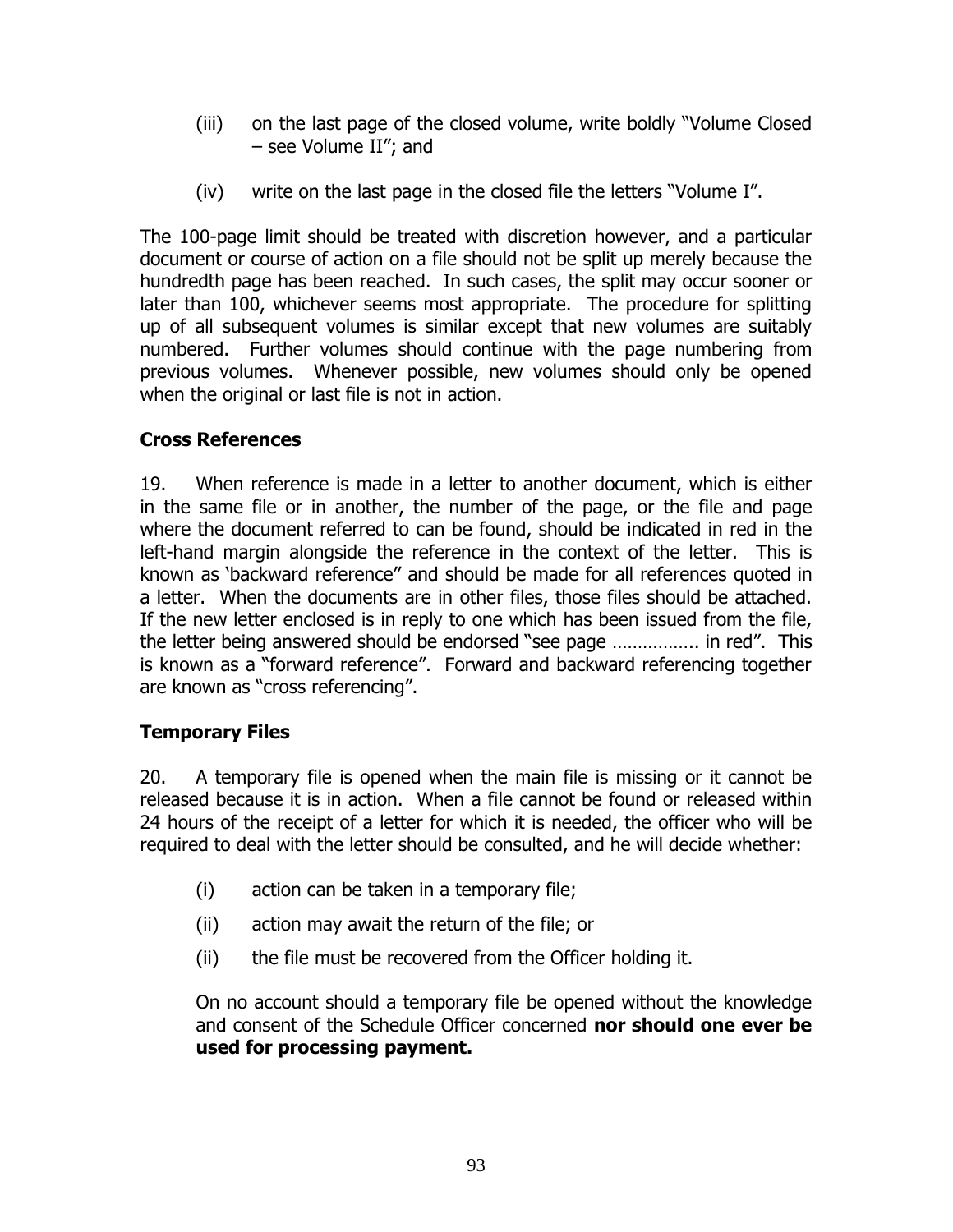21. When the Schedule Officer directs that a temporary file be opened, the Registry Clerk will make up a file cover identical in title and number to the main file but the reference  $\sqrt{T}$ . 1" is put after the number on the temporary file. Should a second temporary file be required for the same number at any time, it will be numbered lightly in delible lead-pencil and cross-referencing should be done in lead pencil so that these marks may be erased when it becomes necessary to merge it with the main file. A record must be made on the card for the main file of all temporary files opened by the Registry, and a periodical check must be carried out to ensure that they are merged as quickly as possible and that record cards are suitably amended.

22. Correspondence from a temporary file should be merged with the main file in chronological order, and all cross-referencing should be made at the time of merging. The merged papers may be given page numbers A, B, C, etc., if necessary, so that they can be accommodated in their proper places. If more than one temporary file is in existence, all should be merged in the /T. 1 file as soon as possible to facilitate eventual merging with the main file. In the absence of the main file, the temporary file, when not in action, should be kept in the normal place of the main file so that when the main file is returned, the temporary file is ready for merging. Once a file is deemed irrevocably lost, the temporary file should be marked on the top of the front cover "Duplicate-original missing", the "T" marking should be deleted, and the enclosures marked up and cross-referenced in red.

### **Sub-Files**

23. Sub-files of the main file are opened when the subject matter of a letter, although closely related, is divergent from the subject dealt with in the main file. For example, if there is a main file entitled "Board of Inquiry into Salary Scales" and this file is concerned with the Inquiry itself, it would be an unsuitable file in which to put correspondence dealing with the accommodation for Members of the Board. So a sub-file of the main file should be created.

24. A Sub-file should bear a title related to that of the main file but with the addition of the particular aspect dealt with in the sub-file. The main number must be the same as that of the file but with the addition of "...../S. 1". Or " ......../S.2", etc according to the number of sub-files opened. Sub-files, unlike temporary files, are permanent files and must be suitably indexed, with permanent record cards and "Absent file" or transit cards made for them.

### **Case Files**

25. Case files are opened for matters relating to the subject of a main file (such as scholarship awards or advertised vacancies), but they are purely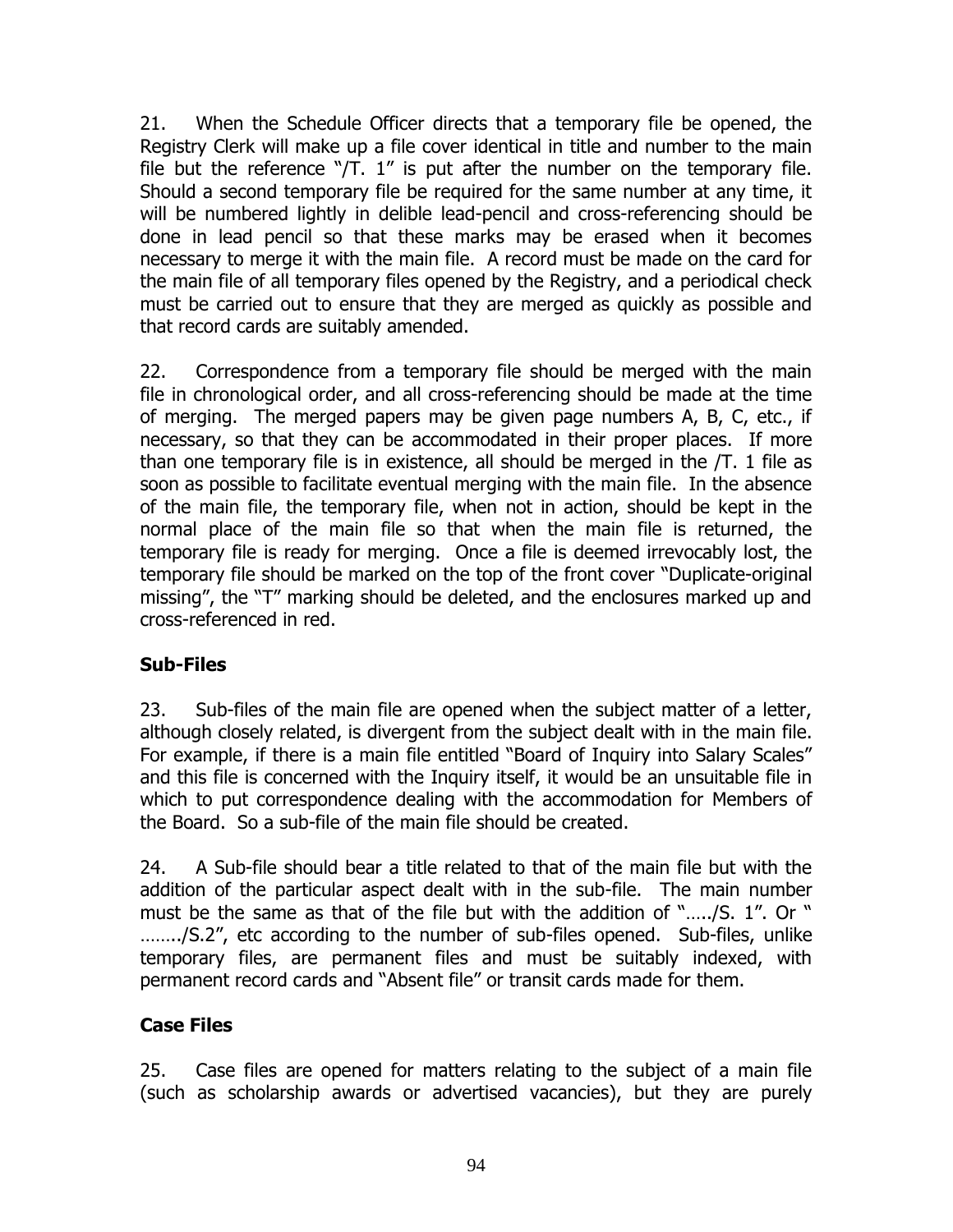ephemeral in nature as they are opened solely to accommodate applications from individuals and when the main exercise is completed, there is little purpose in retaining the case files permanently. For example:

| File No. |                          |                          |        | Subject                          |
|----------|--------------------------|--------------------------|--------|----------------------------------|
| 200      | $\overline{\phantom{0}}$ | $\overline{\phantom{0}}$ | $\sim$ | Scholarship Award for A.M.I.L.T. |
| 200/C.1  | $\overline{\phantom{a}}$ | $\overline{\phantom{0}}$ | $\sim$ | Application from A.B. Amadi      |
| 200/C.2  | $\overline{\phantom{a}}$ | $\overline{\phantom{0}}$ | $\sim$ | Application from Dauda Yakubu    |

Meanwhile, however, they must be treated as permanent and record cards must be made for them, as is done for sub-files. When action is completed on case files, they should be marked to be B/U in two years' time for destruction. When that time comes, they should be scrutinized by the relevant Schedule Officer and any important matter, principles or rulings, can be extracted to the main file. After this has been done, he should instruct that the files and all record cards related to them be destroyed, provided approval for such action has been obtained from the Director of National Archives.

### **Redisposition**

26. Periodically a suitable Executive Officer should be instructed to review all main files with a view to retiring appropriate ones from the filing cabinets. The files which are never likely to be required again but which may be of historic or other interests should be sent to the National Archives. Those rarely used but which might be required occasionally should be moved to a separate repository and those containing matters of very trivial and ephemeral nature – which, once action has been completed, will never be required again - can be destroyed two years after action was last taken therein, provided approval has been obtained from the Director of National Archives. All records and transit cards should clearly record any action taken along these lines.

### **Transfer of Papers**

27. When it is necessary to transfer correspondence from one file to another, a note should be made in the file accordingly, e.g. "Page 50 transferred to File No. 1234, page 20". Similarly, the document itself should be endorsed to show where it was originally located. The in-coming correspondence register, if kept, should also be amended. Sometimes, a letter is received which is relevant to more than one file. Whenever duplicate copies are not available, they must be made and marked at the top of the page "Original in File No........, page.....". The original should also be marked to show where duplicate copies have been filed. Each copy should be marked to show where action on each section has been taken, i.e. "Action on paragraph 2 taken in File No ...." Equally, it sometimes occurs that some part of a letter is relevant to another file. When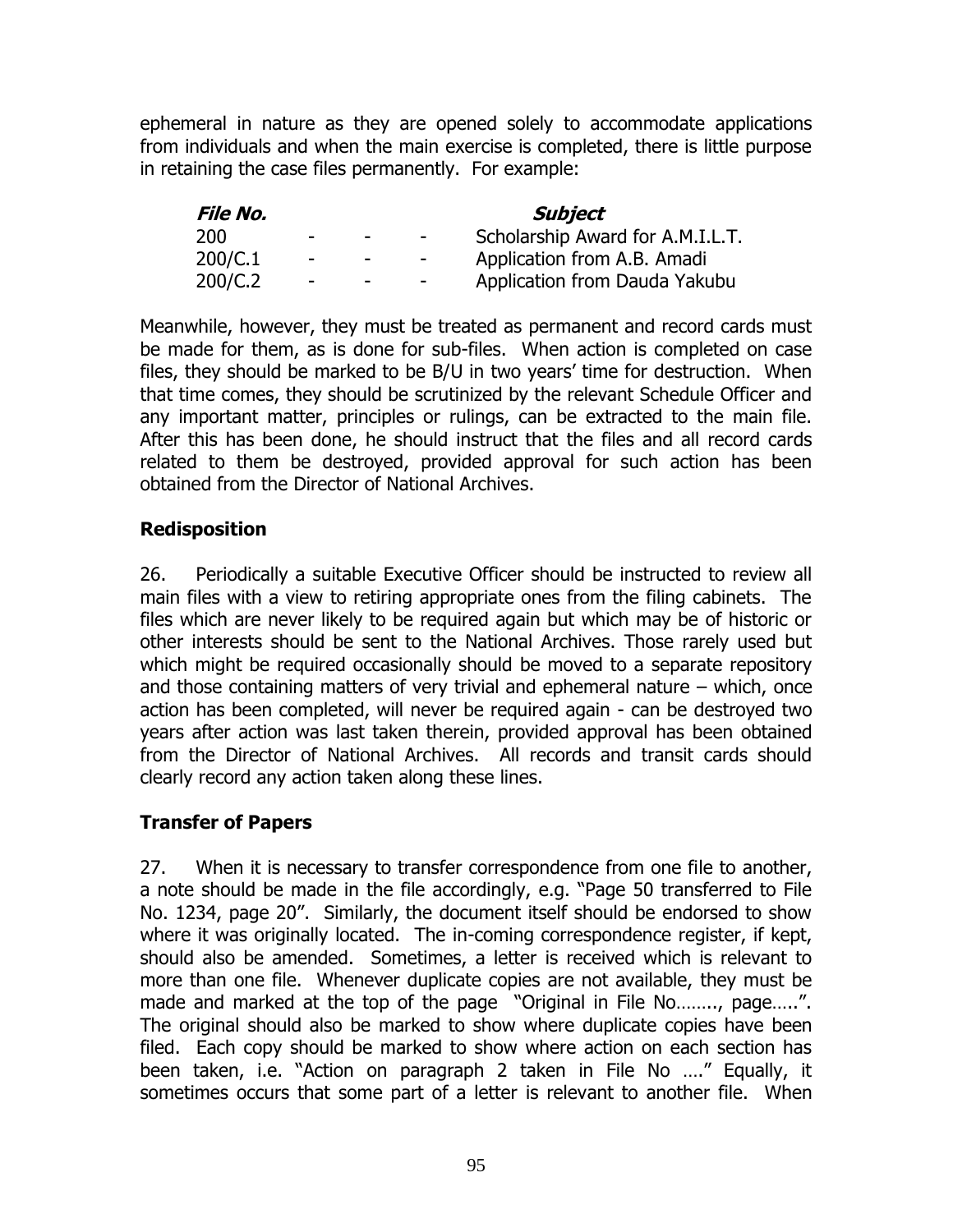this happens, the extract should be made on a fresh sheet of paper headed "Extract from page .... in File No. ...." The original should be endorsed against the section so extracted, i.e. "Extracted to page ..... in File No. ...." and action taken, using photocopying machines as this is more accurate and economical than reproductions made by secretaries.

### **Further Action**

- 28. A "Further Action" Slip must be affixed when:
	- (i) an enclosure on which action is still required is covered by a later enclosure; and
	- (iii) a file is removed from an Officer before his action on any document has been completed.

The Slip should be attached to the relevant papers to draw attention to the fact that action is still outstanding on them.

### **Bring-Up Procedure**

29. The term "B.U." on (date) is used in all Government Offices to indicate that the files so marked be re-submitted to the Schedule Officer concerned on the date indicated. Files are marked B.U. in the following instances:

- (i) a reply to an out-going letter is expected;
- (ii) a file should be submitted to an officer on his return from leave or tour;
- (iii) some information in a file should be produced on a specified date; or
- (iv) action will be necessary at a future date, e.g. the submission of a Report.

30. A directive regarding "B.U." should always be written and signed by the Officer dealing with the file on the last page of the file. His directive should always indicate why he needs the file e.g. 'B.U. 14/06/09 for reply to page 96,' or ‗B.U. 16/06/09 for annual report' or ‗B.U. for Mr. John Dauda to see page 51'. Where a vague 'B.U.' date is given, such as 'B.U. to Mr. John Dauda on his return from leave,' it is necessary for the Clerk responsible for "B.U." to know the approximate date of Mr. Dauda's resumption of duty and record the B.U for the date. Once the probable date of Mr Dauda's return is known, bring up the file in anticipation of this date. Under no circumstances should a vague 'B.U.' (that which is not indicative of the action necessary) marking be made on files. Such marking merely confuses reliefs when the substantive officer (the marker) has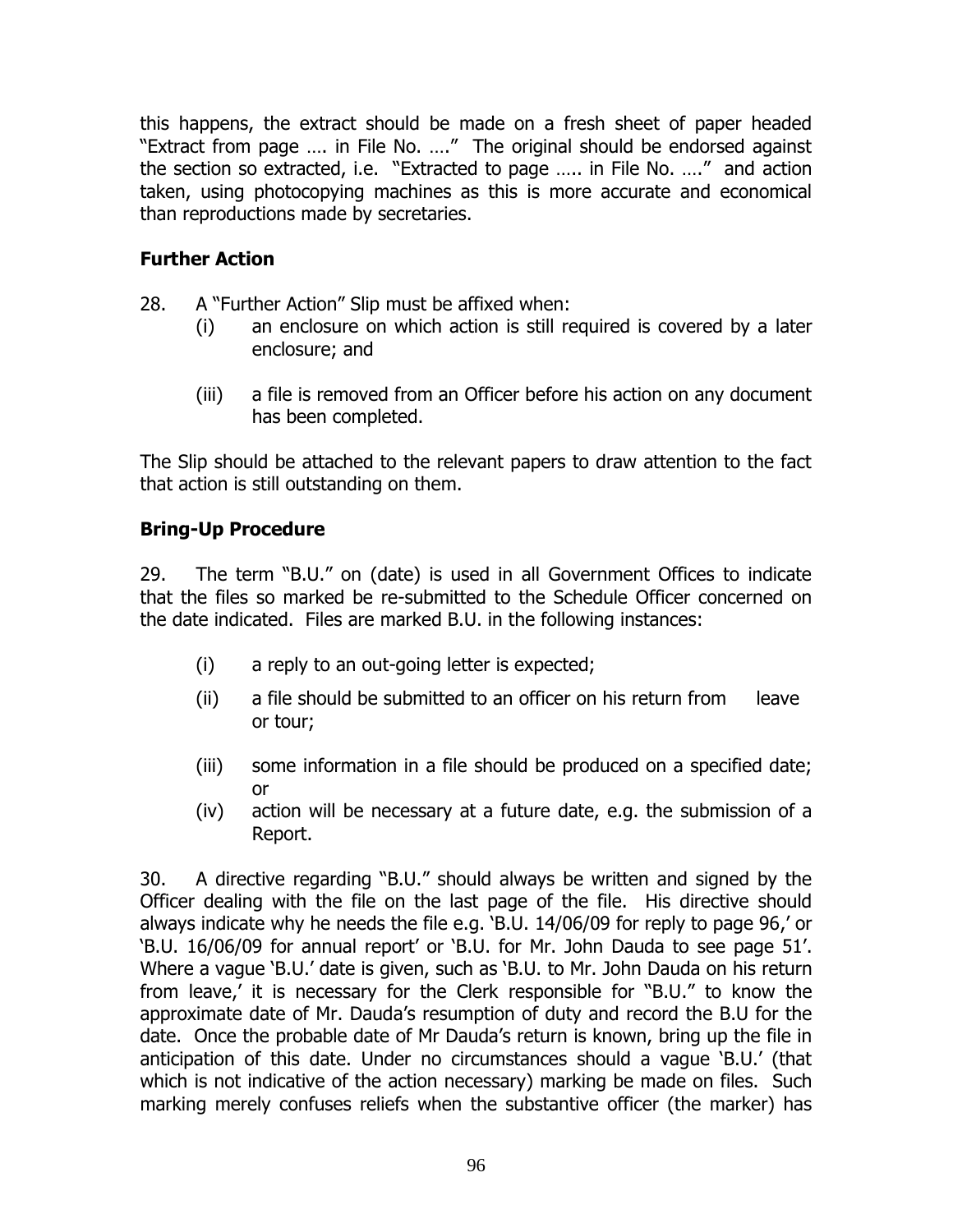been posted away from the department or is on a long leave, or perhaps has even left the Service. If the 'B.U.' marking is covered by subsequent papers before the 'B.U.' date matures, it should be transferred to the last page when the action on the papers has been completed and before the file is returned to the ‗B.U.' racks.

### **Bring-Up Systems**

- 31. The following are the most common B.U. systems:
	- (i) the Dip System;
	- (ii) the Diary System;
	- (iii) the Dip and Diary Systems; and
	- (iv) the Tickler Card System.

32. The Dip System consists of a set of pigeon-holes labeled in sequence from 1-31. The holes represent the days of the month and files marked B.U., instead of being returned to the 'P.A..' racks after necessary action has been completed, are put away in the 'B.U. dip in accordance with the days on which they are required, irrespective of the month.

| <u>Bring-Up Dip</u> |    |    |    |    |              |    |
|---------------------|----|----|----|----|--------------|----|
|                     | 2  | 3  | 4  | 5  | 6            |    |
| 8                   | 9  | 10 | 11 | 12 | 13           | 14 |
| 15                  | 16 | 17 | 18 | 19 | 20           | 21 |
| 22                  | 23 | 24 | 25 | 26 | 27           | 28 |
| 29                  | 30 | 31 |    |    | <b>SPARE</b> |    |
|                     |    |    |    |    |              |    |

**Bring-Up Dip**

Files marked 'B.U.' 28-06-09, 28-07-09 and 28-10-09 will be placed in pigeonhole N. 28. Some large departments may even have dip for each day of the year while others may group so many days in one dip. Each morning the Clerk responsible for 'B.U.' goes to the pigeon-hole for that day. He sorts out the files for that day and submits them after marking out the transit cards for the respective files. Should a file be removed from the 'B.U.' racks for any action before the B.U. date matures, a thick paper card bearing the number of the file and its whereabout must be inserted in the pigeon-hole in its stead.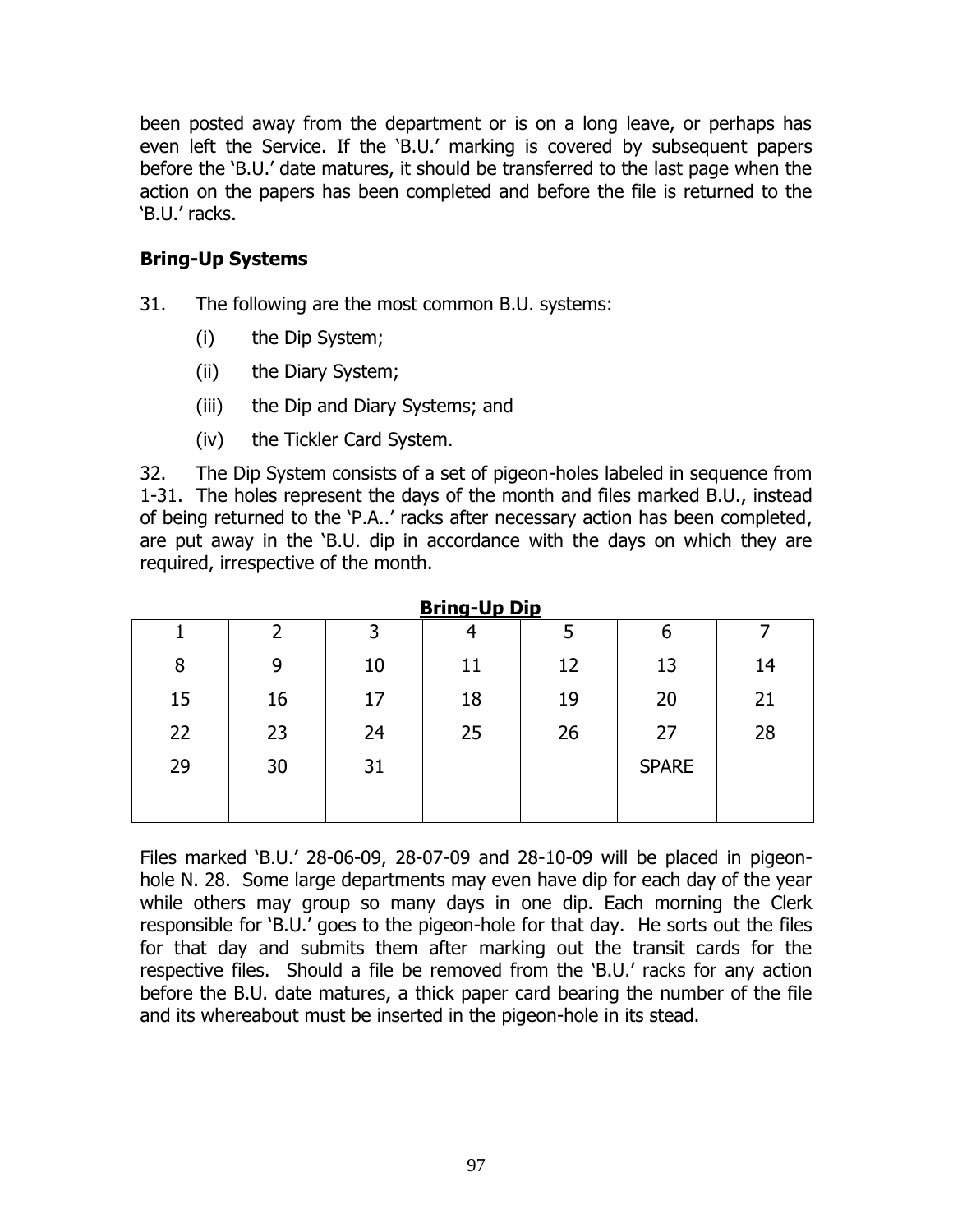### **The Diary System**

33. This system uses a diary for the recording of B.U. files. Each file marked B.U. is entered in the diary under the date on which it is required to be submitted. The details to be recorded are the following:

- (i) the number of the file;
- (ii) the page number on which the B.U. entry appears in the  $\frac{f}{f}$  file; and
- (iv) the name or designation or the person or section to which the file is to be submitted.

No special rack is kept for 'B.U.' file under the Diary System. All files are returned to their numerical position in the 'P.A.' racks. Each morning, the Clerk in charge of the diary removes from racks all the files appearing in his diary for that day. He then marks them out in the transit record and crosses the entry through in the diary. Some departments require the B.U. Clerk to present his diary to his Supervisor for endorsement when all the 'B.U.' files have been produced and submitted for onward transmission to Schedule Officers. Those files which are not available in the racks must be looked for and produced, if possible. All outstanding entries must be brought forward weekly to ensure that they are not overlooked. No entries should ever be made for Sundays. The space for Sunday in the diary should be used for carry-forward entries. A carry-forward entry should be identical to the original entry, but it should also show the date of the original B.U. A constant check should be kept on outstanding entries. They should be cleared as quickly as possible. Schedule Officers must be informed of the entries carried forward.

# **The Dip and Diary System**

34. This is a combination of the first two systems described above. It ensures greater precaution against omissions. The diary is used to record the 'B.U.' and a B.U. dip to store the files; one is used in conjunction with the other. Another advantage of the Dip and Diary System, over the Dip System alone, is that it saves the trouble of bringing all files to the table of the B.U. Clerk and checking through every file to determine which of them are due for the month. With the Diary System combined with the Dip System, the number of the files for a particular day is known, and only those files are brought out from the dip, thereby saving time and energy.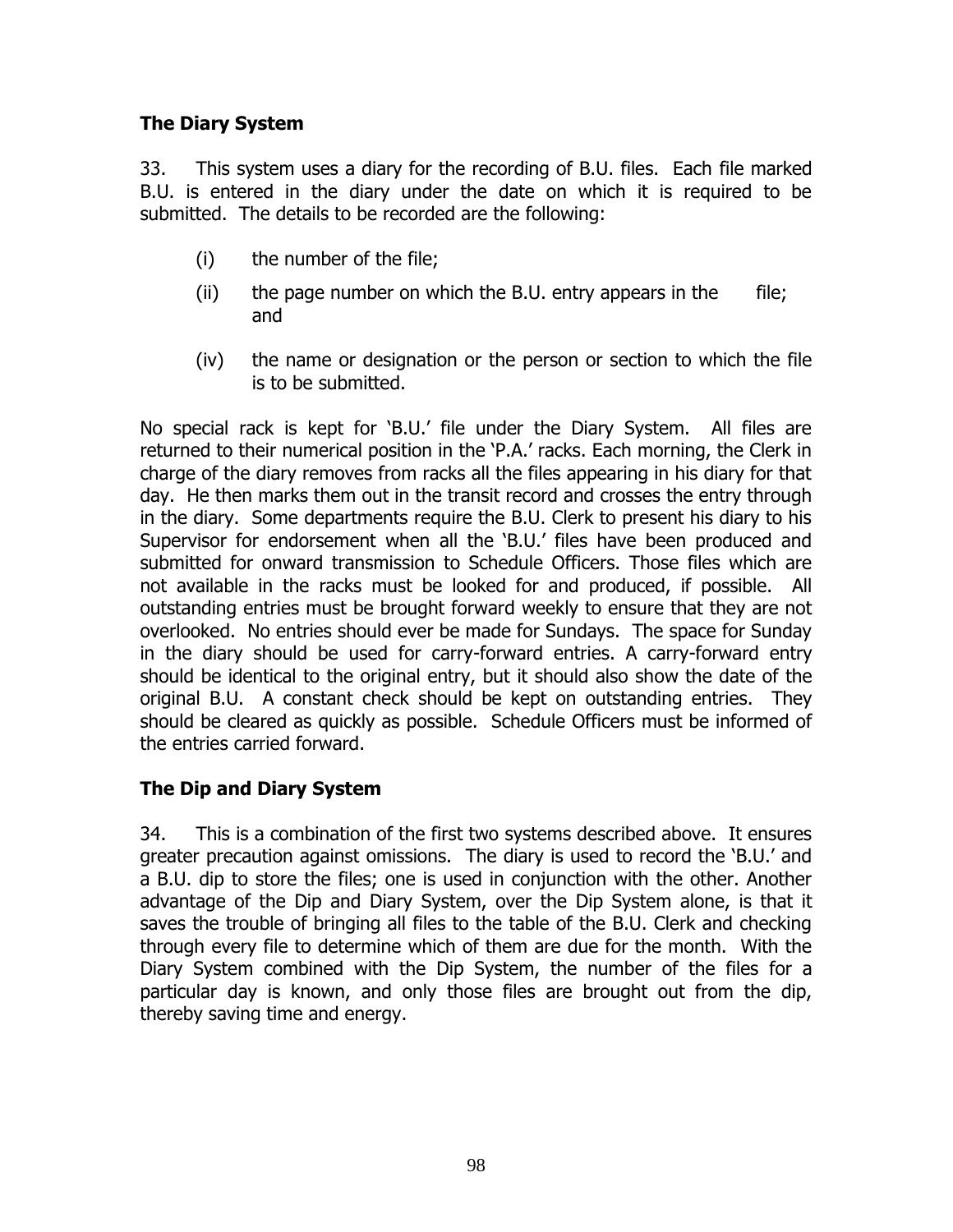### **The Tickler Card System**

35. The ‗Tickler' is a box or drawer in which are placed twelve guide cards, one of each bears on the 'tab' the name of a month. Behind each guide card are put 31 cards numbered in sequence representing the days of the month. Thus the first card in the box is the guide for January followed by a card number 1 which represents  $1<sup>st</sup>$  January. The sequence is maintained until the last card which represents the  $31<sup>st</sup>$  of December is reached. The numbers of files for 'B.U.' are endorsed on the card which represents the dates on which they are to be submitted. The files are then stored in the 'P.A.' racks. Each morning the ‗Tickler' is examined by the Clerk responsible, and the files appearing on the card for that day are obtained from the racks, and the entries on the card for them are deleted. Each card should be placed in the last position in the box as dealt with. In this way the card for attention each morning will always be the first in the box. A well-operated tickler card system has the following two major advantages:

- (i) Buying yearly diaries is avoided; thus, money is saved.
- (ii) It serves as a good calendar.

### **Submission of Files**

36. Transit Records – Under the four systems of 'B.U.', the transit card/absent file card for the file should be endorsed to the effect that the file is for B.U. before the file is stored away.

Submission of 'B.U.' Files – Each file submitted for 'B.U.' should be flagged with the 'B.U.' slip. Where it is not in use, the file should be minuted to the person or branch concerned as follows: "B.U. as directed on page ...." The writer of the minute should sign his name in full and date his minute.

*Bundles of Files* – Where a file 'B.U.' has other files attached, the bundle should, under the 'DIP' or 'Combined Dip and Diary' Systems, be kept together in the B.U. rack and the transit cards of the other files noted accordingly. However, under the Diary and Tickler Card Systems, the bundle should be broken up and each file returned to its correct place in the ‗P.A.' racks; the Diary and Tickler Card should, in that instance, show the files which were with the file for 'B.U.', so that all the files can be brought together again before the file for 'B.U.' is submitted.

### **Disposal of Files**

37. The term 'P.A.' or Put Away, is used in the Civil Service to indicate any files which should be stored away in the file racks (or file cabinets) as there is no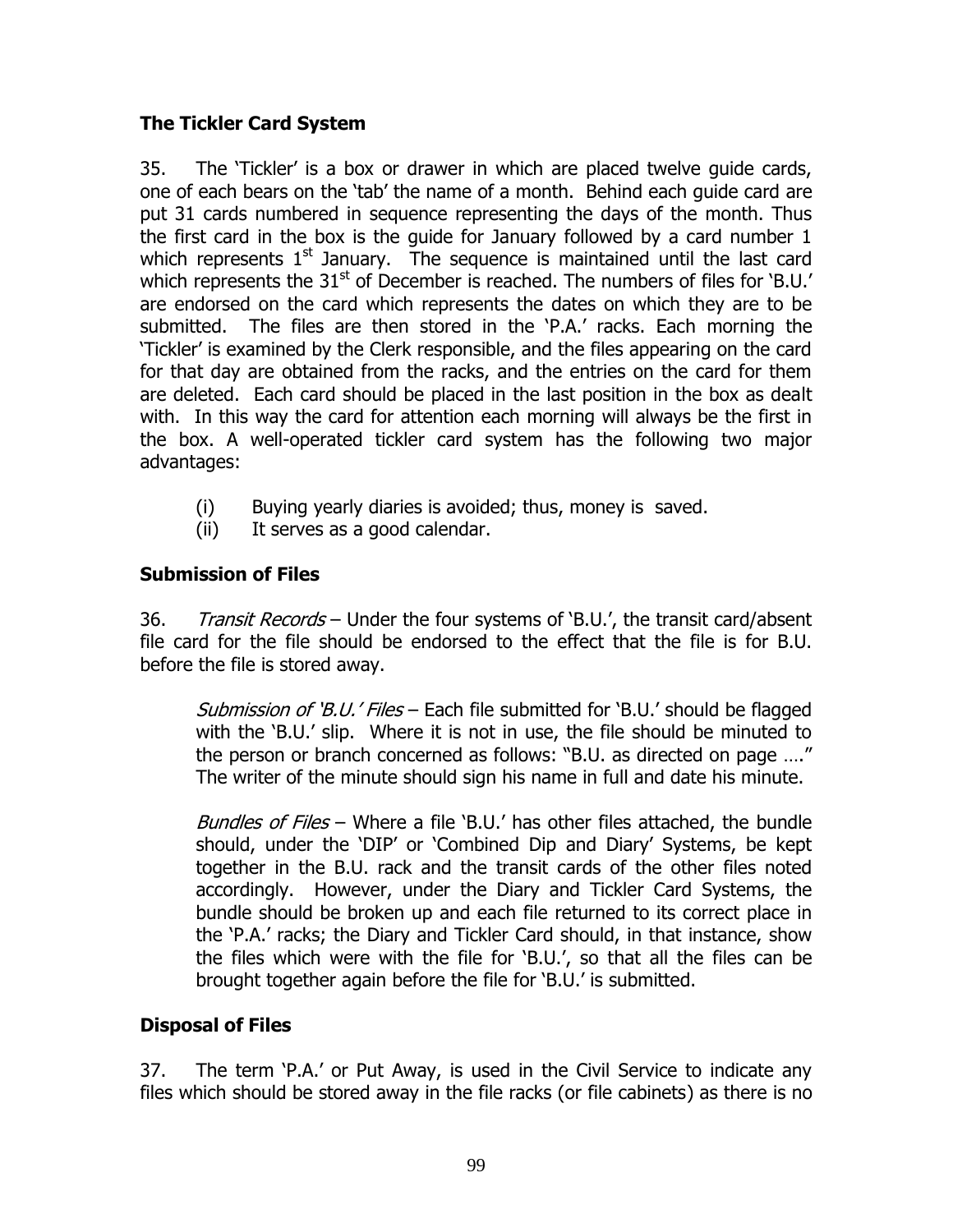further action necessary in them. Storage racks are, therefore, referred to as ‗P.A.' racks. The greatest care should always be taken in putting away files so that they are placed in their correct numerical or alphabetical order. Files put away carelessly in the racks may be temporarily lost. Even if a file has been marked 'P.A.', it should not be returned to the racks immediately. Instead, a Review Clerk or other appropriate registry staff should examine the various enclosures to see if there is any outstanding action. Where some action is still pending, the files should be sent to the appropriate Schedule Officer for necessary action instead of putting them away, as directed, by another Schedule Officer. One method of ensuring that no action is outstanding in a file marked ‗P.A.' is to return to the previous ‗P.A.' marking; go carefully over all subsequent minutes and correspondence to discover whether further action is necessary. In the absence of any further action, the file should be returned to the rack.

38. Whenever a file, previously in circulation for action, is returned to the registry with other files attached, the bundle of files should be broken up and each one scrutinized for outstanding action before it is returned to its appropriate numerical/alphabetical place in the rack. On no account should a bundle of files be put away in the 'P.A.' racks. Files should not normally be marked 'P.A.' by any Officer below the rank of an Assistant Executive Officer. It is essential that when a Schedule Officer is disposing of a file, his disposal instructions do not overlook the need for further action to be taken on the contents of earlier pages in the same file. Files marked P.A. should not be allowed to accumulate to such an extent that returning them to the racks becomes a whole morning's work. It is better to put away 12 files at a time five times in one day than to have 60 files together.

### **Storage of File**

39. There has been reference to the Book File System. This System or any other used should ensure the following advantages:

- (i) that documents are stored in suitable equipment;
- (ii) that documents are so located that they are easily accessible for action;
- (iii) that extraction and insertion of documents are possible; and
- (iv) that the filing system is adaptable to changing needs.

40. The storage of files is extremely important. There are many commercial products in the market for this purpose. Many offices avoid buying expensive file holders like the Roneo Lateral Filing cabinet with pockets by using wooden or metal file racks which contain several shelves or pigeon-holes for storing files. Every pigeon-hole in a rack is numbered to show the files which are (or may be)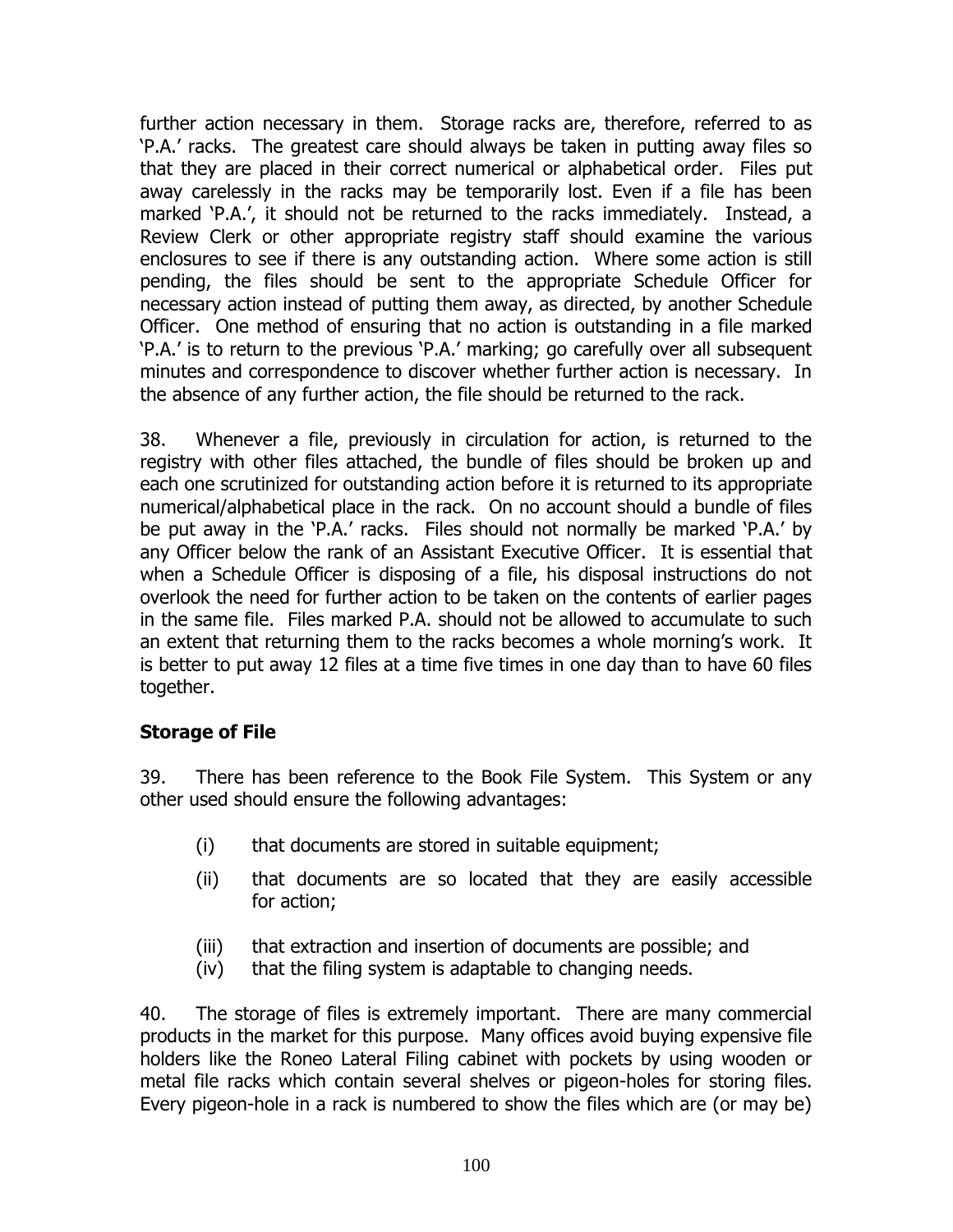placed therein. Pigeon-holes should be so allocated that sufficient space is reserved for more files in due course. The type of equipment for storing files may be determined by the following factors:

- (i) the nature of the documents to be filed, e.g. their bulk and size;
- (ii) the storage space available;
- (iii) the volume of documents which will be filed;
- (iv) how frequently stored files may be referred to again;
- (v) the need for special protection against fire and theft; and
- (vi) allowance for further expansion.

### **Indexing and Records**

#### Functions and Types of Index

41. An index may be defined as an alphabetical list of subjects discussed in a book or file, showing the page or pages where each subject is dealt with or mentioned. In a Government office, an index is a list of file titles or subjects, showing the numbers of files dealing with various subjects. The purpose of an index is to make the identification of files easy. In a small office, some kind of index of files is necessary; in a large office dealing with vast correspondence, it is vital. The ease with which the correct file can be identified and located depends on the efficiency of the office. There are many different types of indexes in commercial use but the type mainly used in Government offices is a card index which consists of a single drawer of a cabinet of drawers in which cards, set on edge, are arranged in alphabetical or numerical order. There are various sizes of cards but those measuring  $8''$  x  $5''$  and  $6''$  x  $4''$  are chiefly used. Guide cards showing either an alphabet or number of group classification, help Clerks to find the section of the index they need.

42. The five types of card index which are generally used in Government offices are the following:

- (i) the personal file index; (ii) the subject index;
- (iii) the nominal index;  $\overline{\phantom{a}}$  }Alphabetical Indexes
- 
- $(iv)$  the numerical index; and
- (v) the transit index (or Absent File Card).}

The first three types of card index are always maintained in a simple alphabetical order. They are sometimes known as alphabetical indexes. The fourth and fifth card indexes above are maintained in numerical order.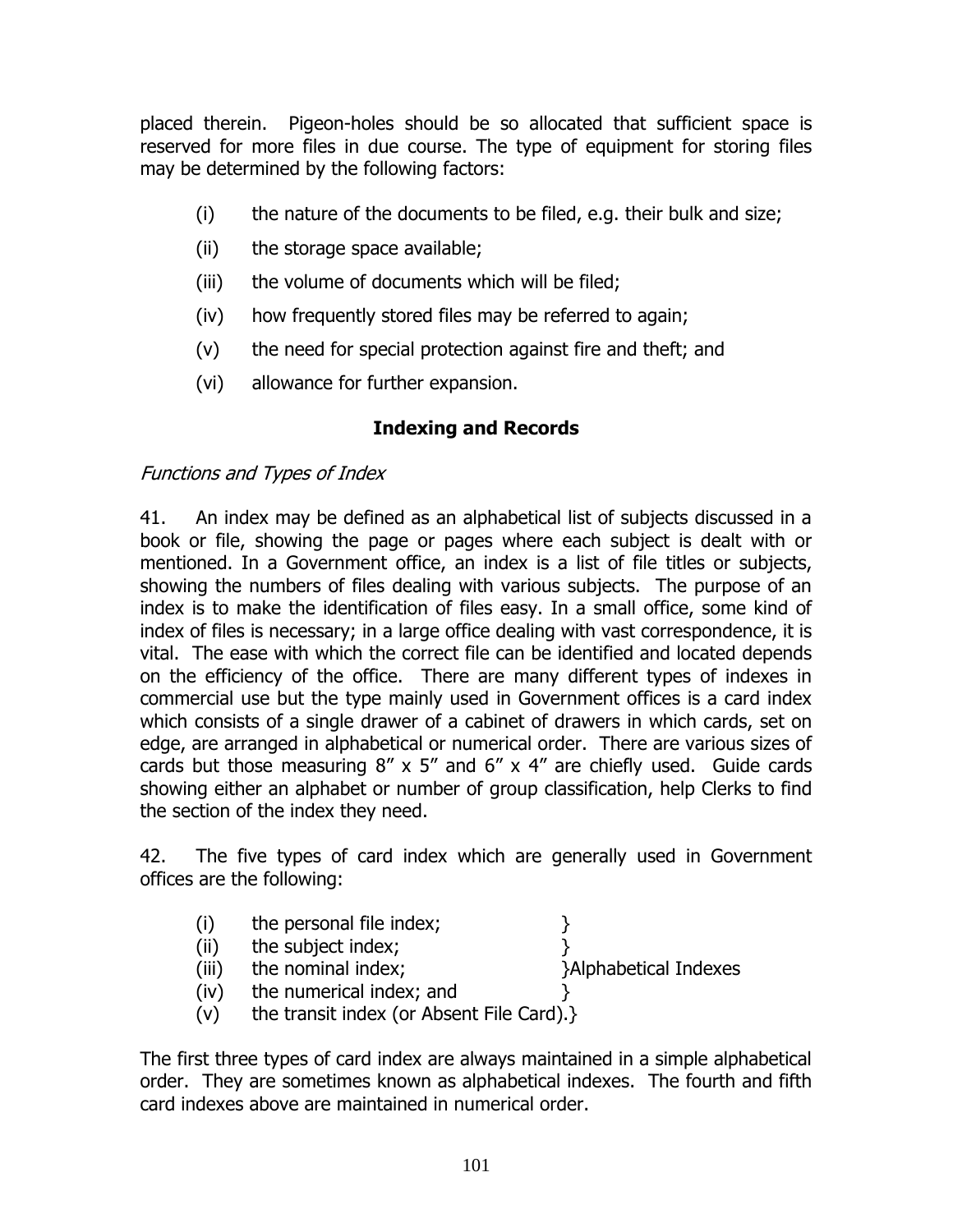### Personnel File Index

43. The personal file index is an index of the files of all officers employed in an office or entire Service. Under this system, one card for one person, kept in strict alphabetical order, is the rule. Each card shows the employee's name, his grade, department and file number. Additional information may be added if necessary. Hyphenated names in the index should be shown under the second part of the surname, e.g. "T. S. Smith-Jones", should be indexed under "Jones, T.S. Smith", and not "Smith-Jones, T.S". Where a name includes a title, such as Alhaji, the title should be regarded as part of the officer's name for the purpose of indexing, e.g. Alhaji Audu Kano should be indexed as "Kano, Alhaji Audu".

### Subject File Index

44. The above index is for all matters and subjects not relating to personal files. It is based on the principle of selecting from the title or subject, the key word and indexing the subjects under that key word, in alphabetical order. In addition, subsidiary cards, placed in their appropriate alphabetical order as cross references, are inserted in the index for each secondary key word, e.g. a file entitled "Mental Condition of Persons charged with Serious Crimes" may be indexed under 'Mental' which is the key word in the subject; subsidiary cards could be placed under 'Persons' and 'Crimes'. In some offices, cards used for cross references do not bear the number of the file; they merely refer the searcher back to the main card, e.g. Crimes: Mental Condition of Persons Charged with Serious Crimes see "Mental". Although this is a very good system, it naturally takes a little longer to quote a reference number if the searcher is referred from a cross reference to a main card. Therefore, it is better for all cards to bear the reference number.

### Nominal Index

45. A nominal index, which is subsidiary to personal and subject indexes, is a further aid to facilitate efficiency in locating files. A nominal index consists of cards, again in alphabetical order, for the names of persons, departments, organizations, etc. that have connection with matters dealt with in the files indexed in either the personal or subject matter. For example, Messrs Ayo and Okeke write to protest against the harsh treatment which their client, Mr. S. O. Smith, is receiving in prison while awaiting trial for attempted murder. They maintain that their client is of unsound mind and should, therefore, be detained in hospital or be allowed to receive treatment for his condition while in prison. This subject is dealt with in the file, "Mental Condition of Persons Charged with Serious Crimes". At a later date, they return to the charge and forward a medical report on their client's past history of lunacy. But, unfortunately, they are vague in their reference to previous correspondence, and it is not clear that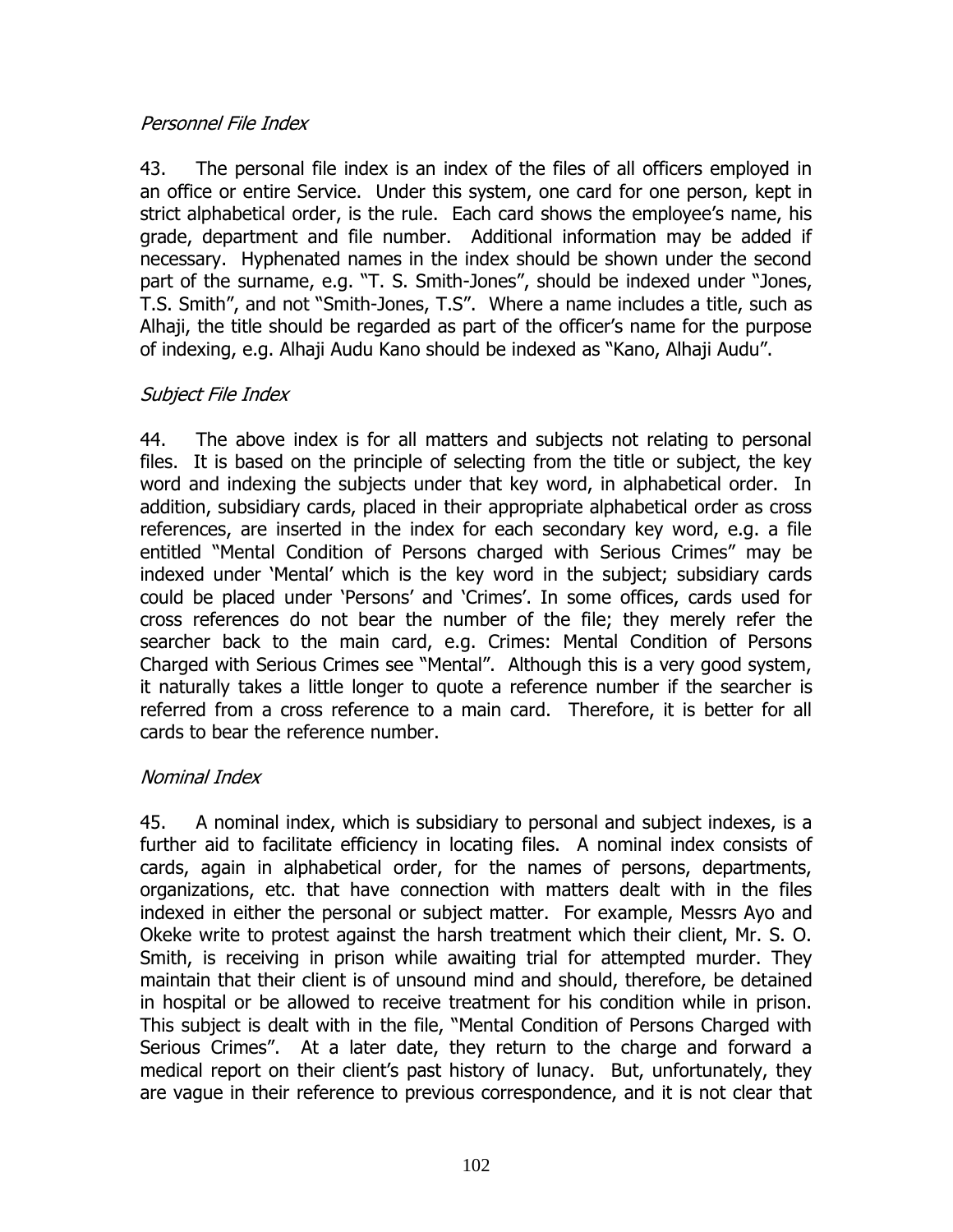their client is involved in a police case. In this case, it would be highly unlikely that the registry would be able to trace the papers. However, by inserting in the nominal index (when the first correspondence was received), cards under "Ayo", "Okeke" and "Smith, S. O.", each bearing a reference to the file number, it would be possible for the registry to trace the file more quickly.

### Numerical Index

46. The numerical index is a record in numerical order of all files opened in a file series. Each card bears the number and the subject of the file. When opening a new file, the numerical index must be consulted to find the next unallocated number in the series. Its primary object is to determine the subject or title of a file referred to in correspondence by number only. Numerical indexes may be maintained in loose-leaf ledgers or bound-ledgers.

#### Precedent Index

47. It is essential for important decisions to be noted for use as precedents in similar cases which may arise in future. For this purpose, a precedents index is made. The consulting of precedents is of great assistance in any Government office, and it is the duty of Schedule Officers to draw the attention of Registry staff to any papers likely to be of value as precedents or containing rulings or decisions of general interest. Schedule Officers should also make their own records of precedents. For this purpose, alphabetically divided address books are very suitable. Precedents records should be maintained by every Registry on index cards which should be filed in alphabetical order of the subject matter of the 'precedent to be recorded'. The card should show the page number of a file containing a precedent.

#### General

48. Successful indexing, whatever the form of index adopted, should be carefully thought out and intelligently applied. Searching for a reference in an index mainly calls for a good knowledge of its method. It must not become a matter of memorizing on the part of the indexer as this leads to too little cross referencing and makes the index unintelligible to a new-comer. When making entries in an index, the indexer must put himself in the place of someone who may be required to consult the index. He should use the most appropriate key word and as many secondary words as occur to him. The use of the words ‗General', ‗Miscellaneous' and ‗Routine' should be avoided when giving a new file a title and when indexing.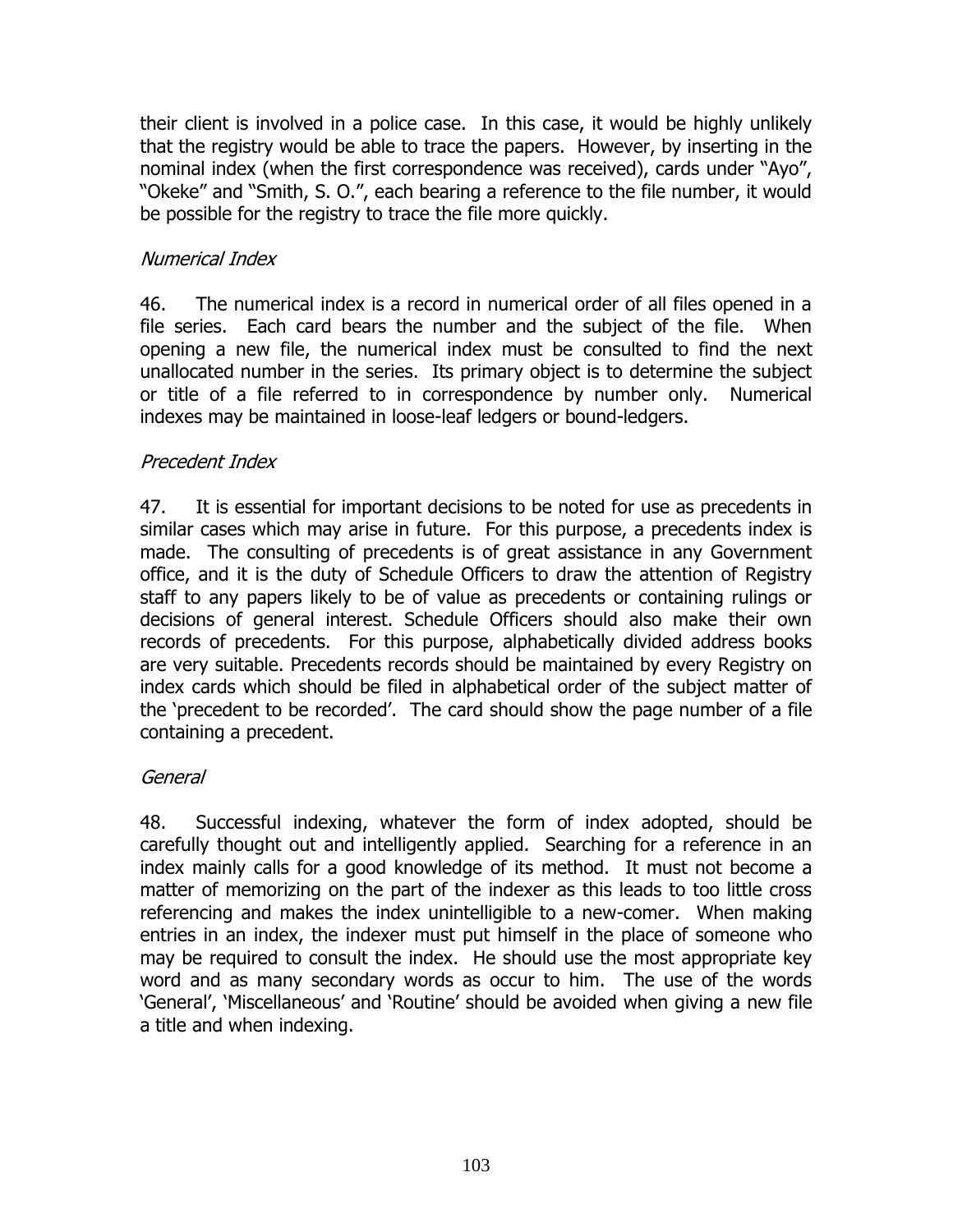#### Transit Recording

49. The term "transit recording" embraces all devices in the office which record the movements of files thereby helping to ascertain the whereabouts of files in an office. These devices are:

- (i) Transit Index or Absent File Card;
- (ii) Charge Slips or Transit Books;
- (iii) Search or Morning Lists.

### **Absent File Card (or Transit Index)**

Below is a specimen of an Absent File Card:

Gen. 6

| Subject |      | File No  |
|---------|------|----------|
| To Whom | Date | Initials |
|         |      |          |
|         |      |          |

The Absent File Card occupies the same pocket or dip with the file and carries the same number and subject.

50. In order to keep an accurate record of the movements of files, cards bearing the numbers of files, their titles, columns for addresses, dates of dispatch and initials (of recorders) are maintained. These cards, known as Transit Cards, form the transit index.

#### Transit Card Systems

51. Cards for all files are kept in cabinet drawers, and all files leaving the registry are passed through the Transit Clerk who withdraws the cards from his index and records thereon the file's destination before sending the file on. On return of file to the registry, it passes through the hands of the Transit Clerk once more to cancel the last movement recorded and to insert the new one. Each file has, tagged behind the last enclosure in it, a transit card whenever the file is not in circulation. When the file is withdrawn from the "P.A." rack to be sent out to the registry, the card is detached from the file, the file movement is then recorded thereon, and the card placed in the index drawer. On return of the file for putting away, the card is removed from the index drawer and put again behind the last enclosure.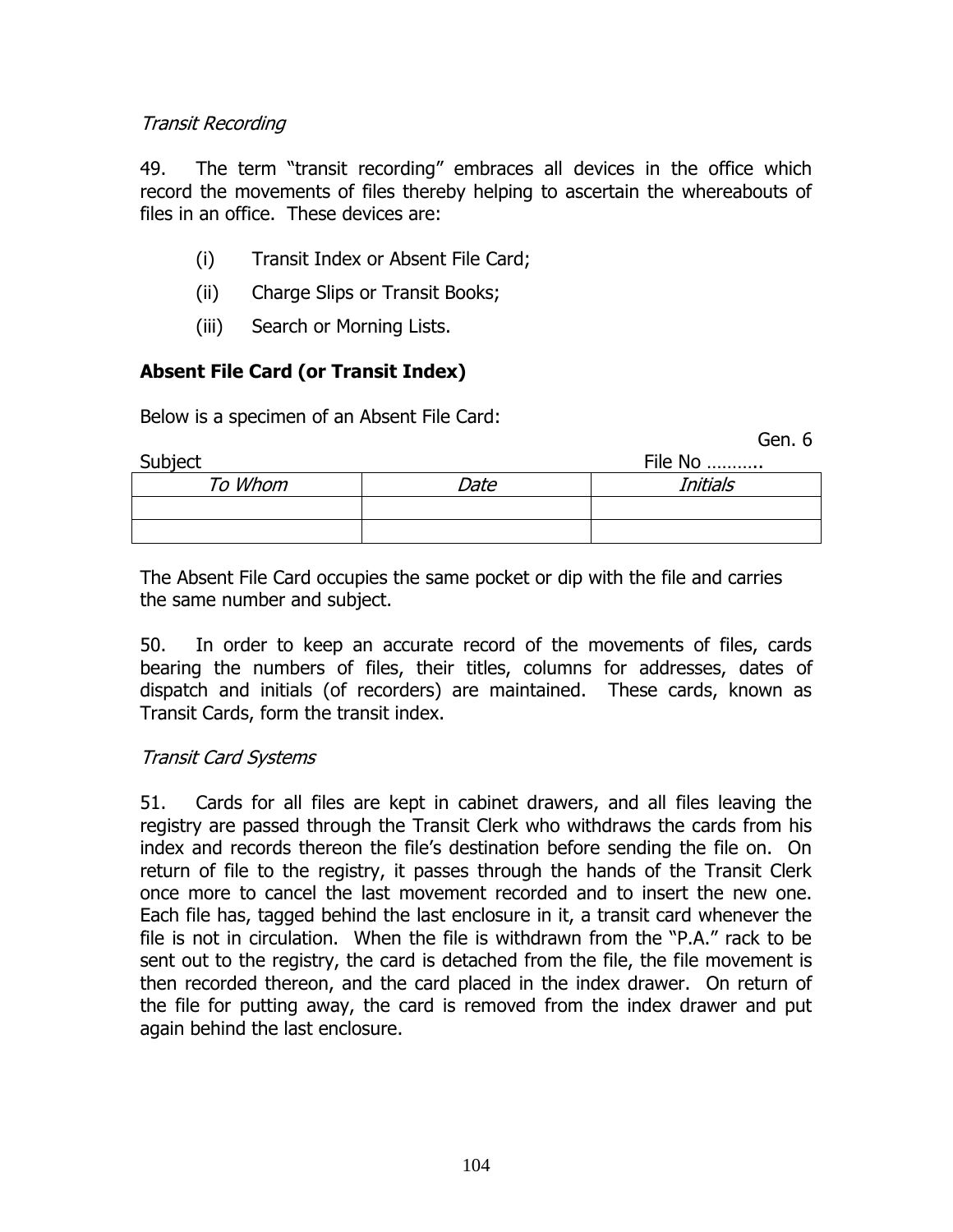#### Charge Slips

52. Below is Form Gen.  $7^A$  which is called a Charge Slip. It is almost  $7''$  long and 4" wide. **GEN. 7<sup>A</sup>**

| Registry<br>To∴ |                    |      |  |  |
|-----------------|--------------------|------|--|--|
|                 | <b>CHARGE SLIP</b> |      |  |  |
|                 |                    |      |  |  |
|                 |                    |      |  |  |
| (Date)          |                    |      |  |  |
| File Number     | To Whom Sent       | Time |  |  |
|                 |                    |      |  |  |
|                 |                    |      |  |  |

A Charge Slip helps Registry staff to follow the movements of a file among Schedule Officers. Suppose a file XYZ is sent out of the Registry to Schedule Officer "A", this file will be entered against Mr. "A" in the Absent File Card in the Registry. If Mr. "A" minutes the file to Mr. ""B", who in turn sends the file to Mr. "C", Registry staff will not be aware of the movement of file XYZ to Messrs "B" and "C" unless duly completed Charge Slips are sent to the Registry where the Absent File Card is brought up-to-date. In this example, a Charge Slip from Mr. "A" advises the Registry that file XYZ has moved from Mr. "A" to Mr. "B". A second Charge Slip is sent by Mr. "B" to the Registry as soon as the same file is routed by him to Mr. "C".

53. Where a file moves between the Registry and a Schedule Officer, who returns it to the Registry in due course, no charge slip is necessary. In practice, Charge Slips may be determined by Secretaries, but it is the responsibility of the officer concerned to see that they are so maintained. Immediately a file moves from an officer's desk, the Charge Slip should be completed (not necessarily by filling all the writing spaces on each slip) and sent to the appropriate Registry. It is emphasized that Charge Slips should never be retained overnight before they are forwarded to the Registry. In the event of an officer dealing with files from more than one Registry, separate Charge Slips should be used for files from each Registry. Upon receipt of Charge Slips, the Registry Transit Clerk must ensure that the details thereon, showing the latest movements of files, are recorded on the relevant Absent File Cards. Thus when a file is called for and it is not in the Registry, the Absent File or Transit Card should show the most recent movement of that file.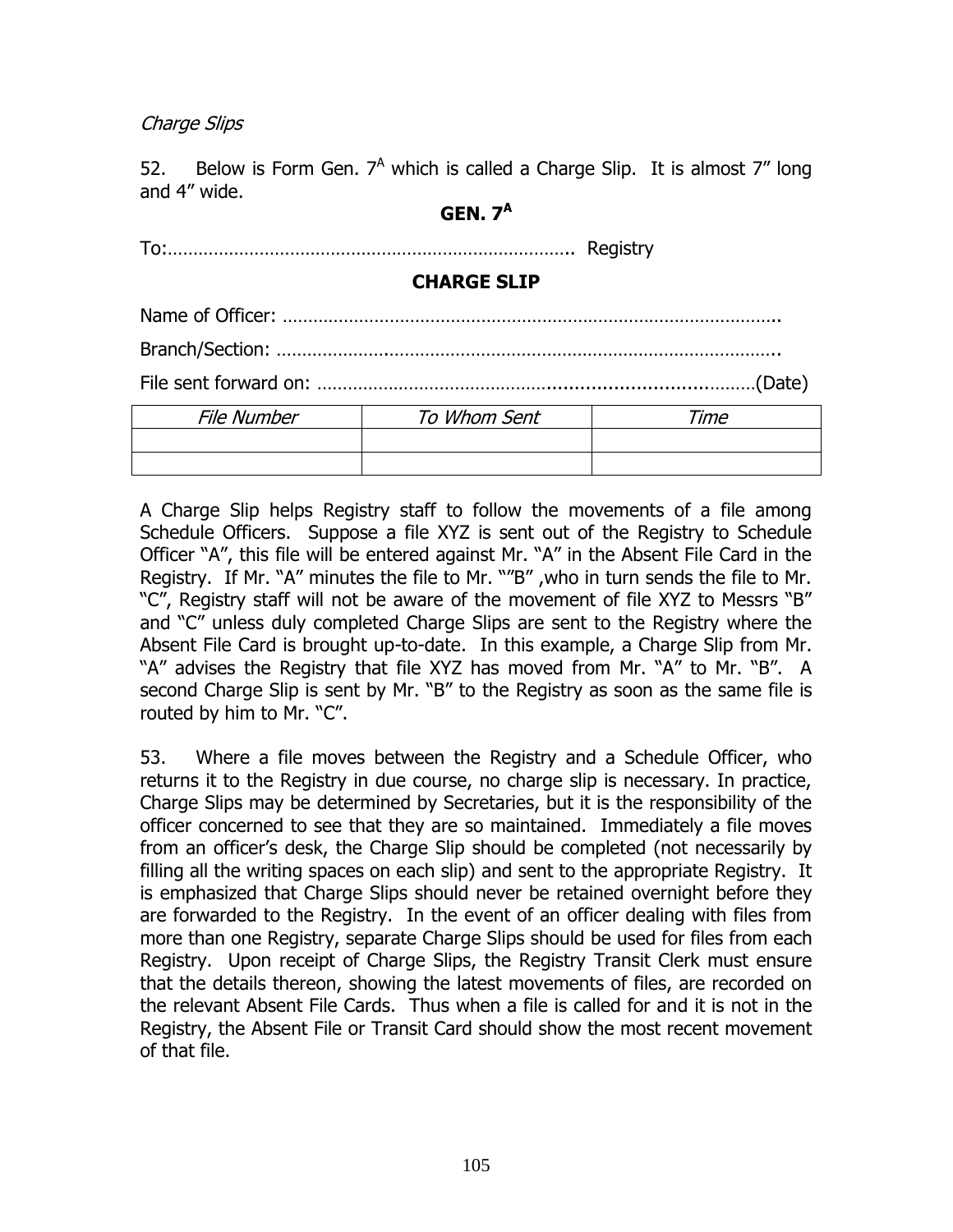#### The Duplicate Note-Book System

54. Some officers still use the duplicate note-book system for recording transmission of files whereby whenever an officer sends out a file, his Clerk records its number, date and destination in a duplicate note-book. On completion of each page and always at the end of each day, the Clerk must give the top copy of his list to the officer in charge of the most appropriate Registry, which records the movements on the Absent File Cards. If files from more than one Registry are included in the list, that Registry should pass the list on to the other Registry as soon as it has completed its own recordings. Under the above system, whenever a file is required, the Searcher ascertains its latest movement by reference to the transit card index or Absent File Card and if the file is not with the officer to whom it was marked, he scrutinizes the duplicate copy of that officer's list of out-going files to ascertain where the file is located. To save time, therefore, it is essential for the original list to be handed over to the Transit Clerk promptly and regularly and for him to mark down the cards in his index as quickly as possible. It will be evident that many files come into the Registry for action to be taken (e.g. dispatch of letters) and go out again without having been placed in their cabinets. Provision must, therefore, be made for the Absent File Cards to record such outward movements. All Registries should also raise Charge Slips or use duplicate note-books for recording outward movements of files which were not handed over to the Transit Clerk so that this record can be kept up-to-date. The Transit Clerk should, therefore, be charged with the special responsibility for securing the lists from his own Registry at regular intervals. Changes notified by letters should be recorded on index cards or strips, book numbers and the file covers before the letters are sent out for action.

### **Computer Application to Records Management**

55. Just like all other large contemporary organizations, the Civil Service is now applying modern tools in all aspects of its operations. This is more evident where it is using the computer in the five major areas of records management, viz:

- (i) **Creation of Record** occurs when a document is written, e.g. a letter, a report etc
- (ii) **Distribution of Record** occurs when the letter is dispatched to the various recipients for whom it is meant.
- (iii) **Preservation of Record** occurs when a letter or another document is saved in a file.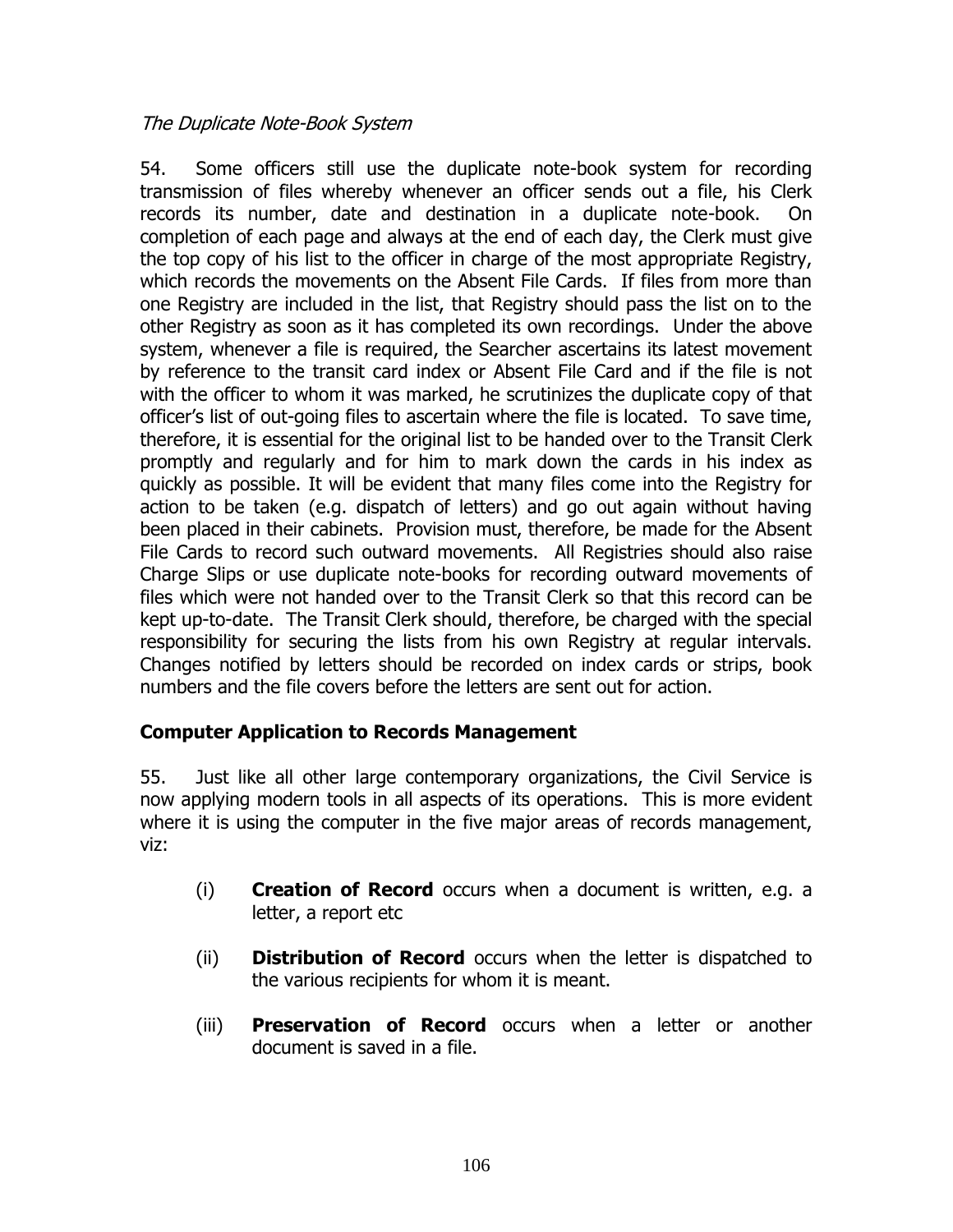- (iv) **Retrieval of Record** occurs when the file containing the document is taken out of the cabinet for the purpose of examining the letter again.
- (v) **Disposal of Record** occurs when extra copies of classified documents, or documents that have outlived their usefulness, are destroyed.

### **Creation of Record**

56. Under the old paper-based system, records are created by typing on typewriters with drafts being typed, corrected and typed again and again with the ultimate aim of producing a perfect document. In the typing process, several drafts may be produced, each being produced through the same laborious process of typing during which errors not existing in one draft can occur in the new draft through the secretary's mistyping. To create such complex records as charts, plans etc, graphic artists or draughtsmen need to sit down and painstakingly create such records physically and laboriously.

57. Computer has eliminated almost all labours connected with the creation of records. In a computer, there are various software programmes devoted to the creation of various types of records. The Microsoft Word is used to create letters and reports. The Pagemaker is used to do typesetting of pages of books and pamphlets. Excel is meant for the production of tabulated statements such as accounts etc. Corel Draw is the software used to produce graphic materials such as drawings, designs, charts, maps etc. With the use of scanning machine to transfer photographic and other images onto a computer, there is virtually no record that cannot be created, from a simple letter to complex full colour posters, cartoons etc because all the software can be installed on the same computer, and you only need to press the proper combination of keys to give you the benefit of a particular programme.

### **Distribution of Record**

58. In order to distribute record using old systems, you need to physically deliver the record from one person to the other. And where the recipients are not nearby, it would involve either posting, courier delivery etc which can take anything from minutes to weeks, depending on the distance between the two parties.

59. Computer has made record distribution much easier and faster. The phenomenon of computer networking has ensured that when a record is created on a computer, it can be dispatched to all the other computers linked to that computer in the network within seconds after creation, through the server, which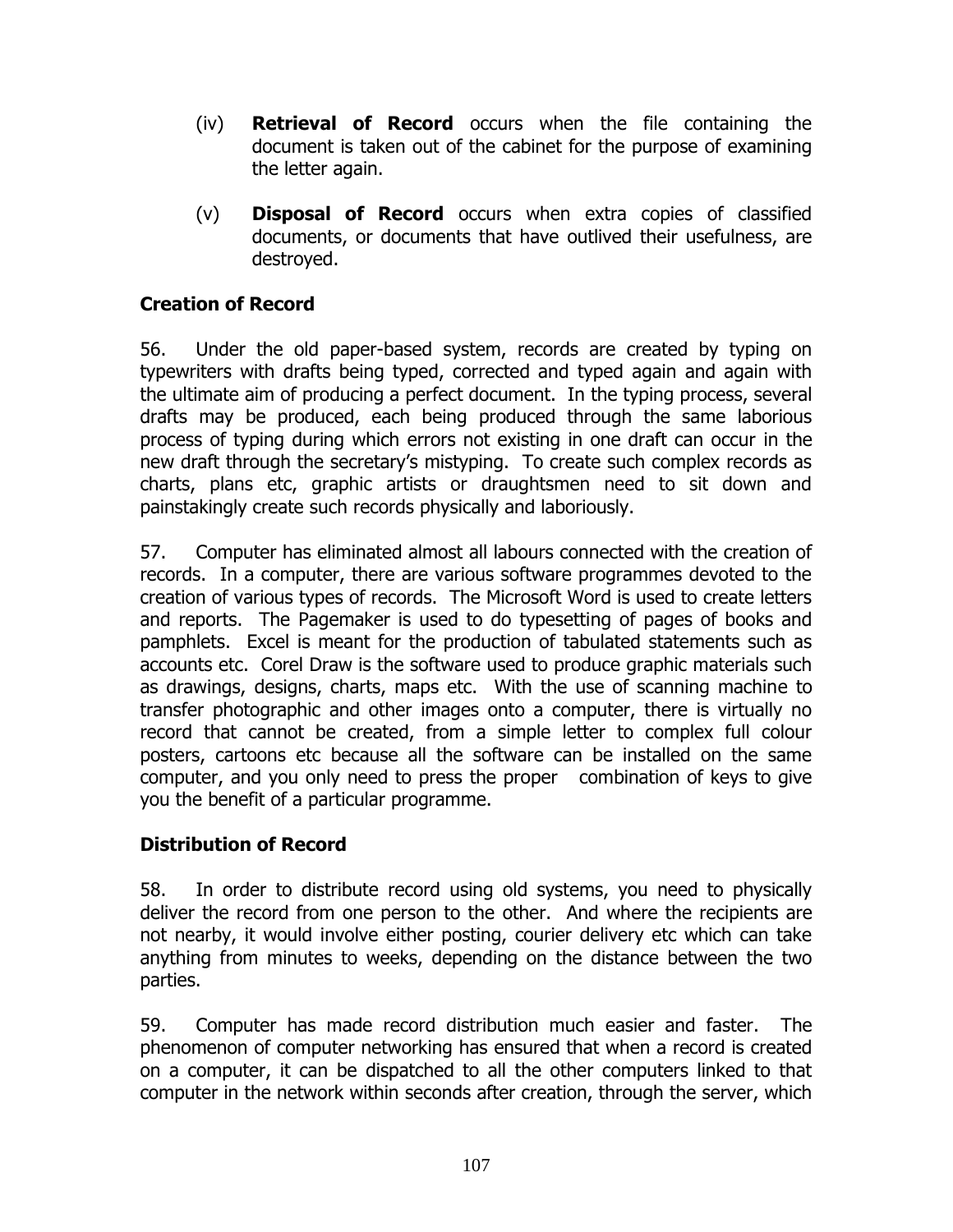is the central source which all the hooked-on computers can input into and draw from. The phenomenon of internet technology has also helped greatly in this direction. Through the use of the internet, e-mail record created in Lagos can be sent to another computer in Australia within a few seconds, and a reply can also be received within a few minutes. All these should mean minimal need for paper work in the future.

### **Preservation of Records**

60. The old system demands that record preservation is done through the process of filing and microfilming with the attendant need for filing cabinet, extensive filing registries and an army of registry staff. With the application of computer, there is no need to open physical files, store them in cabinets kept in registries and operated by a whole complement of personnel. In every computer, we have one or two record storage facilities called hard disk. These disks exist in various capacities referred to as megabytes, each megabyte referring to a million words of a specified number of letters. Therefore, depending on the capacity of the hard disks in a computer, it can store more than the contents of 500, 100-page file folders. In this storage facility, you can open files with various titles, and you can input record into any file you want in your computer in order to save them for future reference. Apart from the hard disks inside the computer, you can also preserve records in compact disk, flash drives and external hard disks to secure additional storage capacity and facilities.

### **Retrieval of Records**

61. Under the old systems, to retrieve a record, you must locate the file and open it to the page you want, with possible attendant problems and bottlenecks. To start with, if you are operating a centralized filing system, the file you need may not be available. It may be with another officer, may be temporarily missing, or lost. Even if you can locate the file, there is the possibility that through mis-handling, the particular document you want may have been torn out of the file. Therefore, there are the possibilities of delay and missing record.

62. With computer storage, these problems are either non-existent or greatly minimized. Once a record is stored in a file on your computer's hard disk, unless you or another person deliberately deletes the file or the particular record, it will always be available for you to recall on to the screen of your computer's monitor for examination.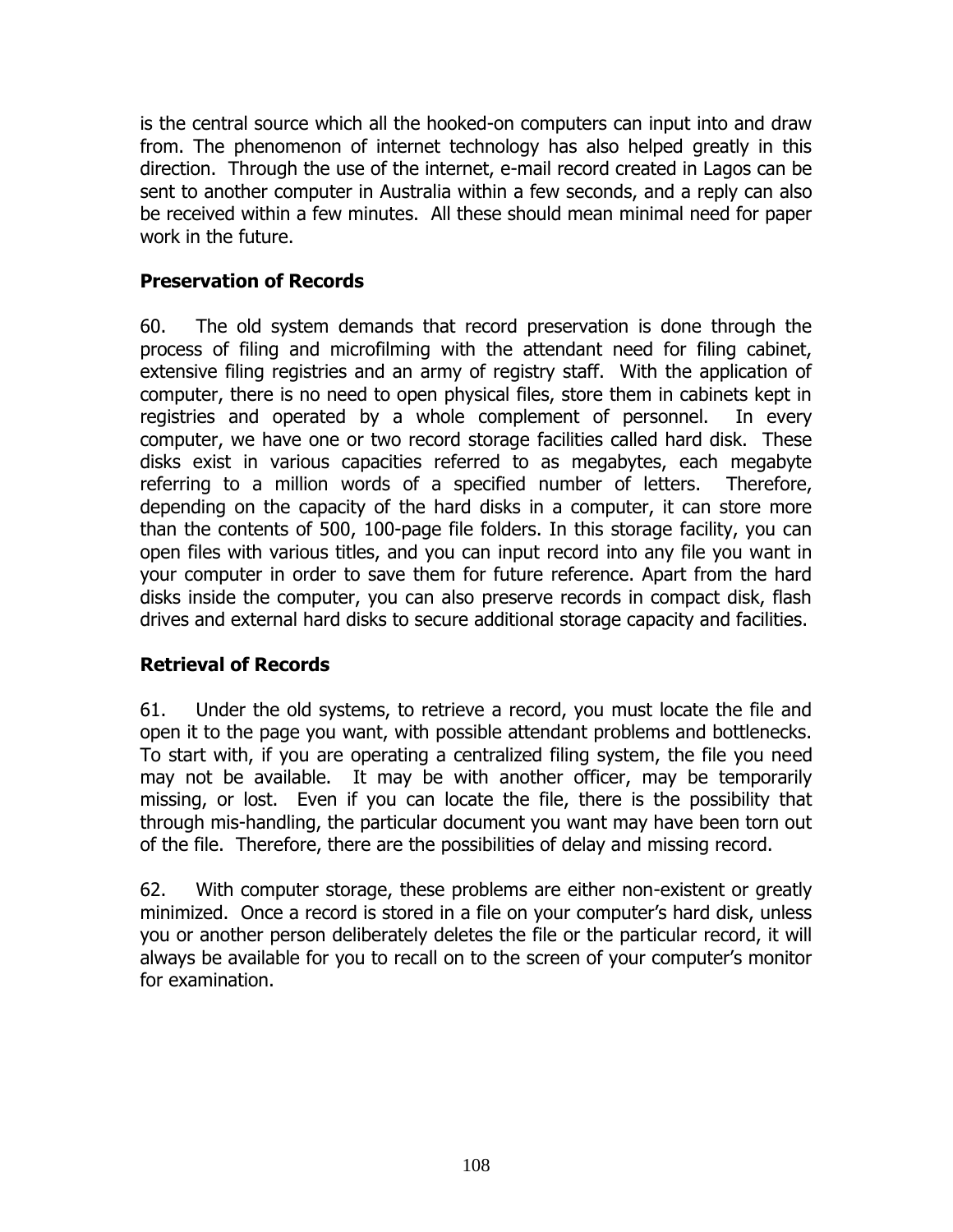### **Record Disposal**

63. Pre-computer, unwanted records must be physically destroyed either in a paper shredding machine or burnt, and once a document is destroyed, it can never be recalled. It can only be recreated again.

64. Computer storage has eliminated this problem. Any document or file can be deleted from the memory of the computer or wiped off from any of the other subsidiary storage models. However, in the case of the hard disk, unless you deliberately delete the record or file totally and permanently, the computer has a facility for transferring deleted files and records into a file called "Recycle Bin". Once in this bin, the record cannot be recalled ordinarily onto your monitor screen unless you deliberately go into the recycle bin. However, the files and records in the recycle bin do not stay there permanently since the storage capacity there is limited. Once the storage capacity becomes filled up, it automatically eliminates the stored records on the basis of "first-in" "first-out" so that, always, only more recently deleted records will still be available there.

### **Tampering with Record**

65. The introduction of computer into the system has, however, come with its own problems. With the older methods of record management, falsification of records through alteration and deletion can be more easily detected and prevented. With computer, it is easy for any person with access to the computer to alter or delete the records. This is why computer programmes come with a network of safeguard codes meant to prevent access into either the computer or into specific files without proper authorization. Another problem with computer is the ease with which codes are broken and access is gained by professional computer experts, which enables them to defraud persons and organizations of huge amounts of money through the computer. So, the battle to devise codes and other protections, which will be hard to beat, continues.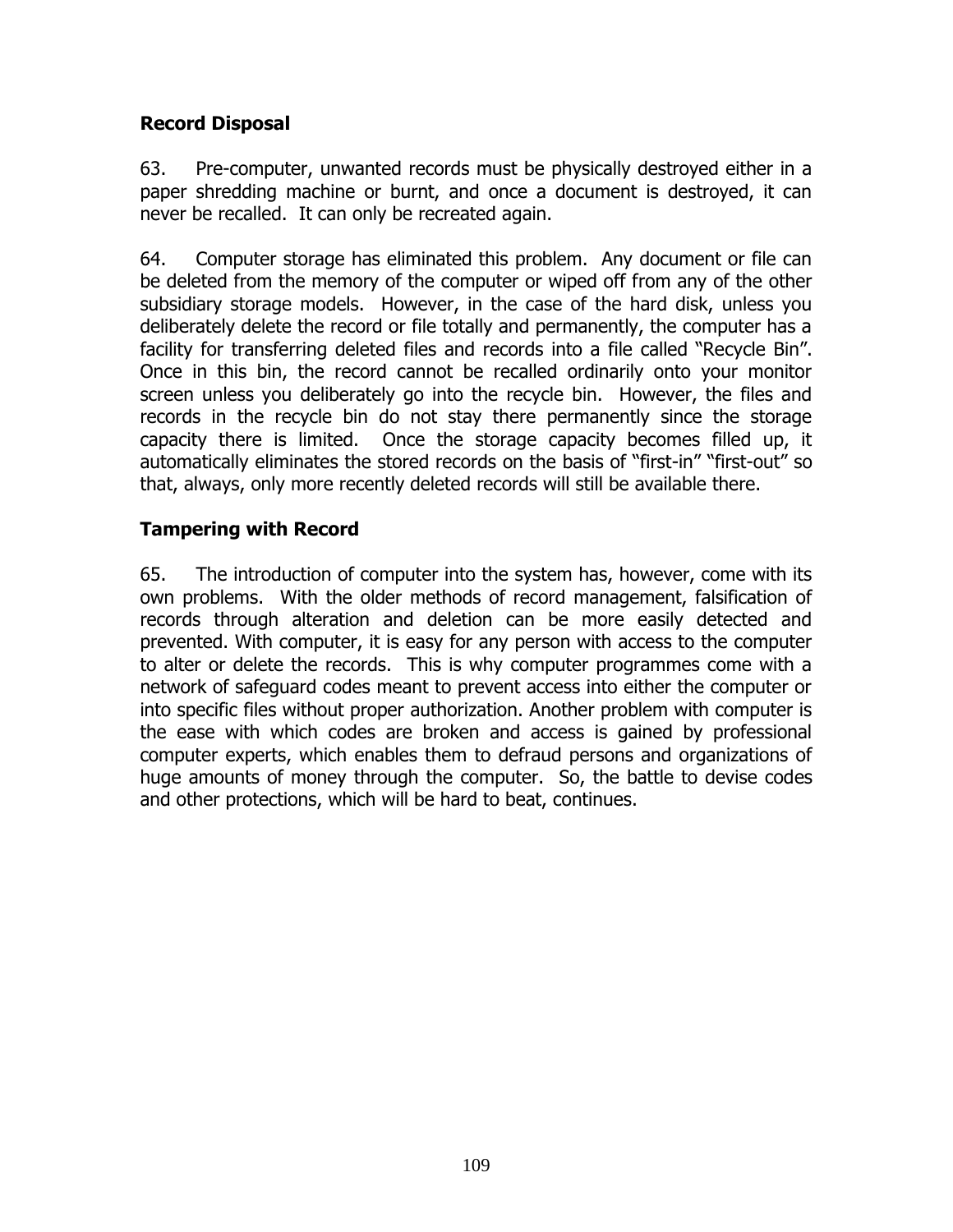# **CHAPTER 11**

#### **Chairing and Servicing of Meetings and Forums**

#### **Chairing of Meetings**

As an Officer advances in his career and moves up into senior management in the Service, i.e. Salary Grade Level 14 and above, he would not only have reasons to attend various types of meetings but also have opportunities to chair some of such meetings. It is, as such, useful to briefly discuss some of the expectations the system has of him when he functions as the Chairman.

2. The following are the most prominent demands on an Officer chairing a meeting:

### (i) Understanding the Purpose of the Meeting

The most fundamental demand on the Chairman of a meeting is to understand the purpose of the gathering. Sometimes, it may be very straightforward, like the monthly departmental meetings where the primary purpose is to share ideas about the progress and challenges of the Department. At other times, however, the purpose of the forum may be so complex that it has to be spelt out in formal Terms of Reference. Whatever the case is, the Chairman must have a clear and full understanding of the *raison d'etre* of the gathering and communicate this effectively to the other members of the forum. Where he and the other members cannot achieve such an understanding or agreement on what the purpose is, it behoves the Chairman to revert to the convening authority to seek and secure clarification to the satisfaction of all parties.

#### (ii) Ensuring availability of Secretariat

Just as every meeting needs a Chairman to achieve its purpose, it equally needs a good Secretariat for efficiency and effectiveness. It is, as such, in the interest of the Chairman to ensure that such a Secretariat exists, to liaise with it and to brief its head, in particular, fully of what he expects of it by way of services, skill and attitude. He should make himself available for consultation by the Secretariat on any and all relevant issues as the need arises.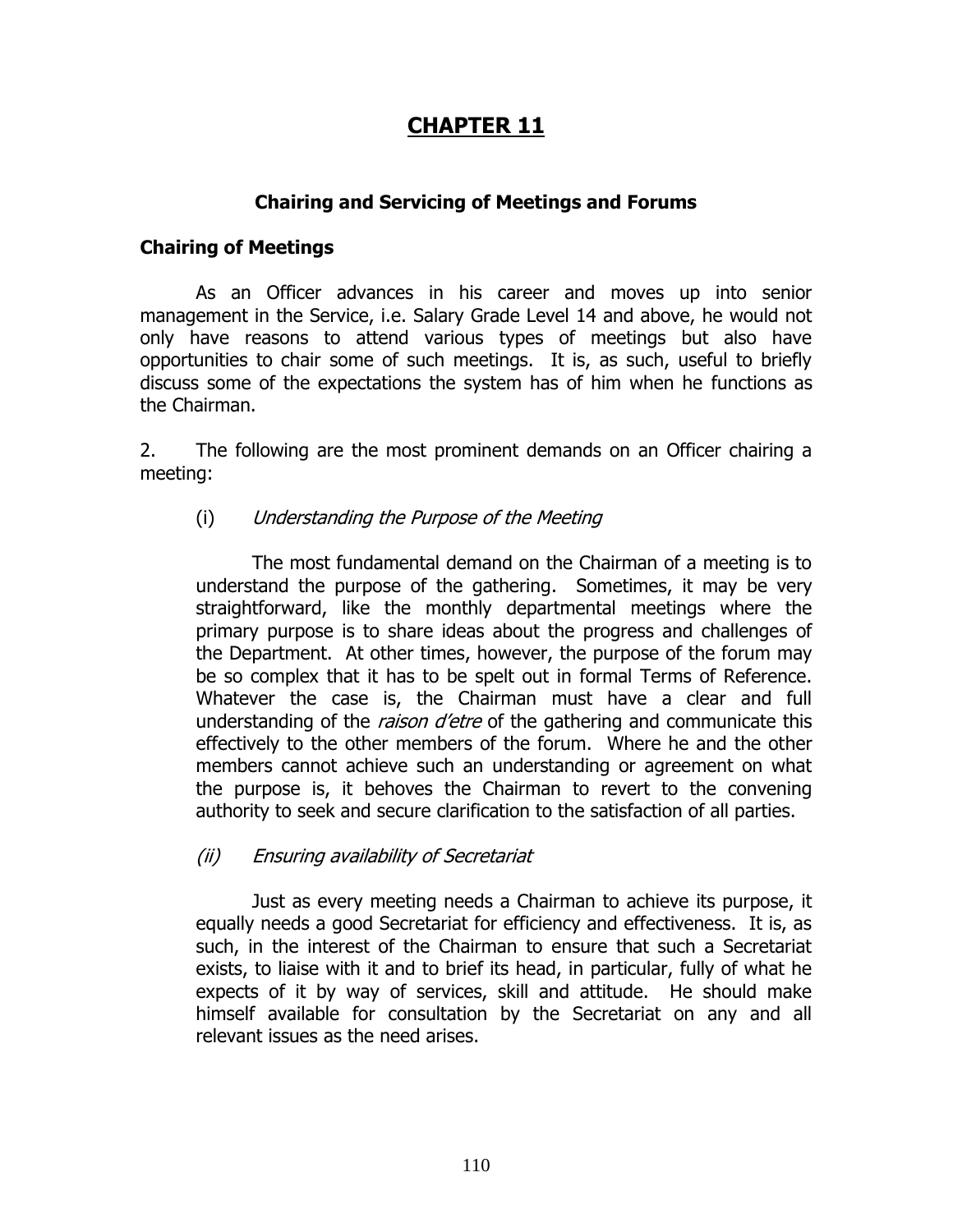#### (iii) Preparation

A Chairman will be doing himself a world of good if he takes the trouble to prepare adequately for the meeting. Indeed, it is only by doing so that he can assure himself of an effective control of the meeting and earn the full respect of the members, particularly when he might have to rule on controversial issues about which opinions are sharply divided. Essential steps in this regard include the following:

- (a) He should read the files as well as other relevant documents and materials so as to become fully conversant with the subject—matter. Of particular interest in this context are the minutes of the last meeting, if applicable, and any documents due to be discussed at the up-coming meeting.
- (b) He should get the Secretariat to prepare and submit for his vetting the **Draft Agenda** for the meeting. Once he clears this, he should direct its circulation, together with any other relevant documents, to all the members well in advance of the meeting.
- (c) If under **Matters Arising,** there are actions for him to take before the meeting, he must address such issues promptly. Otherwise, the effectiveness of the meeting may be undermined, and he will not have the moral authority to criticize those members who may fail to take follow-up actions required of them.
- (d) He should take interest in welfare issues and see to it that the Secretariat makes requisite arrangement for such matters as Tea, Lunch, Transport Allowance, Honorarium etc. as applicable.
- (e) He should make it a point of duty to arrive promptly at the venue, with the full intention of starting the meeting on time. This will encourage the members to take the forum and its objectives seriously.

### (iv) Conducting the Meeting

He should conduct the meeting in a fair, orderly and effective manner, using as much as possible the adopted Agenda. He should consciously, in this context, give room for opposing views and protect the weak or junior members from being intimidated by their superiors. It's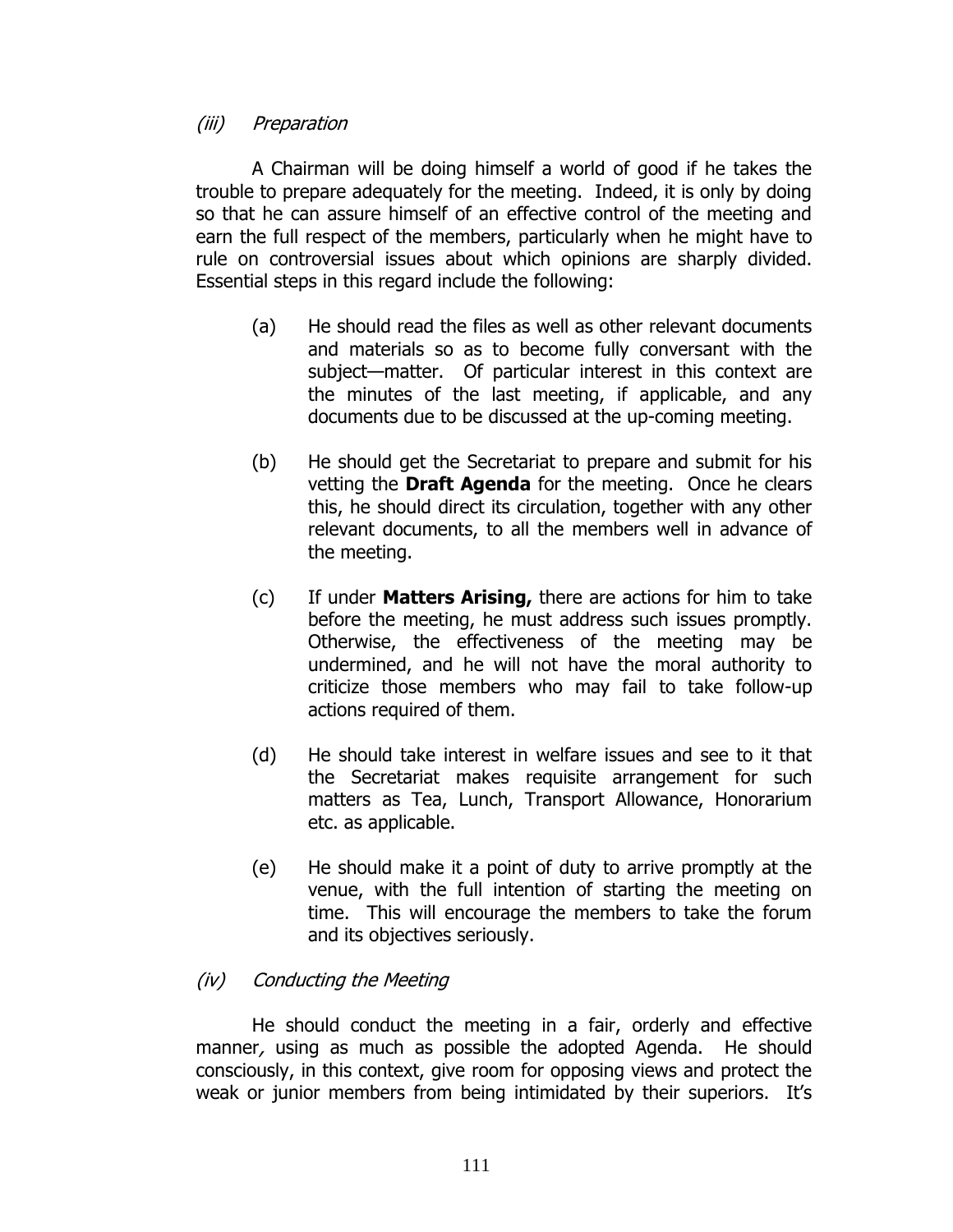also important that he prevents a few over-active and loquacious members from dominating and monopolising discussions. Most importantly, he must ensure judicious use of time and make sure that all contributions are relevant to the purpose at hand. It is his prerogative to decide who takes the floor to speak. He is also the one to give clearance as to when lunch should be served, if appropriate.

### (v) Closing the Meeting

In bringing the meeting to a close, it is the duty of the Chairman to carry out a number of responsibilities of which the following are the most notable:

- (a) He should summarise the conclusions of the forum to the agreement of the other members and for the benefit of the Secretariat which should reflect these in the minutes.
- (b) He should highlight the follow-up actions required, the party responsible for each action and the time frame for action.
- (c) He should direct the Secretariat as to the time for the production and circulation of the minutes of the meeting.
- (d) He should secure agreement of the house on the date, time and venue of the next meeting, as applicable.

### **Servicing of Meetings and Forums**

3. The servicing of a typical meeting or forum in the Civil Service environment will incorporate all requisite activities from the time an officer is designated as the Secretary to the time the forum rises and essential follow-up actions are completed.

Among the main types of forums typically serviced by Officers are the following:

- (i) In-house meetings;
- (ii) Inter-Ministerial Meetings;
- (iii) Committee Meetings;
- (iv) Panels of Enquiry;
- (v) Task Forces; and
- (vi) Tribunals of Enquiry.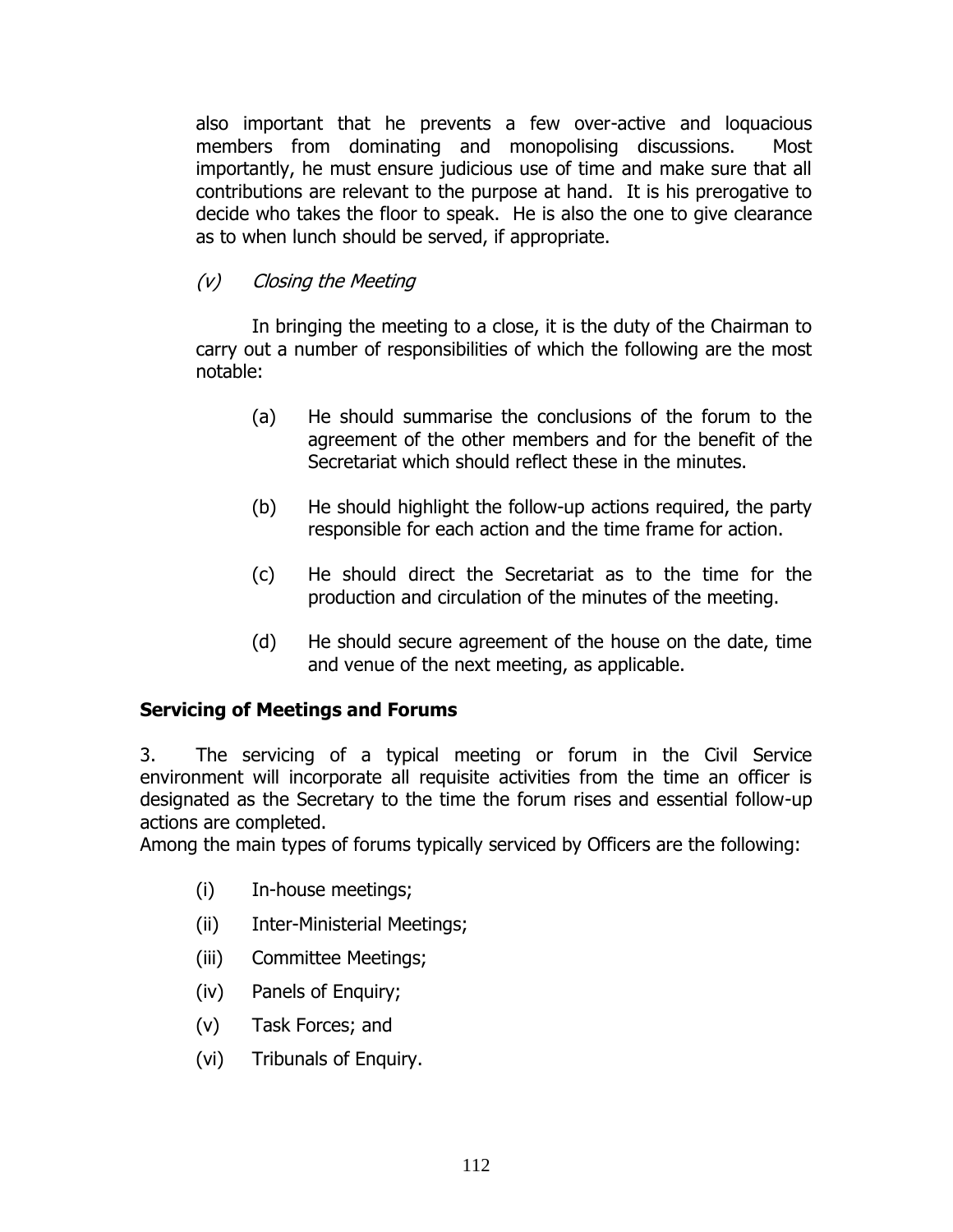### **Preparation for the Meeting/Forum**

4. The following are some of the major activities the Secretariat is expected to perform in preparing to service a meeting/forum:

(i) Venue and Public Address System

Book Venue and Public Address System and ensure that they will be available for the period of the meeting. Ascertain that there will be enough seats for the expected number of participants and that the Public Address (PA) System is in order. You may need battery for the Microphones.

(ii) Notice of Meeting

Issue a circular to invite those to attend the meeting. The circular must indicate time and venue of the meeting as well as the subject-matter to be discussed. Also let them know if there are any documents they should bring along to the meeting. If it is an inaugural meeting, indicate the source of authority for convening the meeting.

- (iii) Distribute Notice of Meeting well in advance of the date of the meeting. Where appropriate, the notice should be addressed u.f.s. Head of Department/Division/Unit. In doing this, ensure that each copy is signed for. This way, the person who receives it will be encouraged to deliver it, and if it is not delivered and there is a dispute about its receipt, you will have proof that the fault is not from your end.
- (iv) Previous Minutes

Where appropriate, attach a copy of the minutes of the last meeting as well as of other essential documents to your Notice of Meeting so as to facilitate adequate preparation by the participants.

(v) Liaison with Chairman

Liaise with the Chairman of the meeting to draw up the Draft Agenda which will incorporate the list of items under Matters Arising. Preferably, the Draft Agenda should be forwarded along with the Notice of Meeting, whenever possible.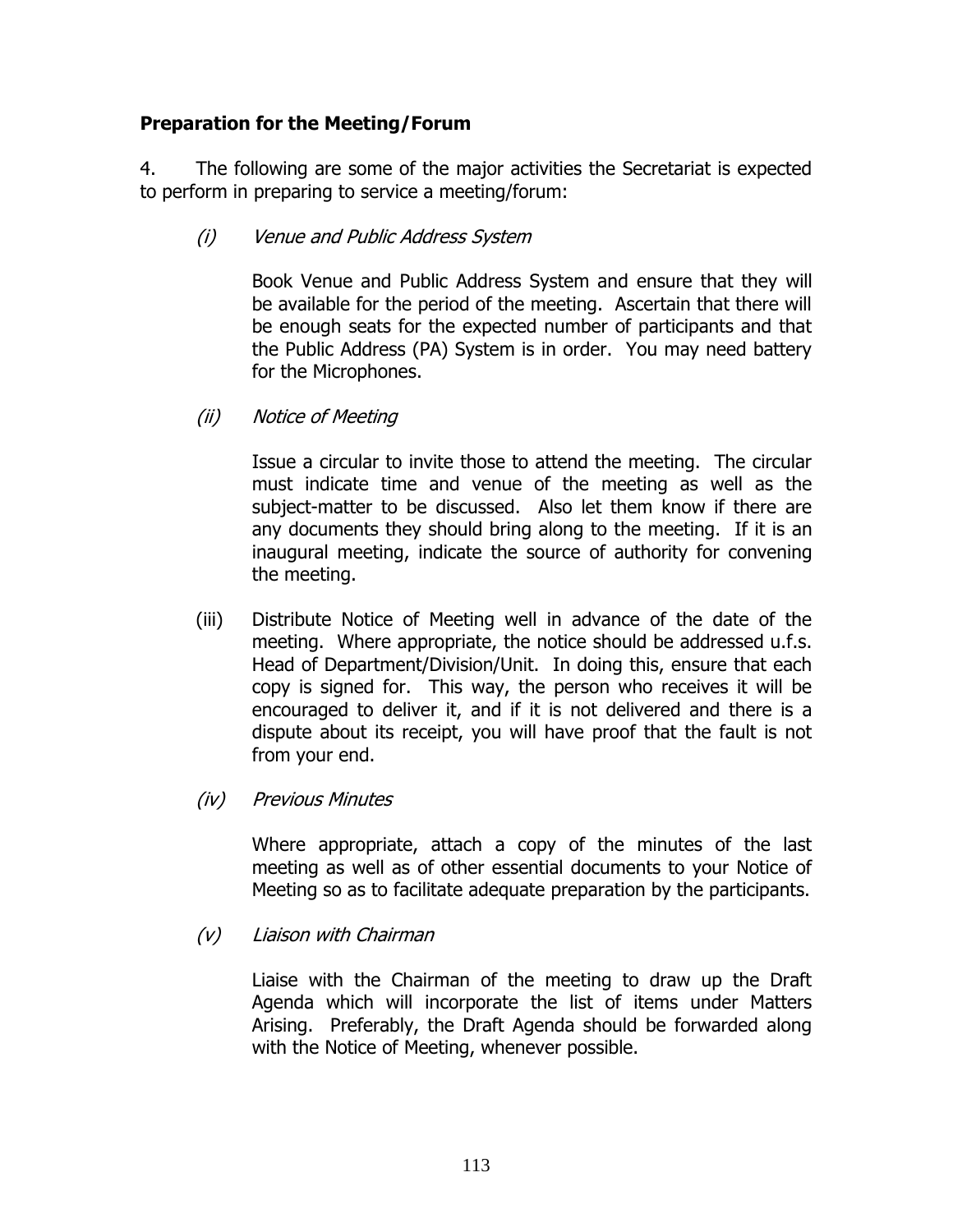- (vi) If the Matters Arising require follow-up actions on the part of any official before the meeting, draw the attention of such an official to the point.
- (vii) Find out from the Chairman if there are any documents that will be needed for the meeting. Make these ready in time.
- (viii) Confirm from the Chairman if refreshment or meals will be served during the meeting and how this will be provided. If it is going to be provided by the Tea-Girls, make your application in time and follow up to ensure that appropriate actions are taken. If, on the other hand, it is your responsibility to arrange for the refreshment, apply promptly for an appropriate advance with the knowledge of the Chairman who should clear the menu to be served.
- (ix) Whenever there is approval for you to take an advance to service a meeting, process this in time so that money can be available for the intended purpose. In implementing the budget, do remember to secure approval of your boss or the Chairman.
- (x) Find out if the Chairman wants the file on the subject-matter before the meeting. If yes, let him have it.
- (xi) Prepare in advance an attendance sheet which should require members to provide the following items of information:-
	- (a) Name
	- (b) Post/Designation
	- (c) Organisation
	- (d) Address (Where Appropriate)
	- (e) Telephone Numbers (Where Appropriate)
	- (f) e-mail Address
	- (g) Room Number (Where Appropriate)
- (xii) It may atimes be necessary for you to prepare and submit for consideration before the meeting an Aide Memoire or Position Paper or Brief on some of the items on the Agenda. If this is so, make such a submission in time.
- (xiii) If Media Coverage is called for, liaise and arrange with the Press Secretary of the establishment.
- (xiv) If it is necessary to arrange security, liaise and effect with the Chief Security Officer of the Ministry.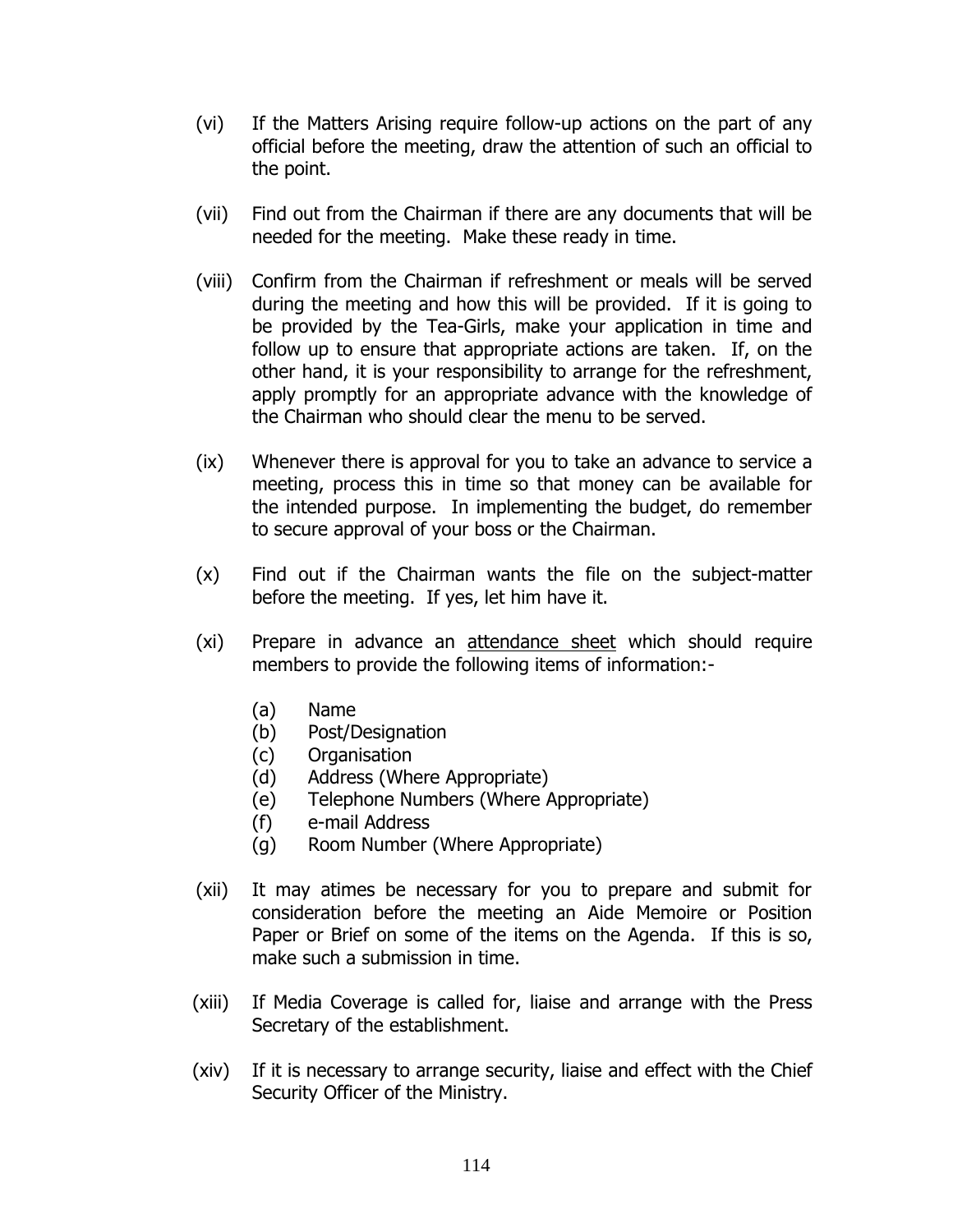#### **Meeting Day**

5. On the day of the meeting, you should focus attention on the following activities, among others:-

- (i) *Dress properly* for the meeting. If meeting is lasting more than one day, the first day is very important.
- (ii) Report at the venue before the first member arrives.
- (iii) Arrange venue and *install Public Address System* which you should ensure is working. Determine in advance where the Chairman, the Secretariat as well as the members will be sitting.
- (iv)  $Go$  to the meeting with all appropriate items, including the following:-
	- (a) blank sheets of papers and some biros which should be placed in front of the seats for members' use.
	- (b) Extra copies of the minutes of the previous meeting just in case members request for such.
	- (c) Enough copies of any documents which the Chairman may have directed should be made available to members.
	- (d) Extra copies of the Draft Agenda.
	- (e) Attendance Sheet.
	- (f) An Ancillary staff, e.g. clerk, that you can send on errands as occasions demand, provided the Chairman agrees.
- (v) Brief the Tea Girls about when refreshment/meal will be served.
- (vi) For certain types of forums, it may be necessary to accredit those attending to ensure that there are no infiltrators.
- (vii) Once the members are on seat or at the agreed time, invite the Chairman for the commencement of the meeting.
- (viii) Once the Chairman arrives, let him have the file on the subjectmatter in front of his seat. If the file has been with him, ensure that it is available for the meeting.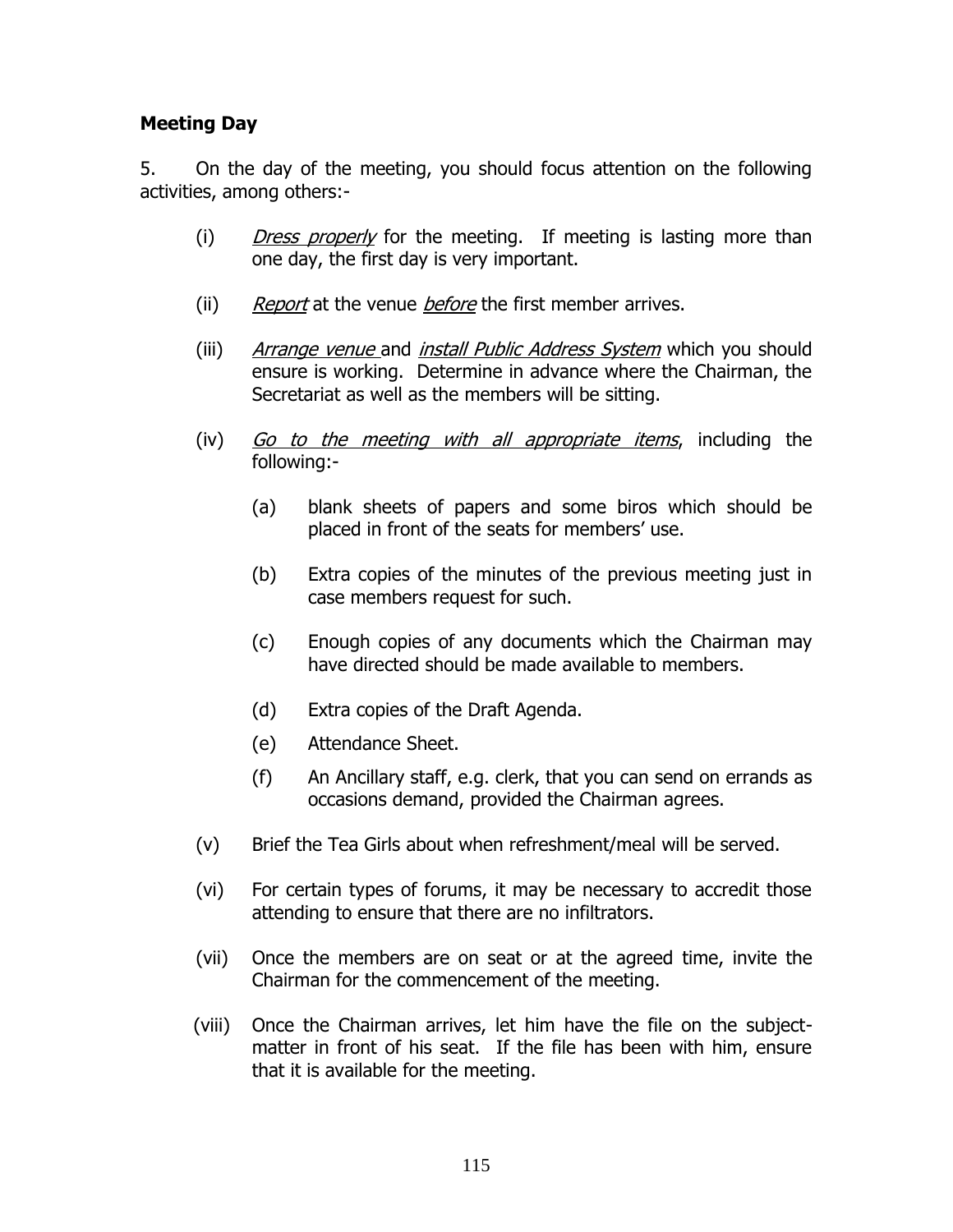- (ix) Before you invite or permit the Tea Girls to serve refreshment or tea, clear with the Chairman.
- (x) If during the meeting, you are not clear about any decisions reached, secure clarification.
- (xi) **You may not contribute to deliberations unless first permitted or called upon to do so by the Chairman. If you have any relevant information to offer, alert your boss or Chairman**.
- (xii) At the end of the meeting, ascertain the latest time by which you must submit your draft of the minutes. Ideally this should not be later than 48 hours after the meeting.
- (xiii) You should stay at the venue of the meeting until the Chairman and the members leave at which point you should then make arrangement to remove the public address system and other materials, vacate the room and see to it that it is securely locked and handed over to the custodian.

#### **Servicing of Panels of Enquiry**

6. When an Officer is appointed to serve as the Secretary of a Panel of Enquiry, he will have to undertake some special activities quite apart from the general ones listed in the above paragraphs. The very first step in this context is to understand the differences between the two main types of panels, viz, Administrative Panel of Enquiry and Judicial Panel of Enquiry thus:

#### Administrative Panel of Enquiry

This is a group of officers appointed to investigate some allegations. These officers are not members of the Judiciary. Therefore, they would not operate like judges. Usually, the officers being investigated would not be represented by lawyers. The allegations would be examined purely within the provisions of the rules and regulations of the civil service or the parastatal. An administrative panel would be expected to refer any aspect of its findings or recommendations which have legal implications for further examination by those competent to handle such matters. Persons outside the organization may or may not be involved in the investigation.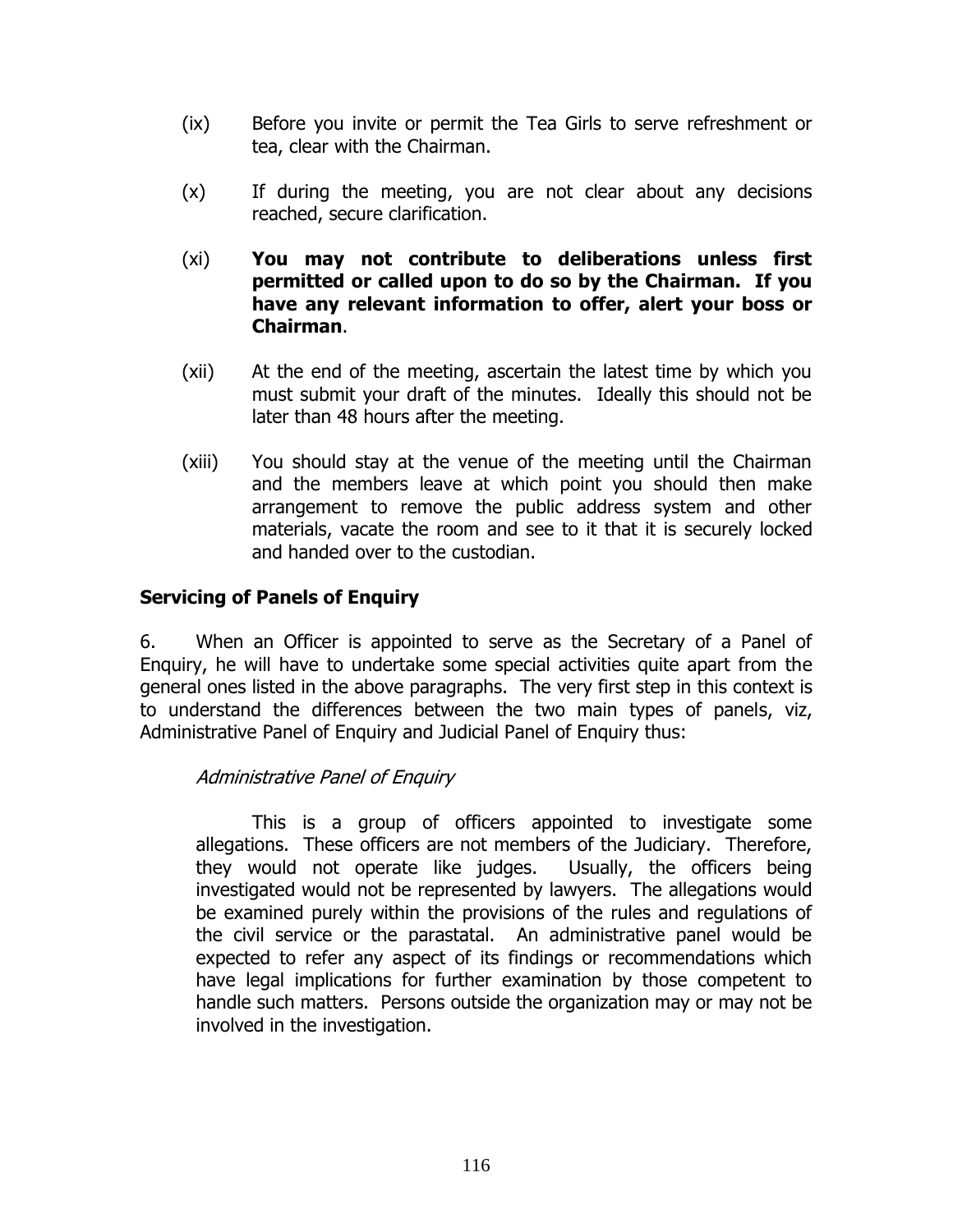#### Judicial Panel of Enquiry

A Judicial Panel of Enquiry has some basic differences from an Administrative Panel. A judicial panel of enquiry is usually appointed by Government. The appointment is published in the Gazette to give it legal status. It is usually headed by a judge, and its other members could be drawn from the public service or could be private citizens appointed on their own merit. A judicial panel usually has a counsel or legal adviser who is also appointed by government. The legal adviser is usually a State Counsel, i.e. a lawyer who is in Government employment. Judicial panels are sworn-in by either the President or his representative. The persons who are invited to give evidence before the panel are allowed to use the services of Counsels or Lawyers.

7. Having understood the characteristics of panels of enquiries, the Secretary to the panel should now be in better position to tread a path through his assignment. So how does the Secretary begin the task of assisting the members of the panel, who may not necessarily be public officers, to carry out their assignment with minimum obstacles and delay? The following paragraphs itemize the functions of the Secretary. The list is not exhaustive as various factors will necessitate variations in the approach of the Secretary. It can be stated, at this juncture, that there would be as many variations and options as there are Secretaries and Chairmen. Nevertheless, the following paragraphs will examine the basic actions common to all Secretaries of Enquiries.

8. It is important to point out that although the members of the panel as well as the Secretary are appointed in writing, the Secretary is not a member of the panel. He does not contribute to the discussions unless he is invited to. However, he holds a very important position because he is expected to be the custodian of the rules and regulations. He should, therefore, be able to advise the panel on the implications of its recommendations.

9. The following are the key steps the Secretary should take to discharge his responsibilities:

### (i) Meet your Supervisor for Briefing

The first step you should take is to meet your supervisor for briefing on the subject, since the letter appointing you to the position may have been routed through him.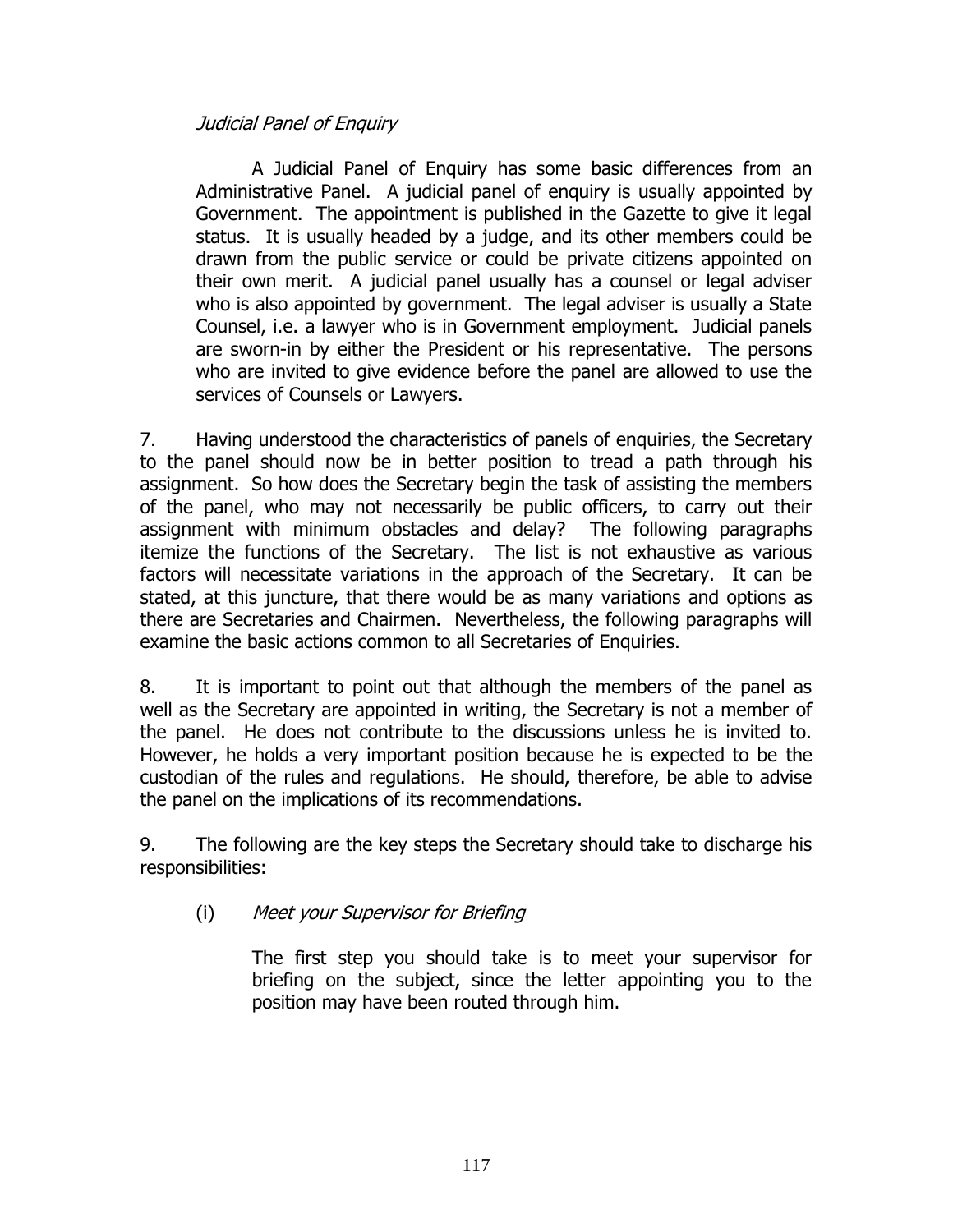#### (ii) Familiarize Yourself with the Subject

If the appointment comes to you in a file, your task is lightened. If not, then you will have to locate the file in which the matter was treated in order to familiarize yourself with the background to the assignment.

(iii) Contact the Chairman

You may find that this stage and the familiarization with the subject would go pari pasu. This is usually so if the appointment is done through the Press. You will have to contact the Chairman very quickly. You may need to employ different avenues e.g. telephone, letter, personal call, etc to reach the Chairman. Remember that this comes after you have been properly briefed by your supervising officer. The office which appointed the panel will normally provide the contact address of the Chairman and of the other members of the panel.

(iii) Venue

You will have to start considering the most appropriate venue for the panel's sittings. One very important factor which should be considered in choosing a venue is the sensitivity of the subject of investigation. This would necessitate your requesting the police for adequate security for the venue and the members of the panel. This is usually so with judicial panels.

#### (iv) Contact Other Members of the Panel

Having secured the addresses of the members, your next step is to contact them, sometimes through the authority which appointed them. You will find that you may have to travel to their places of abode.

#### (v) Secretariat

You will need to compose a secretariat. The type and size of the panel will determine the size of your secretariat. It is advisable to have in your secretariat verbatim reporters. In the absence of reporters, a competent Secretary who is very efficient in shorthand writing will serve the purpose. You will also require clerks. Because these officers may be picked from other areas of your organization, appropriate letters of release would have to be written to their respective bosses.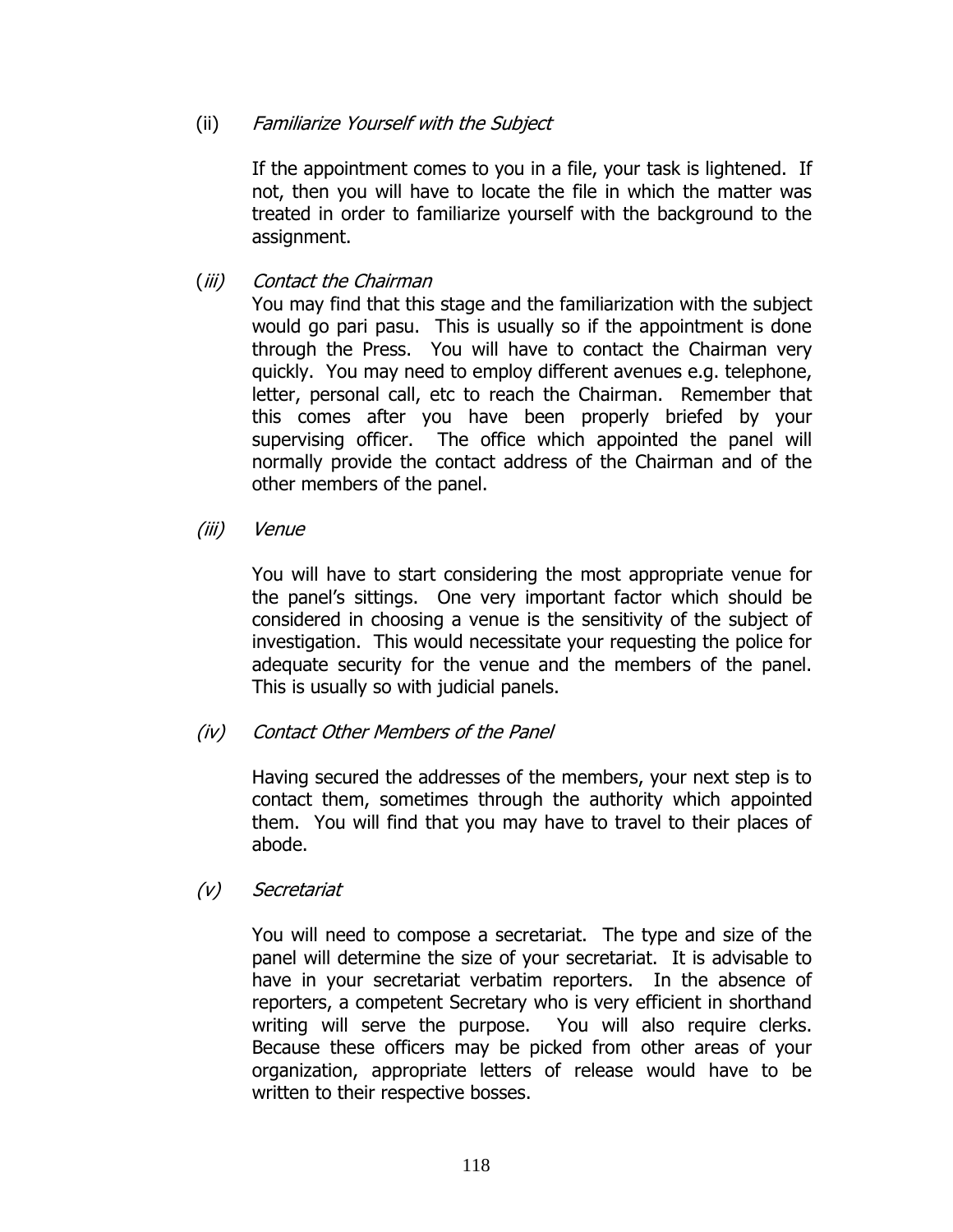#### (vii) Swearing-in-Ceremony

If you are the Secretary to a Judicial Panel of Enquiry, you will have to make arrangements for the swearing-in ceremony of the panel. The Ministry of Justice will give you all the necessary advice. If it is an Administrative Panel of Enquiry, a simple inauguration by the appointing authority may suffice.

#### (viii) Provision/Supply/Retrieval of Documents/Security of Exhibits and **Documents**

The availability and security of documents and exhibits submitted by witnesses is vital to the work of the panel, judicial or administrative. It is advisable to ensure their security by keeping them in fire proof cabinets. Remember to return documents at the end of the panel's work.

### (ix) Study the Terms of Reference

The terms of reference, no doubt, are very important in the successful implementation of the panel's work. Experience has shown that badly formulated terms of reference could affect the quality of the report of the panel. The terms of reference should be examined critically to detect repetition, ambiguity, etc. The Secretary should bring his observation in this regard to the attention of the Chairman. He should suggest amendments and, if they are approved, he would arrange to publish such in the Gazette, in the case of judicial panels.

#### (x) Budget

Depending on the size, type and importance of the enquiry, you will need to spend money on a number of things such as stationery, transportation, flights, postage, accommodation, printing, refreshment, lunch during sittings, etc. The list is determined by the exigencies arising during the course of the panel's work. So you have to prepare an appropriate budget in consultation with your Chairman. Thereafter, submit it to the appointing authority with a view to securing funds.

#### (xi) Vehicles

You have to make arrangements for vehicles to be allocated to the panel to convey the members of the panel during their sittings and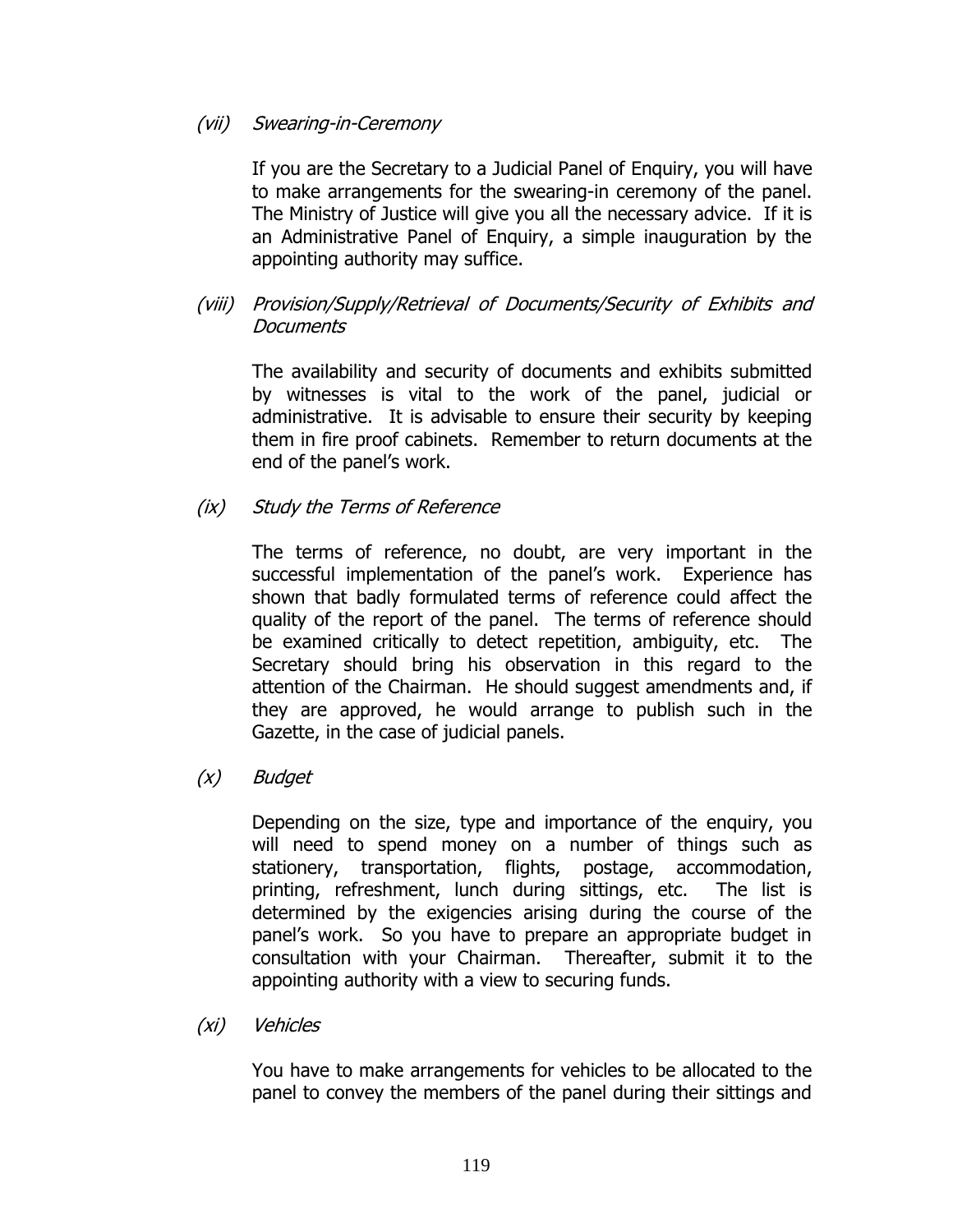to convey the members of the secretariat on errands. Do not forget to ask for drivers for the vehicles.

(xii) Public Announcement of the Enquiry

Usually, setting up of Judicial Panels of Enquiries is announced publicly through the various media – print and electronic. This has to be done in accordance with the relevant rules and regulations. This announcement will inform the public of the enquiry, its subject, its terms of reference, the period allocated to it, invitation for memoranda, venue of its sittings, etc.

### (xiii) Recording the Panel's Proceedings

The activity entails doing the following:

- (a) Daily Recording
- (b) Panel's Report Interim and Final
- (c) Printing
- (d) Submission of the Report

(xiii) Mopping Up

- (a) Submission of the account
- (b) The Officers return to their various organizations.

The actions described above are only a guide. The Secretary will find, as he proceeds in his assignment, that he has to introduce a number of techniques to suit his particular assignment. The Secretary must, therefore, be versatile and alert at all times. By the time he completes his assignment, he would have become a lot more skilled and matured.

#### **Essentials of Minute-Taking**

10. The following are the essentials for taking and producing good minutes of meetings and other similar fora:

(i) Ability to understand the trends of discussion

#### Requirements

- (a) Solid understanding of the English Language;
- (b) Familiarity with subject-matter;
- (c) Good hearing;
- (d) Listening Skills;
- (e) Having a seat in an appropriate place;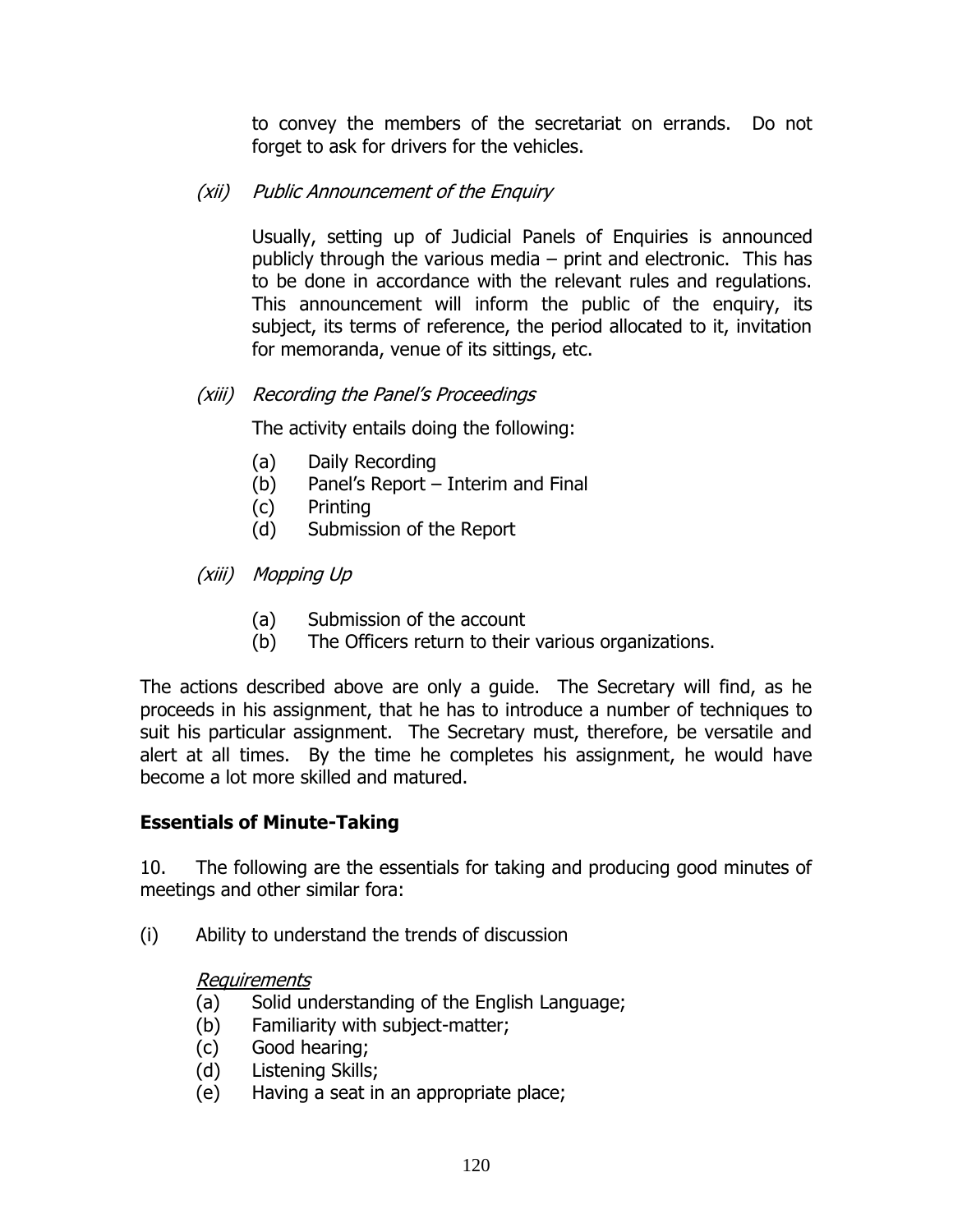- (f) Concentration; and
- (g) Understanding of the Chairman.
- (ii) Deciding what should be recorded, and what should be left out

#### Requirements

- (a) Know objective of the meeting;
- (b) Maturity and good judgment;
- (c) Understand the environment;
- (d) Know when to seek clarification; and
- (e) Guidance from the Chairman.
- (iii) Recording the minutes

#### Requirements

- (a) Basic grammatical competence;
- (b) Comprehension and precis skill;
- (c) Sequencing and restructuring skill;
- (d) Technical proficiency in the use of English Language/ Familiarity with the Civil Service way of writing;
- (e) Ability to write fast and listen at the same time;
- (f) Adequacy of materials, especially papers; and
- (g) Time Management Skill.
- (iv) Producing the minutes

#### **Requirements**

- (a) Discipline to keep to target;
- (b) Adequacy of materials;
- (c) Support and cooperation of the superior officer who will vet;
- (d) A good and competent Secretary;
- (e) Legible writing; and
- (f) Proof reading patience.

#### **Competence in Minute – Taking**

11. Below are some hints about the contents of your minute and how they should be structured for best effect:

 $(i)$   $TITLE$ 

Contents should include the following:-

(a) Name/Title of the Forum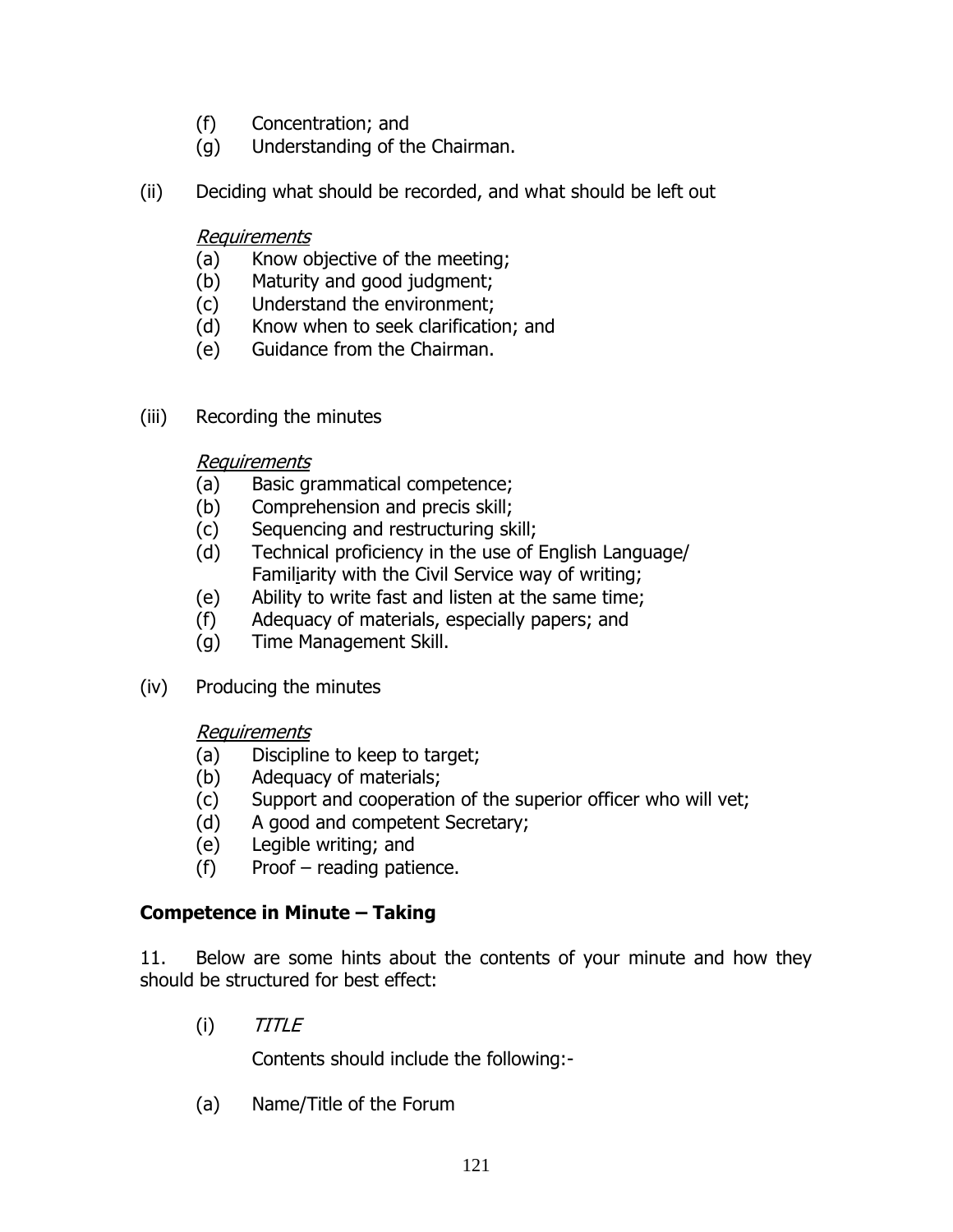#### **Or**

The purpose of the meeting.

- (b) Venue state the particular room, whenever possible
- (c) Day, i.e. Monday, Tuesday etc
- (d) Date.
- (ii) ATTENDANCE
	- (a) The categories should include the following:-
		- (i) Present
		- (ii) In Attendance
		- (iii) Secretariat
		- (iv) Absent
	- (b) State in respect of each person the following:-
		- (i) Name, with Title i.e. Mr./Mrs etc
		- (ii) Designation/Post
		- (iii) Organisation if the forum has participants from different organisations
		- (iv) Sometimes, it may be helpful to include the e-mail address and the telephone numbers.
		- (v) Start the list with the Chairman and then list the others in order of seniority.
		- (vi) For Chairman and Secretary, state the name, title, designation and organization first before adding Chairman or Secretary.
- (iii) OPENING

#### A common format for the minutes is:

| <b>Heading</b> | <b>Line</b><br><b>No</b> | <b>Body</b> | <b>Action</b><br><b>By</b> |
|----------------|--------------------------|-------------|----------------------------|
|                |                          |             |                            |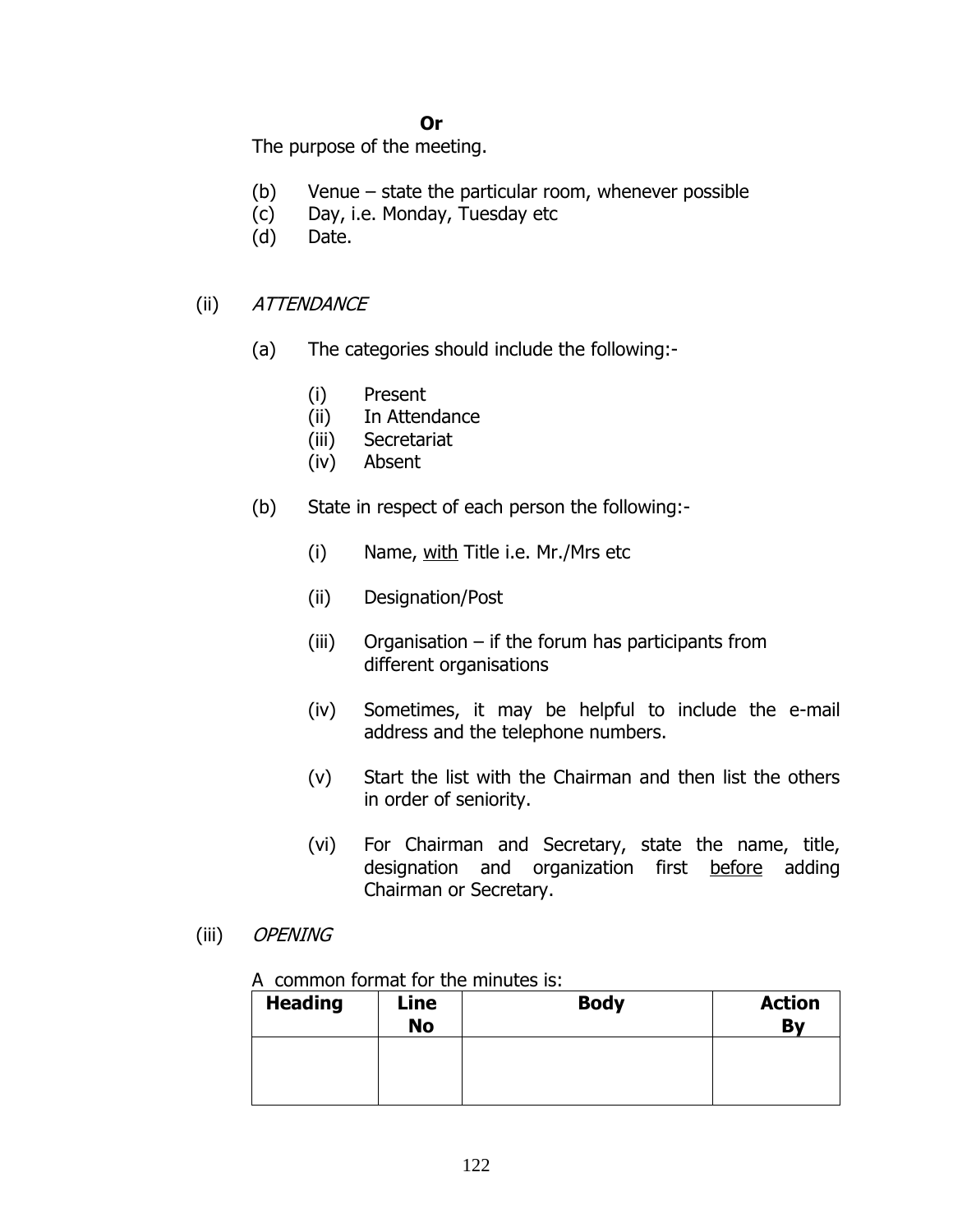The opening paragraph should, among others, incorporate the following items of information:

- (a) Starting time
- (b) Who is presiding
- (c) Indication of saying of prayers, and by who, if applicable
- (d) Opening remarks by the Chairman, which may incorporate welcoming of the participants and purpose of the meeting.
- (iii) *BODY*

Some general tips on writing the body of the minutes are:

- (a) Use the Agenda for the meeting as a guide for producing the minutes.
- (b) Group similar ideas on the same issue together as much as possible.
- (c) Each new item on the Agenda or each new subject-matter should have a heading.
- (d) Number the paragraphs.
- (e) The essence is not verbatim reporting. While it is useful to provide background information and antecedents, you must never lose sight of the Decisions/Agreements/Directives. Every paragraph indicating the decision reached should ideally follow the paragraph(s) in which the matter was considered. Such phrases as "It was resolved that ................." and "It was unanimously agreed that ............"
- (f) Where the meeting gives a duty or responsibility to an officer, indicate this under the "Action By" column.
- (g) Let there be variety in the action verbs you use.
- (h) Report in the past tense.
- (i) Use your Dictionary freely to confirm meanings and/or spellings.
- (j) In reporting, avoid personalization as much as possible. If you must personalize, such as when a duty is given to someone, use his/her designation, not names.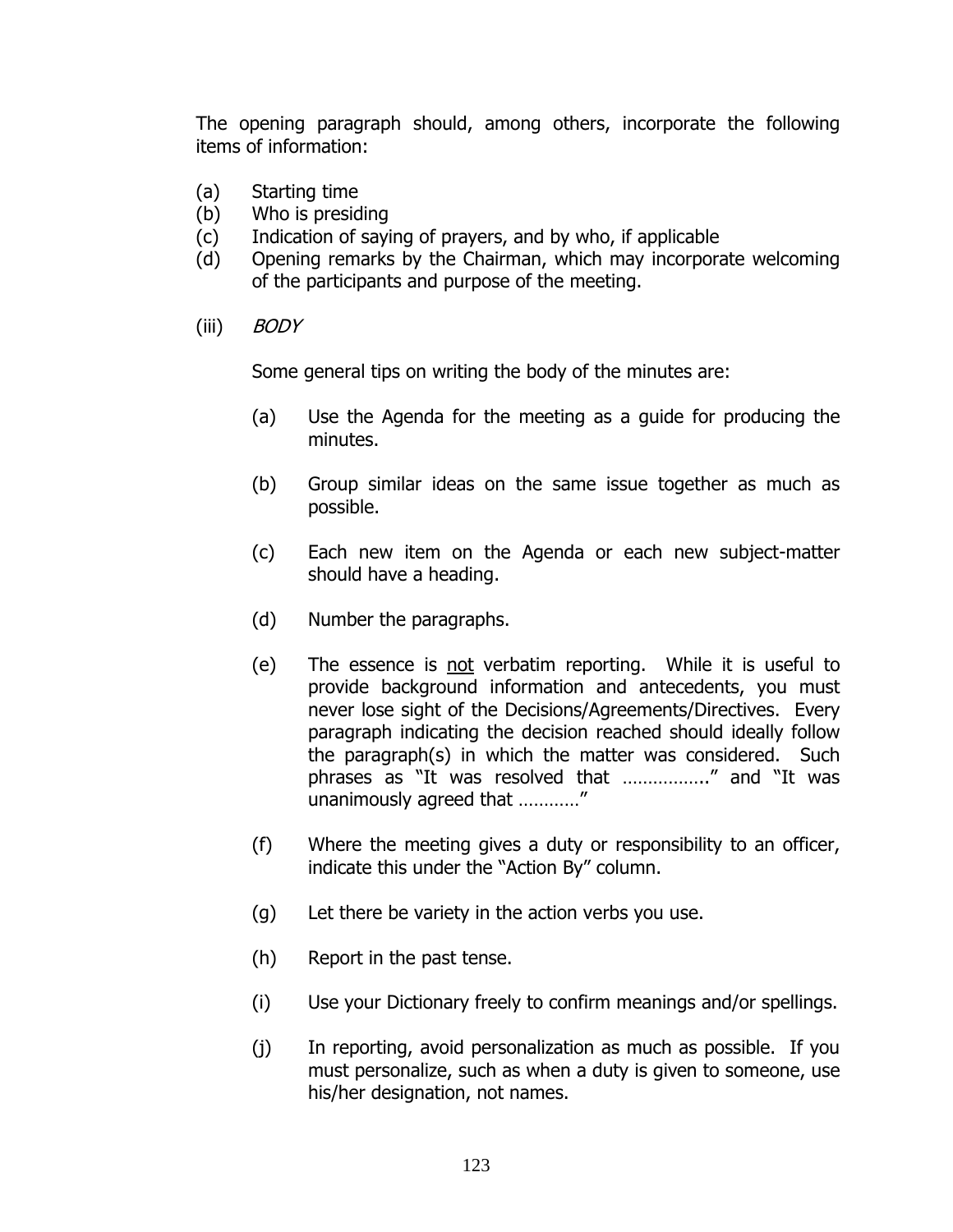- (k) Give full meaning of an acronym first before subsequent use in the minutes.
- (I) Do not use school or text terms such as " $cos"$  for because or "b4" for before.
- (m) Minutes are permanent records that will be referred to for many years. Therefore, be civil and polite in your choice of words.
- $(n)$  Do not add your own "facts". It is most unprofessional to manufacture "facts" for whatever purpose.
- (o) Do not leave out what you do not like or views you don't agree with.
- (p) Where many figures and/or categories need to be stated, it is better to do this in tabular form rather that in prose.
- (q) If your hand-writing is bad, do not squeeze your words and allow adequate spacing.
- (iv) CLOSING

The closing paragraphs should, among other things, incorporate the following items of information:

- (a) Subject postponed (if any).
- (b) Place, date and time of next meeting, if appropriate.
- (c) Indication of closing prayers, if any, and by whom.
- (d) Closing remarks by the Chairman.
- (e) Closing time.
- (f) It may not always be necessary for you and the Chairman to sign. Such a practice is usually reserved for more formal records like Reports of Panel or Committee.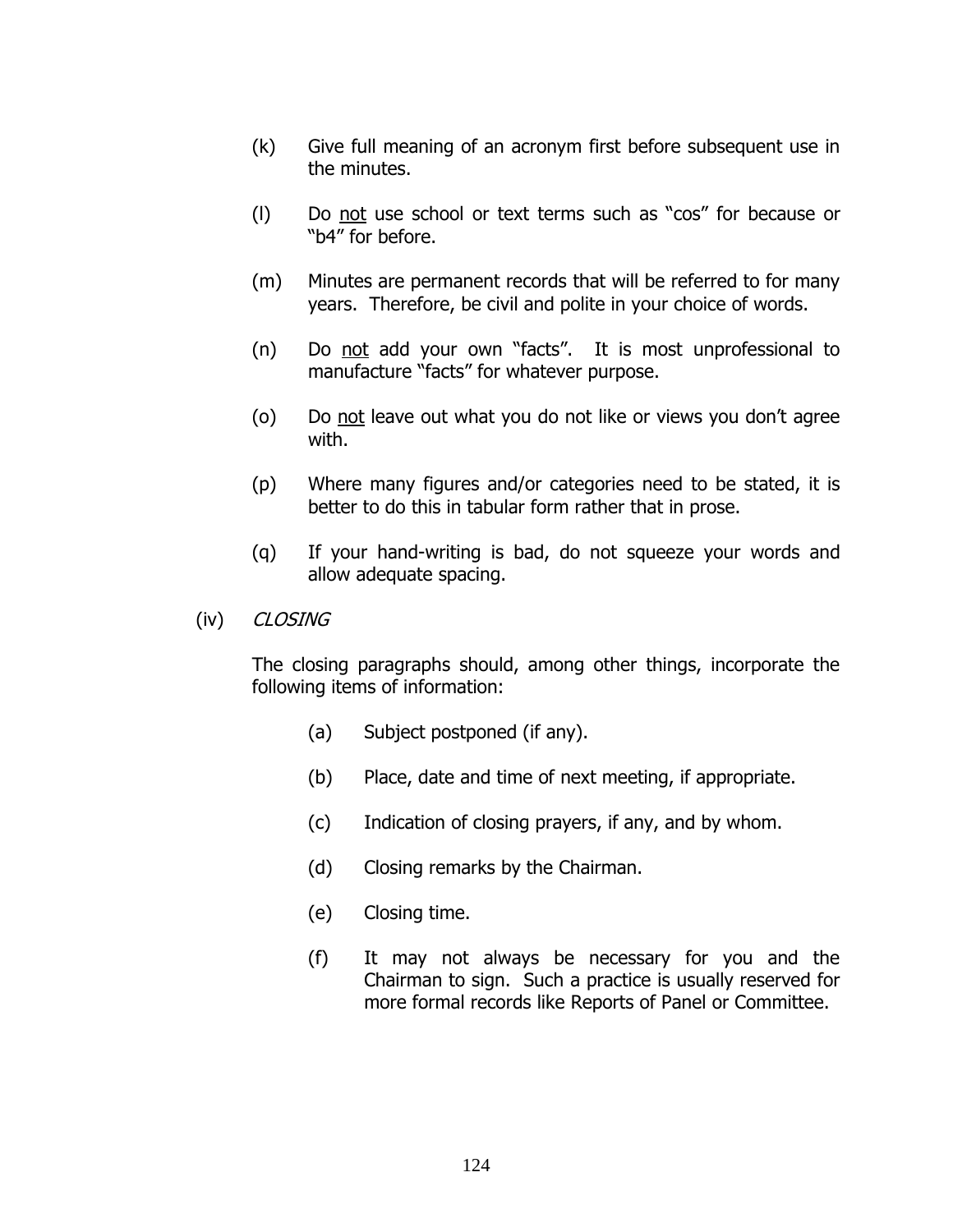# **CHAPTER 12**

#### **Basic Techniques of Clear Writing in Government Business**

As there is an infinite variety of subjects ranging from the administration of the Ministry's own staff to matters requiring specialized or technical knowledge, it is important to cover all aspects of the work done by Schedule officers. However, since the bulk of the work done by them is the production of minutes and correspondences for which the basic principles and procedures are standardized, this chapter is confined to setting out guidelines for the preparation and treatment of such papers. Since much of the time of most officers is devoted to drafting and minuting, it is of cardinal importance that they should be familiar with the basic techniques for clear writing. "Clear writing" in this context means not only legibility but also clarity of style.

#### **What is Style?**

2. Style may be defined as the distinctive manner of writing. A Schedule Officer should have a good style. Without it, he will be severely handicapped in projecting his views in a manner to be clearly understood.

#### **Basic Techniques for Clear Writing**

- 3. The following points are relevant for clear writing:
	- (i) Think clearly: Normally, if your thinking is clear, clarity of language cannot be in doubt. No useful purpose can be served by looking for an "impressive opening" when the points at issue in a problem have not been grasped. It is a good idea to think first and then write afterwards.
	- (ii) Assemble facts: While thinking about a problem, jot down the main points and go over them later, putting down suitable references, if any.
	- (iii) Arrange points in logical sequence: After thinking about the subject and checking your sources, put the main points in logical sequence. Get your references handy.
	- (iv) Committing views to paper: If you have to write up your minute or draft for a Secretary, then write boldly and legibly. If you are in doubt about any passage, get it explained to the Secretary. It is essential to speak deliberately, clearly and coherently to a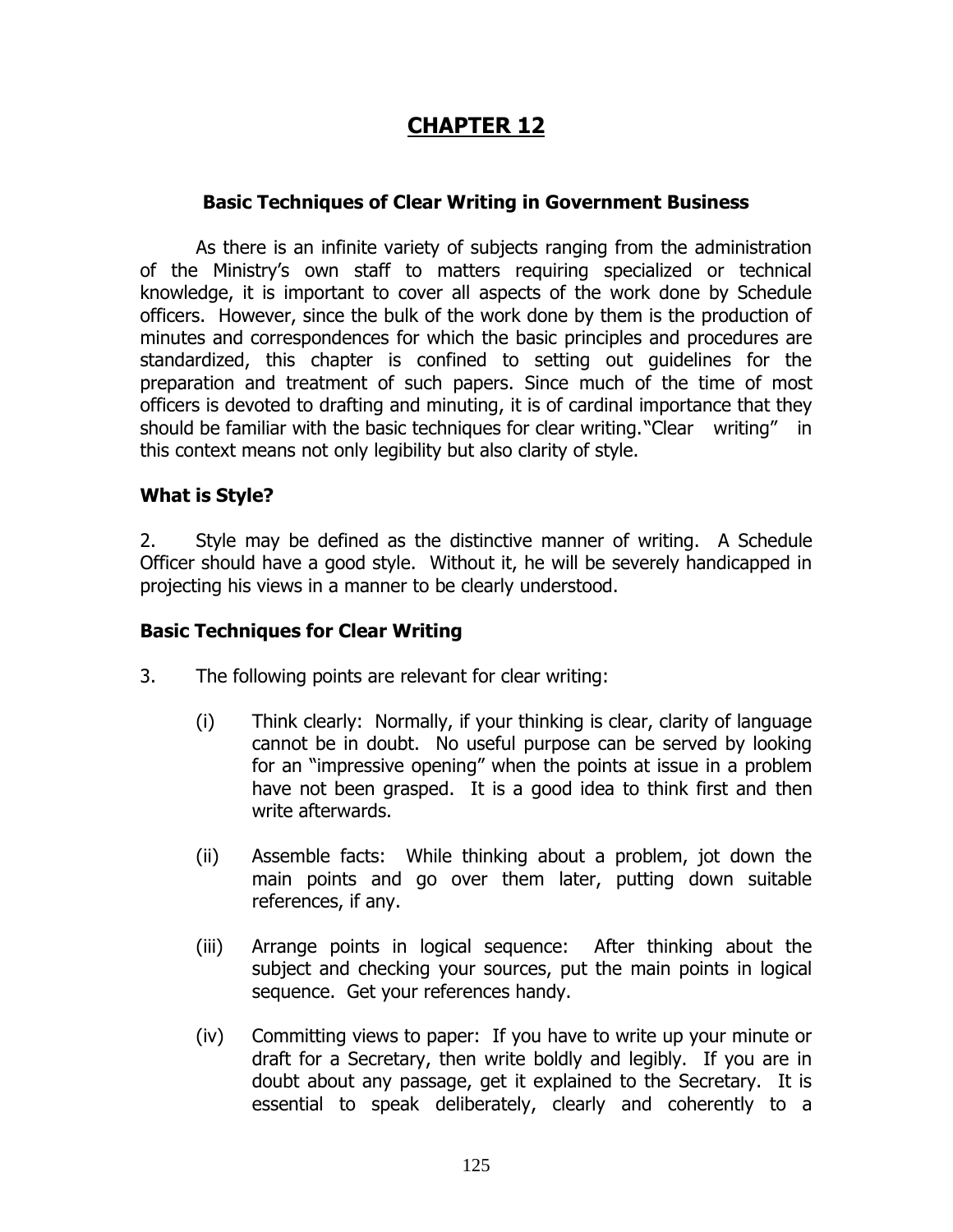Stenographer, while dictating. Before directing the final draft of your script, correct any grammatical mistakes or any words misspelt.

The principles covered above apply to drafting, minuting, letter-writing and other forms of official communication.

# **Drafting**

4. A draft is a proposed reply, circular or any other document put up by an officer to a higher authority. If the proposed reply or suggested circular serves the prescribed purpose, it is considered good and approved. A draft may be amended by filling in the gaps in the efforts of the officer or by the incorporation of additional facts by the senior officer. A bad draft (e.g. one which does not show an appreciation of the point at issue or one hastily put up without taking pains) may be rejected and scrapped.

### **When to Draft**

5. Where an item of correspondence is of a routine nature and calls for a routine reply, a letter ready for signature should be put up to the senior officer for signature. Sometimes, the writer of a minute has to submit a draft reply embodying a recommendation in his minute. Draft replies suggested for consideration may reduce substantially the length of a minute. When a draft has been approved, it is sent to the Secretary to be produced in the correct form for issue. The act of typing the letter in this form is known as 'fairing', and the finished document is known as a 'faired draft'.

- 6. Features of a good draft are as follows:
	- (i) Clarity of thought and expression: Say exactly what you wish to say in simple and direct language. Avoid repetitions.
	- (ii) Accouracy: Verify all facts and figures before writing.
	- (iii) *Grammar:* Weak or indifferent grammar mars the quality of a draft. Special care is necessary in the use of punctuation marks. Avoid over-worked expressions and stilted phraseology.
	- (iv) *Courtesy:* All communications from public servants to persons inside or outside the public service must be polite. Even the reply to a discourteous writer should be couched in courteous terms.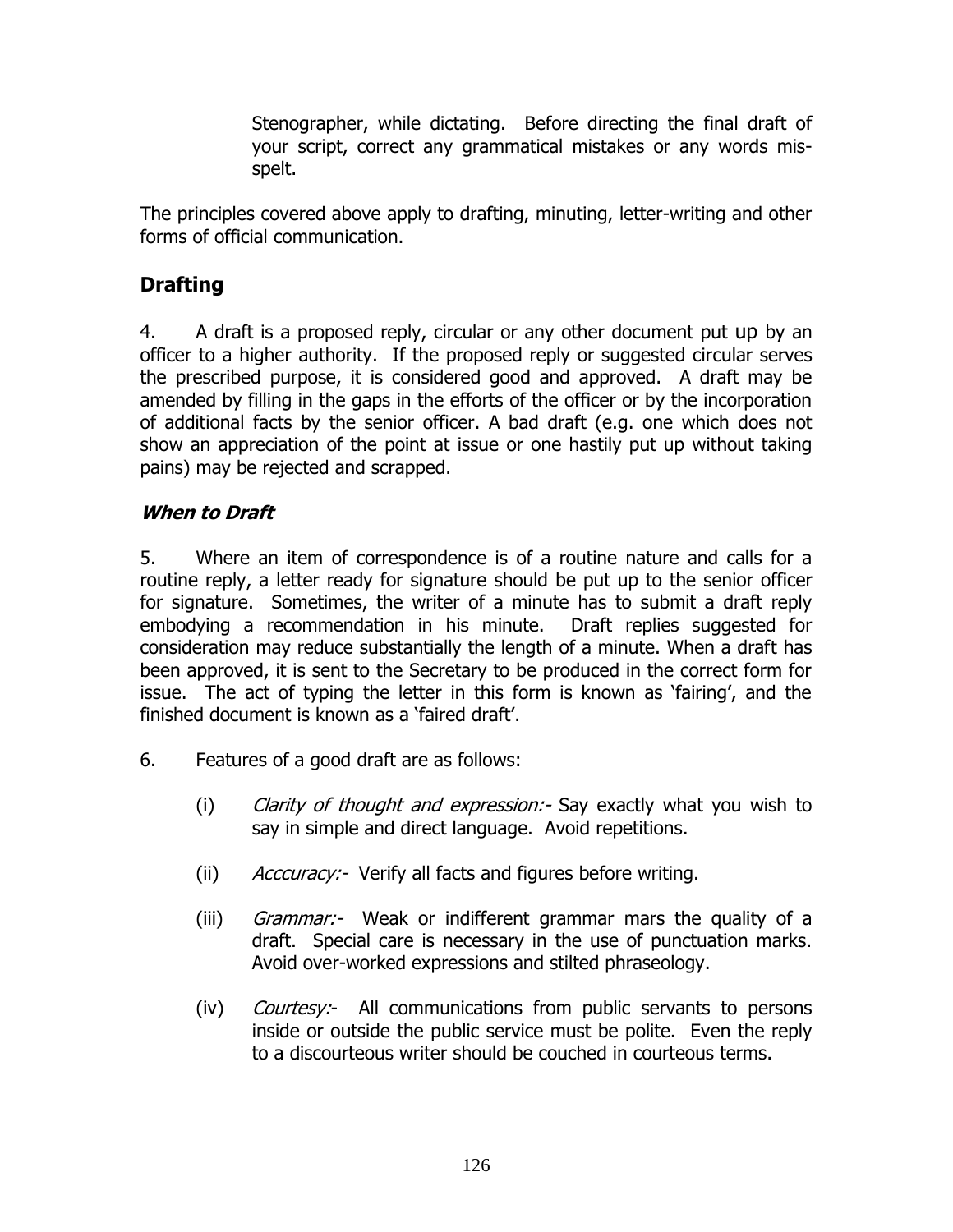7. Typed drafts of minutes, briefs, letters, etc. should have headings which give an idea of the matter in the drafts. Reasonable spacing is used in typed drafts so that there is ample space for amendments. Discarded papers containing classified information should never be used for drafting. When drafts of any documents are given to the Secretary for fairing, the number of copies required should always be clearly recorded at the top of page 1 of every draft. Such information can, for example, take the form of either '6 copies' meaning 6 in all or  $1+5$  copies' meaning one original and five copies. It is desirable for Schedule Officers and their secretaries to agree on the wording to be used in describing the number of copies that should be made in addition to the original so as to save time and avoid waste of stationery.

### **Minuting**

8. A minute may be defined as a communication in writing, usually in files, between two or more officials. This definition does not apply to a letter from one officer to another. Minutes are normally used to consider and settle matters or to direct what action may be taken in a given circumstance. Minuting is the act of writing a minute.

### **When not to Minute**

- 9. It may not be necessary to minute on a matter when:
	- (i) The matter can be cleared by discussion either at a meeting (usually informal) or by telephone. The latter medium should not be used for confidential or secret matters;
	- (ii) The action necessary is routine;
	- (iii) A more senior officer has specifically suggested that the matter at issue should be referred to him for further action, usually because he is familiar with the background of the subject and/or he wishes to put down some drafting instructions;
	- (iv) When the issue is highly confidential, in which case it should first be discussed with a superior officer before deciding whether it is necessary to minute and what form the minute should take;
	- (v) The matter is straight forward, and no further information or guidance can usefully be added; or
	- (vi) The subject matter has assumed technical, professional or special knowledge which the Schedule Officer is not familiar with. In such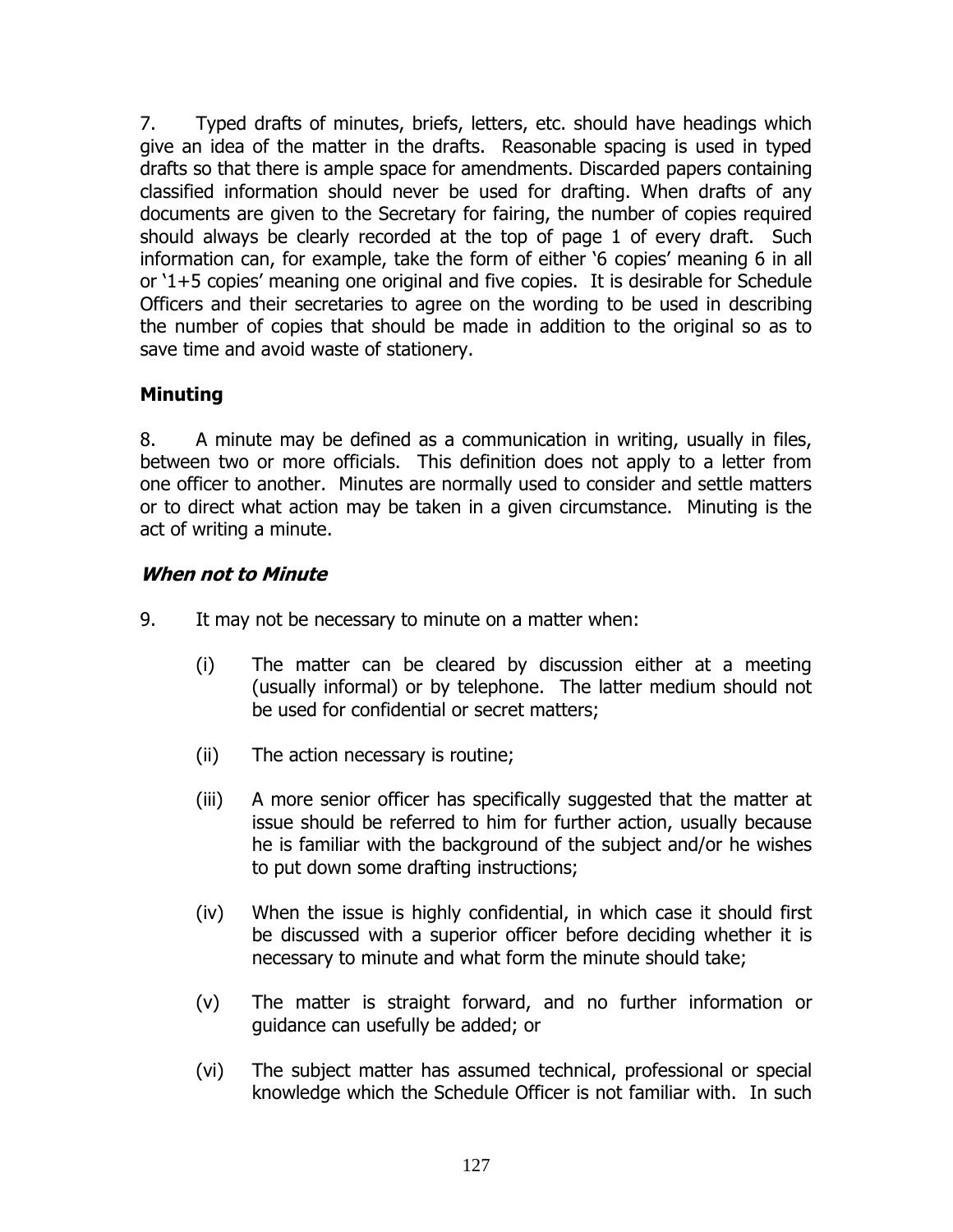a case, the matter should be referred as early as possible to a suitable professional or expert for necessary action.

#### **Forms and Contents of a Minute**

10. The top left-hand side of a minute refers to the person, by appointment, to whom it is written. The text of the minute follows. It is concluded by the signature or initials of the writer; immediately under his signature or initials is the typewritten or stamped name of the Officer writing it. Under his name, the post held is shown as well as the date of his minute.

- 11. A minute may be built up as follows:
	- (i) state briefly the matter at issue.
	- (ii) state the present position and facts affecting it, supporting the statement by references to previous papers, if applicable.
	- (iii) verify whether or not the report, proposal or request accords with any Laws, Public Service Rules (PSR), Financial Regulations, Circulars, or Memoranda which have been circulated. Sometimes, it is helpful to quote the actual words of the Public Service Rules, etc. or to attach a copy of the relevant document.
	- (iv) indicate any previous decisions which may be relevant to the point at issue.
	- (v) point out any facts or argument which may influence the action to be taken (or decision to be given) as they occur to you when examining papers, precedents and previous decisions. Cite relevant authorities.
	- (vi) finally, suggest what action you propose should be taken. The substance of a memorandum or letter in reply may be suggested in your minute which should be so drafted that the wording may be incorporated direct into the reply to issue.

#### **Faults to Guard Against in Drafting and Minuting**

- 12. The following are common faults to avoid:
	- (h) Avoid slipshod thinking if one's thinking is obscure, one's drafts and minutes may not be clear.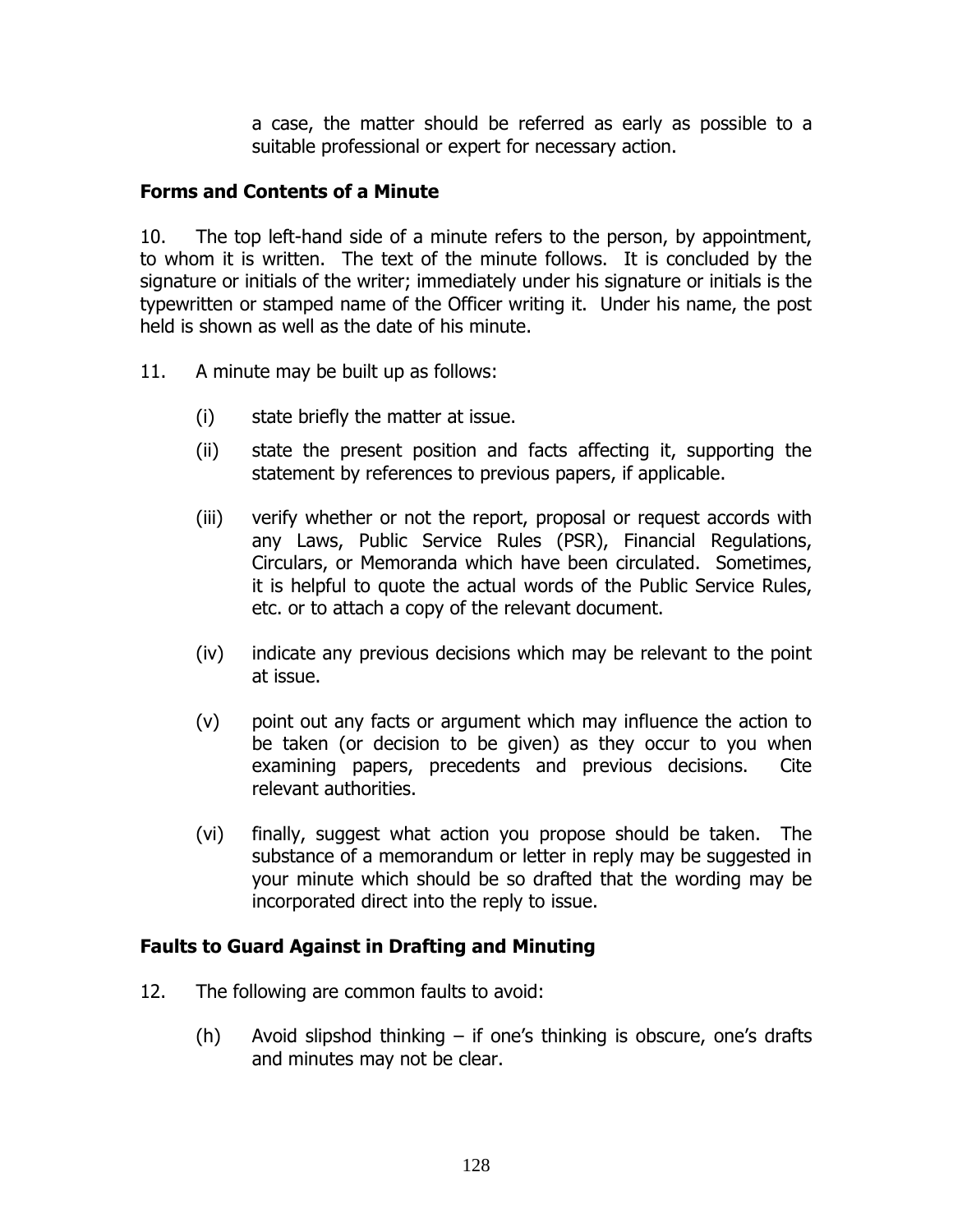- (ii) Bad handwriting Unless you can write legibly, it is advisable to type short drafts or minutes. Unless one's hand writing is easily readable, all minutes or drafts covering more than half of an A4 page should be typewritten.
- (iii) Irrelevance  $-$  Try to have a grasp of the subject at issue, and do not drift away from the question being considered.
- (iv) Haste It is considered bad to defer action on problems requiring considerable effort in drafting and minuting. A large accumulation of work on files tends to encourage the production of hasty drafts or minutes based on haphazard research.
- (v) Inaccurate Information Make sure you know intimately the provisions in Government circulars and regulations. Make a special note of alterations in Laws, Public Service Rules and other approved authorities. A conclusion based on obsolete precedent is likely to be misleading.
- (vi) Indecision If a draft or a minute must solve or advance the solution to a problem, it should not show indecision. Your summing up or conclusion should, therefore, indicate your stand.
- (vii) Stylistic defects Avoid repetitions (e.g. return back, can be able), unnecessary airs and graces.

13. The margins for minutes should be at least 1.5" wide and when references are made to other pages in the file (or in other files), the location of those pages should be indicated by means of marginal references. The other files (if any) referred to should be attached and their reference numbers stated. If a minute contains references to matters already dealt with or to papers within the file, the pages so referred to should be flagged with slips of paper clearly showing their numbers. When minutes are copied to other files, the copies should be clearly marked at the top with the reference and page numbers of the file containing the original minute. Short titles and abbreviation may be used when addressing minutes, e.g. Perm. Sec. or D.G. Minutes should be as brief as is consistent with clarity and, in general, should be confined to statements of fact and matters strictly relevant thereto.

14. When a minute is routed through more senior officers, they should not alter it (other than amending spelling or grammatical errors) but should write additional paragraphs in which they can each express their views on the statements made by their subordinates. Every such additional statement is signed by its contributor. If an intermediate officer entirely agrees with the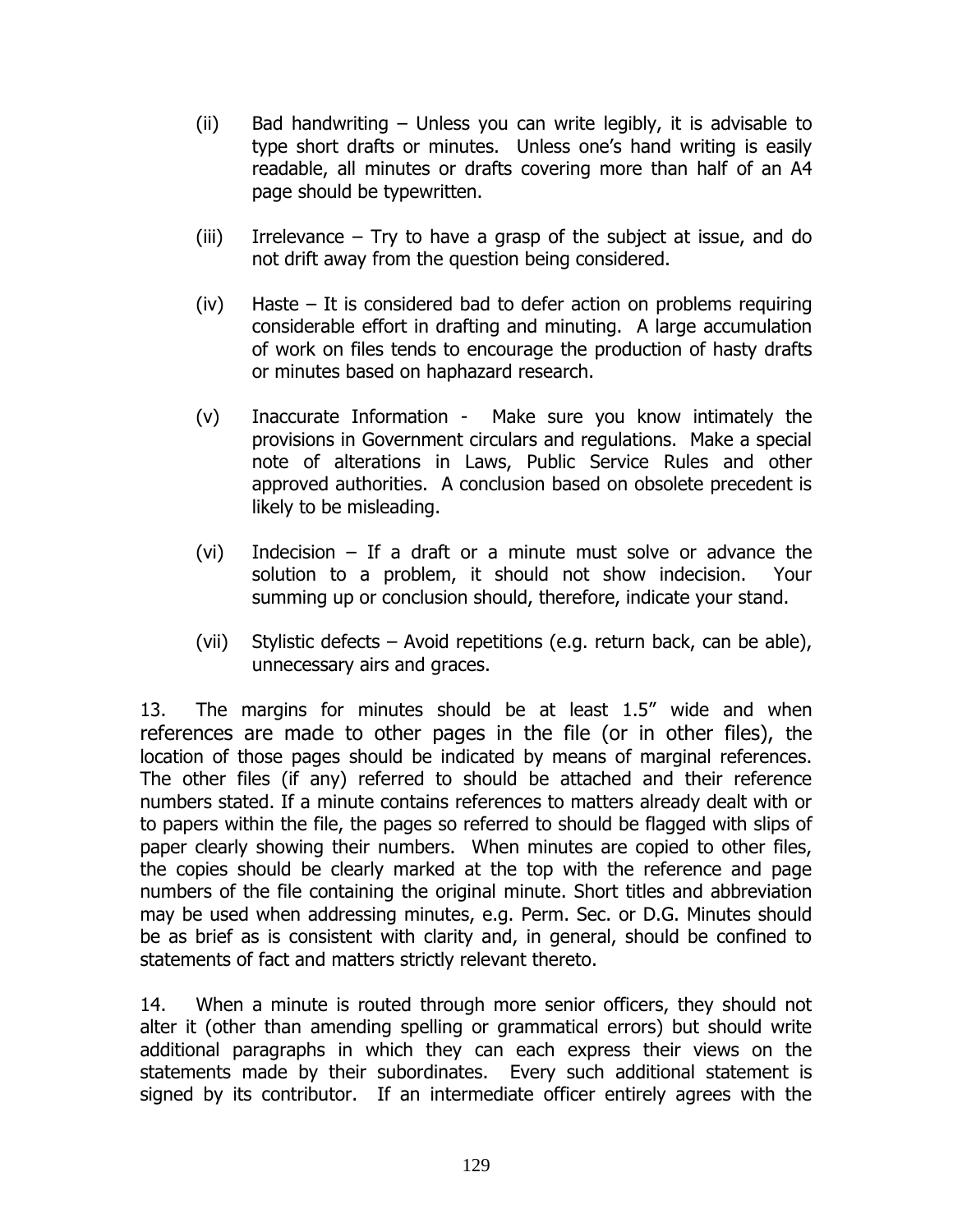statements made by his subordinates, he can indicate this by merely initialing and dating against his designation in the address of the minute. He needs not append a paragraph merely for that purpose but if he particularly wishes to emphasize his support, he can do so even if that paragraph contains nothing more than the word "Supported". Minutes are usually routed back through the same channels as they were routed outwards. **When a minute is addressed to a superior officer and there is insufficient space for his reply, a blank unnumbered sheet should always be enclosed in the file before it is submitted.** It is customary to sign a minute to superiors and subordinates alike in full, especially if the signature of the officer writing the minute is not immediately above the typed or hand-printed initials and surname. Where these have been typed or stamped on the left-hand side of the page at the end of the minute, together with his designation and date (including year), initialing alone is permissible.

15. Minutes should not normally be sent to other Ministries as this entails sending a whole file. So, enquiries are usually made by letter, but when sighting of other papers in the file is likely to be required, it is sometimes easier to put a minute in the file and send it over to the appropriate Ministry. Such minutes must always be addressed to the Permanent Secretary, but when the matter is clearly going to be dealt with by a Schedule Officer there, the wording "for the Attention of ……… (designation of officer)" ……… should be included. When minuting files to other Ministries for normal action to be taken, it is quite in order for the Schedule Officer to sign the minute and send out the file regardless of the rank of the Schedule Officer whose attention is required, but when a minute is being sent for the personal attention of the Permanent Secretary of the other Ministry, the minute should not be signed and sent directly to him. It should either be sent through the Schedule Officer's own Permanent Secretary for onward transmission, or should be prepared for his signature and transmission. In cases where it is necessary to minute a file to another Ministry, it is the responsibility of the Schedule Officer to ensure that the file contains no papers which should not be seen by outsiders. Accordingly, should the file contain such papers, the following procedure should be carried out:

- (i) all papers relevant to the subject matter should be extracted from the file and placed in a "T" file bearing the same number;
- (ii) file notes should be inserted in the main file in place of the pages extracted, stating clearly the action that has been taken, the designation of the officer who took the action and the date;
- (iii) the minute is then placed in a "T" file which is sent to the other Ministry; and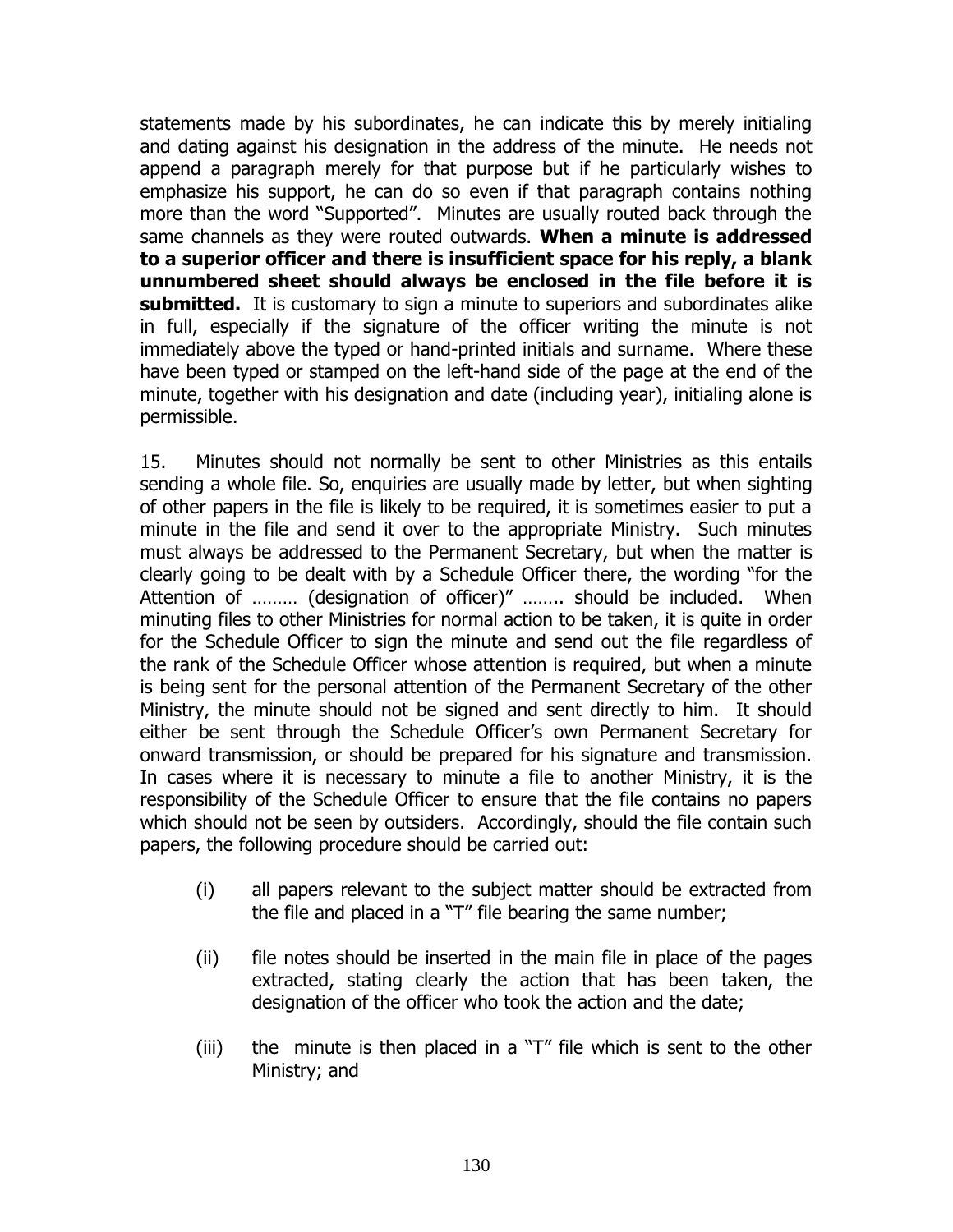(iv) a note is made on the last page of the main file describing the action which has been taken and ending with a B.U. so that the matter can be followed up on a specified date.

### **Style of Letters**

16. Letters should always have a heading briefly descriptive of the subject matter and must bear a reference number and date. The letter starts with the file number in full, and this is followed with a stroke and the file page number. The page number and the actual date are atimes left blank so that the officer signing the letter can fill them in by hand. Unless there is danger of a letter being seriously delayed before signature, it is preferable for the Secretary to complete these details not only on the original but also on the duplicate and other copies. Where the details are put on the original only, in ink by the signatory, they may be omitted from copies which are, therefore, not strictly exact copies of the original. As some photocopying machines do not reproduce hand-written matter, page numbers and dates should always be typed in originals and their copies before signature. Deviation from this procedure may be given by a Schedule Officer.

17. The wording in letters should always be brief, clear and consistent. It should avoid superfluous and flowery expressions. The style should be courteous, dignified but not too stiff, brusque or over-formal and slang. Witticisms and colloquialisms must not be used. The expression "I am directed.................." should not be used unless it really applies. When dealing with routine matters, it is quite unnecessary to use these words.

18. Official letters should always be signed on behalf of the Head of the Ministry, but should also include in brackets the name of the officer who signed the letter. All paragraphs except the first should be numbered consecutively. Letters addressed to persons who are not in Government should always have a formal beginning and ending; the customary salutation is "Dear Sir" or ("(Madam") with the ending "Yours faithfully". On the rare occasions when a letter is required to commence with the words "I have the honour to ....", the ending should be equally formal "I have the honour to be, Sir, Yours faithfully". Great care should be taken to ensure that names are correctly spelt, titles used, and that decorations (if any) are included in the address. Letters to Government Officers concerning official businesses do not require a salutation or closing phrase but the style of writing should also be as described above. Letters to Government Officers concerning personal matters of an official nature, however, should have a formal salutation and ending. For example, an officer applying for leave on ground of urgent private affairs would frame his letter with the formal salutation and closing phrases.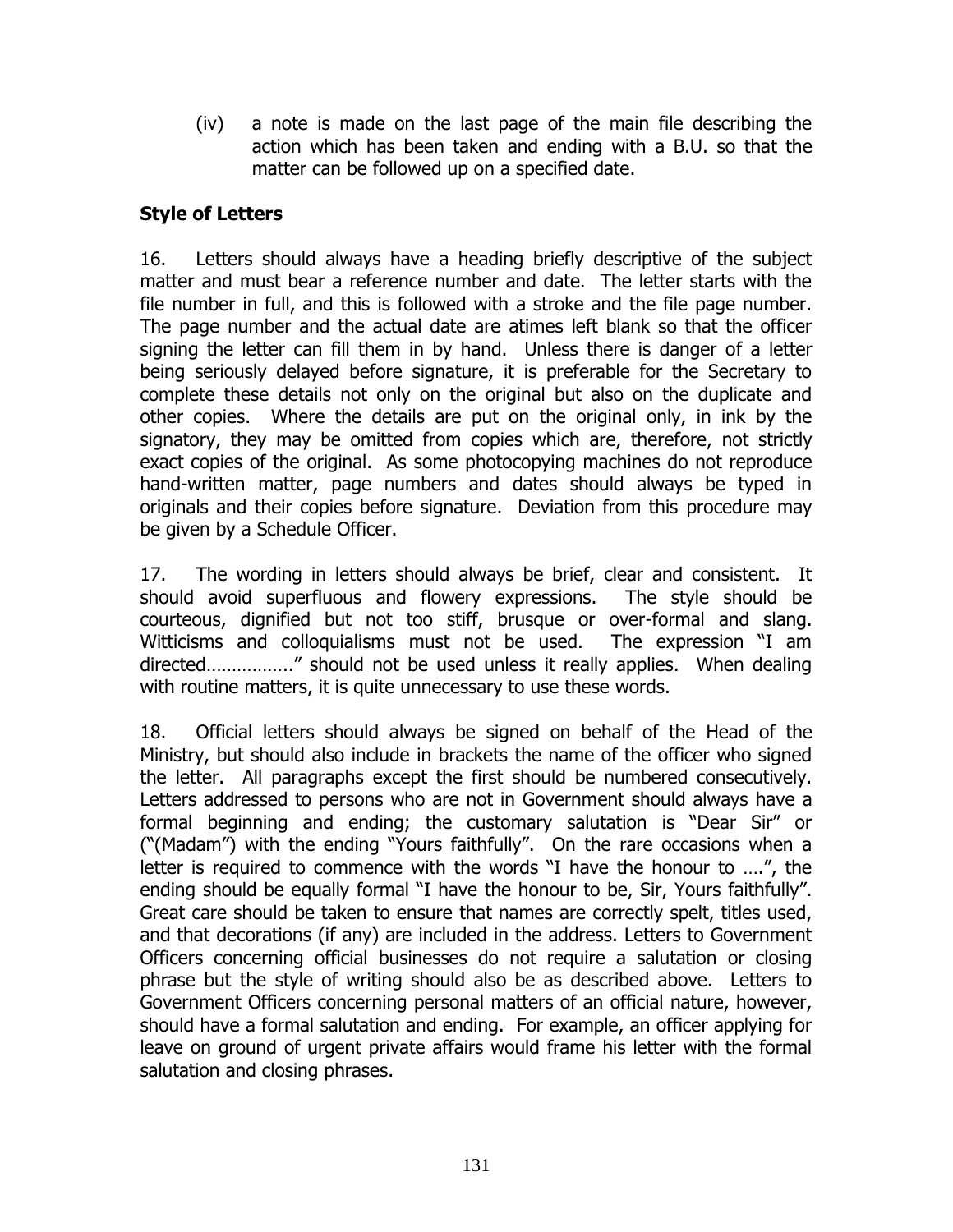### **Attachments**

19. When Appendices or Schedules, etc. are attached, they should always be marked with the reference of the letter to which they were attached so that if they become detached at anytime they can readily be connected to the relevant letter. The second and subsequent pages of the letter should be similarly marked. A dash should be typed in the margin in line with references in the letter to any enclosures or, the abbreviations. Enc. or Encs. should be included at the foot of the letter. If the letter has more than one enclosure, the number of enclosures should also be included. When letters are dispatched, the Despatch Clerk must always stamp and initial duplicate copies of the letters before placing them in their files, and must pass them back to the Schedule Officers for disposal instructions to be recorded.

20. When letters are to be registered, the Secretary should always include "BY REGISTERED POST' in the letter above the name of the addressee and do the same on the envelope. He should then draw blue penciled lines downwards and sidewards across the middle of the front and the back of the envelope. A letter going by air should have the words "BY AIRMAIL" typed on the letters above the name of the addressee so that the duplicate copy of the letter records that the original was sent by air. The Secretary should also prepare an Airmail envelope.

### **Additional Copies**

21. Unless additional copies of letters are required for transmission to others, it is customary to make only one duplicate copy of each letter. The duplicate copy is placed in the file from which the matter is dealt with. On important schedules, two flimsy copies of each letter may be necessary; the additional copy is for circulation within the office so that other members of the staff are acquainted with the contents of such letters. Each office has its own specific rules concerning the frequency and the circulation of the folders of flimsies but, in general, the practice is to circulate such folders as frequently as possible and to start with the most senior staff in the office so that they can direct that prompt action be taken whenever they notice that incorrect statements have been made. It is not customary for copies of the Head of Department's own letters to be circulated to his subordinates. When a Head of Department considers it necessary, he merely minutes the relevant file to the person concerned – who then sees the copy of the letter.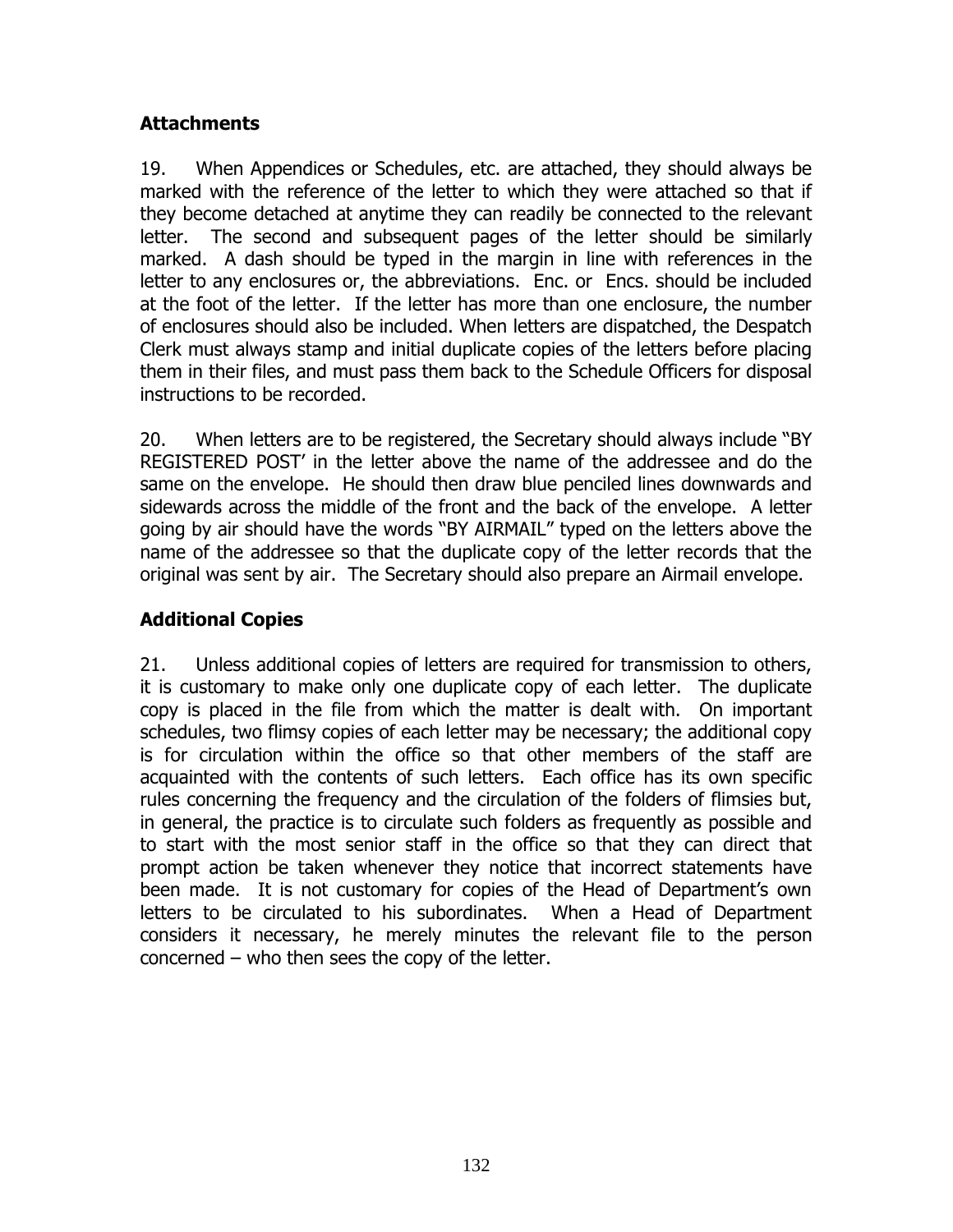### **Overseas Correspondence**

22. Communication addressed to Overseas Government should never be made directly. The required information should be conveyed to the Ministry of Foreign Affairs with a request that it should be transmitted to the Government concerned.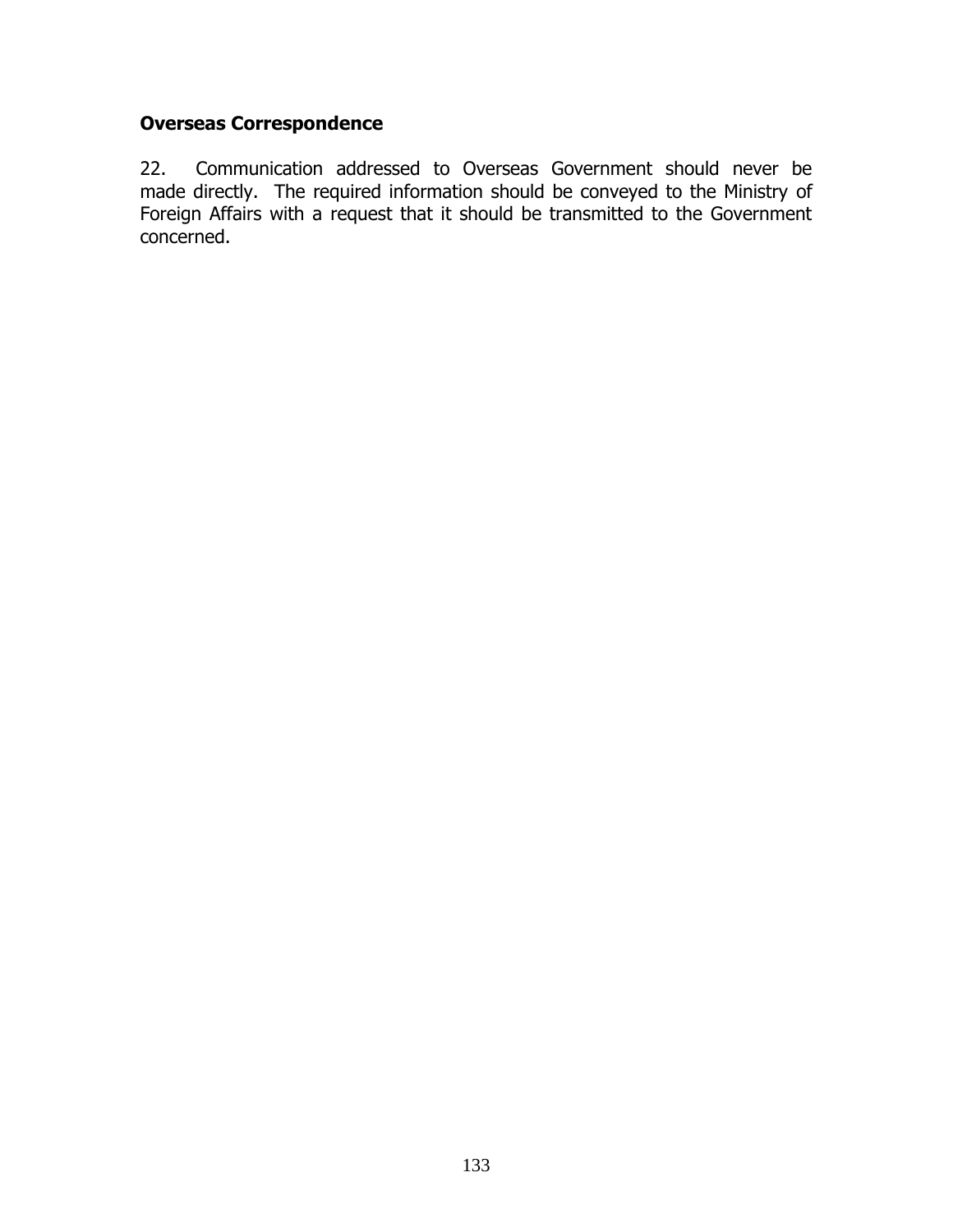# **CHAPTER 13**

# **Forms of Official Communication in Government Business**

A key ingredient of good governance is communication to the various stakeholders as the occasion demands. Government is a very large organization with its own culture, methods and practices. Expectedly, therefore, it has it own ways of communicating, complete with its own unique way of writing. These various forms of communicating in our bureaucracy will be examined in the succeeding paragraphs.

#### **Letters**

2. Letters to other Ministries are always addressed to the Honourable Minister even though most of them will be dealt with by lower rank officials. It must be borne in mind that some of those officials may be of a higher rank than the signatory of the letter being sent out. In consequence, whenever information of a censorious nature, or which is likely to cause displeasure to the recipient, has to be sent out, the Schedule Officer should first consider whether the official dealing with the matter in the other Ministry is of a higher rank and, if so, whether the difference is such as to warrant that the letter be signed by an officer of higher status than himself. Accordingly, even when a Schedule Officer is directed to draft a letter, it does not necessarily mean that he should also sign and send out the letter. It is left to his discretion as to whether he should do so or whether he should merely prepare the letter on behalf of a more senior officer to whom it should be sent for signature. If he is in any doubt, he should first seek advice from his immediate superior officer.

3. It is frequently necessary to follow up letters which have not been answered, and a large percentage of files marked B.U. return for action on this account. When following up, a brief letter reminding an addressee of an earlier letter, stating its reference and date of issue, may be issued. Subsequent reminders may be progressively stronger but courteous as well. If the establishments concerned are near, the Schedule Officer may make personal contact. In cases where all such efforts have failed to produce an answer, the Schedule Officer should report the matter to his superior officer who should be requested to raise the issue at a higher level, as this frequently produces immediate results.

4. When a Schedule Officer has to write a long and complicated letter which entails considerable research into previous papers and the letter contains references to them, it is very helpful to have the references of those pages on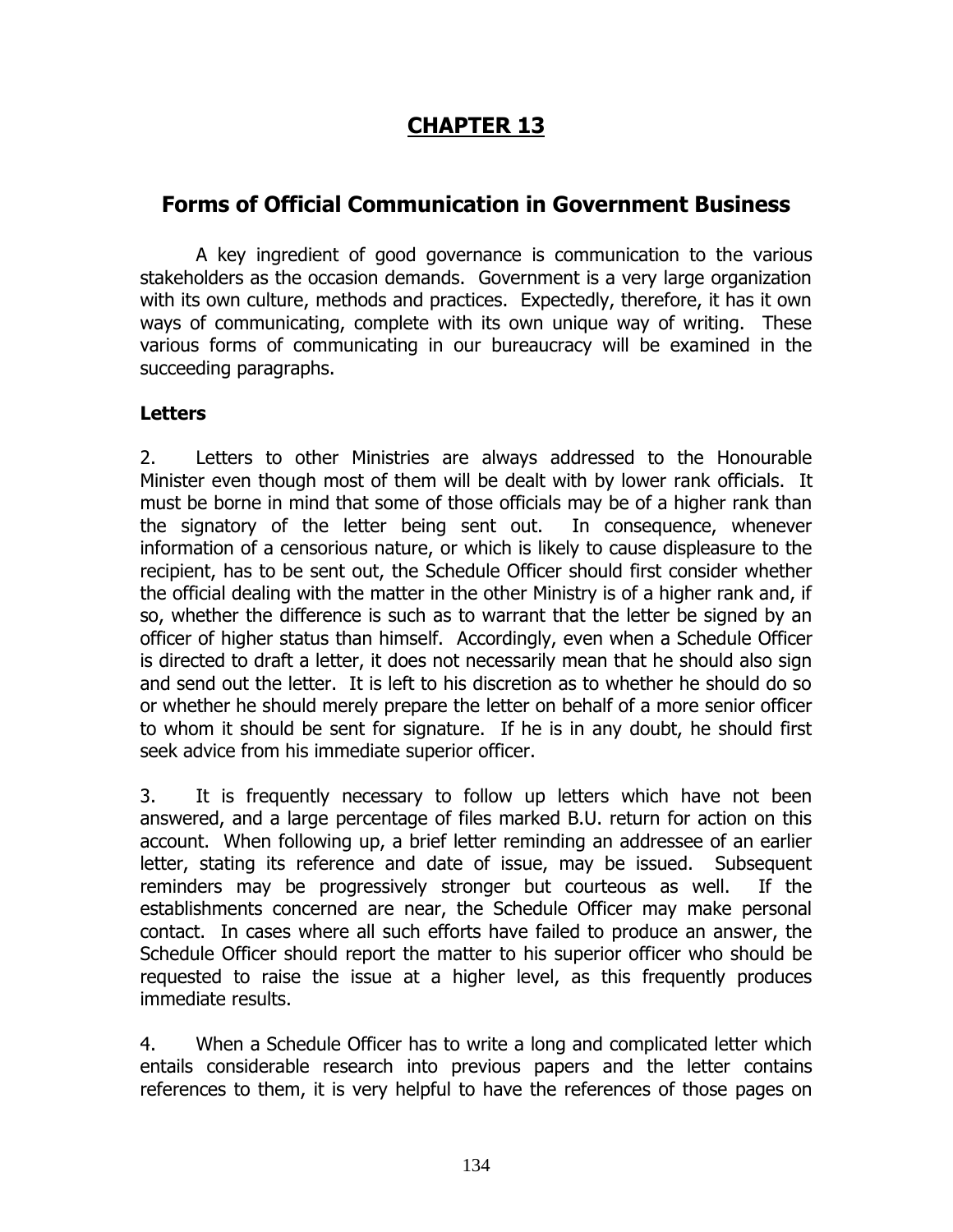record. It is a very good practice for such references to be included marginally on the file copy of the letter. If this is done when the original letter is being written, unnecessary research work could be avoided later on.

5. Enquiries from the general public are frequently addressed to the wrong Ministry. It is not helpful merely to return them to enquirers. The correct action is to write short letters to them stating that their enquiries have been passed on to the Ministries concerned for necessary action. An extra copy of each letter should be endorsed to the Ministry concerned, the copy being attached to the original enquiry. The file copy of the letter can be marked to indicate that page………..(originally occupied by the enquiry) has been sent with the endorsement.

6. It is very helpful to all Government offices if the addressee of a letter knows to whom it has been copied because he can then send copies of his reply to the same people so that the records of all concerned are kept complete. Accordingly, whenever endorsements are being sent, it should be indicated in the original letter. This procedure applies only when addressees are other Government offices. It should never be followed on letters addressed to persons outside Government. In such cases, endorsements, etc, are typed only on all the duplicate copies of the original letter.

7. Copies of letters frequently have to be sent to other Government Offices purely for information purposes; in such cases, there is no need to use formal endorsements. The footnote should merely be "c.c. Honourable Minister of the relevant Ministry" at the bottom left-hand side of page. Under this procedure, there is no need for signature, formal titular subscription or reference. It is, however, very helpful to the Ministry to whom a copy is being sent if that Ministry's reference can be quoted. Accordingly, when such references are known, they should be quoted in brackets alongside the Ministry being addressed.

8. Demi-official letters may be written to officers in other Ministries when the writer is on familiar term with them and the style adopted is usually "Dear........" ending with "Yours ..............." so that the writer can fill in the name and epistolary formula by hand.

9. Official letters to non-Government Bodies are slightly more formal. They open with "Dear Sir" and close with "Yours faithfully" or (when the addressee is personally known to the writer) Dear "Mr............." and with "Yours sincerely".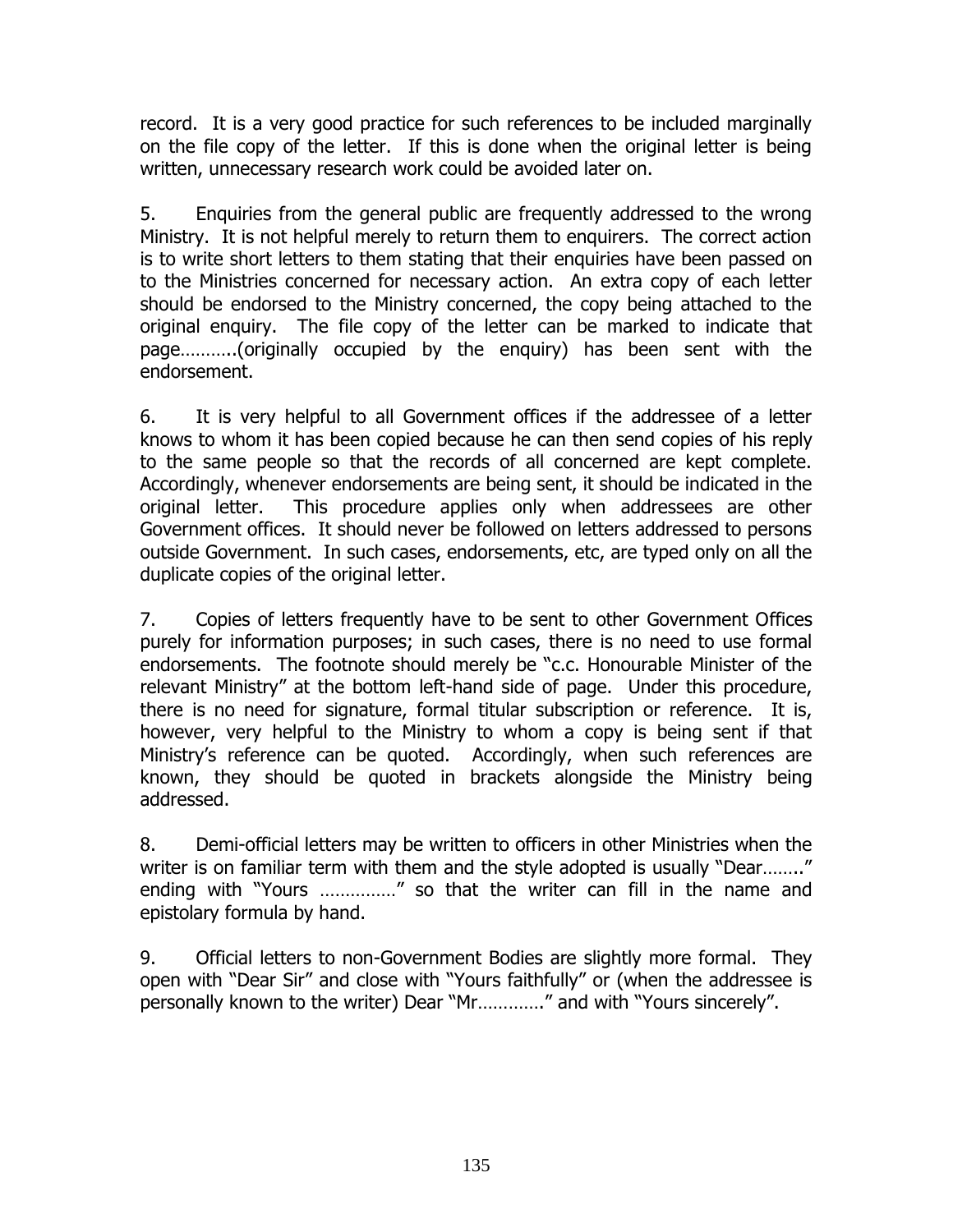### **Endorsements**

10. When letters are received and they contain information which should be conveyed to other Government Offices, it saves time and labour to have them copied and forwarded by merely endorsing the copies. It is essential that endorsements should bear the reference numbers of the files containing the original letters and that they include reasons why copies of the letters were endorsed, e.g. "For your action with reference to paragraph 3 of the above". Endorsements should include the name of the officer's own Ministry, the date, the Head of Department's subscription and the Officer's name in brackets because, in effect, all endorsements are letters and should, therefore, be referenced and signed. The original letter itself should then be marked to show to whom copies have been sent and, if the reasons are not obvious, these should also be recorded.

11. The full formalities of endorsements should be carried out when a Schedule Officer endorses a copy of his own letter to some other Government Offices since his endorsement is, in effect, a short letter. In such a case, it is not necessary to repeat his Ministry's address. The reference of the endorsement is the same as the page of the letter on which it has been written, but a suffix "A" is added to the reference number. When space permits, a further endorsement to another Government Office can be made on that same page, and the suffix "B" is then used for that. When endorsements (or additional endorsements) are required and have to appear on the next page, the reference number is changed to reflect the number of the next page in the file, e.g.:

- (a) Letter reference number is A1000/10, but there is no room for endorsement which must, therefore, be made on next page and is referenced A1000/11;
	- **Or**
- (b) Letter reference number is A1000/10, and the first endorsement on the same page is A1000/10A, the second endorsement on the same page is referenced A1000/10B.

12. Endorsements should only be used for conveying information to other Government Offices and should never be used for conveying information to private persons or non-government bodies, because even when there is no harm in such persons seeing the letter in its entirety, it is discourteous to pass information on to the public in this way. Accordingly, when a letter can be copied in its entirety to someone outside the Government, it is customary to have a copy made (photo-copied, if possible) and sent under cover of a short letter. It is, however, permissible to use a compliments slip in lieu of a letter when there is urgency or the addressee is very well-known to the Government Officer concerned. When it would not be proper to copy the letter in its entirety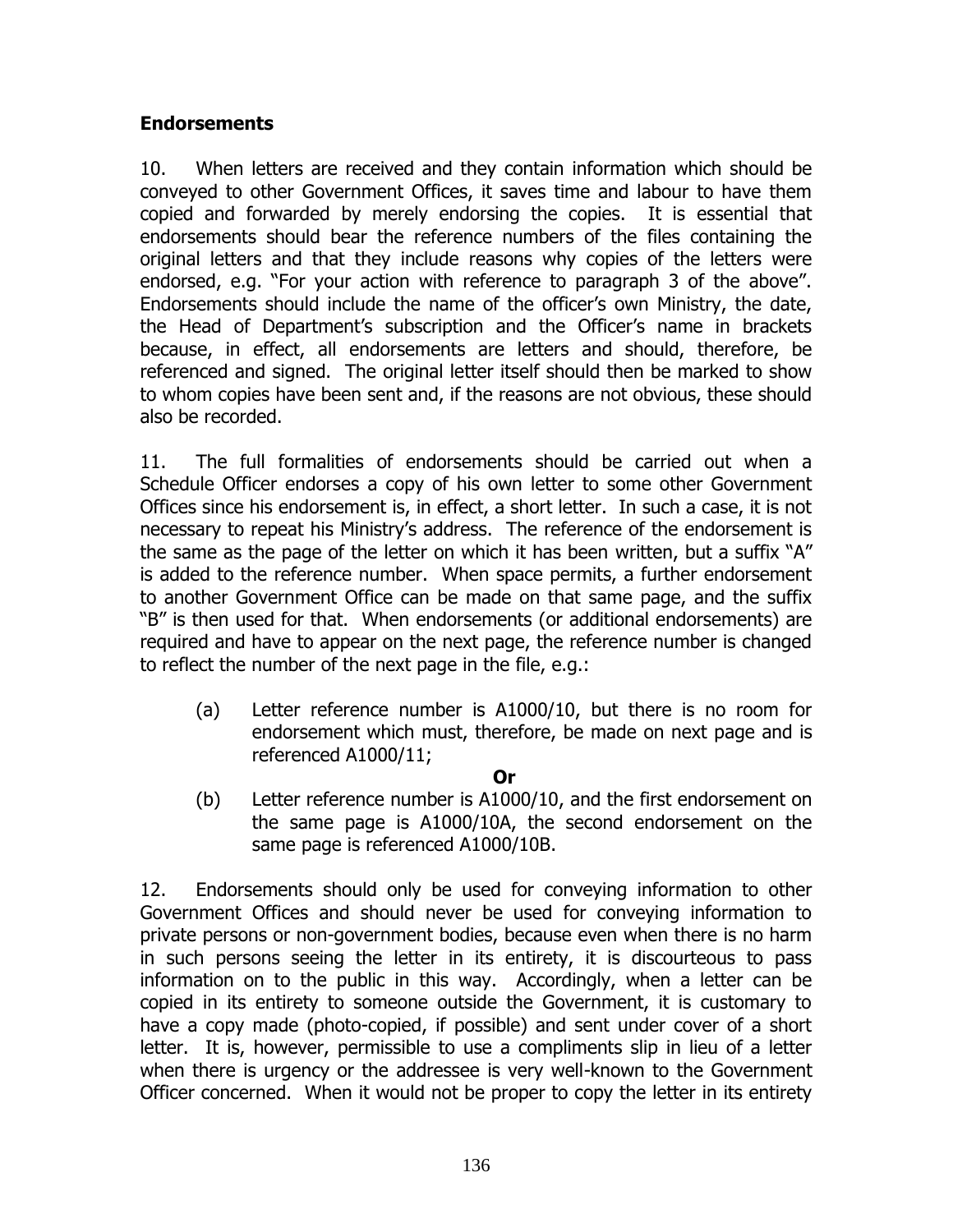to a person outside Government, the Schedule Officer should write a letter conveying the gist of the information to be passed on or he may quote verbatim specific extracts from the letter.

### **Briefs**

- 13. A Brief is a summary of a subject prepared for a superior authority, e.g.:
	- (i) for one of the representatives of the Official Side at a Negotiating Council Meeting; or
	- (ii) for the use of a Departmental Head at a meeting;
	- (ii) for the Members of a Commission, e.g. the Civil Service Commission; or
	- (iv) for a Minister to introduce a memorandum in Council; or
	- (v) for a Minister when receiving an Ambassador or a Foreign dignitary who wishes to discuss a subject within the portfolio of the Minister.

14. In several ways, a brief is like a minute. Unlike the letter, it has no address, and it is not addressed to anyone either by name or rank.

- 15. Essential features of a good brief are as follows:
	- (i) A good heading which gives an idea of the content of the brief;
	- (ii) An introduction which summarises the background of the subject such as how the matter arose, previous action taken, if any, and why the issue is being raised again;
	- (iii) A clear analysis of the points at issue; where necessary, the points for and against a course of action should be stated;
	- (iv) A specific recommendation or suggestion; where two or more recommendations or suggestions are possible, they should be put in order of importance; and
	- (v) In the case of a brief for the Council of Ministers, the name and designation of the personage submitting the brief should be shown.

16. Every good brief should be self-contained. All relevant questions should be anticipated so that the user of the brief does not get the feeling that he cannot take a decision as some factors have been omitted. A brief should be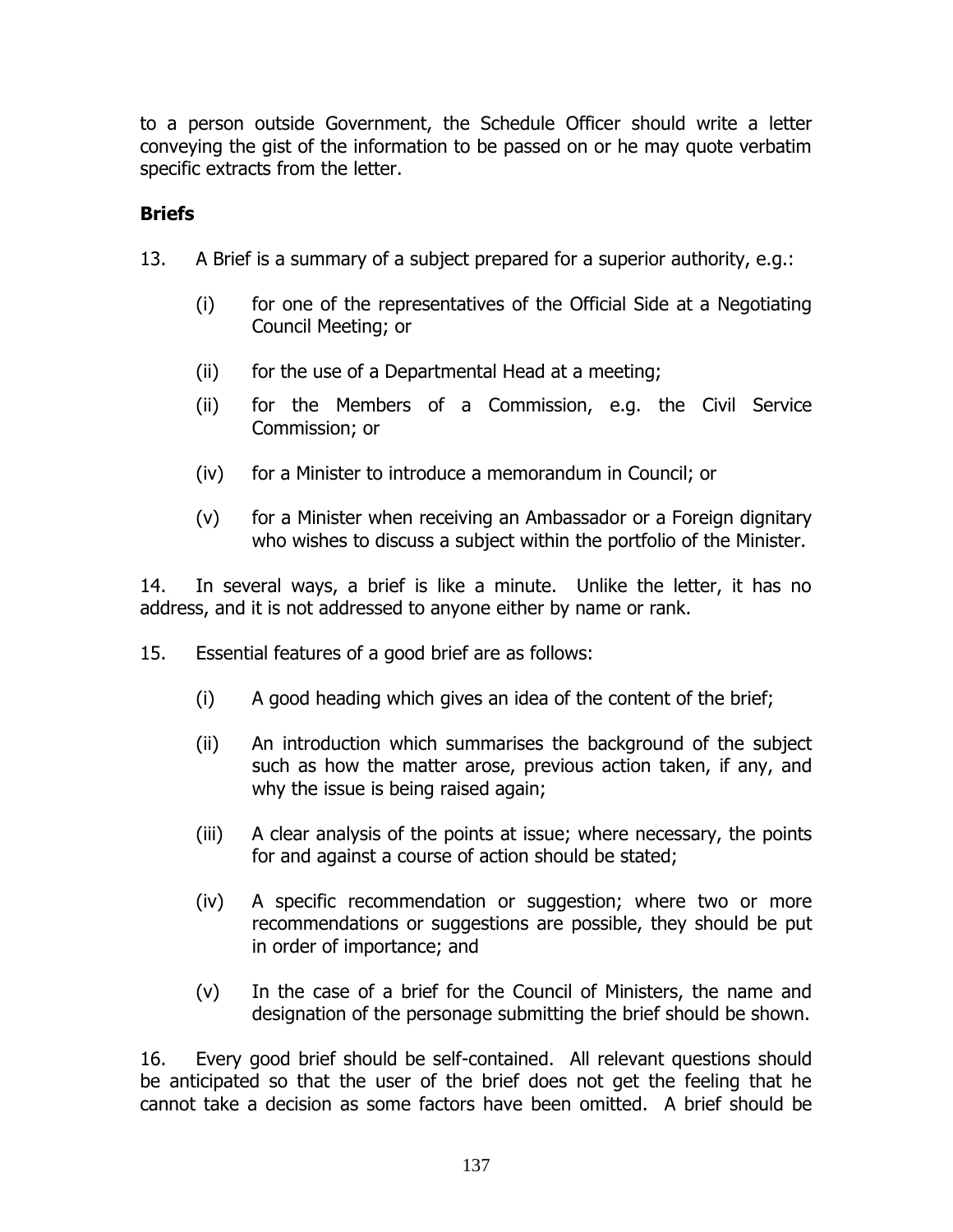concise and constructive. It should try to recommend the solution to an outstanding problem.

#### **File Notes**

17. File Notes are a simple form of making a quick written record of something that has happened; they are often invaluable. They should, therefore, be made as frequently as possible when verbal discussions are held by telephone or otherwise. The gist of the discussion should be summed up in a few words and recorded on the last page of the file or can be written on a loose sheet and sent to the Registry for P.A. or B.U. on the relevant file. Such notes should always be initialed and dated.

### **Handing Over Notes**

- 18. Handing Over Notes may include the following:
	- (i) Details regarding content of the schedule of duties of the post;
	- (ii) Useful references to aid the officer taking over;
	- (iii) Unfinished matters, e.g. new policy issues;
	- (iv) Replies to important letters, inquiries, etc. expected;
	- (v) Files marked B.U.;
	- (vi) Dates of impending meetings, if any;
	- (vii) Matters being k.i.v.;
	- (viii) Peculiar problems relating to the schedule which may be looked into by the Officer taking over as well as suggested rectifying measures; and
	- (ix) Documents (usually references and reports), machinery and equipment being handed over.

The notes, in triplicate, should end as follows:

| Handed over by:                                | Taken over by:                                 |
|------------------------------------------------|------------------------------------------------|
| (Name to be typed in)<br>(Designation of post) | (Name to be typed in)<br>(Designation of post) |
|                                                | Date                                           |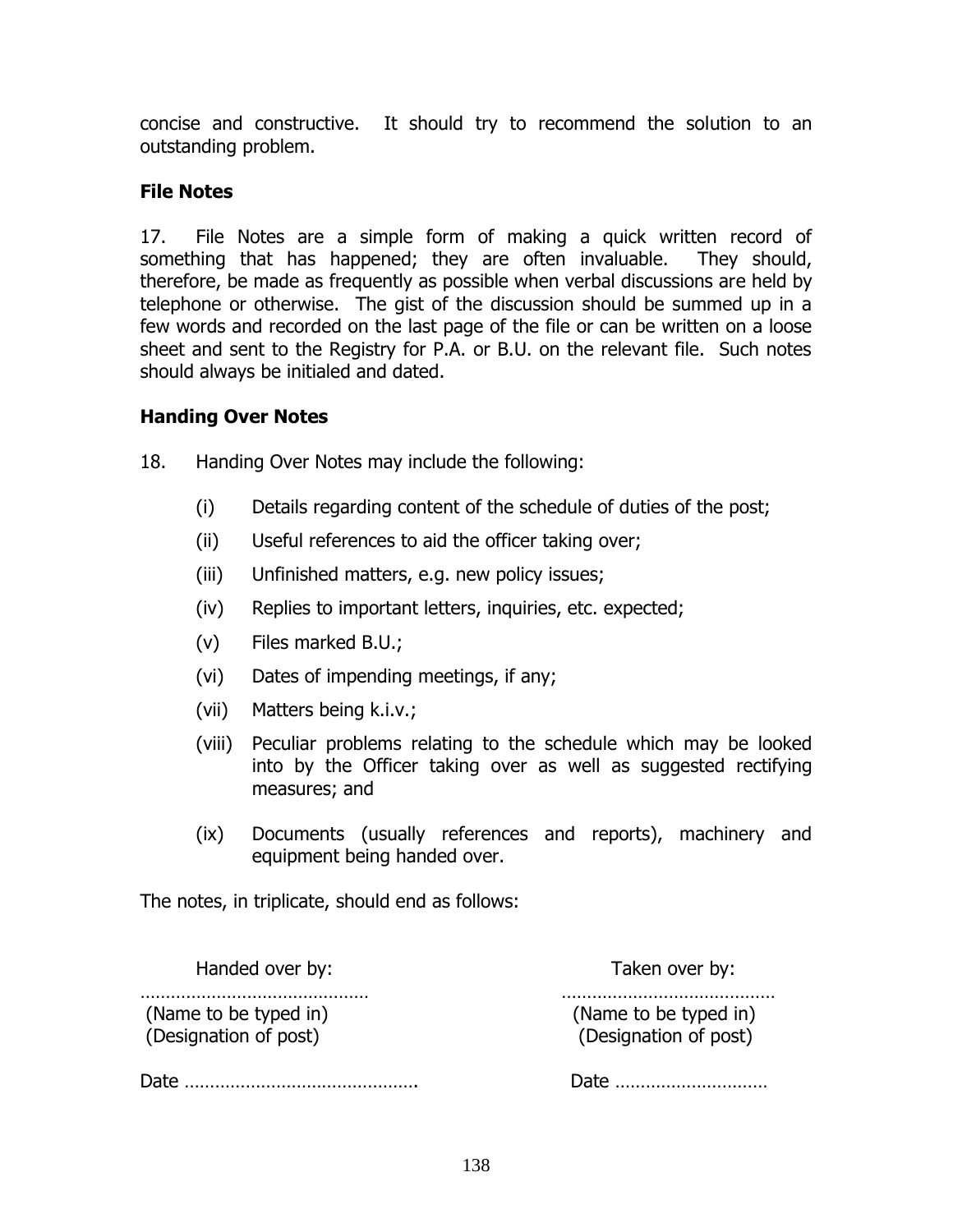19. The original and the two copies of the Notes should be signed by both the Officer Handing Over and the Officer Taking Over. The original should be filed and a copy retained by each officer. The filed original should then be passed to the Supervisor and/or a superior officer who should know that the duties of that post have been properly taken over.

### **Means of Official Communication in the Civil Service**

20. Letters, reports, circulars, e-mails as well as minutes of officers are important means of communication in the Civil Service. Within Ministries and sometimes between Ministries and Departments, minutes, enclosed in files which are then circulated so that action can be taken and recorded therein and a permanent record kept, are extensively used. Minutes are submissions of facts in concise form. They are different from minutes of meetings which are recorded in a special way.

21. Internal minutes are normally only used when addressing officers within the same Ministry or Department. Sometimes, external minutes may be addressed to civil servants in other Ministries or Departments. Minutes are never used in correspondence with the general public.

22. In writing minutes, separate sheets of plain papers are usually used. Whenever a minute is likely to exceed half a page, it should be typed unless the urgency of the matter is such that the resultant delay would not be justifiable. Minutes should be typed in double line-spacing.

23. Paragraphs, other than the first one, must be numbered consecutively. Like briefs with which they have much in common, minutes do not normally include any full inside address.

24. When recording dates at the end of minutes, the year should also be included, e.g. 01/04/2010 to avoid confusion in later years.

# **Speeches**

25. Sometimes, the political leadership makes speeches to the public in order to convey government policies and to seek their support and co-operation for such policies. Since it is usually the responsibility of the Civil Servants to prepare these official speeches, it is incumbent on them to become familiar with the basic ingredients of good speech writing.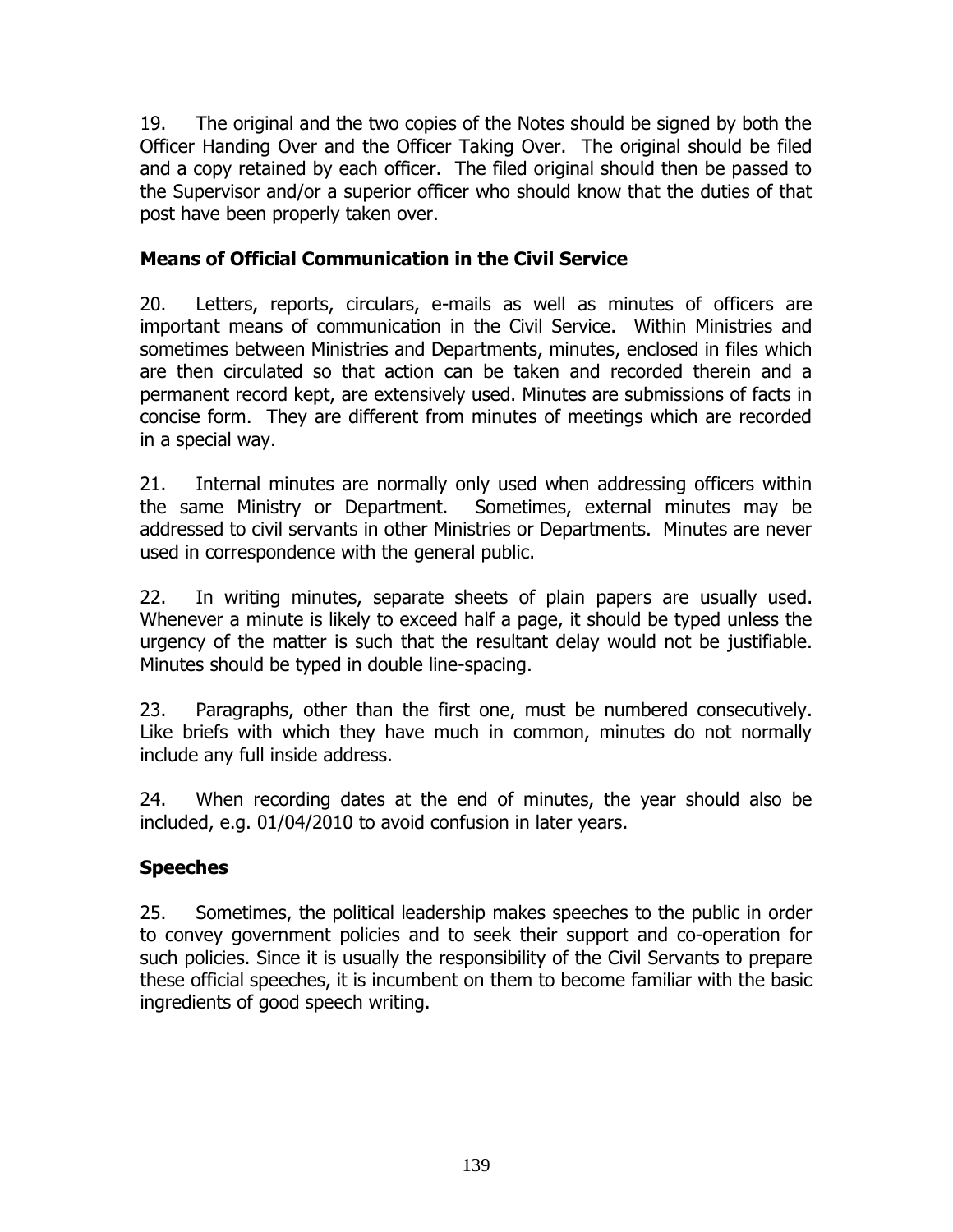### A. **Title**

The title of a speech should give all the basic information about the occasion, including:

- (a) names and title of the functionary reading the speech;
- (b) name of the event;
- (c) day and date; and
- (d) venue.

An example may read thus: "Address delivered by Dr. X. Y. Zonta, CON, Hon. Minister of Environment at the Opening Ceremony of the Public Forum on Desertification Organized by the Institute of Environmental Analyst on Monday, 22<sup>nd</sup> March, 2010 at the New Federal Secretariat, Abuja''.

#### B. **Protocols**

Next, the Order of Protocol has to be observed. In doing this, it is proper to be guided by our National Order of Precedence which has the President of the Federal Republic as number 1, the Vice-President as number 2 and so on down the line. There is nothing wrong if you decide to do the listing by designation, post or functional title only, but should you decide to also add the names of those being recognised, then you must take the pains to use the correct titles plus any national honours the dignitaries may have. It is safer to end your listing with "Ladies and Gentlemen" to take care of any dignitaries you might have inadvertently omitted.

### C. **Opening Paragraph**

The opening paragraph should indicate the purpose of the event e.g. "I am most delighted to be here with you this morning to deliver the keynote address at this opening ceremony of the Public Forum on Desertification that is being organized by the Institute of Environmental Analyst in this our beautiful Federal Capital City. I welcome you all''. Furthermore, this paragraph should, in general, be used to connect with the audience by saying something of interest to them in order to attract their attention, .e.g. reference to a recent outing or accomplishment by the group constituting the audience.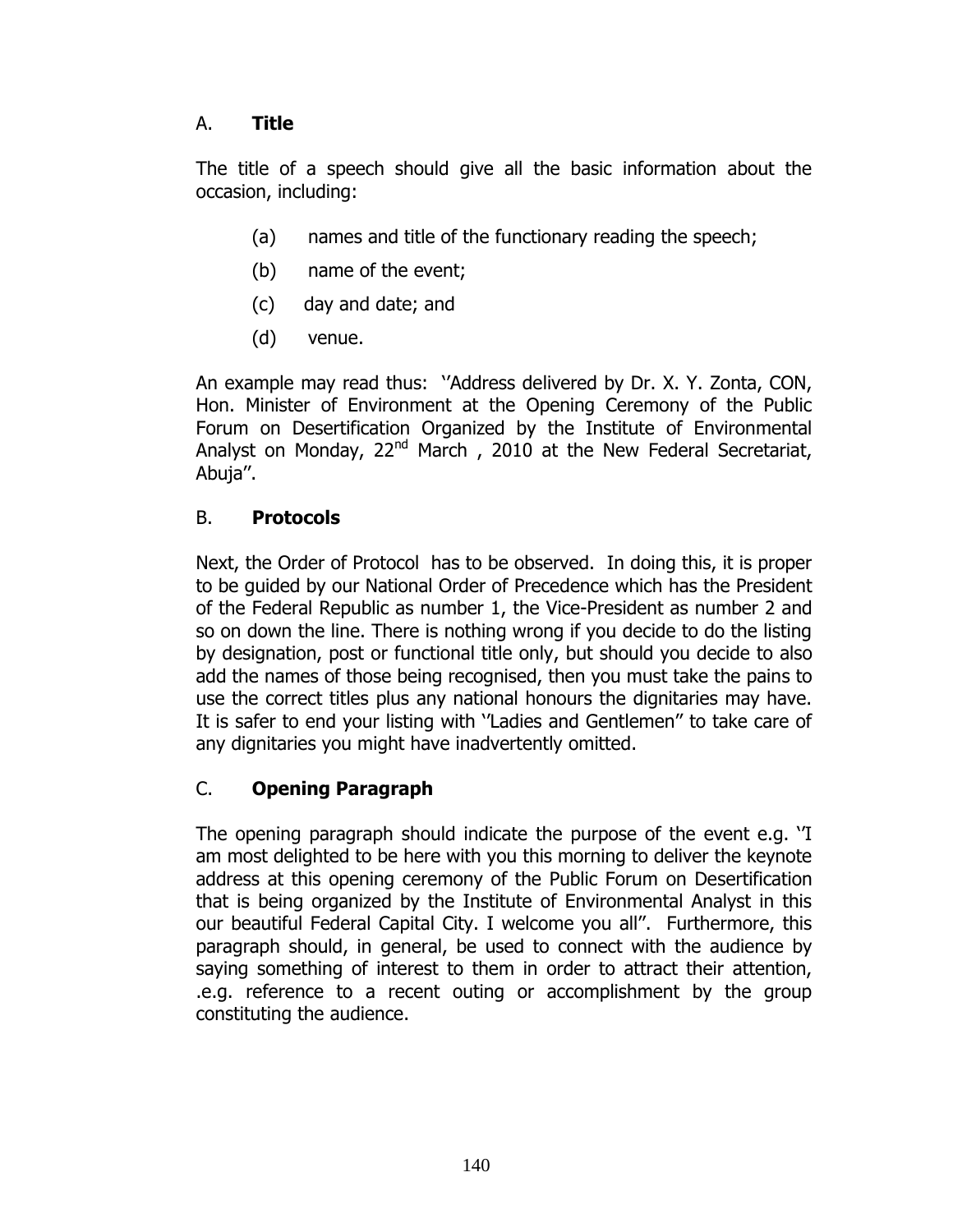#### D. **Content**

The body of the speech is its soul that contains the messages to be passed across to the audience. It is, as such, the most important part of the exercise which should engage the utmost attention of the Officer drafting it. More than anything else, what will determine the quality of the draft is the amount of research the Officer carries out on the subjectmatter at hand before beginning the drafting. Prominent among the sources he will find useful, as applicable, in this regard are:

- (i) the files on the subject-matter;
- (ii) minutes of previous meetings the Ministry may have held or attended on the issue;
- (iii) relevant previous Council Conclusions;
- (iv) newspaper write-ups and analysis that are relevant;
- (v) consultations with and guidance from superior officers, particularly if possible the functionary who will deliver the speech;
- (vi) usual reference sources, such as the Constitution, Circulars, Public Service Rules, Government White Papers etc; and
- (vii) the Internet which, as we all know, has information on practically all subjects.

In putting down whatever the Officer decides should be part of the content, there are some basic points to bear in mind such as:

- (i) Whatever is represented as fact must indeed be factual. The Officer must check and re- check from appropriate sources, and where there is any doubt, the information should be dropped. Better to do so than to, for instance, embarrass the Minister by getting him to pass on to the public what the media may gleefully refer to as a lie;
- (ii) Do not get your Minister, or principal, to make a policy pronouncement on an issue that is clearly the responsibility of another Ministry or official;
- (iii) Even on an issue that is clearly within the purview of your Ministry, but is important enough to seek the prior consent of the Executive Council of the Federation, do not get your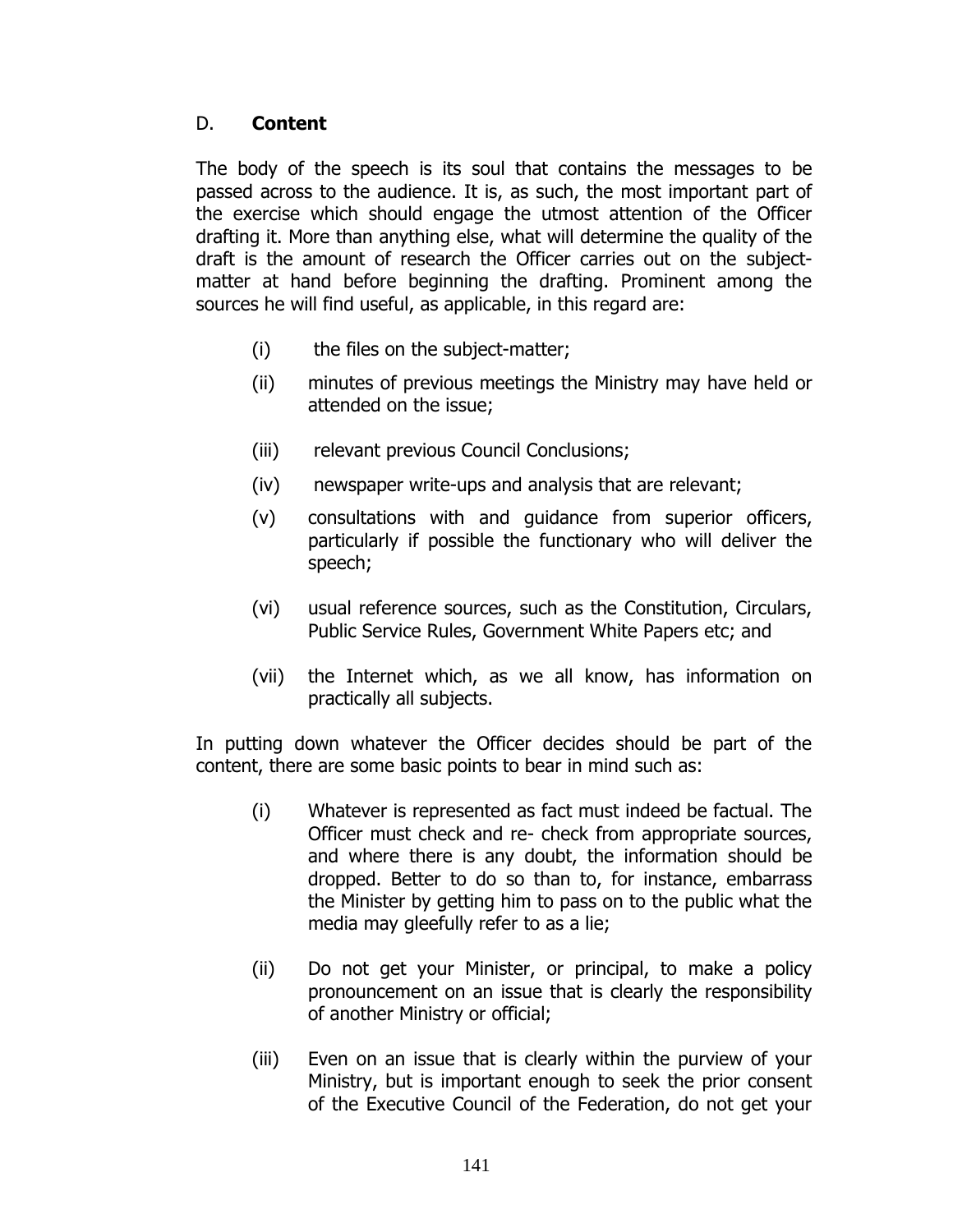Minister to make a policy pronouncement unless, and until, such a Council approval has been secured. Otherwise, you may cause your principals massive discomfort or even their jobs;

- (iv) Your style and choice of words should be simple, smooth and free- flowing. It serves little purpose if you use words that are big but communicate little. Use accurate and interesting statistics as well as antidotes and humour, where appropriate. Use a variety of short and long sentences to avoid boredom and make sure your materials are properly organized so that your points and messages will be easy to follow. **Most important of all is good grammar;**
- (iv) Your draft should be user specific, .i.e. you should always bear in mind who will be reading the speech; and
- (vi) Your draft should be audience specific. This is to say that, in putting up a draft, the Officer should always bear in mind the nature of the prospective audience, especially in terms of sophistication, educational level, orientation, interest, friendliness etc.

### E. **Closing**

It is always appropriate to close a speech with an appreciation of the opportunity given and some kind of exhortation to the audience to go in a certain direction or carry out some specific activities .e.g. "It is my sincere hope that, by the time this gathering winds up tomorrow, you would all have realized the great danger desertification constitutes to our national development and each and everyone of you would have resolved to plant at least 50 trees annually in your respective localities and thereby become veritable agents of change. I thank you all for your attention. God bless you all.''

# **Circulars**

26. Circulars are used in conveying important information or directive from one Ministry or Department of the Service to other Ministries and Departments. Those issued by other Ministries should be filed in series contained in one file for each Ministry so that they can be circulated to appropriate officers for information and will thereafter be readily accessible to any officer who might wish to refer to them. Each circular therein should be marked with the number of the file in which the action copy has been placed. A second copy (the action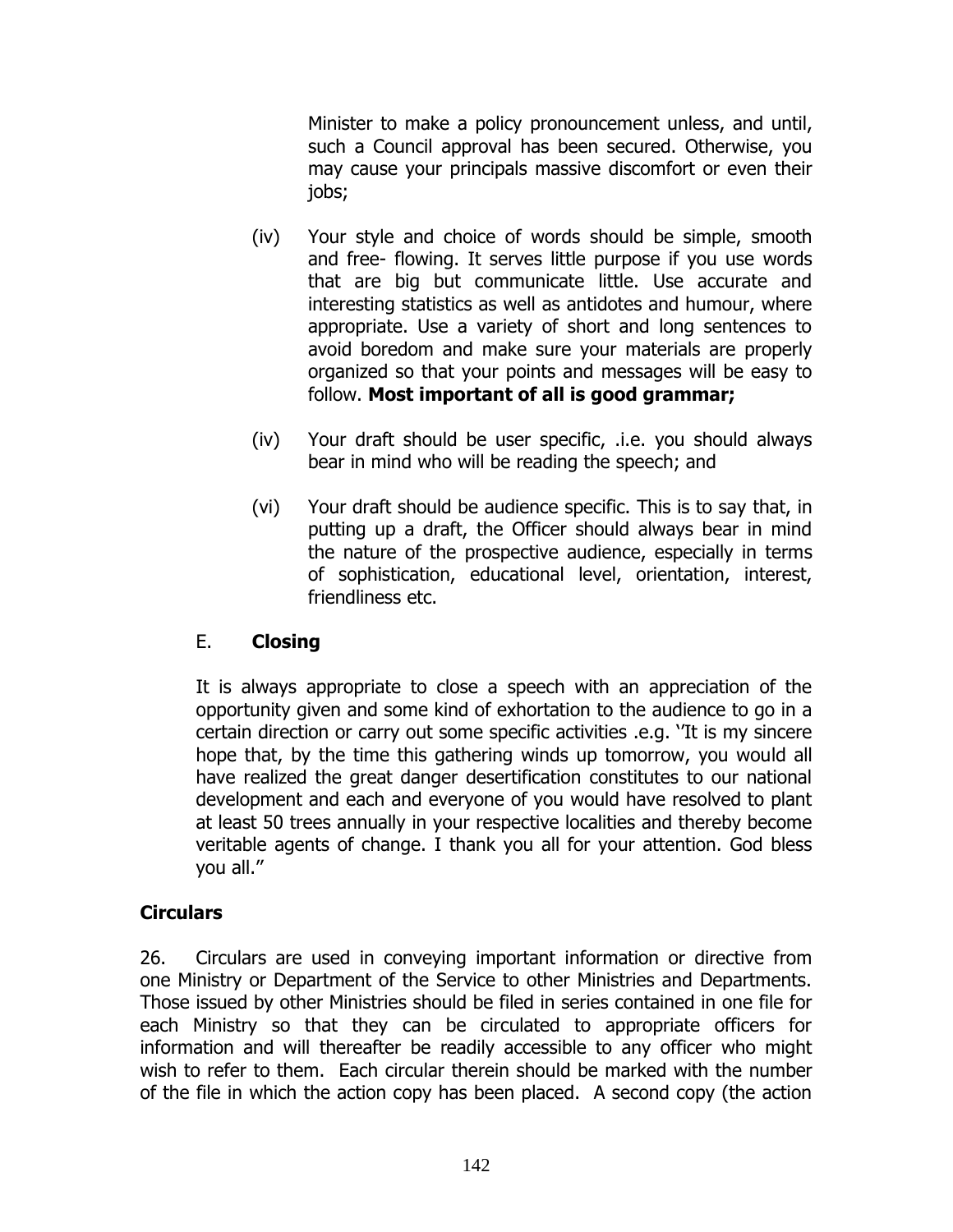copy) of each such circular should be placed in the file relevant to the subject matter and should be passed to the appropriate officer for action to be taken. If he requires to initiate any action, he will proceed accordingly in that file, but if he does not require actually to initiate any action he will either merely minute the file to others for information and disposal or will himself dispose of it at once with a P.A. marking.

27. When a Ministry issues a circular to other Ministries, one copy should be placed in its own circular series file, and a copy should also be placed in the relevant subject matter file. Circulars may never be issued from a Ministry unless authorized by the Permanent Secretary/Head of Department or such officer to whom he has delegated authority in this respect.

28. Instructions issued by a Ministry to its own staff only, i.e. purely internal instructions, are not described as circulars but are usually called Office Notice or Office Instructions. The procedure for initiating and distributing these is usually laid down by every Ministry.

# **Electronic Mail (e-mail)**

29. Advancement in technology has introduced a world-wide system of electronic communication, the e-mail. It is a process of sending a message from one computer to another electronically. This process can take only a few seconds or minutes depending on internet traffic. It has become a very quick way of transmitting official information. Invitations to official meetings, interviews and minutes of meetings are now sent by e-mail. In some developed countries, official instructions are transmitted to subordinates by their superior officers through the e-mail.

# **Official Channels**

30. The correct routing of a paper-work is a matter of great importance. The general principle is that officers should always make their submissions to their next superior officer. Unless given special instructions to route their work in a different manner, their minutes should usually be addressed only to the next Senior Officer. However, it frequently happens that an instruction comes direct from a higher authority, in which case, the officer's submission may be addressed to such higher authority, but routed to him through the officers of intermediate status, i.e through official channels. The three main purposes of this are, firstly, to ensure that an unauthorized direct approach is not made; secondly, to afford the higher authority the benefit of the useful comments which could be made by the intermediate officers through whom the papers were routed; and thirdly, that officers should be aware of matters being raised by their subordinates.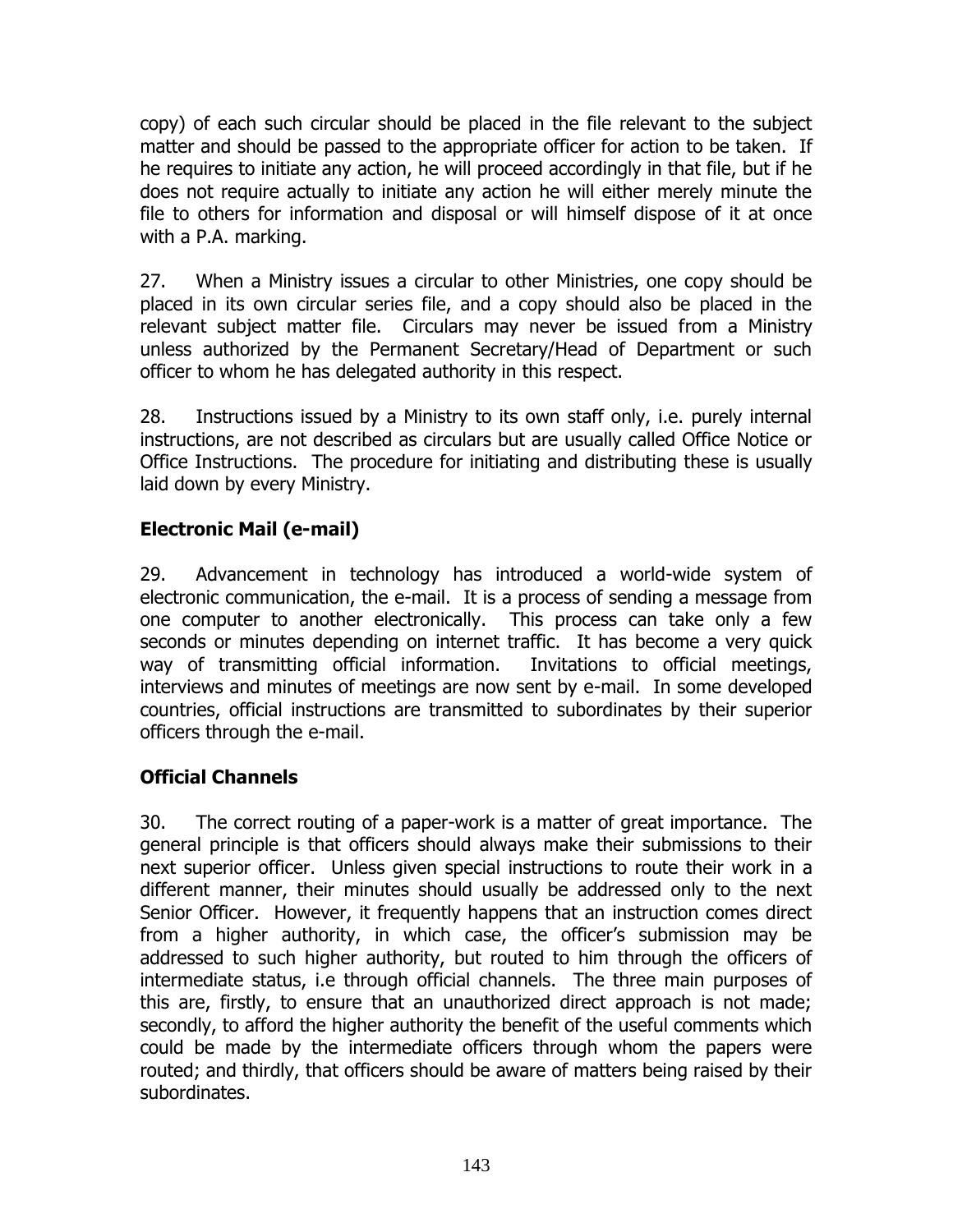31. The style of address in general use for the submission of minutes through official channels is by placing the most senior officer's title first followed by other officers in descending order of status prefixed by the word "through", e.g. Permanent Secretary (thro' Director, Deputy Director).

32. Papers routed upwards through official channels are routed back in the same way, and all intermediate officers are, therefore, acquainted with decisions reached by the higher authority. Intermediate officers should not delay unnecessarily papers which are routed through them for information only, e.g. when a decision has been taken by the higher authority and routed down for a subordinate officer to execute or when an intermediate officer accepts as comprehensive and complete the submission from a subordinate schedule officer.

### **Secrecy**

33. All Civil Servants are required to take an Oath of Secrecy. Unauthorized disclosure of any information acquired in the course of their duties is a very serious offence. Security instructions must be read by all persons who deal with graded papers. It is rewarding to read the Oath of Secrecy and the Security Handbook from time to time.

### **Ink**

34. Ink pens or biros must always be used when:

- (i) letters or minutes are signed;
- (ii) drafts are made for typing;
- (iii) written instructions are made; or
- (iv) destinations are recorded on files, etc.

Pencils should only be used for making notes or when there is a likelihood that what has been written may be erased or amended later on, such as in paging of temporary files. All officers should use blue, black biros or ink on all official papers. Except for numbering the main pages (not attachments) and cross referencing in files; officers should never use green, as this colour is reserved for the Highest Authorities. Ministers use red, and the Audit staff use brown pencil. Blue pencil is usually used for numbering attachment to letters, minutes and other documents which are destined for filing.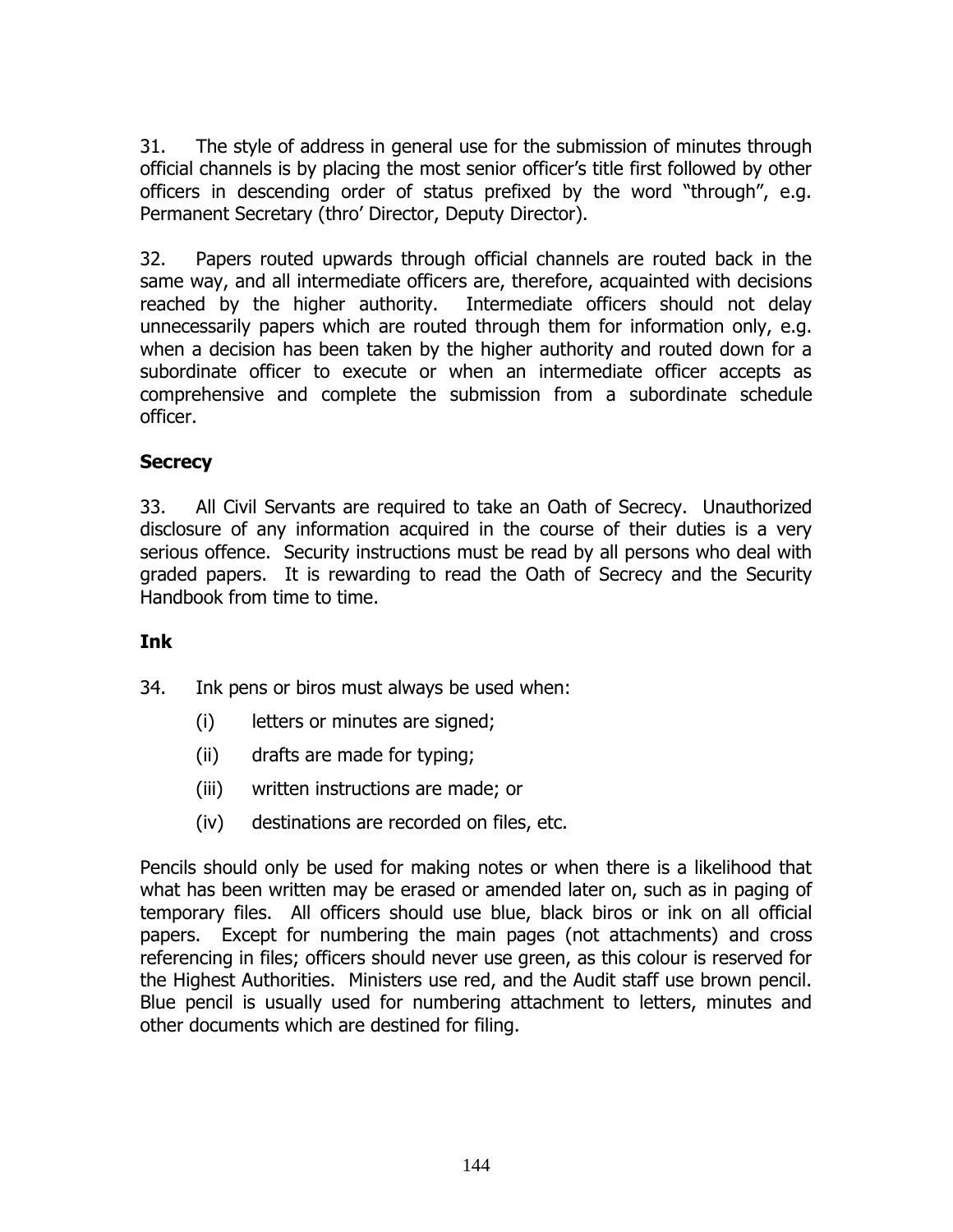## **Executive Council Papers**

35. A key purpose of the Civil Service is to provide the political leadership with the instruments with which to administer Government at the highest level, i.e. the Executive Council of the Federation, more popularly known as the Federal Executive Council (FEC), with the ultimate aim of fulfilling its manifesto and achieving its agenda. So, what are these instruments which Permanent Secretaries and their staff are responsible for preparing as part of the policy making process?

## **Council Memorandum**

36. A Council Memorandum is a document which details facts and figures on given situations, phenomena, or proposals and is submitted for the consideration of Council in order to obtain its approval for implementation or modification of government programmes or policies or for the enunciation of new policies. A Council memorandum should be as brief and clear as possible and should end with a precise statement of the decisions which the author of the memorandum seeks to obtain from the Council. Submission of Council memos is usually informed by such documents as Rolling Plans, Reports of Enquiries or Previous Decisions. They may also relate to events such as natural phenomena, a public scandal, sudden economic, social or political developments etc.

## **Council Note**

37. A Council Note is like a Council memorandum. It is referred to as a Note because of the purpose it is meant to serve. Thus, while a Council memorandum is meant for consideration of Council, necessitating a debate in order to arrive at a decision on the requests made by the author of the memorandum, a Council Note is not intended for a debate. It is presented to Council only for information of members about a state of affairs on which Council had given approval previously. It is not normally included in the agenda of the Council; unless, after circulation, a member informs the Secretary to the Council, that is, the Secretary to the Government of the Federation, that he wishes to raise any issue contained therein.

### **Council Conclusions**

38. Council Conclusions are the records of the debate and decisions taken during the consideration of a memorandum in Council. These records enable affected Ministries to know the decisions of Council which have to be executed by them. It is expected that Council Conclusions should be circulated as far as possible within twenty-four hours of the meeting and will be taken as final unless a member of the Council, present at the meeting, proposes an amendment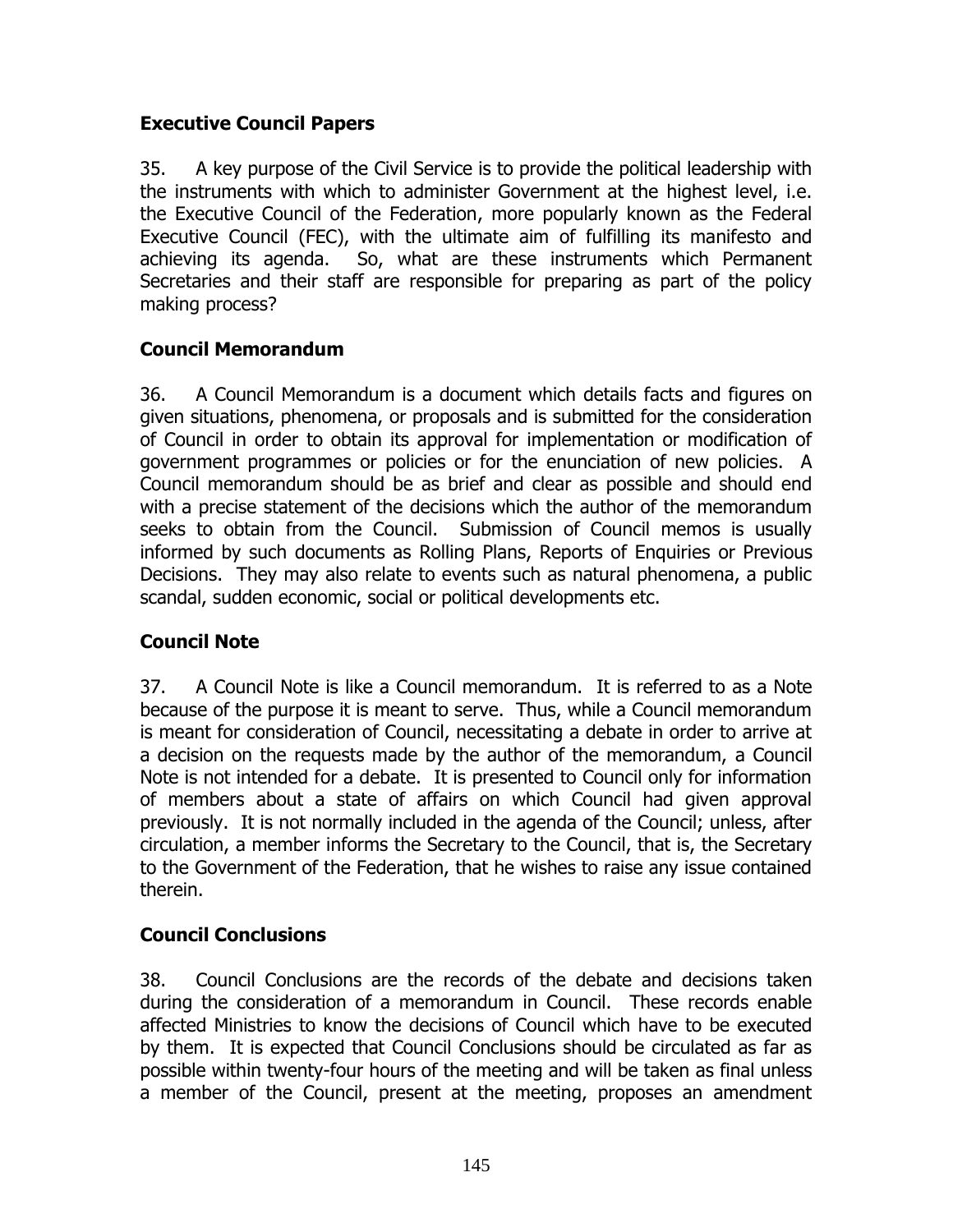within twenty-four hours of their circulation. Council Conclusions are the most important of all Council documents. They are, therefore, guarded jealously and kept away from unauthorized persons. Conclusions of exceptional importance are set out in a Top Secret Annex to the Conclusions and given a very limited circulation. In some circumstances, there may be no circulation at all. For example, discussion of fiscal proposals for the annual budget whose leakage would be dangerous to the economy of the country, is usually set out in a Top Secret Annex and only one copy is made and kept for reference in the Office of the Secretary to the Council until the Budget proposals are made public or implemented.

## **Council Extracts**

39. Council Extracts emanate from Council Conclusions. However, while Council Conclusions show the trend of the discussions and decision(s) of Council on each subject, Council Extracts reflect only the answers to the 'prayers' presented to the Council in the memorandum. In other words, Council extracts are a summary of the decisions of Council.

## **Preparation of Council Memoranda**

40. Council memoranda are prepared in two places: namely, the Council Secretariat, Office of the Secretary to the Government of the Federation in the Presidency and in the various Ministries. The memoranda prepared at the Council Secretariat are those normally presented to the National Council of States and similar bodies. They are normally presented by the President; at times he also submits memoranda to the Executive Council of the Federation. All such memoranda are prepared for him by the Council Secretariat. The memoranda prepared by Ministers are usually for the consideration of the Executive Council of the Federation and are initialled and presented in Council by the Minister of Cabinet rank and not by the Minister of State, where one exists.

## **Memoranda for Executive Council of the Federation**

41. Each Ministry has a clearly defined jurisdiction as set out in the allocation of ministerial responsibilities by the President and as usually published in Federal Official Gazette from time to time. Each Ministry is expected to initiate policies on issues that fall within its jurisdiction and also ask for consideration and approval for any programme of action for the achievement of the stated objectives of government. At times, the implementation of a project or policy may involve more than one Ministry. In such a case, a joint memorandum may be presented by the Ministries concerned to Council.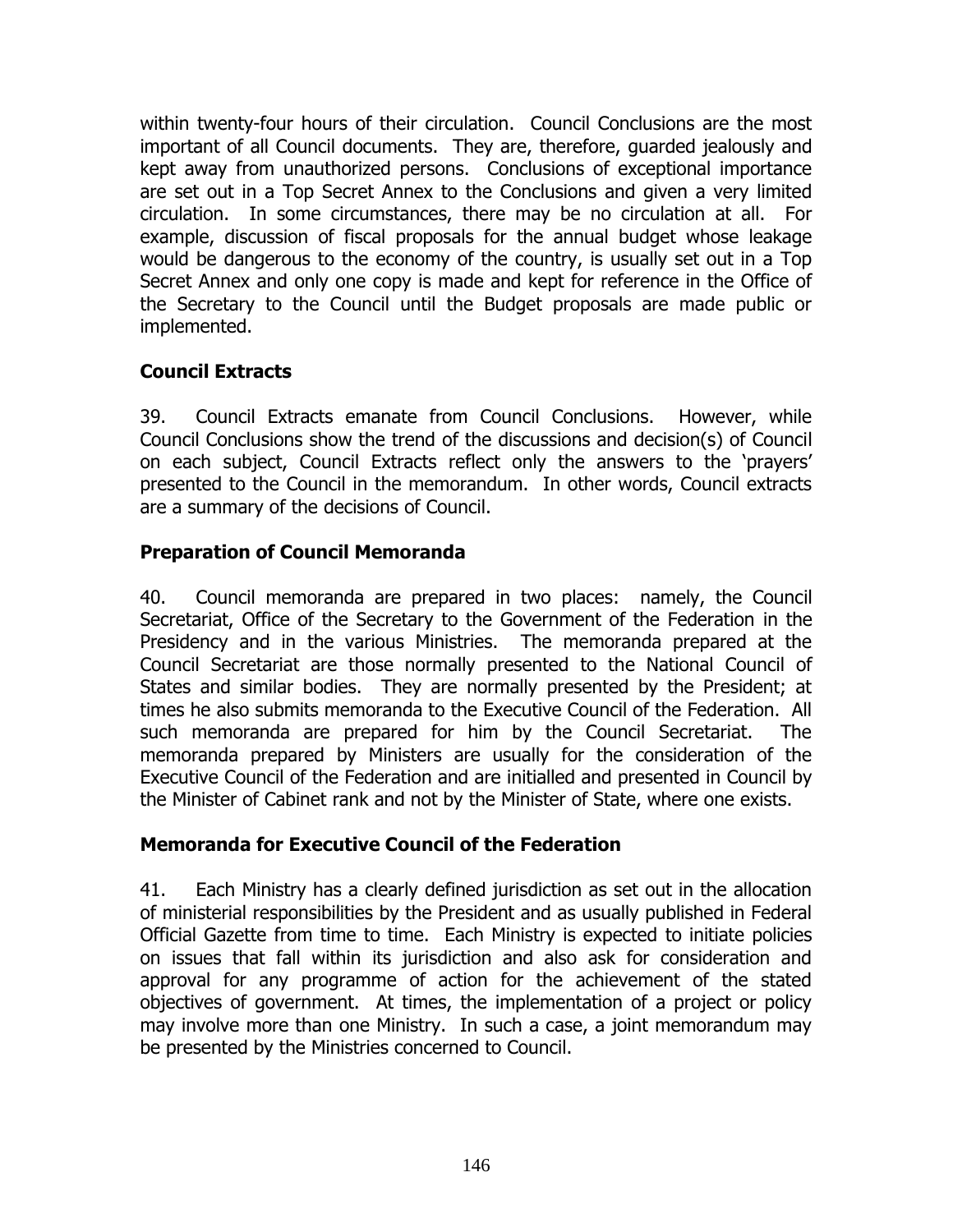42. The necessity for memoranda to be presented by Ministries to seek Council approval arises from the doctrine of collective responsibility that guides the executive action of government. When issues are presented in Council, that exercise enables all Ministries to know what each Ministry is doing and why it is doing it. The quality of the decision on the subject could also be improved or enriched through the contribution of members of Council during discussion. Any Minister will then be in position to defend any government action whenever the need arises.

43. This practice also helps to avoid a situation where the functions of one Ministry will be usurped by another. This is because, if a proposed action by a Ministry appears to conflict with the functions of another one, it would be detected by the Council Secretariat which will draw the attention of that Ministry to the flaw in the memorandum before the proposal comes to the floor of Council. That would stop the 'defaulting' Ministry from going ahead with such an action.

## **Classification of Memoranda**

44. Memoranda may be classified into four broad categories as follows: Policy Making, Legislative and Judicial, Financial and Information.

## (i) Policy-Making Memos

These are memoranda that seek the approval of Council on policy matters and governmental activities initiated by government agencies for a given financial year or even on a longer-term basis. Virtually all government agencies submit such memoranda.

## (ii) Legislative and Judicial Memos

Ministers intending to submit new legislation or propose amendments to existing one first forward memoranda on the issue involved to the Council in order to obtain approval for the necessary drafting instructions to the Ministry of Justice for the preparation of the appropriate draft legislation. During the debate on such memoranda, the sponsoring Ministries have to convince Council on the need and relevance of the proposed legislation to the overall objectives of Government. The resultant drafts are then submitted as Bills to the National Assembly for consideration.

## (iii) Memoranda Dealing with Financial Matters

Generally speaking, there can be no public expenditure on Capital Projects, unless prior approval of Council has been obtained for that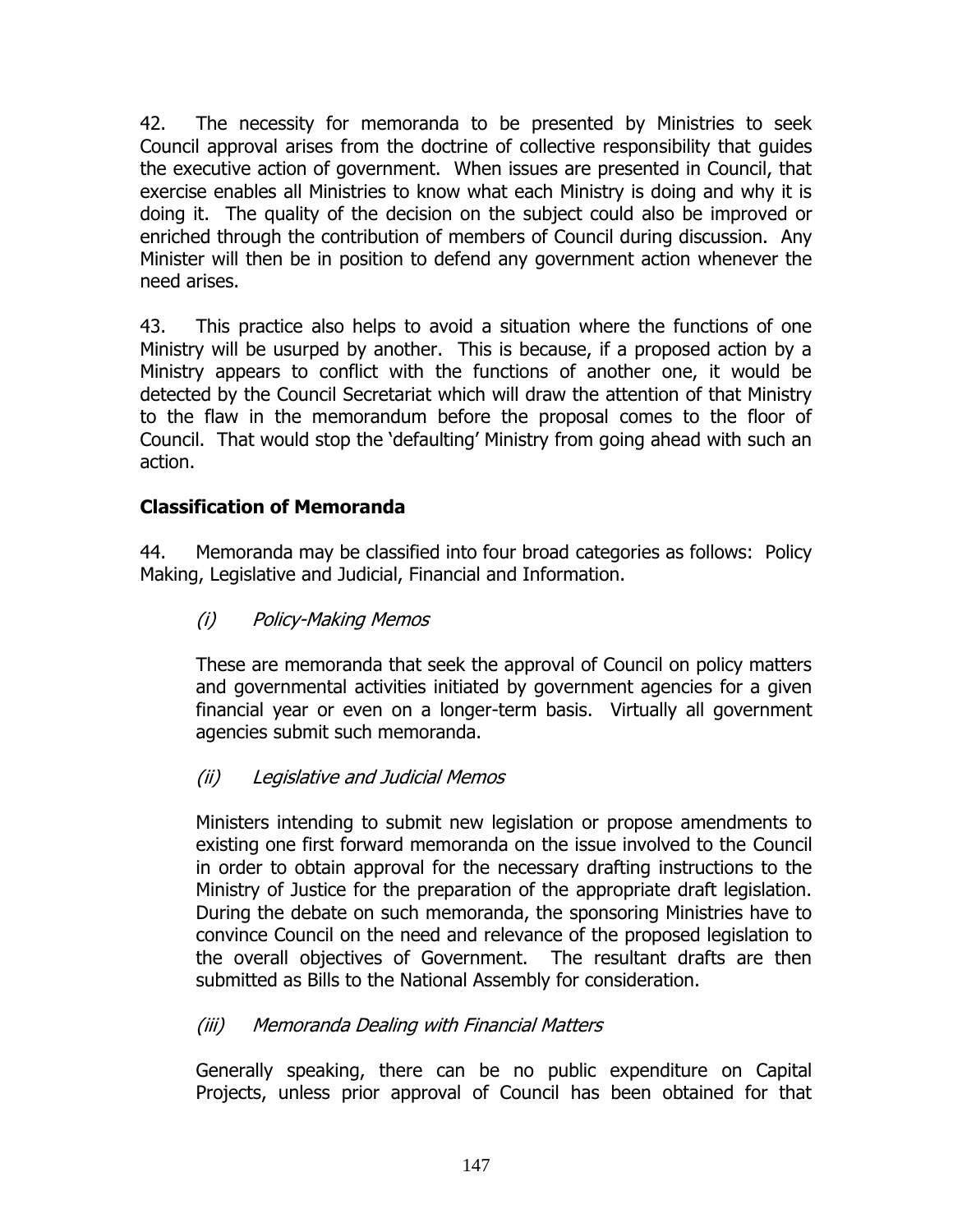purpose. Such projects, in normal circumstances, must have been reflected in the Development (Rolling) Plan for the period and budgeted for in the relevant financial year. Fiscal and monetary measures announced by the Annual Budget are always preceded by memoranda submitted to the Council by the Ministers of Finance and National Planning who must have coordinated government expenditures proposals for the coming year. When the Council has considered these, the President packages the outcome thereof in form of a Bill to the National Assembly, which may be presented as Budget Address. It is what the National Assembly ultimately approves that becomes the National Budget for each given year. It becomes an Act when the President has signed it into Law.

### (iv) Information Memos

The import of some memoranda is informative. Such memoranda may describe the roles played by Nigeria in international organizations such as UN, AU, ECOWAS, Lome Conventions or allied bodies of which she is a member-state. Memoranda might also inform Council on treaties to which Nigeria is a signatory. Council is generally briefed by way of Memos or Notes on the international meetings attended by Nigerian official delegations. Council has to be informed of sudden events e.g. the bomb explosions in Lagos, riots etc.

### **Format of a Council Memorandum**

45. Like all important documents, Council memoranda have their own distinctive features and special format that must be used. A memorandum has four important sections: namely, the heading, the opening paragraph, the body and the concluding part.

46. The heading of a memorandum shows clearly the Council to which a memorandum belongs. For example, a memorandum for the Executive Council of the Federation will have a heading like this: THIS DOCUMENT IS THE PROPERTY OF THE EXECUTIVE COUNCIL OF THE FEDERATION. At the heading of the memorandum also will be some formal inscriptions, like the number of the memorandum, the date, the copy number and the inscription 'Secret' to show that Council memoranda are always ‗classified document'. After the heading, we have the title and the author of the memorandum; for example,

'Award of Contract for the Construction of Gwagwalada-Abaji Road:

Memorandum by the Minister of Works.' Moreover, references to all previous Council decisions on the subject-matter should be stated on top of the memorandum.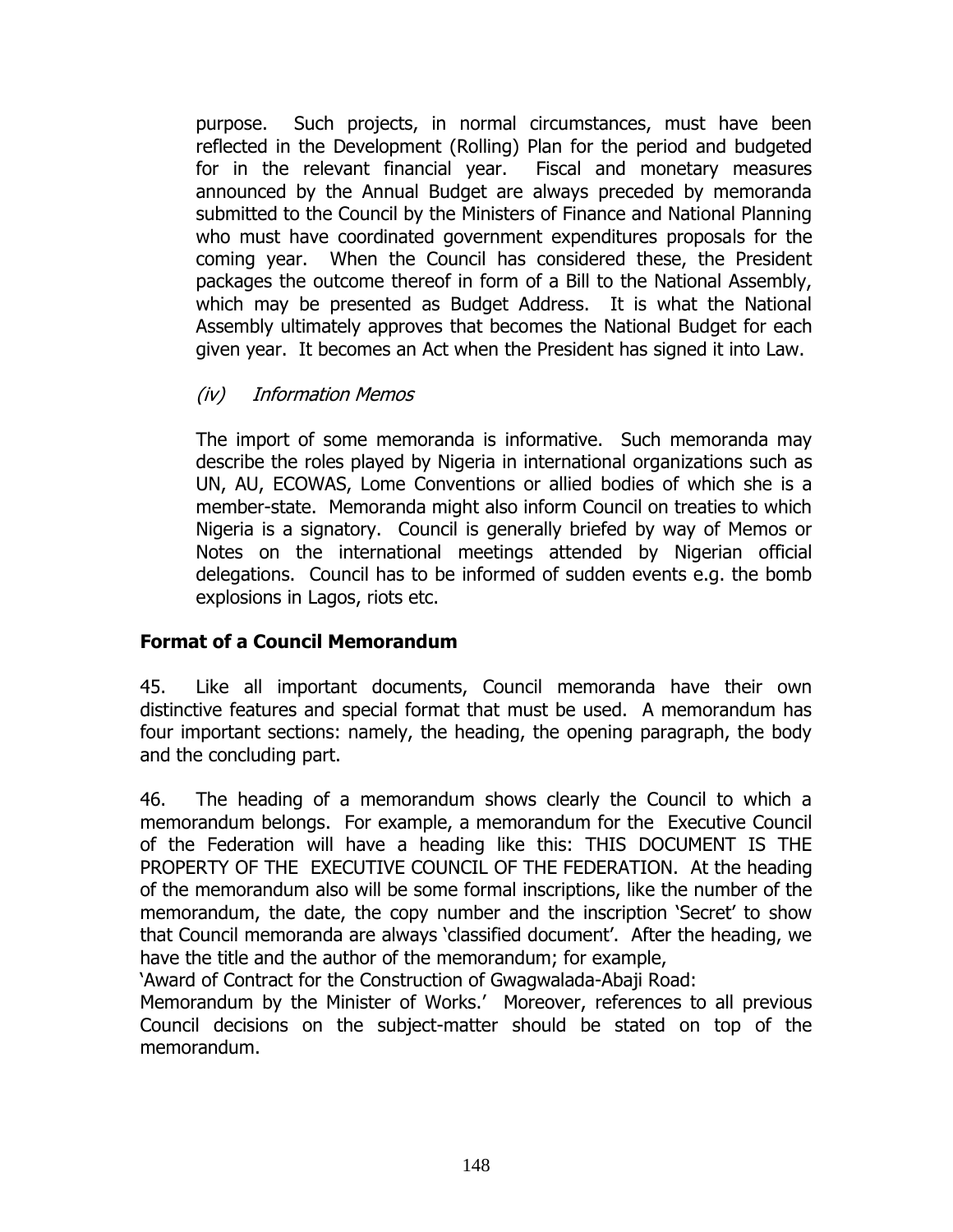47. The second area of focus is the opening paragraph. The opening paragraph should indicate the purpose of the memorandum. At times, the purpose may not necessarily be indicated at the opening paragraph of the memorandum. When it is indicated, however, it looks like this: "The purpose of this memorandum is to seek Council's approval for the award of contract for the construction of Gwagwalada – Abaji Road". Alternatively, the opening paragraph could deal with the antecedents of the subject matter, especially if the matter or a related issue had previously been presented to Council.

48. The third segment of the memorandum is the body. This is made up of all the relevant information supported by accurate facts and figures which would be presented in logical sequence. All these will be set out in continuous paragraphs clearly numbered in Arabic figures, 1, 2, 3, 4, etc. Supporting data and information are given in annexes to the memorandum.

49. The fourth segment is the ending which will contain precise statements of the requests that are being made. These requests are called 'prayers'. An example may look as presented in the next paragraph.

- 50. Council is, accordingly, invited to:-
	- (i) note the importance of the Gwagwalada Abaji road as the major link between the southern states and the Federal Capital Territory;
	- (ii) note the five major road building contractors that have been invited to bid for the dualization of the road;
	- (iii) approve the award of contract for the dualization of Gwagwalada  $-$ Abaji road to Messrs Denge Capital Construction Company Limited at the cost of  $\frac{14750}{1000}$  million (Seven hundred and fifty million Naira) and a completion period of 36 weeks.

#### (**Initialled) A. A. Minister of Works Abuja**

2<sup>nd</sup> December, 2009

51. Generally, when reporting in a memo, it should be done in the past tense and in writing the prayers, you should use functional verbs like "note", "agree", "approve," "direct", "ratify", "confirm", etc. depending on the nature, type and sense of the request.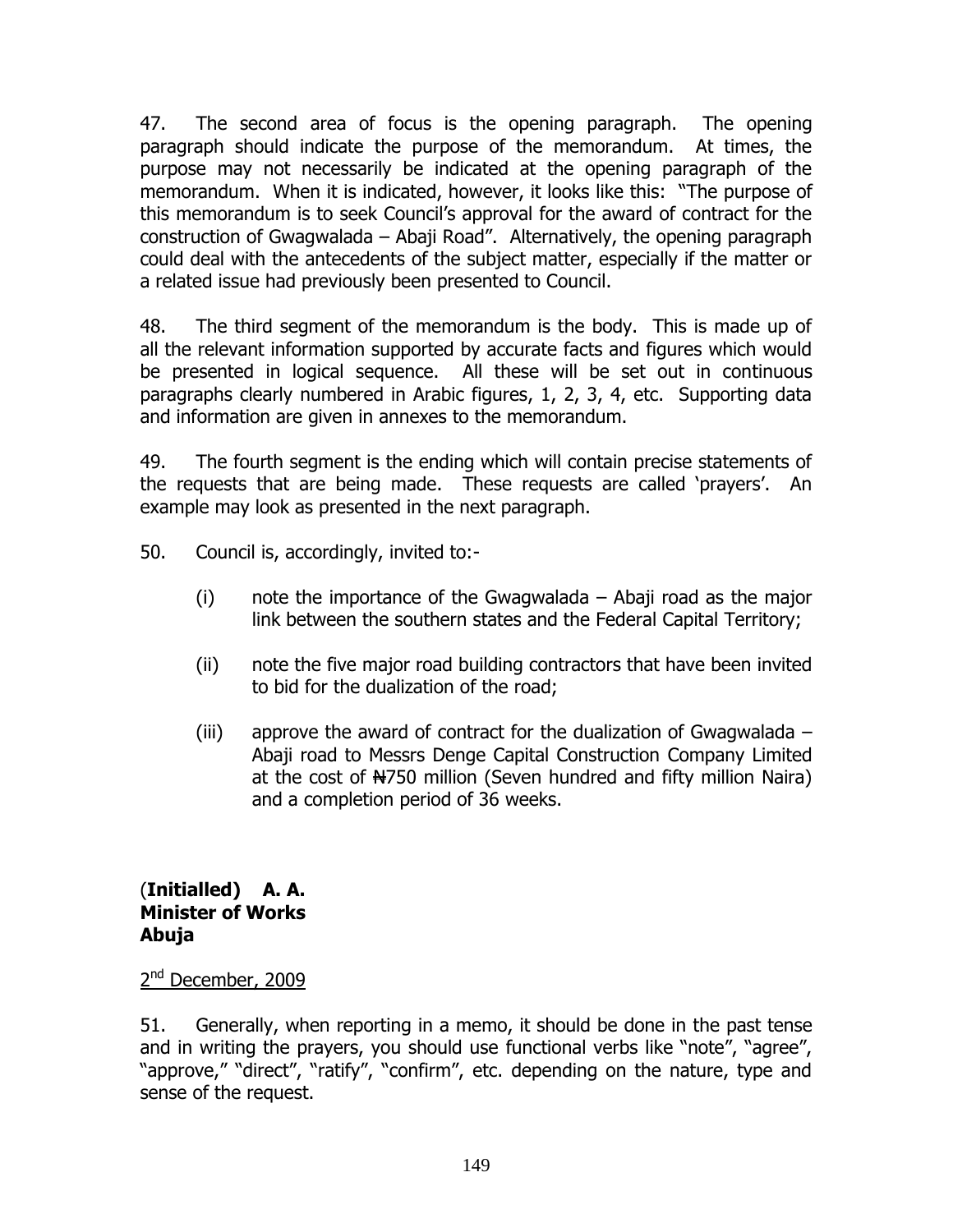### **Qualities of a Good Memorandum**

52. The quality of a memorandum can best be assessed by the number of corrections the Council Secretariat of the Presidency makes in it. All memoranda emanating from the Ministries are sent to the Council Secretariat for processing under the signatures of the Permanent Secretaries, after they have been approved and initialed by the Ministers. It should be emphasized that the processing role of the Council Secretariat is not that of a post office. In 'vetting' memoranda, the Council Secretariat has to ensure that they meet the standard already set by Council; that the information presented in each memorandum is factual and that the necessary consultations and clearance had been made. The Council Secretariat pays special attention to the following features:

## (i) Compliance with the Usual Format

It is the duty of the Council Secretariat to ensure that the memorandum that will be presented to Council has the necessary distinctive features mentioned above. The Secretariat will also check for clarity of expression to ensure that members of Council understand the message that is being conveyed in the memorandum.

### (ii) Implications involving other Agencies of Government

As a general rule, any memorandum with financial implications originating from Ministries other than the Ministry of Finance must be cleared with the Ministry of Finance before it is submitted to the Council Secretariat for processing. This is to ensure that the Ministry has budgetary provision for the subject-matter and that sources of funding are known. Any memorandum with legal implications has to be cleared with the Ministry of Justice. If the memorandum is seeking a re-organisation of a Ministry with a view to changing its structure and staff complement, it will have to be cleared with the Office of the Head of the Civil Service of the Federation. A memorandum proposing new legislation or amendment to any existing bilateral agreements with a foreign country, accession to treaties etc. should be cleared with Ministry of Foreign Affairs. It is also the duty of the Council Secretariat to ensure that a Ministry does not usurp the functions of another Ministry by seeking Council's approval for a proposal that falls within the jurisdiction of that other Ministry. All contending views and alternative options on the subject of a Council memorandum should be reflected in the body of the memorandum in order to give Council the full picture before it takes a decision on the recommendations/prayers.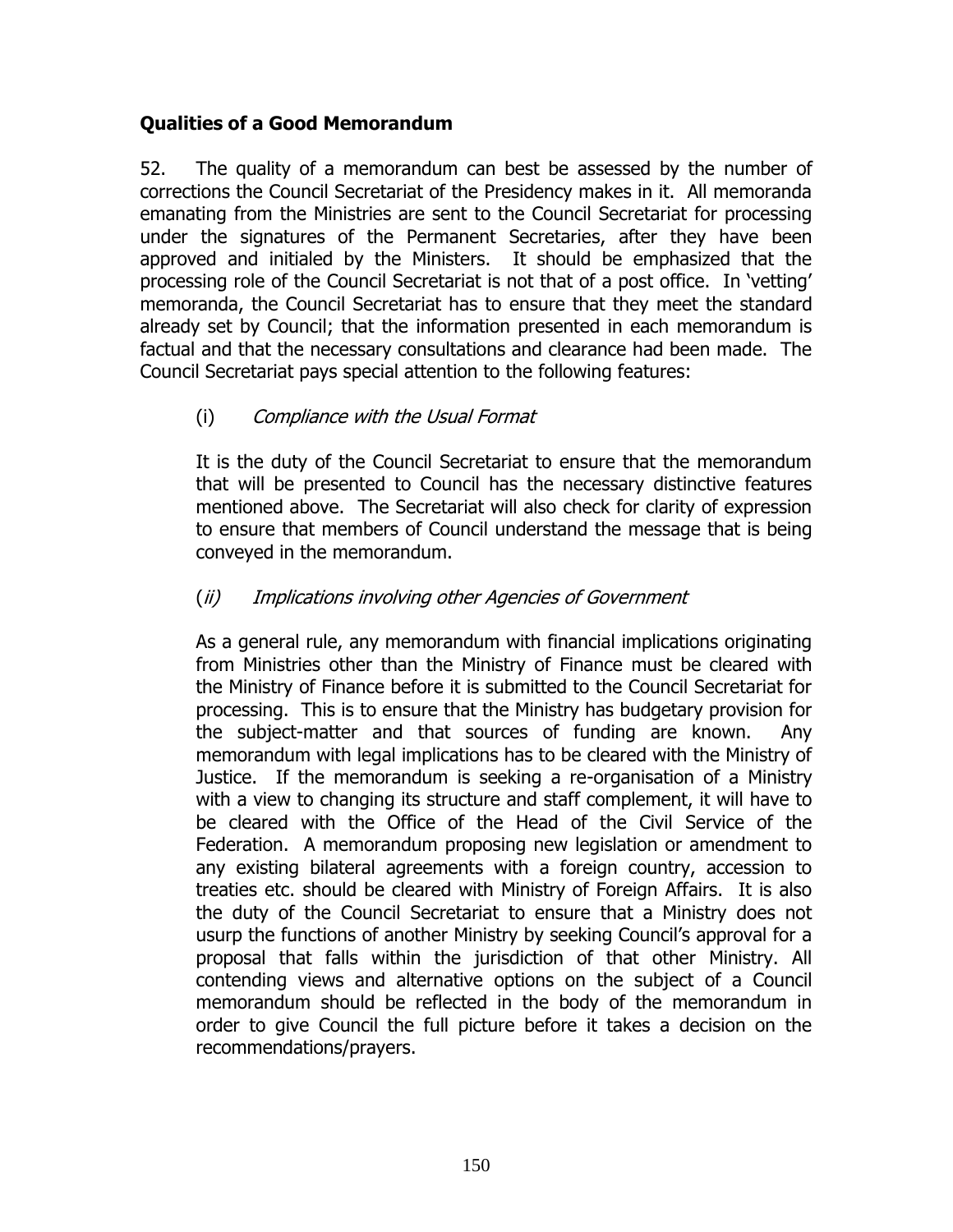### **How to write Council Conclusions**

53. Writing of Council Conclusions, just like writing of the other Council papers, is learnt by diligent practice and by study of memoranda on various subjects over the years. Unlike in the case of Council Memorandum, there is no defined formula for writing a Council Conclusion. Staff of the Council Secretariat who, alone, have the duty to produce Council Conclusions are advised to ensure full concentration during meetings to be able to get the substance of the points being made by members during discussion. With time, one will be able to sift the wheat from the chaff out of the welter of issues that would be raised. In order to fully drive home the doctrine of collective responsibility, a strict policy of anonymity is maintained by avoiding, as far as possible, linking views expressed during discussion with any individual member. It is only the substance of the discussion which leads to the final decision (conclusion) that is usually recorded. Verbatim reports of the meetings are not kept.

54. The conclusion should state precisely the introductory remarks, the substance and trend of the discussion and indicate the varying views and the consensus of opinion leading to the decisions on the prayers sought by the author of the memorandum. Clarity of diction, relevance and a faithful rendition of the decisions are cardinal principles in the writing of Council Conclusions.

## **General**

55. Listed below are some general but relevant points on this very important subject-matter:

- (i) Once a memorandum is submitted to the Council Secretariat, it ceases to belong to the originating Ministry and becomes the property of the Council. Reproduction or photocopying is absolutely prohibited, except by the Office of the Secretary to the Council, i.e. OSGF, upon formal request.
- (ii) In circulating Council papers, each copy is given an identity number. Thus, the President has No.1, the Vice-President has No.2 and so on down the line for every member and recipient. The main reason for this is that if there is any loss, leakage or photocopying, the source can be easily ascertained.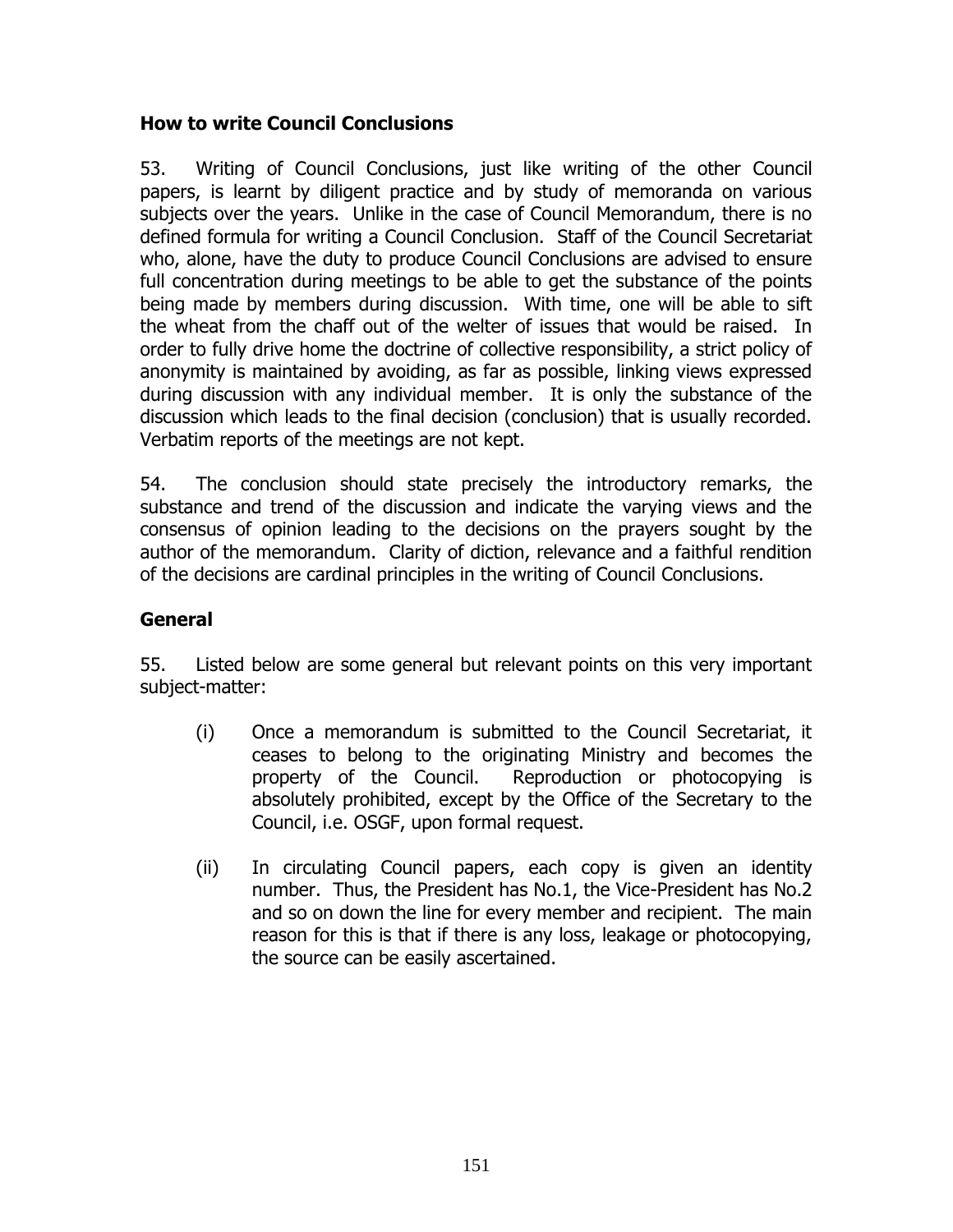#### **Notes on the Nigerian Foreign Service**

The Nigerian Foreign Service deals with all diplomatic relations and consular matters in respect of the Government and people of Nigeria. Appointments to the Foreign Service is made by the Federal Civil Service Commission. However, appointments of Principal Representatives of Nigeria e.g. Ambassadors, High Commissioners and Heads of Mission are made by The President. It is expected that priority consideration should be given to career diplomats rather than non-career diplomats in the appointment of Principal Representatives of Nigeria. Non-career Ambassadors hold their appointments at the pleasure of the President and cease to function when the President ceases to hold office.

2. All newly appointed Foreign Service Officers are expected to attend a oneyear training course in diplomatic practice at the Foreign Service Academy. Officers who fail to pass after two attempts are relieved of their appointments. In view of the uniqueness of the Foreign Service, no transfer or lateral conversion above GL 10 is allowed.

3. Officers from Home Ministries posted to Nigerian Diplomatic Missions abroad are designated Attaches in charge of the responsibilities of their Ministries.

4. All married officers are expected to give full particulars of their spouses for registration. Any officer seeking to marry a foreigner must seek the prior permission of Government. If the marriage will not be in the interest of the Service, the officer will be required to leave the Foreign Service or return to the Home Service.

5. No Foreign Service Officer is allowed to accept gifts or presentations, whether in form of money or otherwise, from any person for services rendered or to be rendered.

6. A spouse of a Foreign Service officer is not allowed to work while at post with the Officer. Spouses of Foreign Service Officers on leave of absence on grounds of Public Policy and who fall within the field of selection for Interview/Promotion Examination will be allowed to sit for the promotion examination while at post and, if successful, will be promoted accordingly.

7. The Ministry of Foreign Affairs is primarily and statutorily charged with the responsibility for foreign policy formulation, articulation and implementation. Nigeria's Foreign Policy comprises the totality of her perceptions, attitude and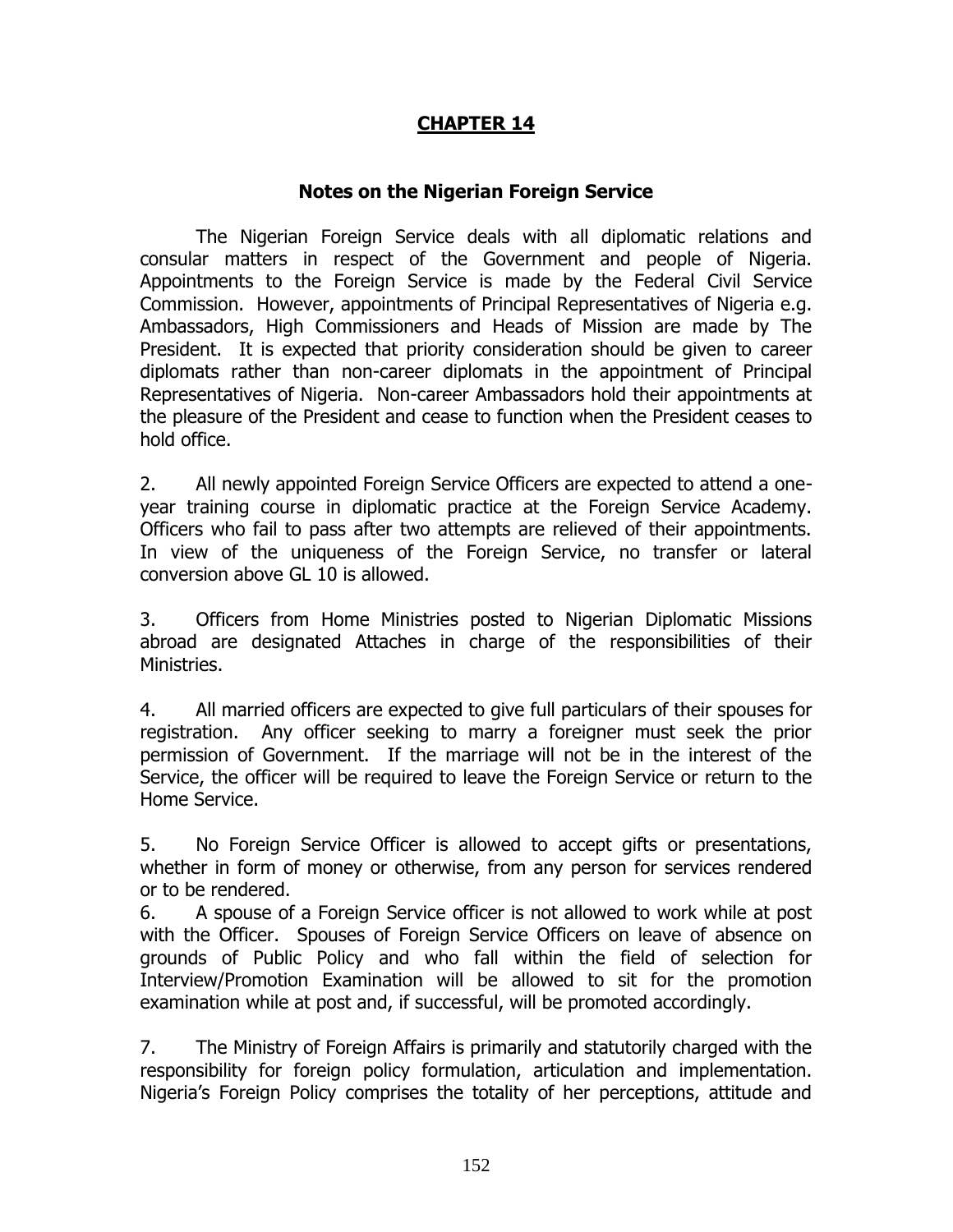behaviour towards the international system at any given time. It is also a reflection of her political, economic, social and cultural circumstances and, to some extent, the immediate and remote circumstances domestically in Nigeria. The major consideration in the pursuit of Nigeria's foreign policy choice of strategies is her national interest.

8. Some MDAs do not seem to recognize this statutory role of the Ministry of Foreign Affairs. On Consular and other issues, most MDAs violate the proper channel of communication with Foreign Missions in Nigeria, apparently in order to obtain quicker results. This is against extant Government policy on the matter. Usually, it is only after these MDAs run into trouble that they choose to consult the Ministry of Foreign Affairs.

9. Besides, MDAs and other bodies are not expected to embark on foreign trips without informing the Ministry of Foreign Affairs. There should be proper and effective co-ordination between the Ministry's Consular Section, Foreign Missions in Nigeria and MDAs on visa matters. MDAs and other Bodies should create units within their organizations to act as focal points of contact between them and the Ministry of Foreign Affairs.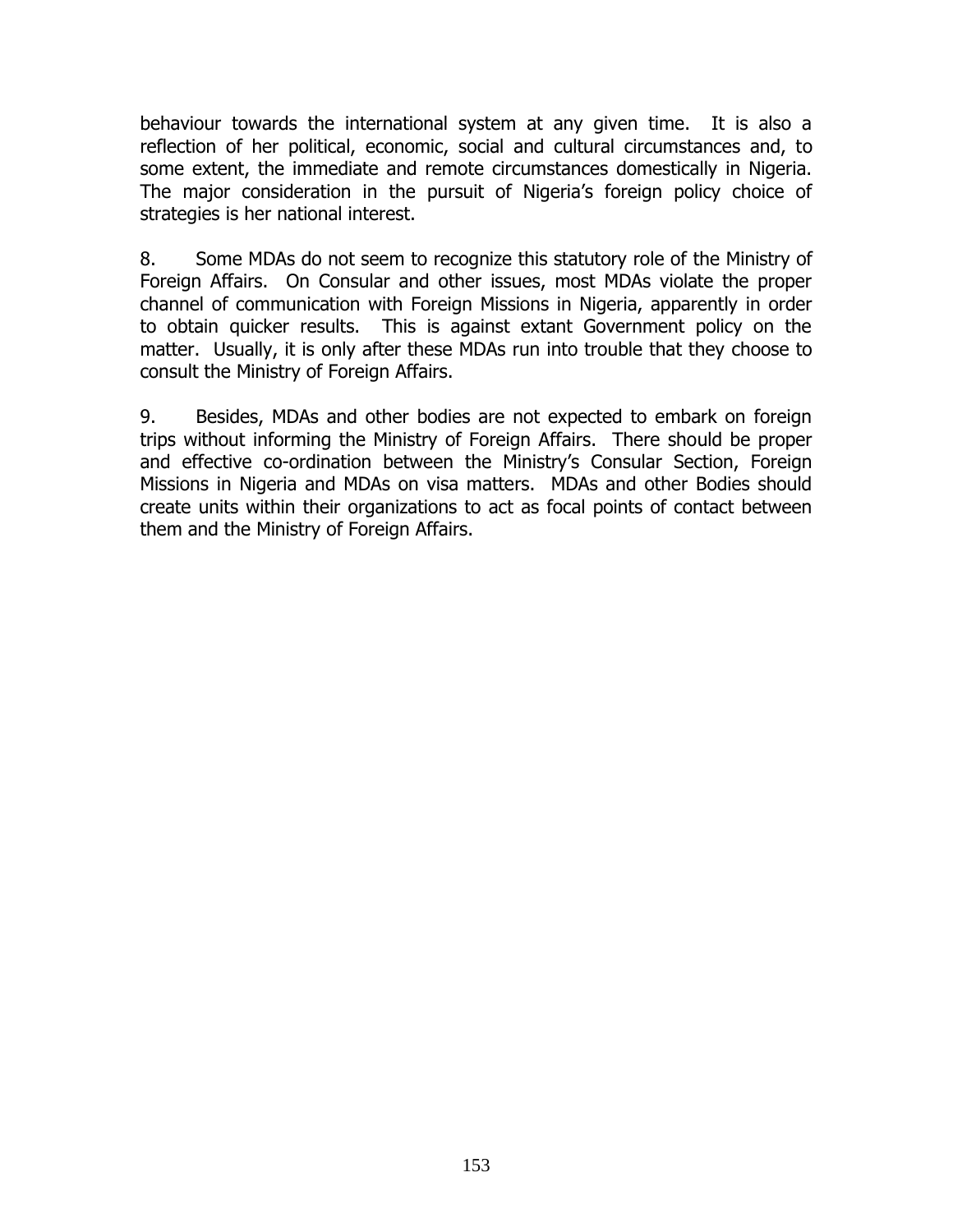# **Conditions of Service**

### (a) The National Council on Establishments

The National Council on Establishments was established by the Governments of the Federation in 1957 to facilitate inter-governmental consultations on establishment matters and to avoid unnecessary disparities in general conditions of service in all the Civil Services of the Federation.

2. It comprises the Heads of Service of States with the Head of the Civil Service of the Federation as the Chairman. The Council meets at least once a year to deliberate on establishment matters.

3. It acts as a consultative body for the Governments of the Federation on matters pertaining to staff establishments, salary structures, gradings and conditions of service with a view to achieving some degree of uniformity in the Nigerian Civil Services.

4. The Council also serves as a pool of information on all establishment and service matters for the Governments of the Federation. Each government is thus expected to forward relevant documents, circulars and statistical information to it for sharing experience.

5. In the recent past, the Council has reviewed and updated the Schemes of Service to accommodate emerging cadres and has also approved the inclusion of emerging certificates. It has approved the elongation of existing cadres, created new ones and made changes in nomenclatures in line with on-going reforms and current realities.

## (b) The Joint National Public Service Negotiating Council

The Joint National Public Service Negotiating Councils I, II and III comprise eight Unions in the Public Service. These unions are usually consulted by Government before important decisions affecting the lives of public officers are taken by Government. This has shown that Government believes in the principle of collective bargaining. The views of the Unions are usually taken seriously by Government. This enables the representatives of workers to participate in the decision – making process. However, there is room for improvement in strengthening the collective bargaining process in the public sector.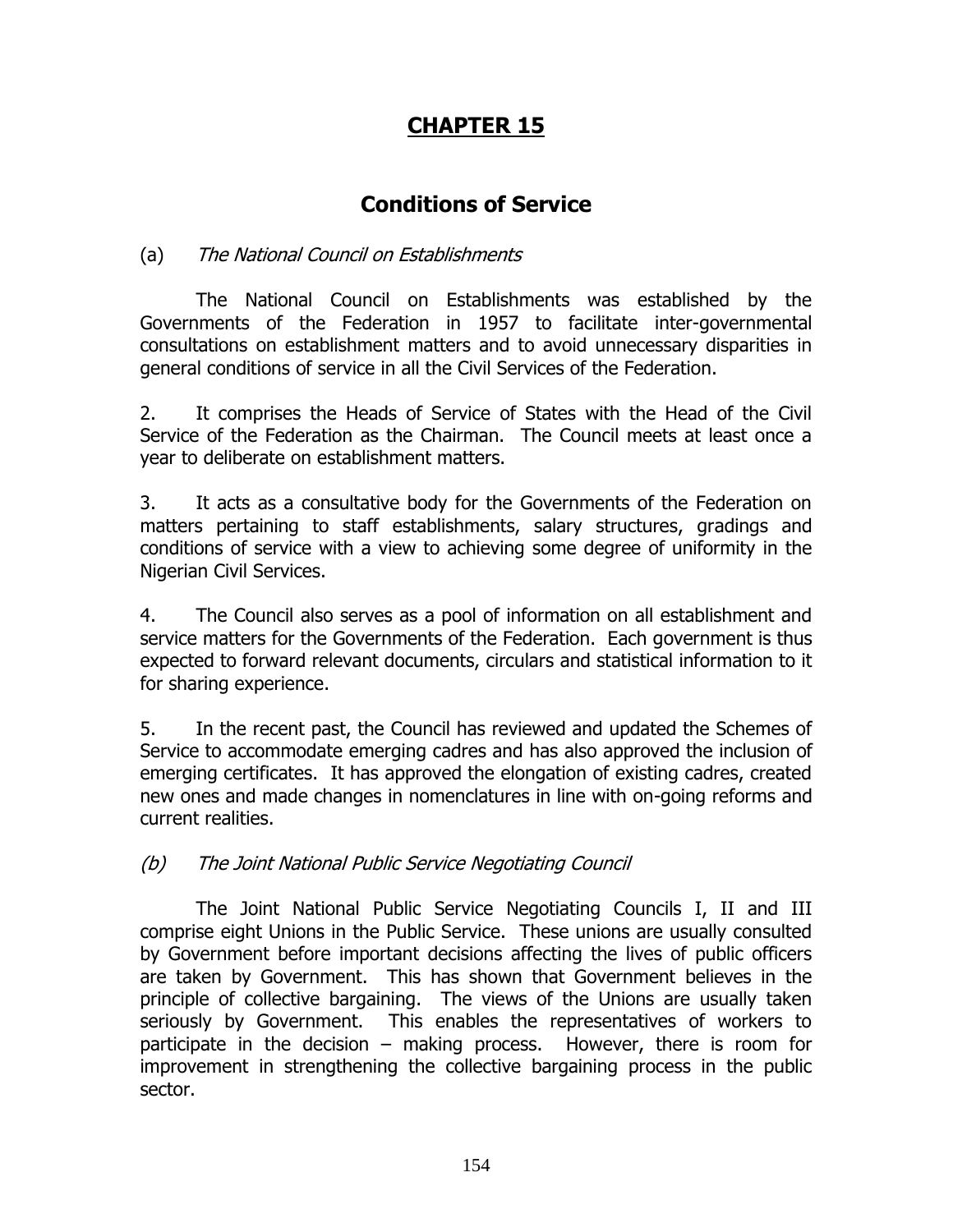#### (c) National Salaries, Incomes and Wages Commission

The National Salaries, Incomes and Wages Commission was set up to deal with issues relating to salaries and wages in the Public Service in Nigeria. It was expected to examine, streamline and recommend salary scales applicable to each post in the Public Service and to examine areas in which rationalization and harmonization of salaries, wages and other conditions of employment are desirable and feasible between the public and private sectors of the economy. It is also expected to examine the current rate of retirement benefits and recommend appropriate mechanism for periodic review of retirement benefits.

2. In order to achieve its objectives, the Commission regularly participates in negotiations between Government and Staff Unions in the Public Service where it offers technical advice during discussion about the fixing or review of compensation packages. It also carries out regular salary inspections of Ministries, Departments and Agencies to ensure that the salaries and allowances being paid by them are approved by the appropriate authorities. In this way, it ensures that the wage bill is kept under continuous surveillance. It has been made clear through circulars issued by the Federal Government that all MDAs considering review of their salaries, allowances and other aspects of remuneration are obliged to submit their proposals to the Commission for evaluation and eventual recommendation to Government for approval, where necessary.

### (d) Revenue Mobilisation, Allocation and Fiscal Commission

This Commission is empowered to monitor the accruals to and the disbursement of revenue from the Federation Account. It is also to review, from time to time, the revenue allocation formulae and principles in operation to ensure conformity with changing realities. It is also expected to advise the Federal, State and Local Governments on fiscal efficiency and methods by which their revenue is to be increased. It also determines the remuneration appropriate for political, public and judicial office holders. In specific terms, the Commission determines the remuneration of the President, the Vice- President, the SGF, Ministers, Special Advisers, Chairmen of Commissions, Governors, Deputy Governors, SSGs, Commissioners, Chairmen and Vice-Chairmen of Local Governments, the Chief Justice of Nigeria, Justices of the Supreme Court and members of the National and State Assemblies.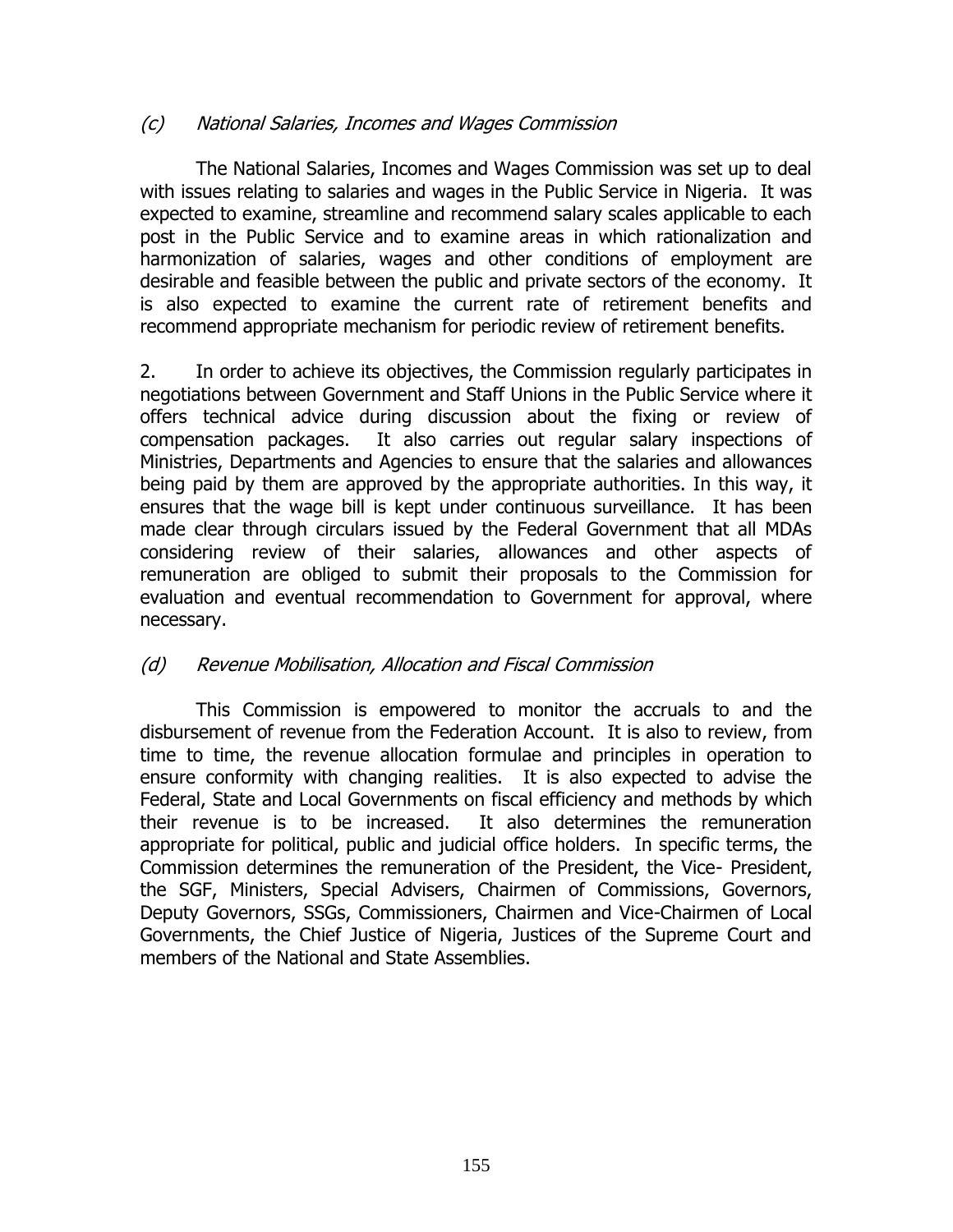#### **Pension Administration**

#### **Contributory Pension Scheme**

The Pension Reform Act of 25<sup>th</sup> June, 2004 set up a Contributory Pension Scheme in Nigeria for payment of retirement benefits to all employees in the Public Service of the Federation and the Private Sector. In the case of the Private Sector, it covers all employees in any organization employing 5 workers or more. However, existing pensioners and employees who had 3 years or less to retire were exempted from the scheme.

- 2. The objectives of the scheme are to:
	- (i) ensure that every person who worked in either the Public Service of the Federation or the Private Sector receives his retirement benefits as and when due;
	- (ii) assist careless workers to save in order to cater for their livelihood during old age; and
	- (iii) establish a uniform set of rules, regulations and standards for the administration and payment of retirement benefits for the Public Service of the Federation and the Private Sector.

3. Each employee is expected to contribute a minimum of 7.5% of his/her monthly emolument, (basic salary, housing and transport allowances) while the employer also contributes a matching 7.5% of the employee's monthly emoluments. In the case of the Military, the contribution rates are a minimum of 2.5% by the employee and 12.5% by the employer. However, an employer may agree or elect to bear the full burden of the scheme, provided that the total contribution shall not be less than 15% of the monthly emoluments of the employee.

4. The total contribution will be paid out by the employer directly to a Pension Assets Custodian (PAC) and will be managed and invested by the Pension Fund Administrator (PFA) of the employee's choice. The Pension Fund Administrator is expected to open Retirement Savings Account (RSA) for all employees and allocate to them Personal Identity Numbers (PIN). The PFA will maintain books of account on all transactions relating to pension funds managed by it. It will be required to issue a statement of account, at least, once every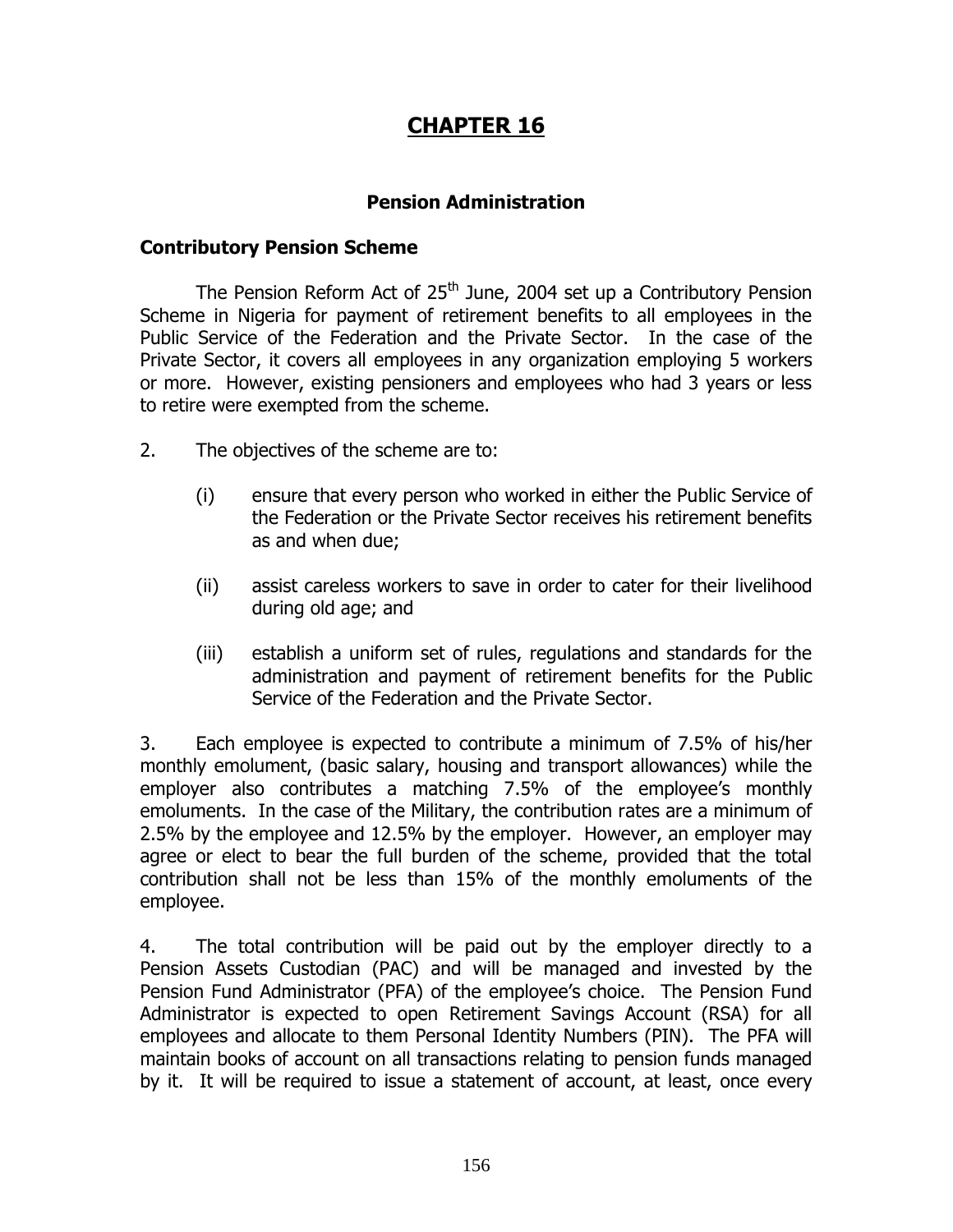quarter. The employee has the freedom to move once a year from one PFA to another.

5. The contributions are not taxable, but voluntary contributions are taxable. However, no pensioner will be entitled to make any withdrawals from his/her Retirement Savings Account unless he/she has retired or attained the age of 50 years, whichever falls later. Once the condition has been met, withdrawals can be made, provided what is left in the savings account is sufficient to guarantee that at least 50% of his/her last salary will be paid to him/her monthly through an annuity or a programmed withdrawal. A programmed monthly or quarterly withdrawal is the method by which the employee collects his accumulated benefits for the length of an estimated life span. An annuity for life is an income purchased from a licensed life insurance company with monthly or quarterly payments during the life of the retiree.

6. The retiree should also be entitled to a lump sum from the balance in his/her savings account provided the balance will be sufficient to procure an annuity or fund programme withdrawals that will produce an amount not less than 50% of his/her annual remuneration at the date of his/her retirement. Where the employee retires before attaining the age of 50 years, and if he/she requests for withdrawal of lump sum, he/she should be able to withdraw not more than 25% of the balance in his/her savings account, provided the withdrawal is made six months after his/her retirement and he/she has not secured another employment.

7. In the event of death of the retiree, his/her entitlements under the life insurance policy will be transferred to his/her savings account and the balance therein will be paid to his/her recorded next-of-kins or beneficiaries under his/her will.

8. The scheme allows for the transfer of employees' accrued pension rights for past service to it. Thus, in the case of public servants who were covered by an unfunded scheme, the issuance of a bond known as Federal Government Retirement Bond in favour of the employees should be redeemed upon the retirement of the employee, and the amount so redeemed will be added to the retirement savings account of the employee.

9. However, in the case of funded schemes and the private sector, employers shall credit the Retirement Savings Accounts of their employees with any funds to which each employee is entitled and in the event of deficiency, the shortfall shall become a debt and be treated with same priority as salaries owed. The employer shall also issue a written acknowledgement of the debt and take steps to meet the shortfall.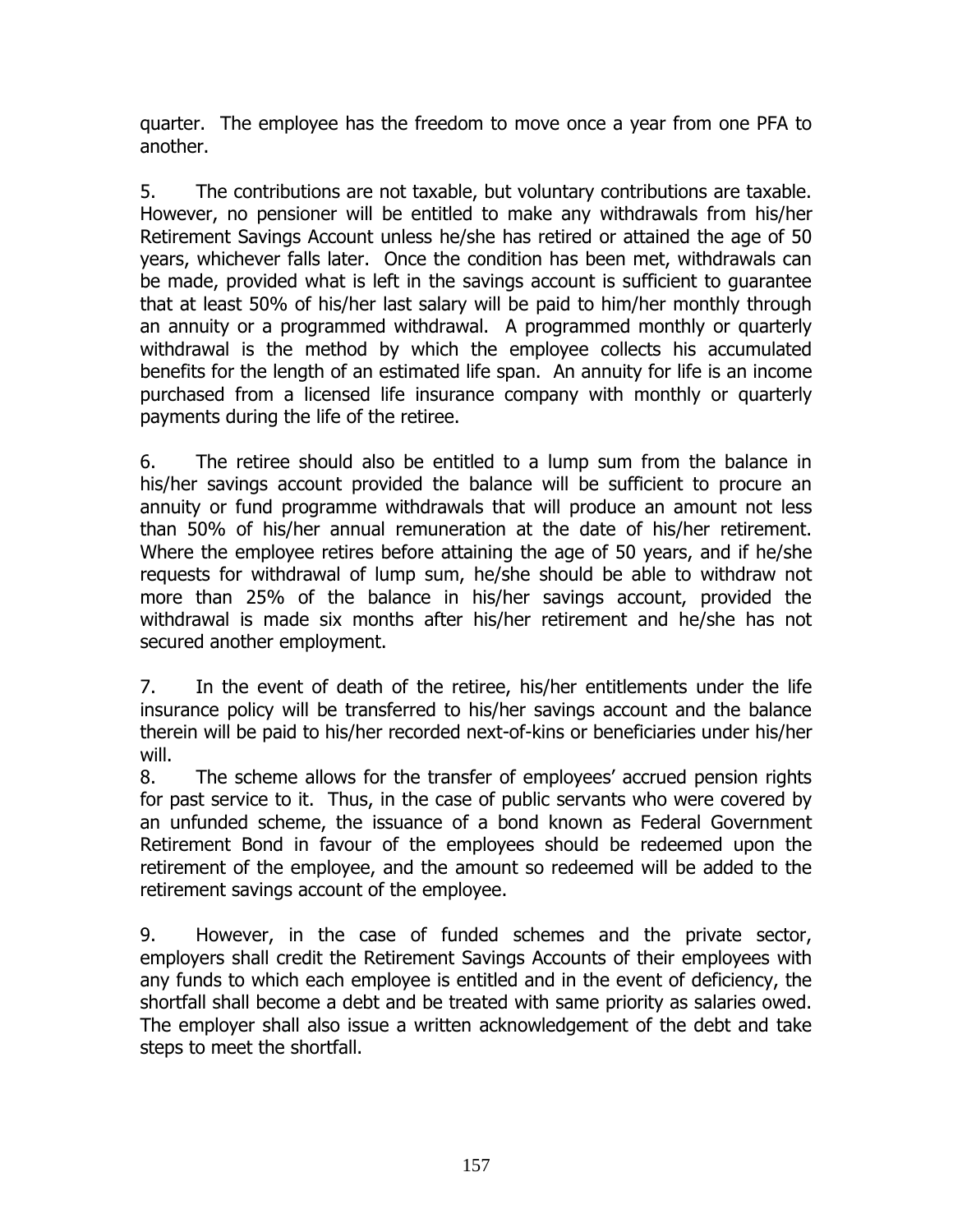10. Where an employee transfers his/her service or employment from one employer or organization to another, the same retirement savings account will continue to be maintained because the account is portable and will remain with the employee for life. All that he/she needs to do is to notify the new employer of the PFA that manages his/her account, and thereafter his/her contributions will be sent to its custodian.

11. Existing pensioners and employees who had 3 years or less to retire at the commencement of the scheme, and who were exempted from the scheme will be provided for by a Pension Transitional Arrangement Department which will pay gratuity and pension to the existing pensioners in the Public Service. The Department will cease to exist after the death of the last pensioner or category of employees entitled to retire with pension before the commencement of the scheme.

12. All incomes earned from investment of pension funds will be placed at the credit of individual retirement savings account holder except for clearly defined and reasonable fees, charges, costs and expenses of transactions made by the Pension Fund Administrators.

13. All retirement savings account holders who have contributed for a number of years to a licensed Pension Fund Administrator will be entitled to a guaranteed minimum pension as may be determined by the Commission from time to time.

14. The contributions are to be invested by Pension Fund Administrators with the objective of safety and maintenance of fair returns in bonds, debentures, ordinary shares of public limited liability companies, bank deposits and bank securities, and real estate investments.

15. The Pension Commission will, at least once a year, authorize an inspection or examination or investigation of Pension Fund Administrators or Custodians or the Pension Department to determine whether or not the provisions of the Act are being complied with. Any Pension Fund Administrator or Custodian who misappropriates pension funds is liable on conviction to a fine of an amount equal to three times the amount mis-appropriated or imprisonment for a term not less than ten years or to both fine and imprisonment.

16. Any employee or beneficiary of a retirement savings account who is dissatisfied with a decision of the Pension Fund Administrator or Custodian may request in writing that such decision be reviewed by the Pension Commission. But where either party is dissatisfied with the decision of the Commission, the matter will be referred to arbitration.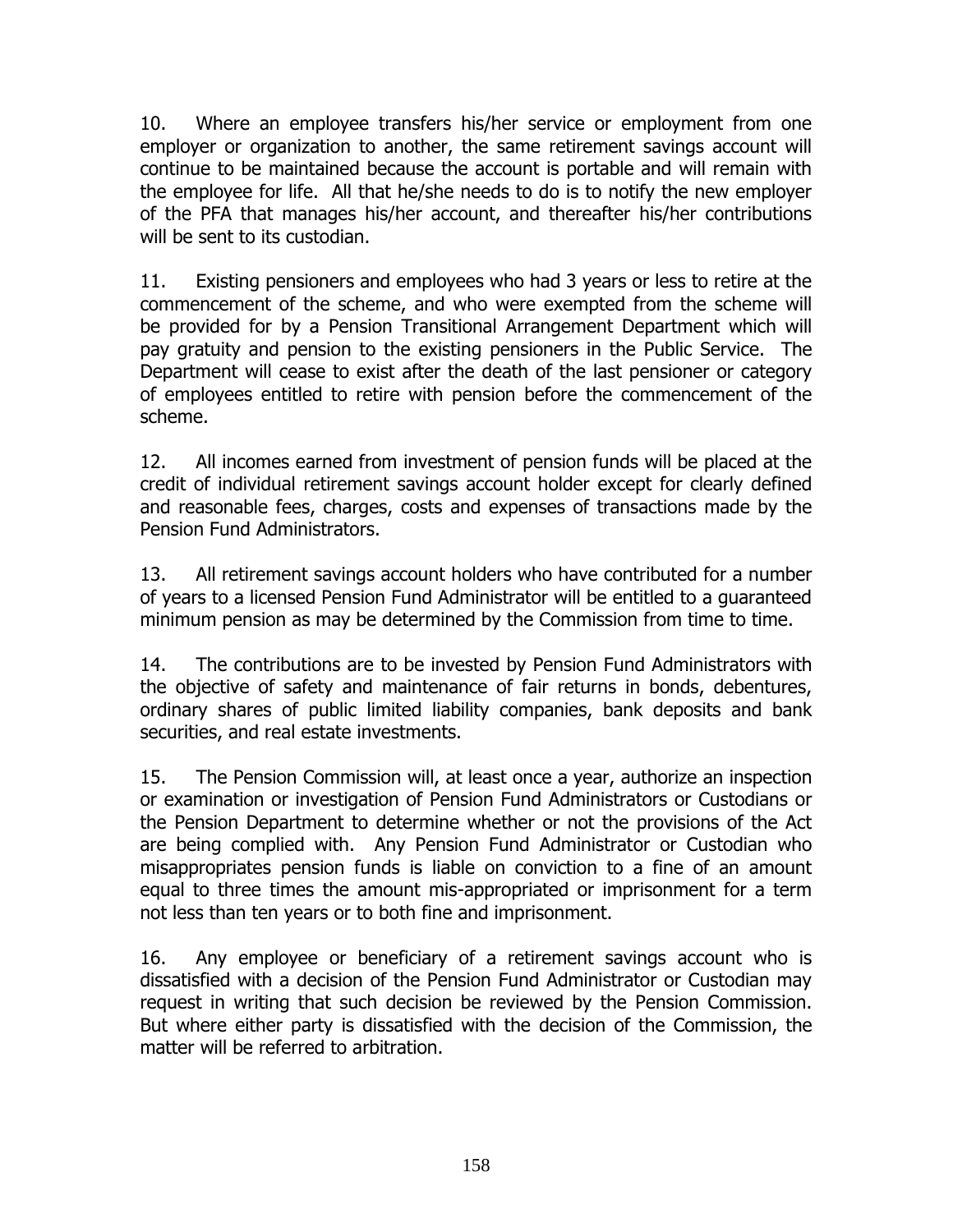# **General Sources of Information**

An important asset to most schedule officers is accurate information based on facts and figures. Obsolete and incorrect information do not help officers to make sound decisions. Besides, such factors as maturity and sound judgment are easily undermined by misinformation.

2. Schedule officers should, therefore, do all they can to be well-informed so that their efficiency could be enhanced. Early in their careers, they should familiarize themselves with the sources of information in the Service. Some sources are as follows:

- (i) Public Service Rules.
- (ii) Financial Regulations.
- (iii) Circulars and Circular Letters of Ministries and Departments, especially Office of the Head of the Civil Service of the Federation, Office of the Secretary to the Government of the Federation and Federal Civil Service Commission.
- (iv) Treasury Circulars.
- (v) Official Gazettes of the Federal and State Governments of Nigeria.
- (vi) The Revenue, Expenditure and Capital Estimates of the Federal and States Governments of Nigeria.
- (vii) Laws of the Federation of Nigeria.
- (viii) Laws of the various Nigerian States.
- (ix) Guidelines for Appointment, Promotion and Discipline issued by Federal Civil Service Commission.
- (x) Federal Civil Service Hand Book.
- (xi) Reports of Commissions of Enquiries.
- (xii) Government White Papers.
- (xiii) Constitution of the Federal Republic of Nigeria
- (xiv) Staff Lists of the Federal Government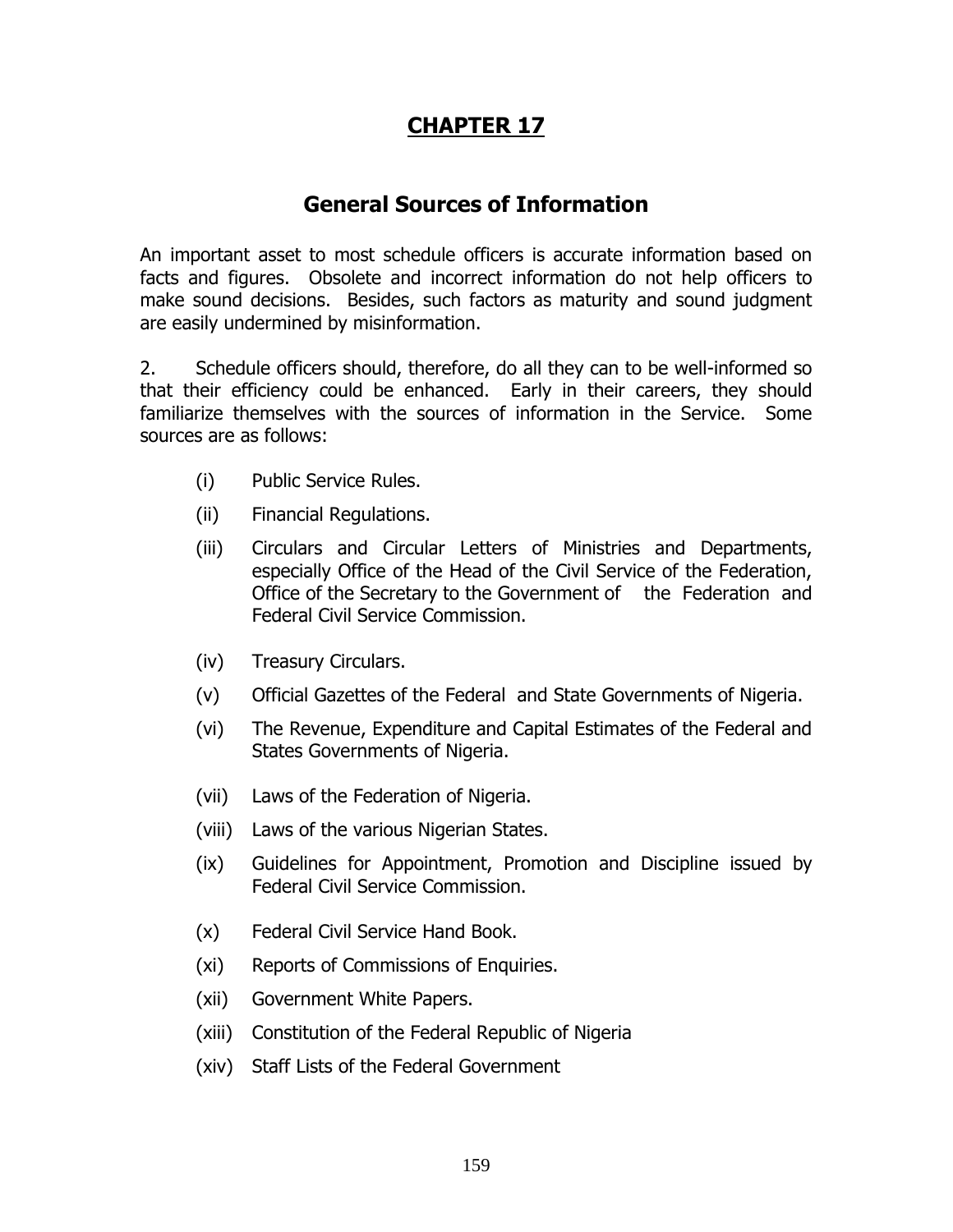- (xv) Publications of National and International Management Development Institutes.
- (xvi) Publications by Office of the Head of the Civil Service of the Federation.
- (xvii) Publications of the Federal Office of Statistics.
- (xviii) Annual Reports of Ministries/Departments.
- (xix) Central Bank of Nigeria Reviews/Reports.
- (xx) News Letters of MDAs.

As the above list is not exhaustive, Officers are encouraged to explore and consult other sources.

### **Official Abbreviations**

3. Abbreviations commonly used in official correspondence, but rarely in communication with the general public, include the following:

| a.b.c.      |                                |
|-------------|--------------------------------|
| a/c         |                                |
| a.f.c.      |                                |
| Ag.         |                                |
| A.I.E.      | Authority to Incur Expenditure |
| <b>ASAP</b> | As soon as possible            |
| a.y.c.      |                                |
| b.c.        |                                |
| B/F         |                                |
| B.U.        |                                |
| C/F         |                                |
| Cap.        |                                |
| C/O         |                                |
| conf.       |                                |
| D.          |                                |
| D.A.V.      | Department Adjustment Voucher  |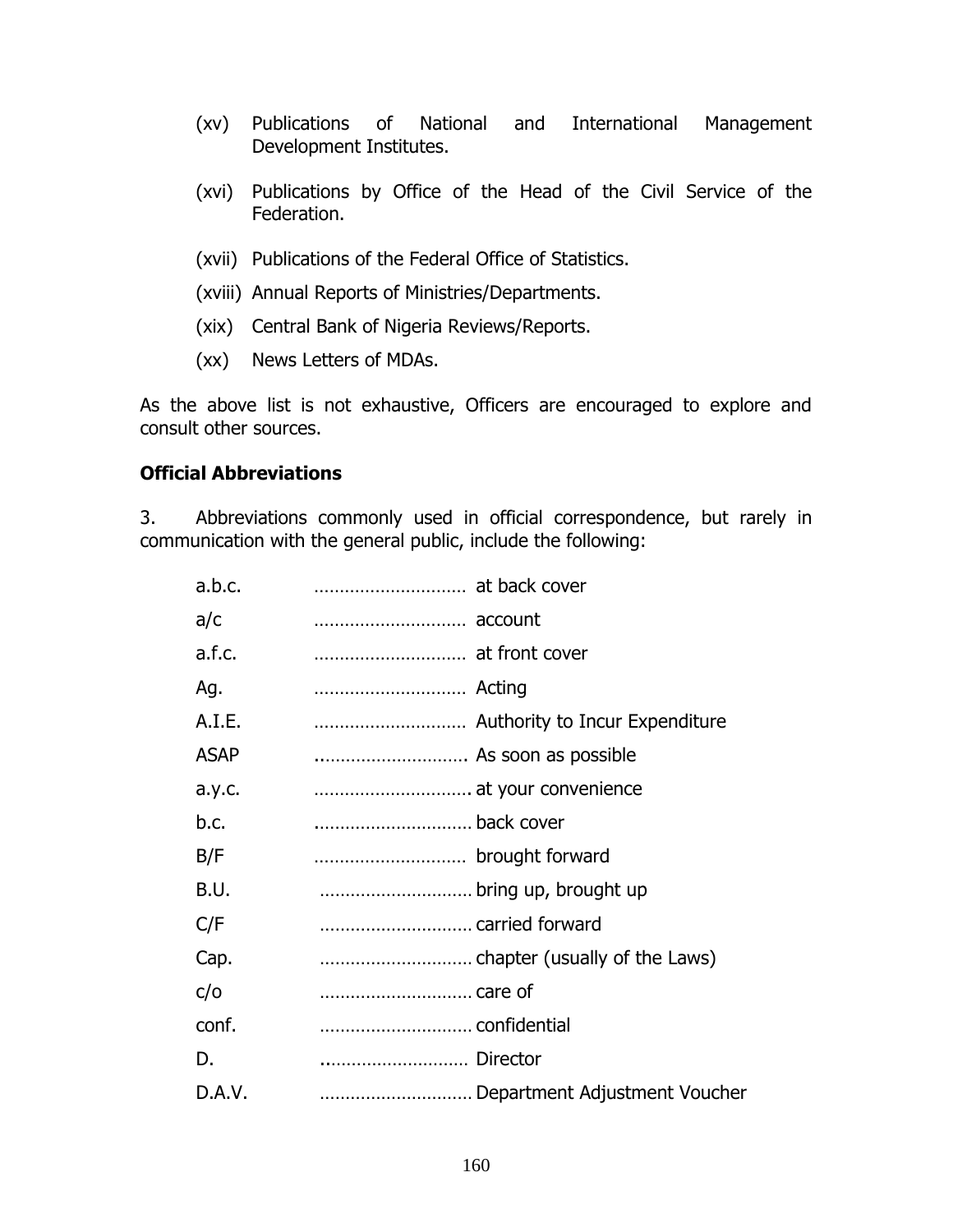| d/d                 |                  |                                                                    |
|---------------------|------------------|--------------------------------------------------------------------|
| D.D.                |                  |                                                                    |
| D.G.                | Director General |                                                                    |
| Dept.               | Department       |                                                                    |
|                     |                  | D.V.E.A. Book Departmental Vote Expenditure<br><b>Account Book</b> |
| e.g.                |                  |                                                                    |
| Enc.                |                  | Enclosure                                                          |
| E.T.A.              |                  | <b>Estimated Time of Arrival</b>                                   |
| etc.                |                  | and so on                                                          |
| E.T.D.              |                  | <b>Estimated Time of Departure</b>                                 |
| <b>F.&amp; P.A.</b> |                  | File and put away                                                  |
| f.f.a.              |                  | For further action                                                 |
| f.i.o.              |                  | for information only                                               |
| f.n.a.              |                  | for necessary action                                               |
| F.R.                |                  | <b>Financial Regulations</b>                                       |
| f.y.c.              |                  | for your consideration                                             |
| f.y.i.              |                  | for your information                                               |
| H.E.                |                  | <b>His Excellency</b>                                              |
| H.O.D.              |                  | <b>Head of Department</b>                                          |
| H.C.S.F             |                  | Head of the Civil Service of the Federation                        |
| Hon.                |                  | Honourable                                                         |
| Hqrts.              |                  | Headquarters                                                       |
| i/c                 |                  | in charge                                                          |
| i.d.c.              |                  | In due course                                                      |
| i.e.                |                  | (id est) That is, in other words                                   |
| i.f.o.              |                  | In favour of                                                       |
| k.i.v.              |                  | Keep in view                                                       |
| L.G.                |                  | <b>Local Government</b>                                            |
| L.P.C.              |                  | Last pay certificate                                               |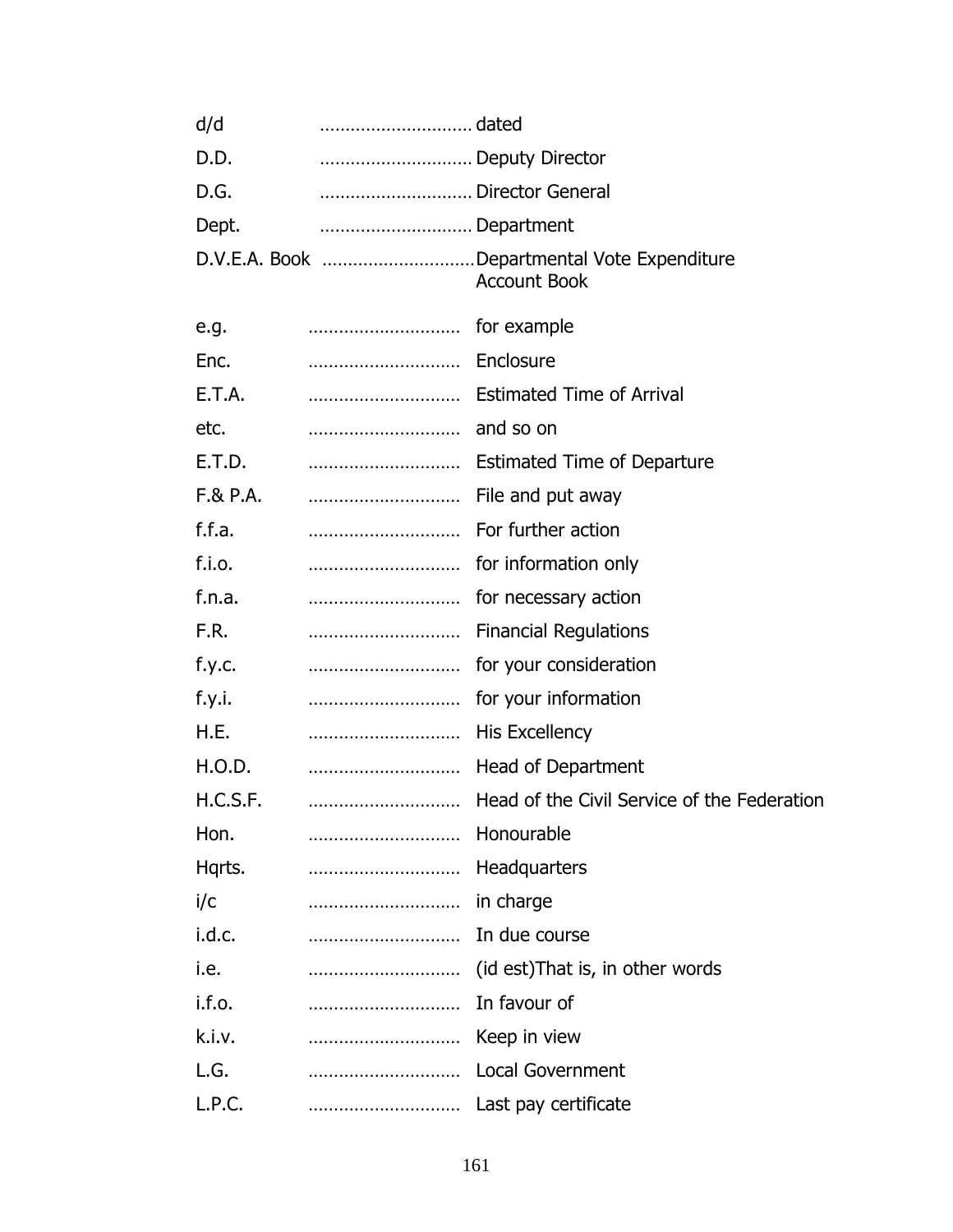| L.P.O.         | Local Purchase Order                                 |
|----------------|------------------------------------------------------|
| Misc.          | Miscellaneous                                        |
| n.a.           | not applicable (or necessary action)                 |
| N.B.           | Nota Bene (take notice)                              |
| n.f.a.         | no further action                                    |
| O/K.           | all correct                                          |
| P.A.           | Put away/Personal Assistant                          |
| Para.          | paragraph                                            |
| Perm. Sec.     | <b>Permanent Secretary</b>                           |
| P.S.           | Postscript; i.e written afterwards (or Perm. Sec)    |
| pp (or pp)     | pages, papers                                        |
| P.T.O.         | please turn over                                     |
| P.U.           | <br>put up (papers or suggestions to an officer)     |
| P.V.           | Payment Voucher                                      |
| <b>PSR</b>     | <b>Public Service Rules</b>                          |
| recd.          | received                                             |
| Ref.           | Reference                                            |
| R.S.V.P        | Respondez sil'vous plait (Reply if you<br>are please |
| R.V.           | <b>Receipt Voucher</b>                               |
| Sec.           | <br>Secretary (or Section)                           |
| s.f.c.         | submitted for consideration                          |
| s.f.i.         | submitted for information                            |
| s.f.s.         | submitted for signature                              |
| S.G.F.         | Secretary to the Government of the<br>Federation     |
| S.I.V.         | Store Issue Voucher                                  |
| S.R.V.         | <b>Store Receipt Voucher</b>                         |
| "T"            | Temporary                                            |
| $T/y$ or $T.y$ | Thank you                                            |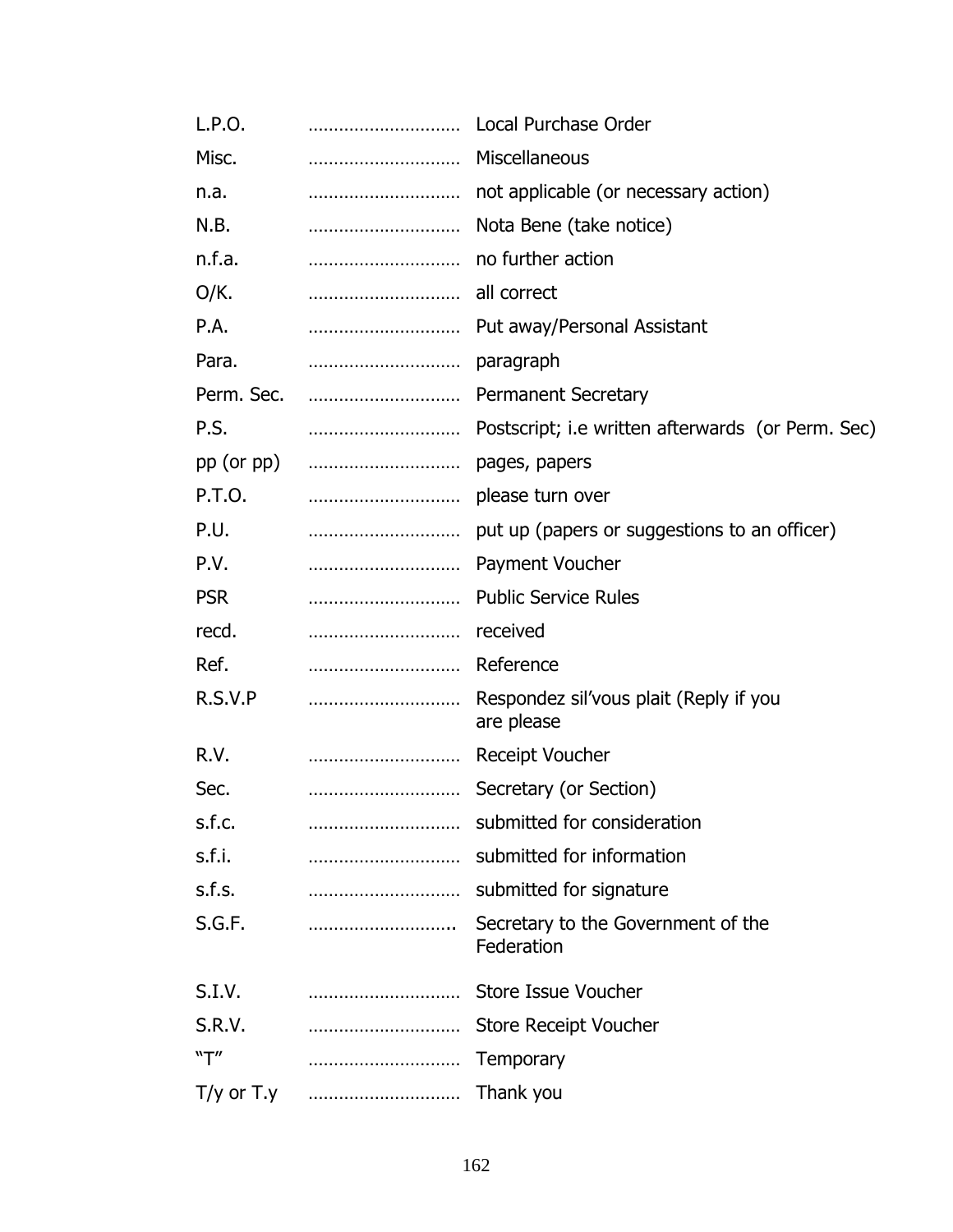| u.f.s.   | under flying seal (to pass through a<br>higher authority) |
|----------|-----------------------------------------------------------|
| w.r.t.   | with reference to                                         |
| Your let | Your letter                                               |

The above list is not exhaustive.

## **Expressions**

4. Expressions which are frequently used in Government business are listed below. They may be used in all formal minutes and correspondences but must be underlined. Non-English words or phrases used in official correspondence should always be underlined, e.g.

| et. eq.     |          |  |
|-------------|----------|--|
| idem (id)   |          |  |
| inter alia  |          |  |
| in toto     | Entirely |  |
| ipso facto  |          |  |
| pari passu  |          |  |
| per se      |          |  |
| prima facie |          |  |
| pro rata    |          |  |
| sine die    |          |  |
| status quo  |          |  |
| ultra vires |          |  |
| vide        |          |  |
| viz         |          |  |
|             |          |  |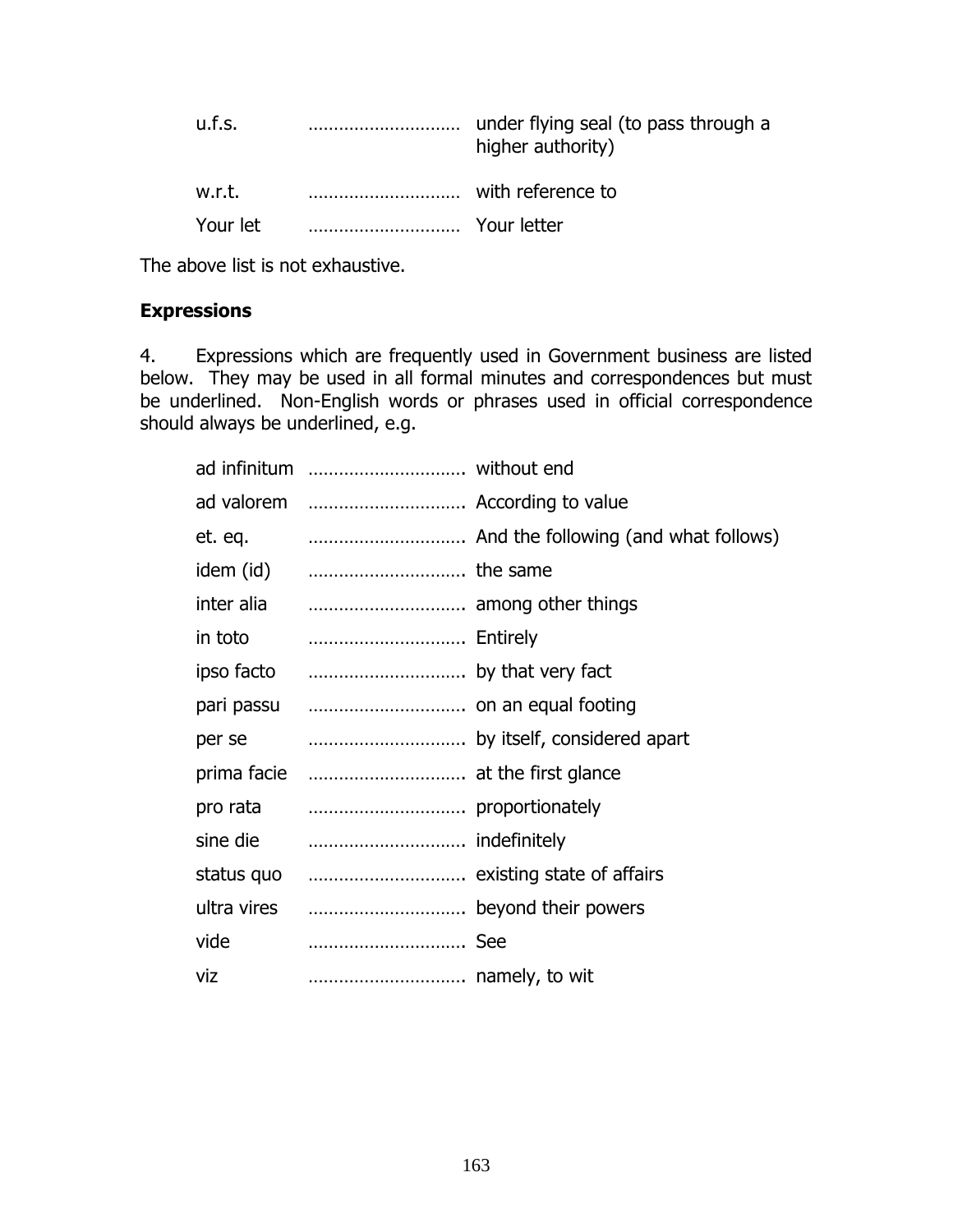5. When used in this handbook, the following words in the first column have the meanings shown in the second column:

|                                                 | <b>Minute/Memo:</b> Written submission to present a view or position on an issue |  |
|-------------------------------------------------|----------------------------------------------------------------------------------|--|
| <b>Brief</b><br>$\sim$ $-$                      | Written submission on an extant position on a subject matter                     |  |
|                                                 | <b>Filing Cabinet :-</b> Racks, shelves or other repositories for files          |  |
| <b>Flimsies</b><br>$1 - 1$                      | Copies of out-going letters and written submissions                              |  |
| <b>Graded</b>                                   | :- Top Secret, Secret, Confidential                                              |  |
| <b>Ministries</b><br>$\mathcal{C}^{\text{max}}$ | includes Extra-Ministerial Departments                                           |  |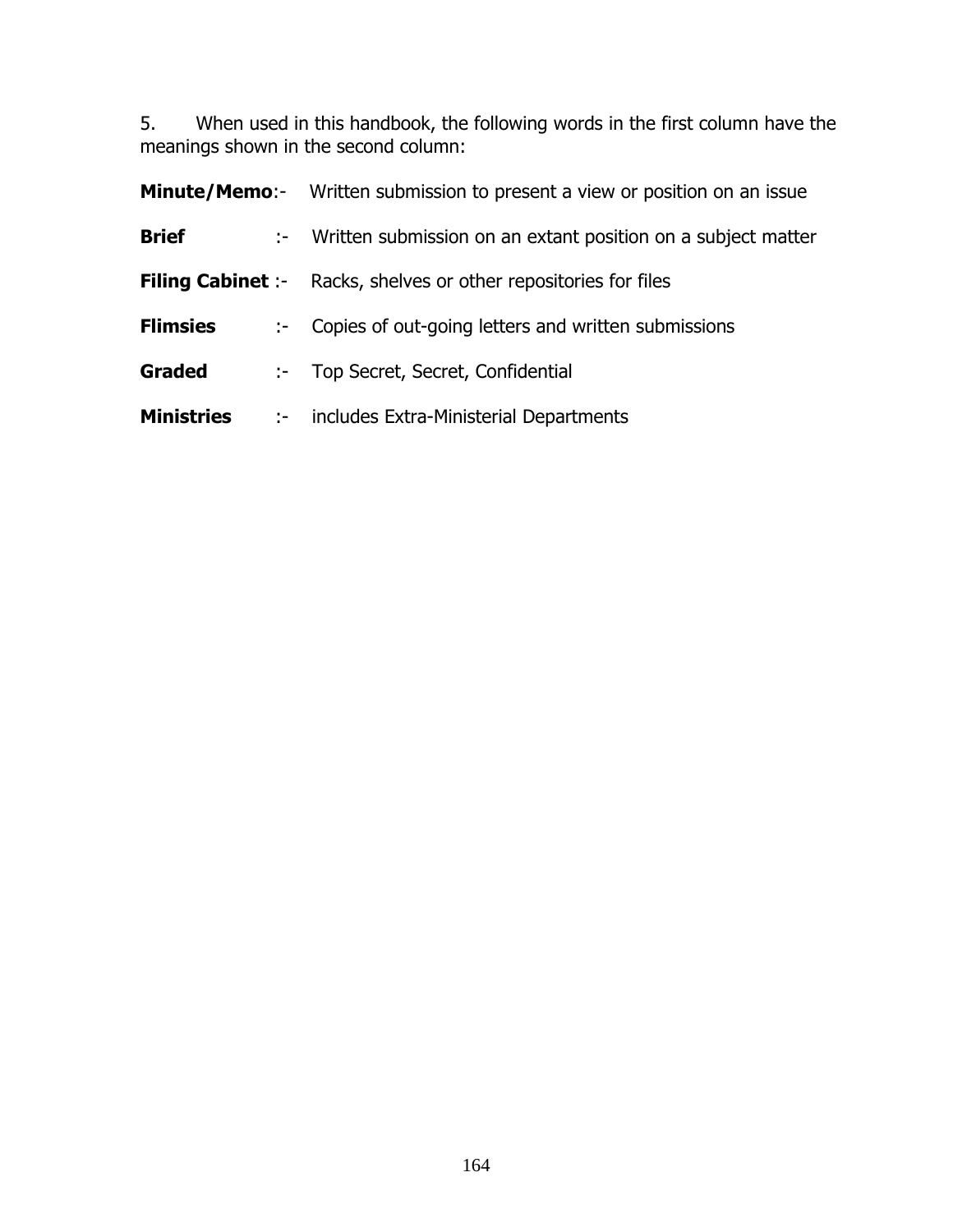# **Miscellaneous Notes and General Information**

# A. **Secretarial Staff**

The following notes should be read carefully and digested by all Secretarial Staff.

## **Letters**

Letters which are to be sent:

- (a) by registered post;
- (b) by airmail;
- (c) under secret cover; and
- (d) under confidential cover,

should always have the appropriate wording typed in block capitals and underlined just above the inside address. Letters having attachments to them should always indicate that there are enclosures. This can be done by either of the following methods:

- (i) The first time the attachment is mentioned in the letter, 3 dashes should be typed in the margin alongside the wording referring to it; or
- (ii) at the foot of the letter, the word "Enc." (or "Encs" when more than one) should be typed. If there is more than one document attached, the total number of them should be shown as "X Enc." "X" standing for the appropriate number of enclosures.

## **Envelopes**

2. Unless contrary instructions have been given, an envelope should be typed for each letter. Envelopes should also be typed for each of the persons to whom copies of a letter are to be sent. If the letters are going by any of the methods in (a) to (d) in paragraph 1 above, the envelopes should be marked in the same way. When  $(c)$  or  $(d)$  applies, however, a second envelope – which is slightly larger – should also be typed but the grading should not be indicated. If letters are as in (a), blue lines should be drawn downwards and sideways across the centre of front and back of the envelope.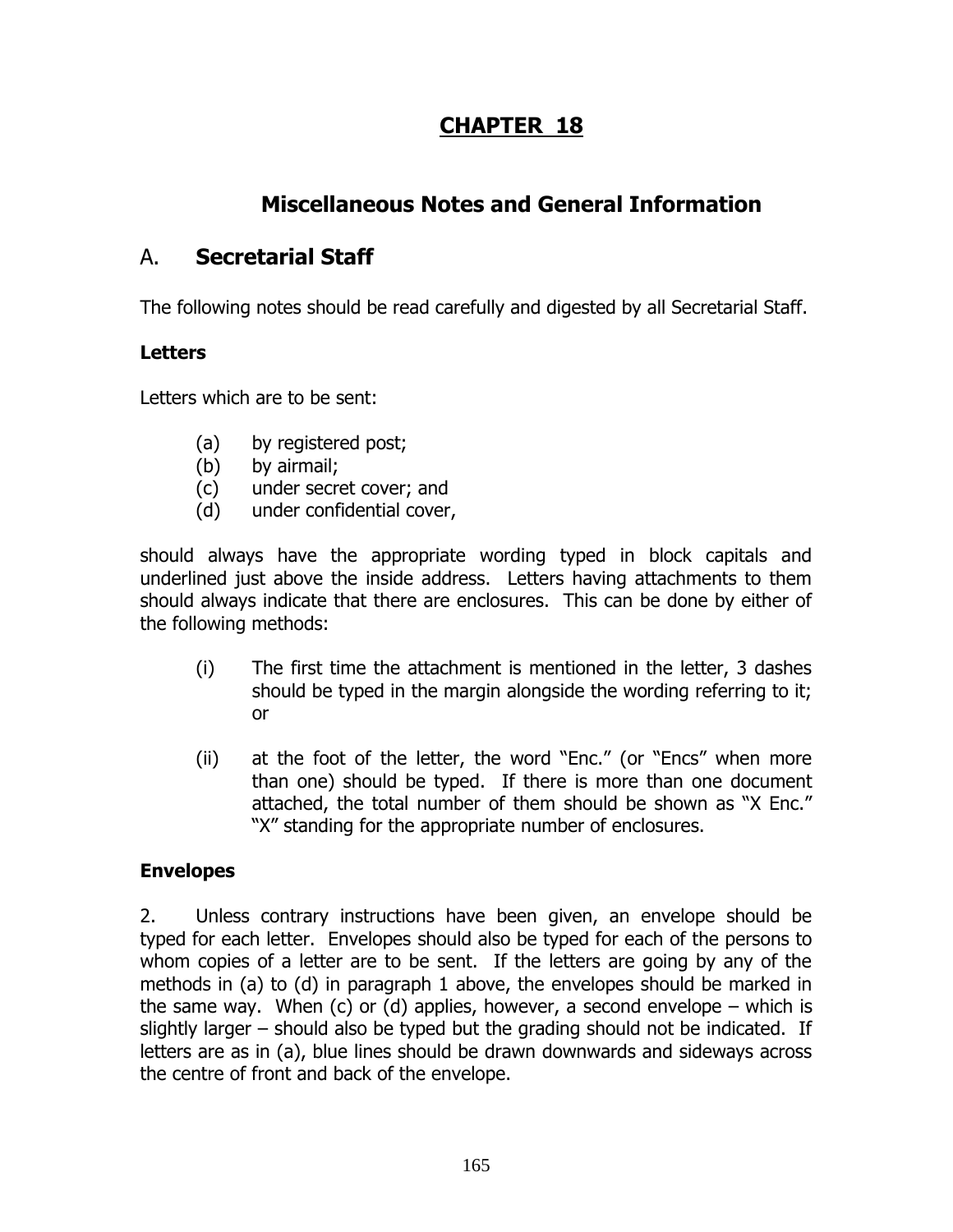The reference number of the letter should always be typed at the bottom lefthand corner of the envelope.

## **Flimsies**

3. The duplicate copy of the letter should be placed in the file and its page number marked in the top right-hand corner in red. Any words, or quoted reference, in the letter which relate to earlier pages in the file should be underlined in red and marginally marked alongside with the page number of the relevant document. When copies of the letter are being endorsed or sent to other persons, a red mark should be made alongside their name on their copy of the letter.

## **Computer Desk Tops and Typewriters**

4. Computers and Typewriters are usually issued personally to each Secretarial staff for the effective performance of their duties. It is their responsibility to ensure that they take good care of their Desk Tops, Typewriters, Photocopiers and all other machines that may be allocated to their offices. In particular, they should never permit unauthorized persons to use these machines. Whenever a defect is noticed in any of them, an immediate report should be made so that the machine can be serviced or repaired before more serious damage occurs.

## **Some General Hints**

5. Letters and documents should always be read through after typing so that errors can be corrected before submission. Relevant chapters herein should be carefully studied for the style and format required for various documents which have to be typed. Shorthand note-books and graded waste papers must be destroyed by shredding or burning under supervision.

## B. **Stores Staff and Stock Verifiers**

6. Stores Officers and Stock Verifiers must maintain accurate records of all in-coming and out-going goods in the manner laid down in the Financial Regulations and other relevant official orders or instructions. They should never order reprints of forms until they have been authorized to do so by the appropriate authority, who should also direct as to the quantity to be ordered and any amendments which may be necessary. Stores Officers are responsible for the safe custody of all stores under their control and should be provided with suitable locking devices for this purpose. They should be courageous enough to do what is right at all times.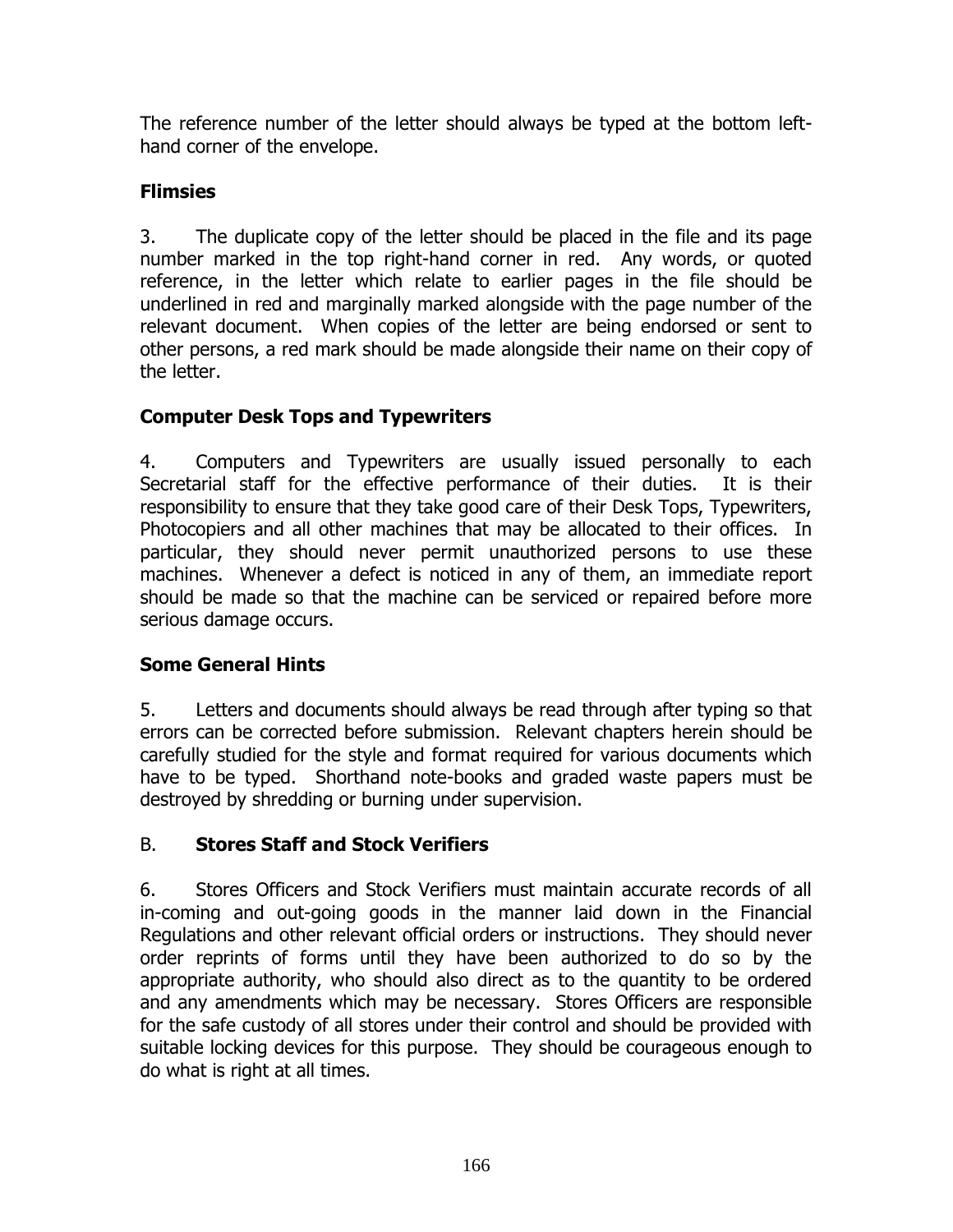## C. **Drivers**

7. Drivers must ensure that they always hold valid driving licenses. They should always wear their uniforms when on duty. They are responsible for the care and maintenance of the Government vehicles assigned to them. They should ensure that the vehicles are washed and polished at regular intervals and that the engines are also kept clean. They should report immediately to the officer-in-charge of transport whenever defects (even of a minor nature) are detected. If they are involved in any accident, they must report at once to the Transport Officer. Drivers should inform Transport Officers in good time when vehicles are due for routine servicing. First thing every morning, vehicles must be checked to ensure that the radiators are full, the oil and battery levels are correct and that there is sufficient petrol in the tanks for the journeys likely to be undertaken that day. When requisitions are needed for these purposes, these must be quickly obtained from the Supply Officer (Transport). **Drivers of staff buses must ensure that they arrive in the office premises before 8.00 am and must not leave the premises before 4.15 pm**

### D. **Clerks**

8. Clerks should always put in-coming materials in an officer's "In" tray and unless such materials have priority grading, they should always be placed at the bottom of the tray. If an instruction has been given that papers must be passed to an officer by hand and the addressee is not available, the clerk must not leave the papers in his tray but must immediately report back to the sender for further instructions concerning delivery of those papers. Papers with top priority or immediate attention should still be placed in the "In" tray but they should be put on top of any other paper in the tray, and the officer's attention should be drawn to them. At regular intervals, clerks should clear their officer's "Out" tray, and they should record and deliver all out-going files in accordance with the procedure laid down in their offices. They are expected to dress properly and smartly at all times. Clerks are forbidden from reading any files they handle and, unless special Departmental instructions exist otherwise, they should never handle graded papers. If these should by accident come into their hands, they should immediately pass them on to their officers and explain how the papers came into their possession. Clerks are not permitted to use Government typewriters and desk tops.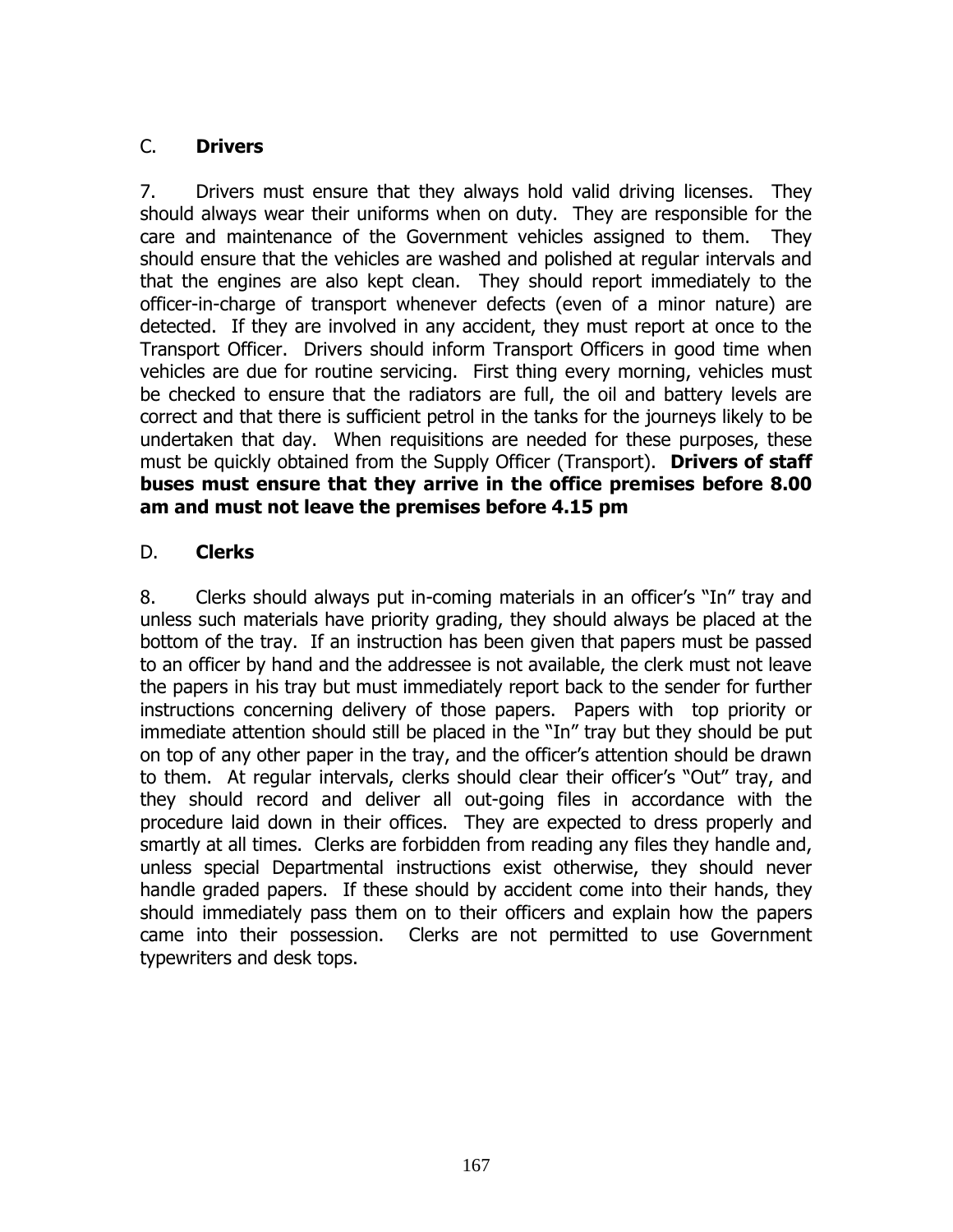## **General Information**

## E. **Hours of Work**

9. Except as may be officially varied in certain Ministries and on public holidays, the hours of work in Federal offices are from 8.00 am. to 4.00 p.m. on Monday to Friday. All staff on GL.  $03 - 13$  are required to sign the Attendance Register on arrival at the Office in the morning as well as at close of work at the end of the day. Not later than 8.00 am, a red line should be drawn across the register each day so that staff who come late have to sign below the red line. Late-comers should be required to explain why they were late. The officers responsible for staff should keep a close watch on the Attendance Register and take appropriate action against habitual offenders.

### F. **Telephones**

10. When any matter has been resolved in the course of a telephone conversation, it should always be recorded in writing in one of the following ways:

- (i) on all important matters, a letter or minute should be issued confirming, concisely, the details of the matter which had been resolved.
- (ii) on less important matters, a file note should be made in an appropriate file stating briefly anything resolved during the telephone conversation and the date it took place.

Government telephones should only be used for official business. No officer is permitted to make long distance private calls at Government expense.

### G. **Official Transport**

11. Most Government Offices have pool or utility vehicles which should only be used for official business. Restricted use of Government vehicles, for private purposes, is permitted subject to payment being made at the official rate for specified types of journeys provided circumstances justify the use of official vehicles. Payment for private use of official vehicles should be made in the manner laid down in the Ministry.

12. When the vehicle is used for official purposes, the officer must first ensure that he has the necessary authority to use the vehicle. On completion of the trip, he must sign the work ticket after checking that the details recorded thereon are correct. He should keep his own record of journeys made and the